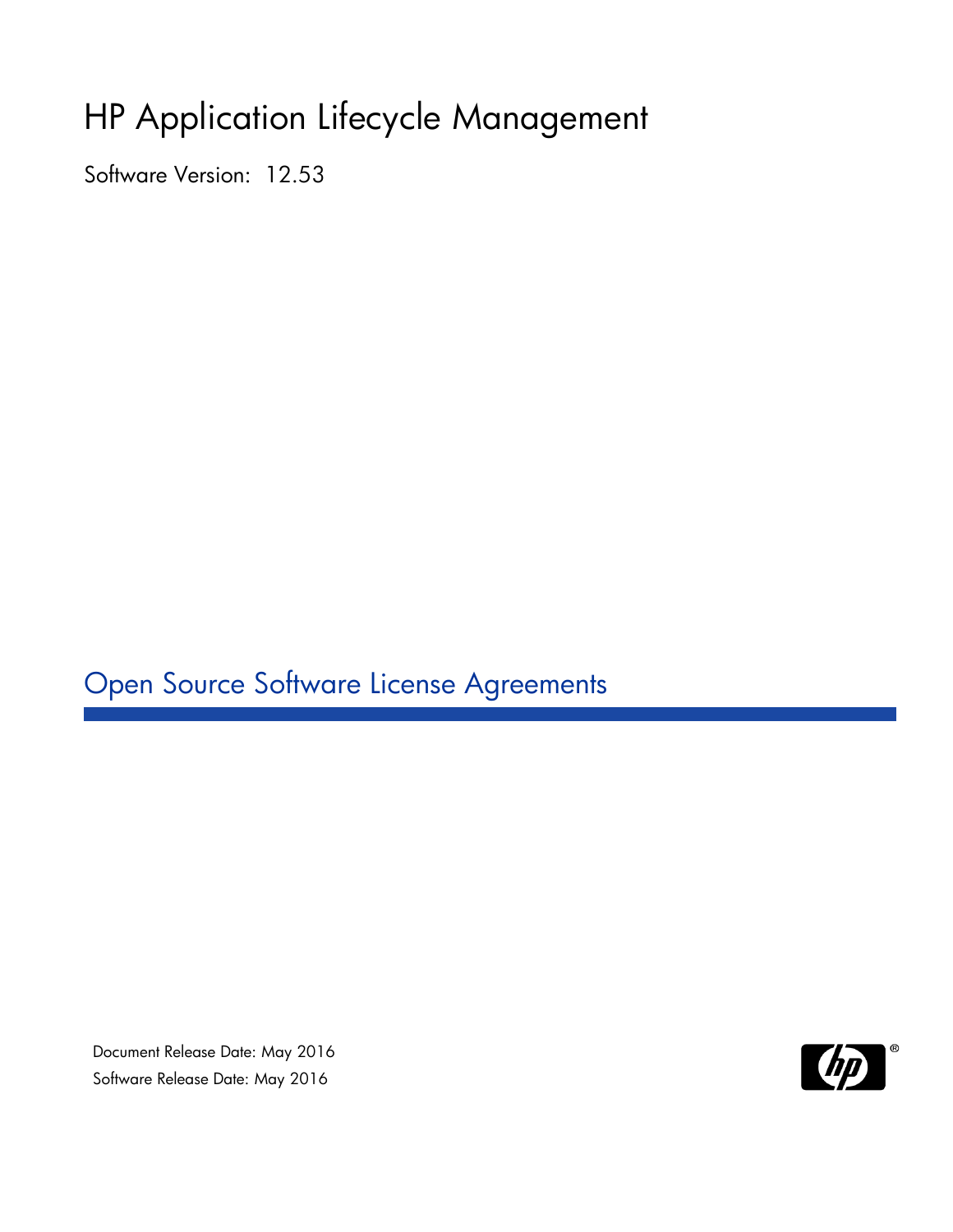## Legal Notices

#### **Warranty**

The only warranties for HP products and services are set forth in the express warranty statements accompanying such products and services. Nothing herein should be construed as constituting an additional warranty. HP shall not be liable for technical or editorial errors or omissions contained herein.

The information contained herein is subject to change without notice.

#### Restricted Rights Legend

Confidential computer software. Valid license from HP required for possession, use or copying. Consistent with FAR 12.211 and 12.212, Commercial Computer Software, Computer Software Documentation, and Technical Data for Commercial Items are licensed to the U.S. Government under vendor's standard commercial license.

#### Copyright Notices

© Copyright 2002 - 2016 Hewlett Packard Enterprise Development LP

#### Trademark Notices

Oracle® is a registered trademark of Oracle and/or its affiliates.

Microsoft®, Windows® and Windows® XP are U.S registered trademarks of Microsoft Corporation.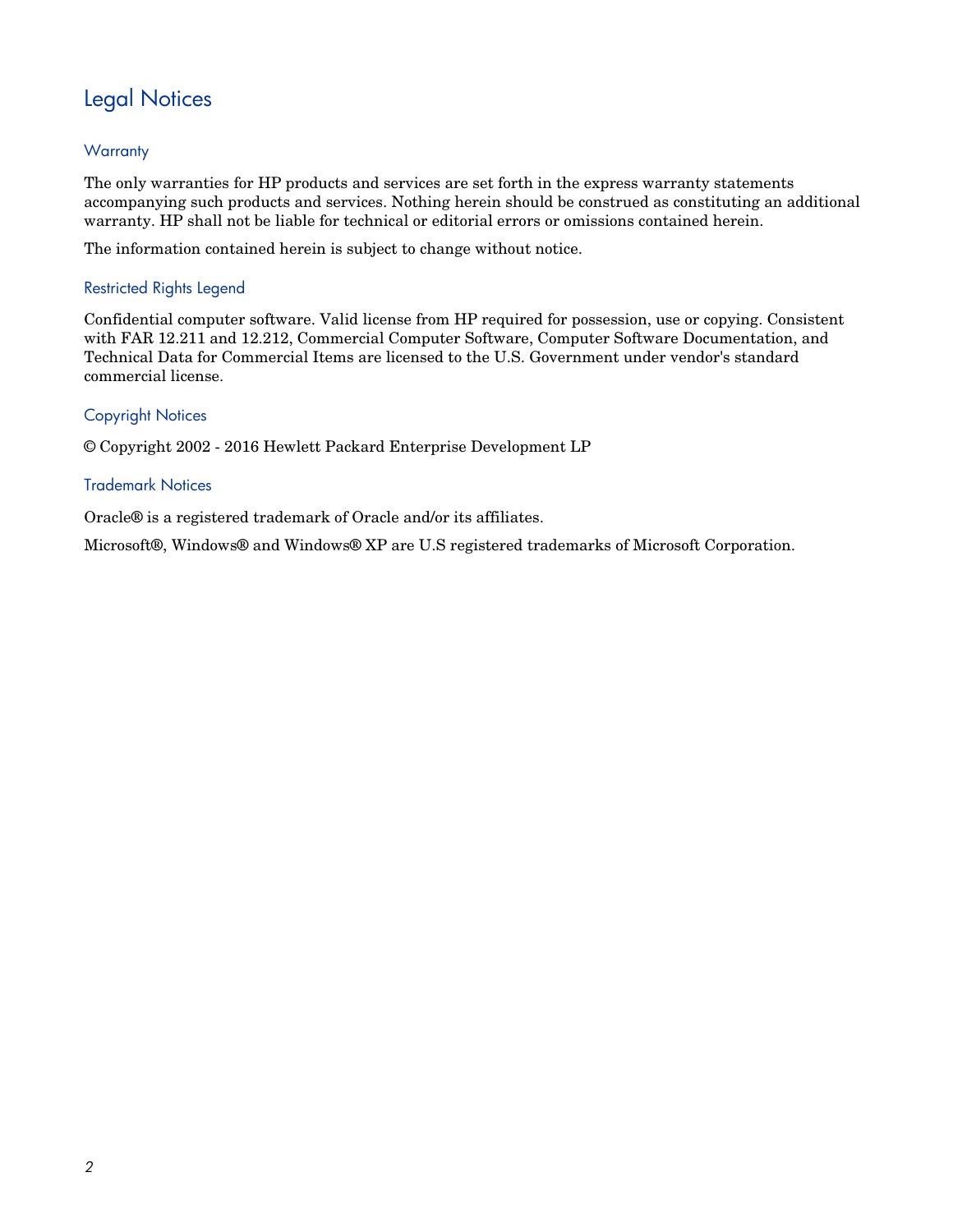## Documentation Updates

The title page of this document contains the following identifying information:

- Software Version number, which indicates the software version.
- Document Release Date, which changes each time the document is updated.
- Software Release Date, which indicates the release date of this version of the software.

To check for recent updates or to verify that you are using the most recent edition, visit the following URL:

<https://softwaresupport.hpe.com/group/softwaresupport/search-result?doctype=manuals?keyword=>

This site requires that you register for an HP Passport and sign-in. To register for an HP Passport ID, go to:

<https://softwaresupport.hpe.com/>

Or click the New users - please register link on the HP Passport login page.

You will also receive updated or new editions if you subscribe to the appropriate product support service. Contact your HP sales representative for details.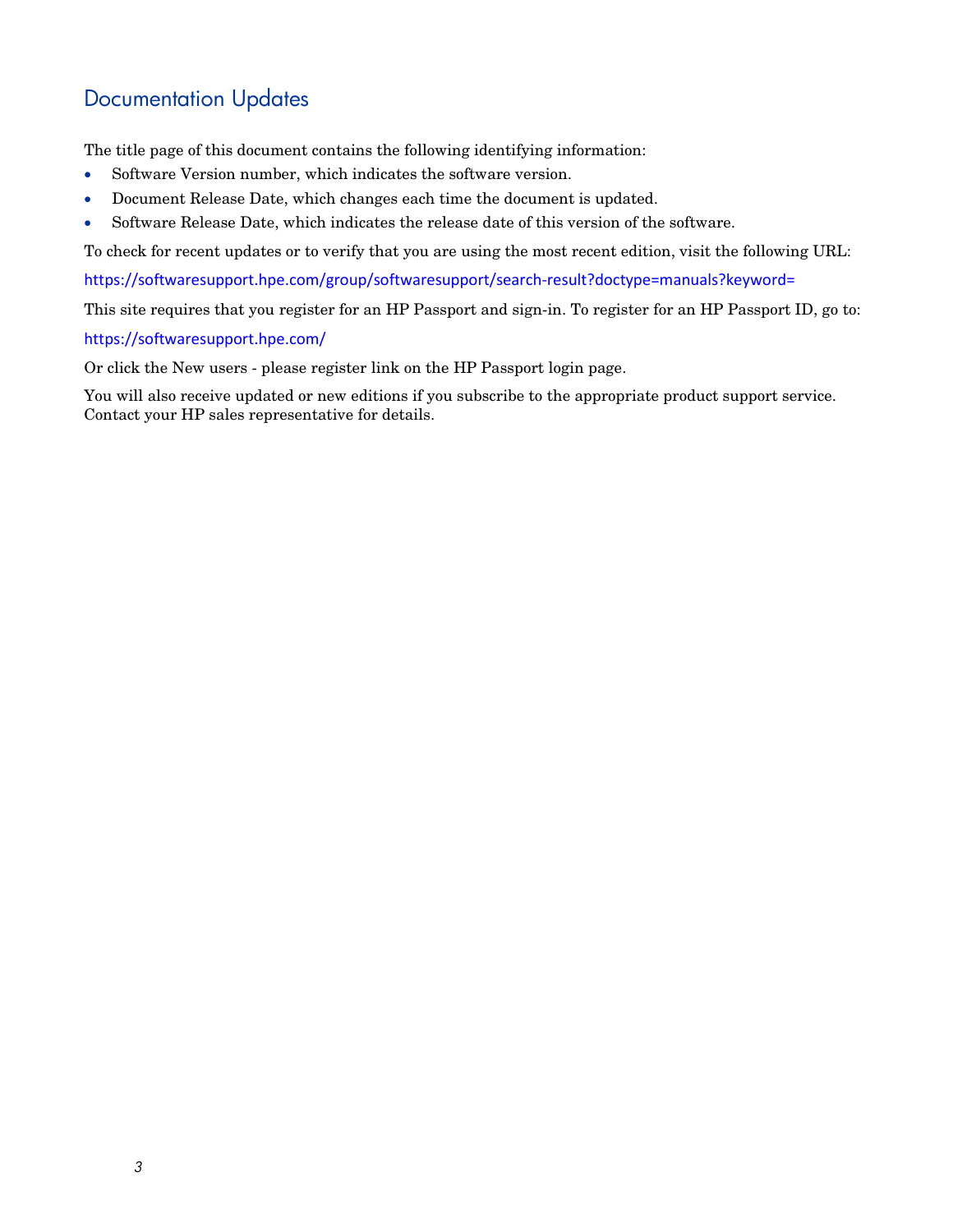## Support

You can visit the HP Software support web site at:

<https://softwaresupport.hpe.com/>

This web site provides contact information and details about the products, services, and support that HP Software offers.

HP Software online software support provides customer self-solve capabilities. It provides a fast and efficient way to access interactive technical support tools needed to manage your business. As a valued support customer, you can benefit by using the support site to:

- Search for knowledge documents of interest
- Submit and track support cases and enhancement requests
- Download software patches
- Manage support contracts
- Look up HP support contacts
- Review information about available services
- Enter into discussions with other software customers
- Research and register for software training

Most of the support areas require that you register as an HP Passport user and sign in. Many also require an active support contract. To find more information about support access levels, go to the following URL:

<https://softwaresupport.hpe.com/web/softwaresupport/access-levels>

To register for an HP Passport ID, go to the following URL:

<https://softwaresupport.hpe.com/>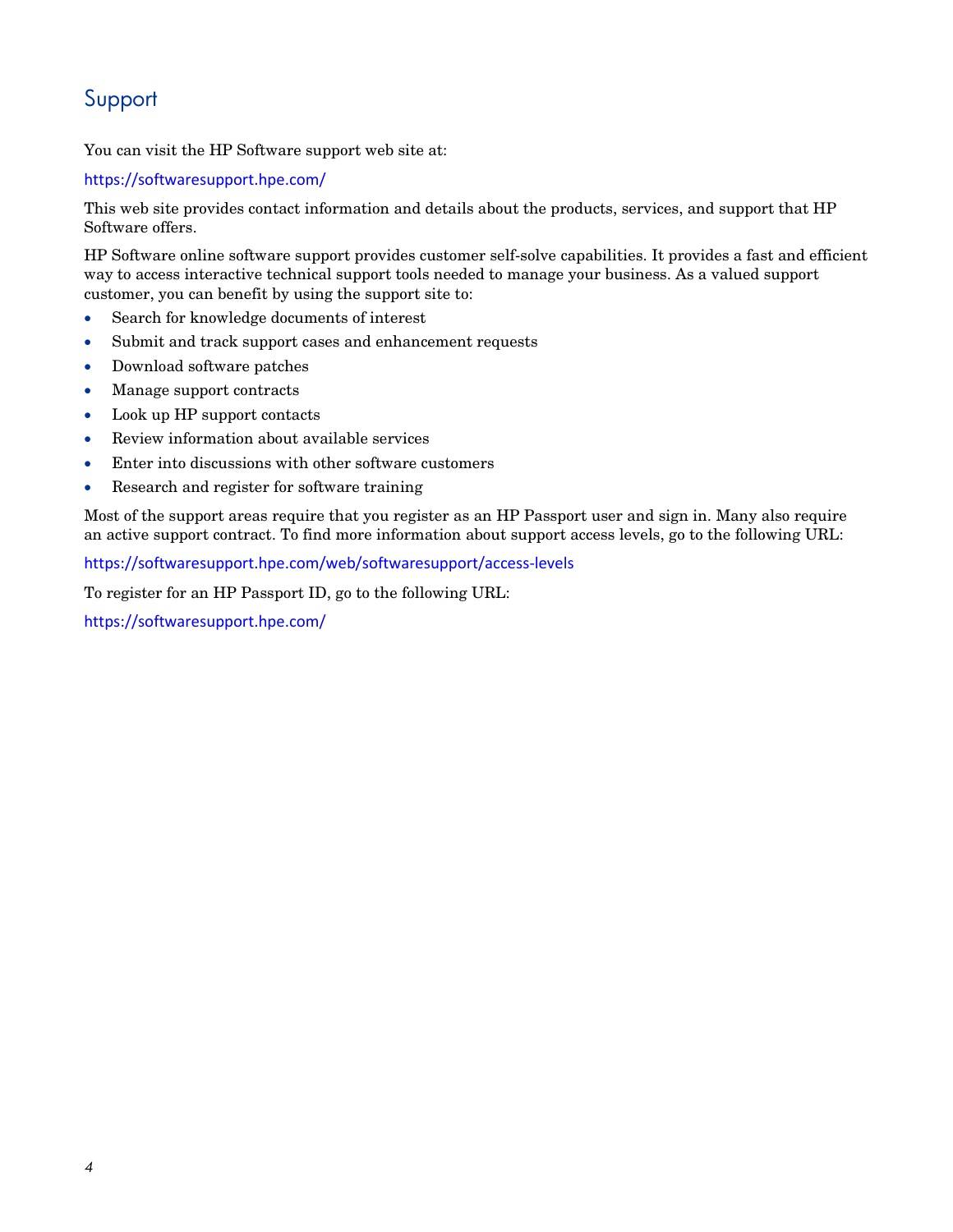# Contents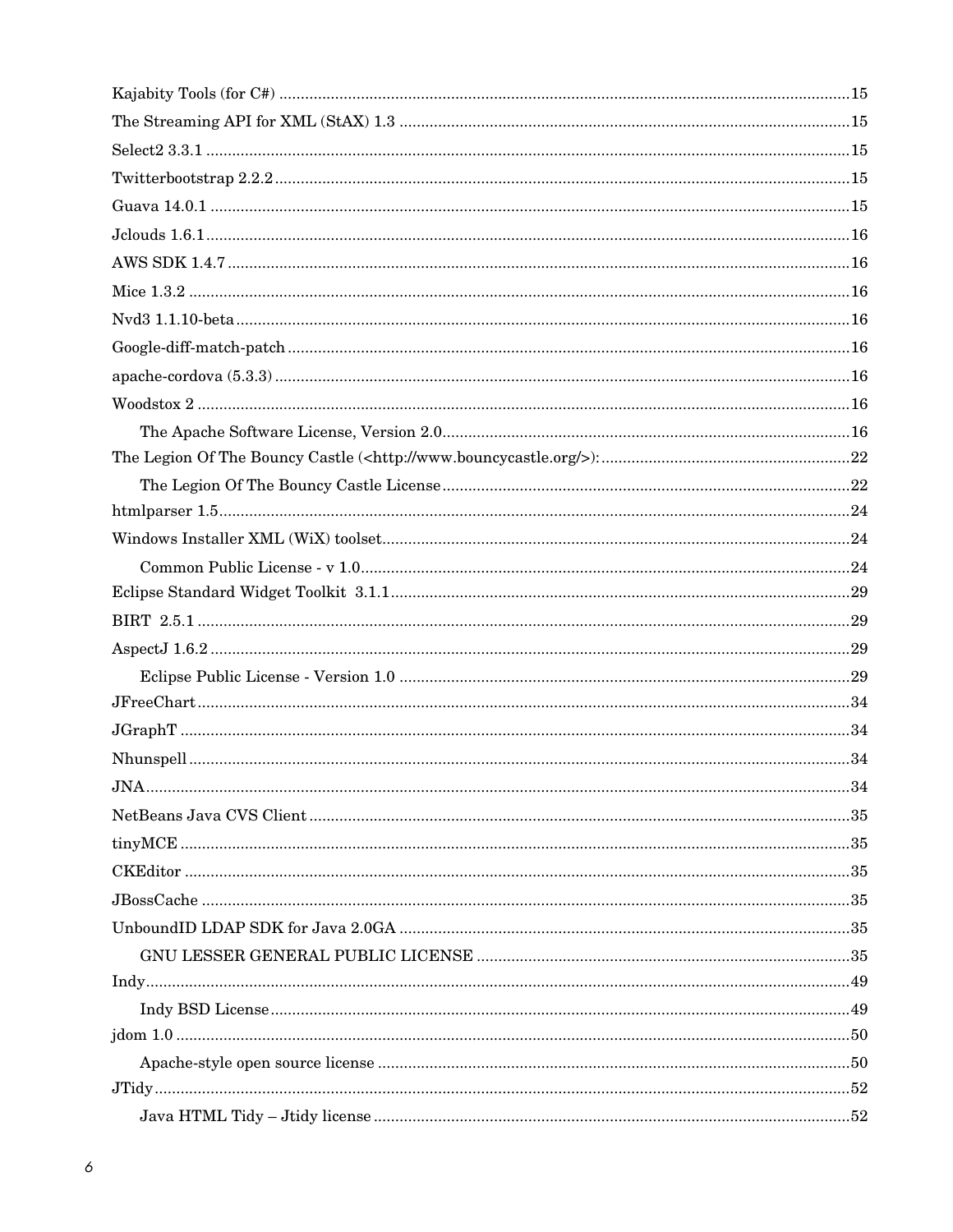| Prism (formerly known as Composite Application Guidance for WPF and Silverlight)68 |  |
|------------------------------------------------------------------------------------|--|
|                                                                                    |  |
|                                                                                    |  |
|                                                                                    |  |
|                                                                                    |  |
|                                                                                    |  |
|                                                                                    |  |
|                                                                                    |  |
|                                                                                    |  |
|                                                                                    |  |
|                                                                                    |  |
|                                                                                    |  |
|                                                                                    |  |
|                                                                                    |  |
|                                                                                    |  |
|                                                                                    |  |
|                                                                                    |  |
|                                                                                    |  |
|                                                                                    |  |
|                                                                                    |  |
|                                                                                    |  |
|                                                                                    |  |
|                                                                                    |  |
|                                                                                    |  |
|                                                                                    |  |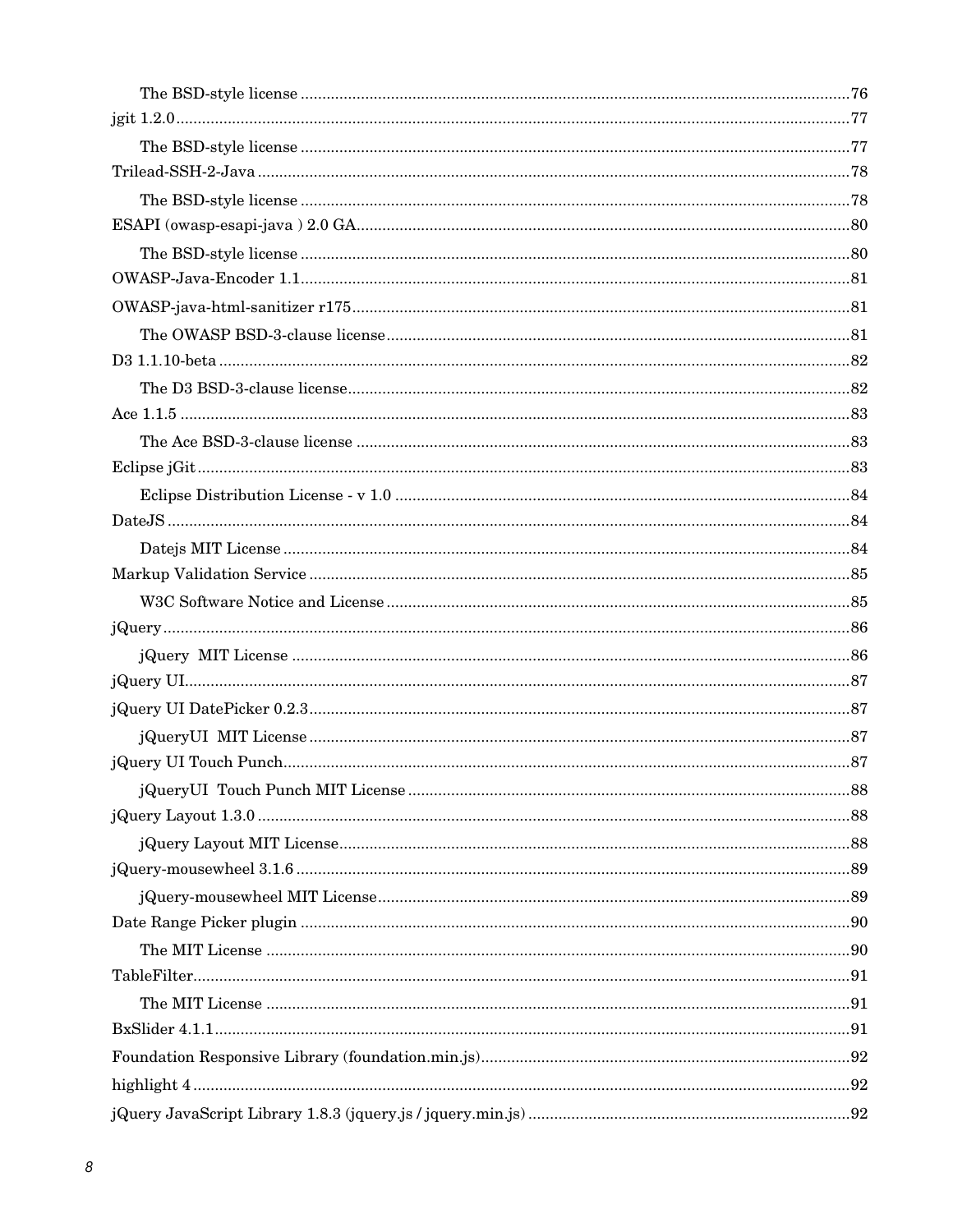| .99 |
|-----|
|     |
|     |
|     |
|     |
|     |
|     |
|     |
|     |
|     |
|     |
|     |
|     |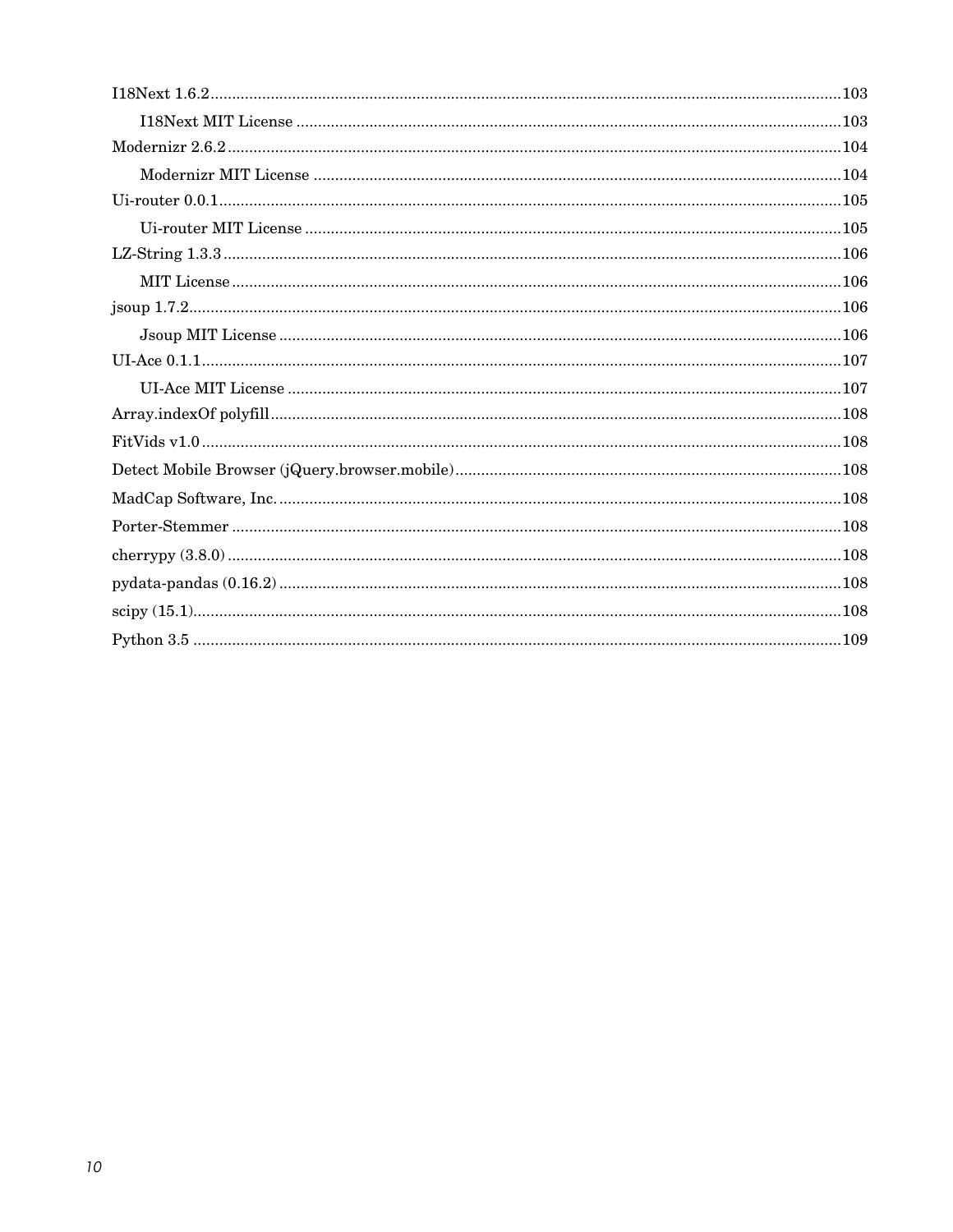# <span id="page-10-0"></span>Open Source Licenses

HP acknowledges the use of the following open source components.

HP Application Lifecycle Management includes the following software developed or licensed by the Apache Software Foundation (<http://www.apache.org/>):

<span id="page-10-1"></span>**Ant 1.5.4**

<span id="page-10-2"></span>**Bean Scripting Framework 2.2**

<span id="page-10-3"></span>**Byte Code Engineering Library 5.1**

<span id="page-10-4"></span>**Commons Discovery 0.2**

<span id="page-10-5"></span>**Jakarta Commons Lang 2.0**

<span id="page-10-6"></span>**Jakarta ORO 2.0.8**

The above software is licensed for use under Apache License, Version 1.1 (the "License"). A copy of the License can be found below, as well as at: http://www.apache.org/licenses/LICENSE-1.1

### <span id="page-10-7"></span>**The Apache Software License, Version 1.1**

Copyright (c) 2000 The Apache Software Foundation. All rights reserved.

Redistribution and use in source and binary forms, with or without modification, are permitted provided that the following conditions are met: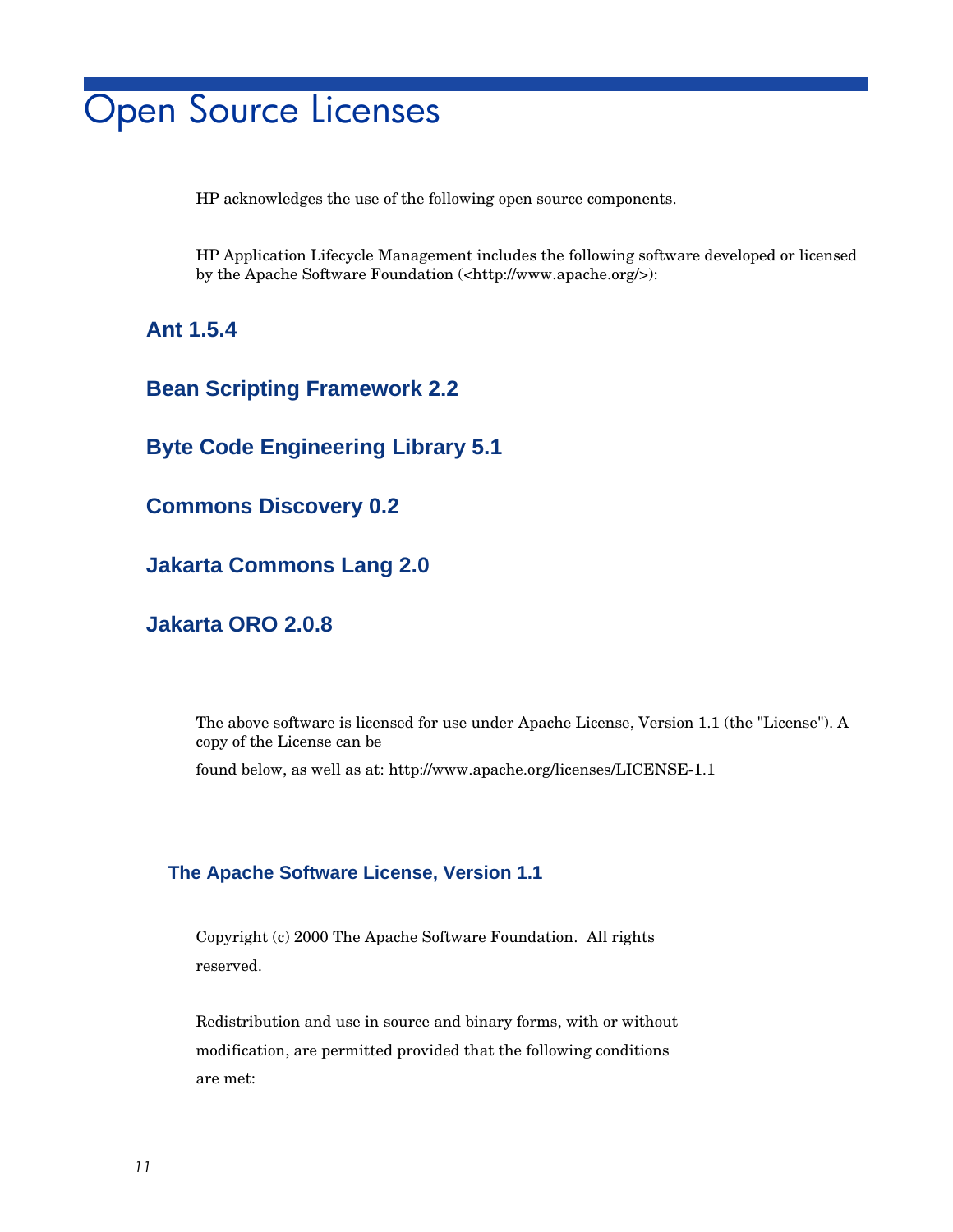- 1. Redistributions of source code must retain the above copyright notice, this list of conditions and the following disclaimer.
- 2. Redistributions in binary form must reproduce the above copyright notice, this list of conditions and the following disclaimer in the documentation and/or other materials provided with the distribution.
- 3. The end-user documentation included with the redistribution, if any, must include the following acknowledgment: "This product includes software developed by the Apache Software Foundation (http://www.apache.org/)." Alternately, this acknowledgment may appear in the software itself, if and wherever such third-party acknowledgments normally appear.
- 4. The names "Apache" and "Apache Software Foundation" must not be used to endorse or promote products derived from this software without prior written permission. For written permission, please contact apache@apache.org.
- 5. Products derived from this software may not be called "Apache", nor may "Apache" appear in their name, without prior written permission of the Apache Software Foundation.

====================================================================

THIS SOFTWARE IS PROVIDED ``AS IS'' AND ANY EXPRESSED OR IMPLIED WARRANTIES, INCLUDING, BUT NOT LIMITED TO, THE IMPLIED WARRANTIES OF MERCHANTABILITY AND FITNESS FOR A PARTICULAR PURPOSE ARE DISCLAIMED. IN NO EVENT SHALL THE APACHE SOFTWARE FOUNDATION OR ITS CONTRIBUTORS BE LIABLE FOR ANY DIRECT, INDIRECT, INCIDENTAL, SPECIAL, EXEMPLARY, OR CONSEQUENTIAL DAMAGES (INCLUDING, BUT NOT LIMITED TO, PROCUREMENT OF SUBSTITUTE GOODS OR SERVICES; LOSS OF USE, DATA, OR PROFITS; OR BUSINESS INTERRUPTION) HOWEVER CAUSED AND ON ANY THEORY OF LIABILITY, WHETHER IN CONTRACT, STRICT LIABILITY, OR TORT (INCLUDING NEGLIGENCE OR OTHERWISE) ARISING IN ANY WAY OUT OF THE USE OF THIS SOFTWARE, EVEN IF ADVISED OF THE POSSIBILITY OF SUCH DAMAGE.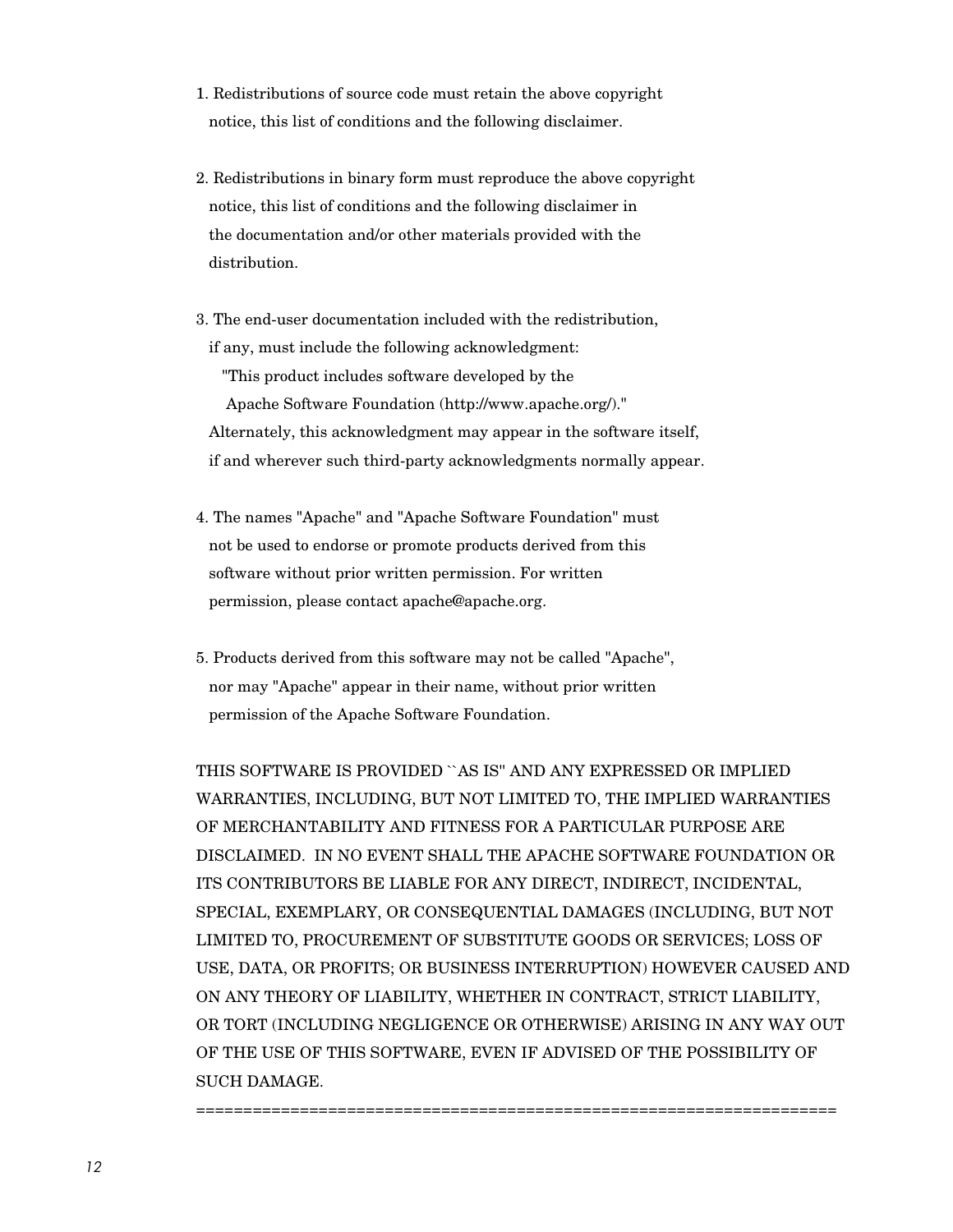This software consists of voluntary contributions made by many individuals on behalf of the Apache Software Foundation. For more information on the Apache Software Foundation, please see <http://www.apache.org/>.

Portions of this software are based upon public domain software originally written at the National Center for Supercomputing Applications, University of Illinois, Urbana-Champaign.

------------------------------------------------------------------------------------------------------

HP Application Lifecycle Management includes the following software developed or licensed by the Apache Software Foundation (<http://www.apache.org/>):

<span id="page-12-0"></span>**Commons Logging 1.0.4**

<span id="page-12-1"></span>**Commons Codec 1.3**

<span id="page-12-2"></span>**Commons IO 2**

<span id="page-12-3"></span>**Commons HTTPClient 3.1**

<span id="page-12-4"></span>**Commons CLI 1.2**

<span id="page-12-5"></span>**Commons Lang 1.2**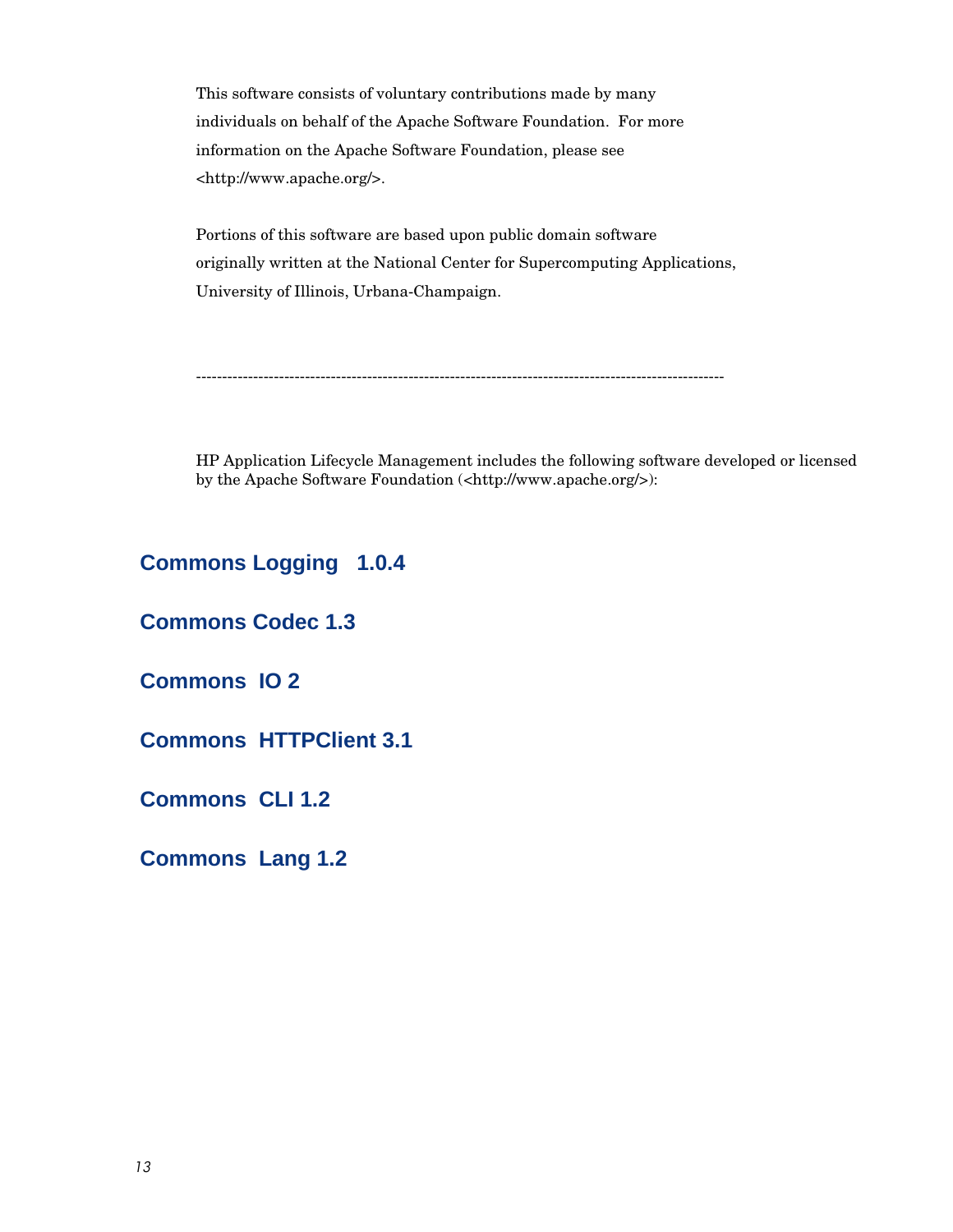<span id="page-13-0"></span>**Log4net**

<span id="page-13-1"></span>**Log4j 1.2.8**

<span id="page-13-2"></span>**Spring Framework 3.0.1**

<span id="page-13-3"></span>**Spring.Net Framework 1.0**

<span id="page-13-4"></span>**Spring Security 2.0.4**

<span id="page-13-5"></span>**Axis 1.4**

<span id="page-13-6"></span>**Ehcache 1.5**

<span id="page-13-7"></span>**Wink 1.1**

<span id="page-13-8"></span>**Apache CXF 2.5**

HP Application Lifecycle Management includes the following software developed or licensed by opensource projects hosted on code.google.com

<span id="page-13-9"></span>**[GIN \(GWT INjection\)](http://code.google.com/p/google-gin/) 1.5**

<span id="page-13-10"></span>**[Guava: Google Core Libraries 7](http://code.google.com/p/guava-libraries/).0**

<span id="page-13-11"></span>**GWT 2.4**

<span id="page-13-12"></span>**[GWT UiBinder](http://code.google.com/p/gwt-customuibinder/) 0.2**

<span id="page-13-13"></span>**[GWT GxtUiBinder](http://code.google.com/p/gwt-customuibinder/) 0.7**

<span id="page-13-14"></span>**[GWT Log](http://code.google.com/p/gwt-customuibinder/) 3.0.4**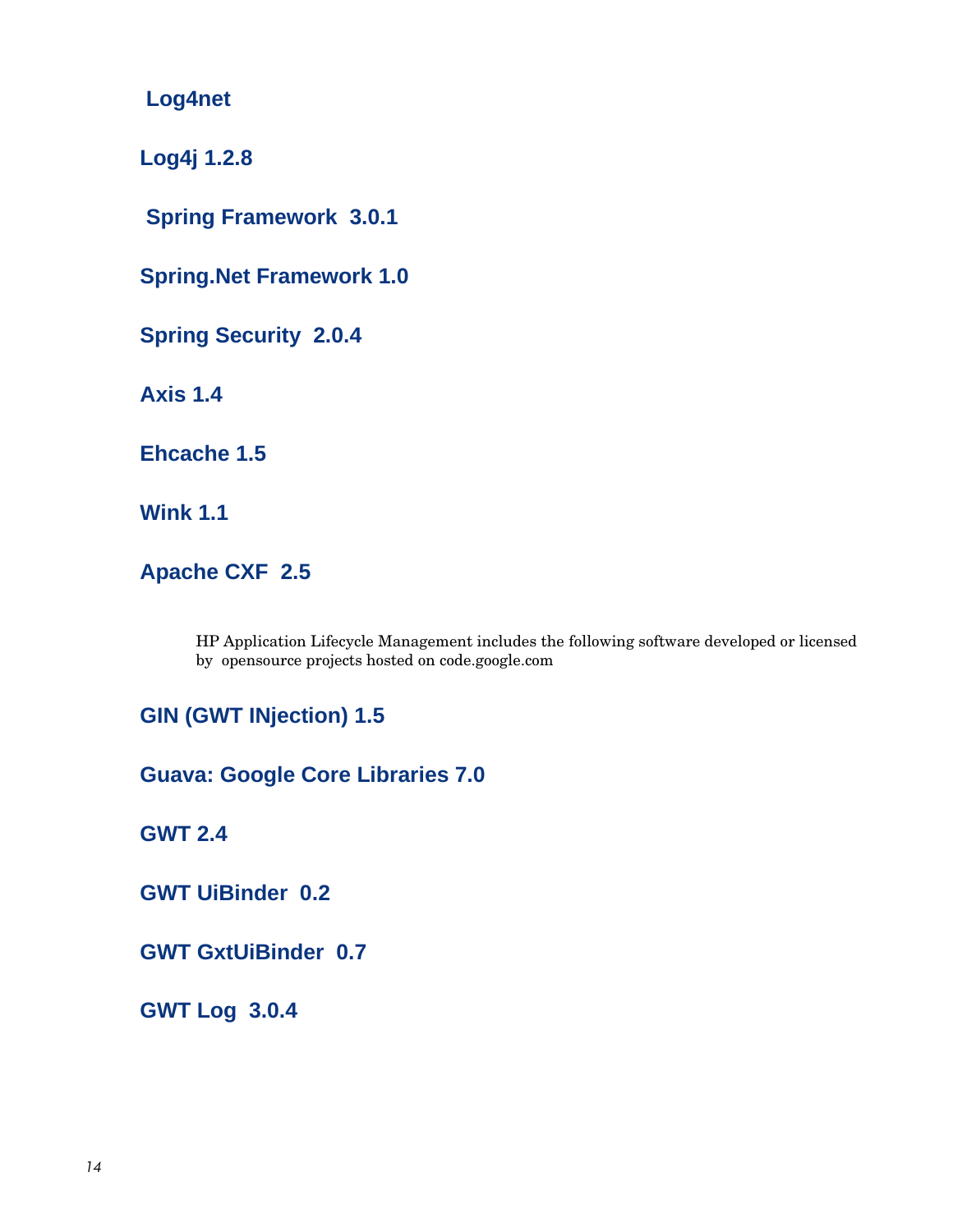## <span id="page-14-0"></span>**[GWT Toolbox](http://code.google.com/p/gwt-customuibinder/) 0.1**

## <span id="page-14-1"></span>**[GWTQuery 1.1](http://code.google.com/p/gwt-customuibinder/)**

HP Application Lifecycle Management includes the following software developed or licensed by eclipse.org

## <span id="page-14-2"></span>**[Jetty 7.5](http://code.google.com/p/gwt-customuibinder/)**

HP Application Lifecycle Management includes the following software developed or licensed by [Kajabity.com](http://www.kajabity.com/)

## <span id="page-14-3"></span>**Kajabity Tools (for C#)**

HP Application Lifecycle Management includes the following software developed or licensed by opensource projects hosted on codehaus.org

## <span id="page-14-4"></span>**The Streaming API for XML (StAX) 1.3**

HP Application Lifecycle Management includes the following software developed or licensed by Igor Vaynberg: http://ivaynberg.github.io/select2/

#### <span id="page-14-5"></span>**Select2 3.3.1**

HP Application Lifecycle Management includes the following software developed or licensed by http://twitter.github.io

#### <span id="page-14-6"></span>**Twitterbootstrap 2.2.2**

HP Application Lifecycle Management includes the following software developed or licensed by google.com: https://code.google.com/p/guava-libraries/

#### <span id="page-14-7"></span>**Guava 14.0.1**

HP Application Lifecycle Management includes the following software developed or licensed by Apache Software Foundation: http://jclouds.incubator.apache.org/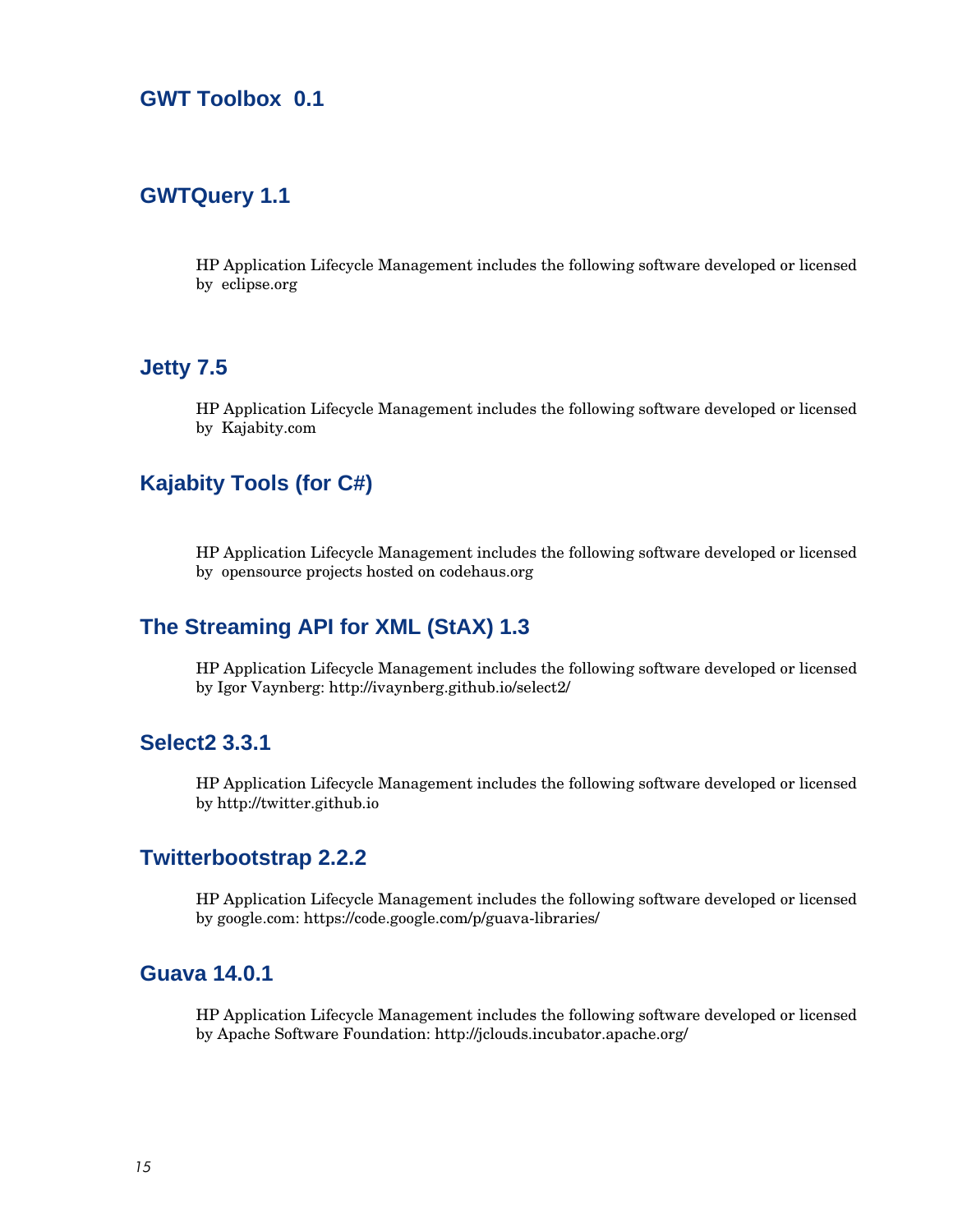## <span id="page-15-0"></span>**Jclouds 1.6.1**

HP Application Lifecycle Management includes the following software developed or licensed by Amazon: http://aws.amazon.com/sdkforjava/

## <span id="page-15-1"></span>**AWS SDK 1.4.7**

HP Application Lifecycle Management includes the following software developed or licensed by nvd3.org: https://github.com/novus/nvd3

#### <span id="page-15-2"></span>**Mice 1.3.2**

HP Application Lifecycle Management includes the following software developed or licensed by: http://craig.is/killing/mice

#### <span id="page-15-3"></span>**Nvd3 1.1.10-beta**

## <span id="page-15-4"></span>**Google-diff-match-patch**

## <span id="page-15-5"></span>**apache-cordova (5.3.3)**

#### <span id="page-15-6"></span>**Woodstox 2**

The above software is licensed for use under Apache License, Version 2.0 (the "License"). A copy of the License can be found below, as well as at: http://www.apache.org/licenses/LICENSE-2.0

#### <span id="page-15-7"></span>**The Apache Software License, Version 2.0**

Copyright (c) January 2004 The Apache Software Foundation. All rights reserved.

TERMS AND CONDITIONS FOR USE, REPRODUCTION, AND DISTRIBUTION

1. Definitions.

 "License" shall mean the terms and conditions for use, reproduction, and distribution as defined by Sections 1 through 9 of this document.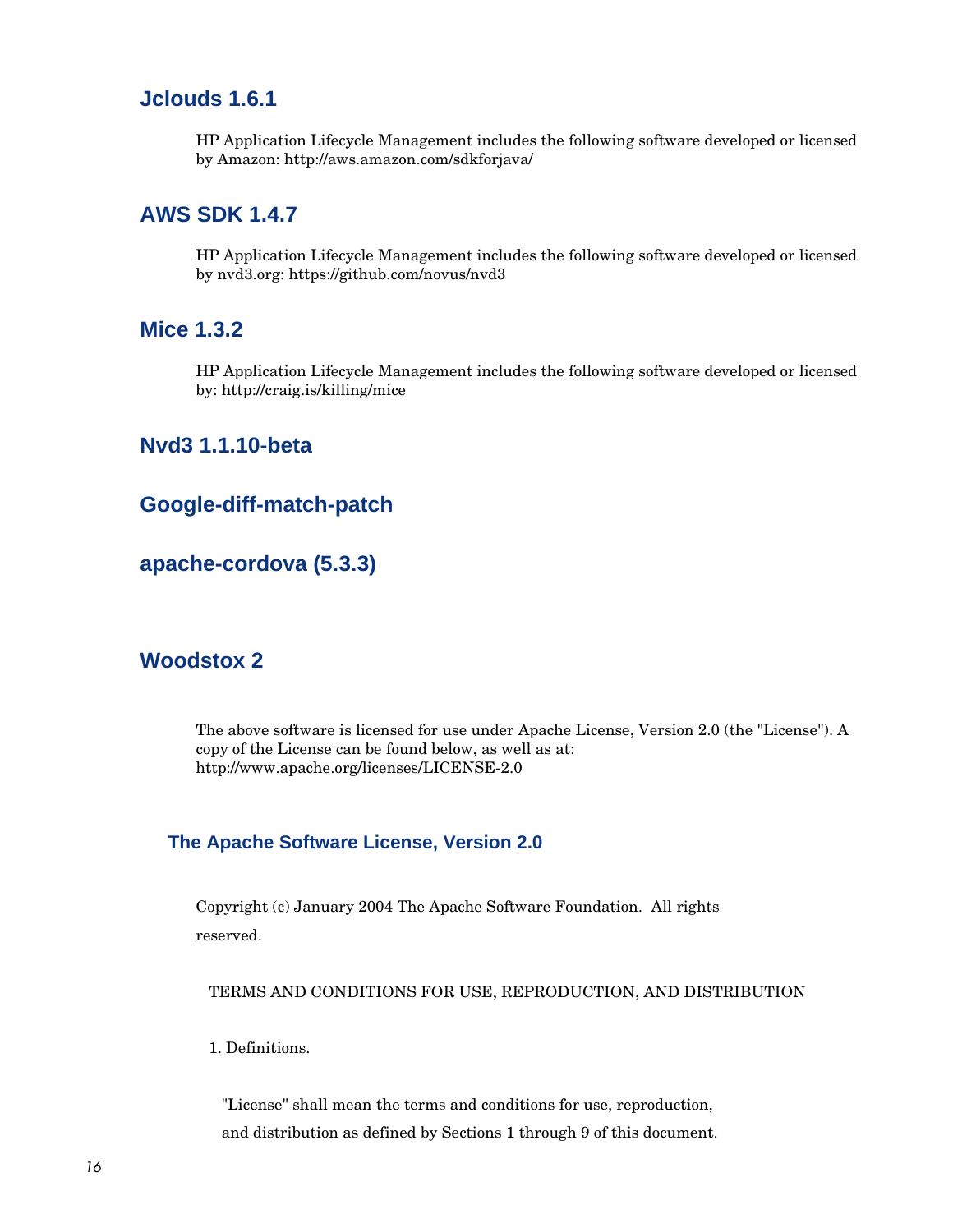"Licensor" shall mean the copyright owner or entity authorized by the copyright owner that is granting the License.

 "Legal Entity" shall mean the union of the acting entity and all other entities that control, are controlled by, or are under common control with that entity. For the purposes of this definition, "control" means (i) the power, direct or indirect, to cause the direction or management of such entity, whether by contract or otherwise, or (ii) ownership of fifty percent (50%) or more of the outstanding shares, or (iii) beneficial ownership of such entity.

 "You" (or "Your") shall mean an individual or Legal Entity exercising permissions granted by this License.

 "Source" form shall mean the preferred form for making modifications, including but not limited to software source code, documentation source, and configuration files.

 "Object" form shall mean any form resulting from mechanical transformation or translation of a Source form, including but not limited to compiled object code, generated documentation, and conversions to other media types.

 "Work" shall mean the work of authorship, whether in Source or Object form, made available under the License, as indicated by a copyright notice that is included in or attached to the work (an example is provided in the Appendix below).

 "Derivative Works" shall mean any work, whether in Source or Object form, that is based on (or derived from) the Work and for which the editorial revisions, annotations, elaborations, or other modifications represent, as a whole, an original work of authorship. For the purposes of this License, Derivative Works shall not include works that remain separable from, or merely link (or bind by name) to the interfaces of, the Work and Derivative Works thereof.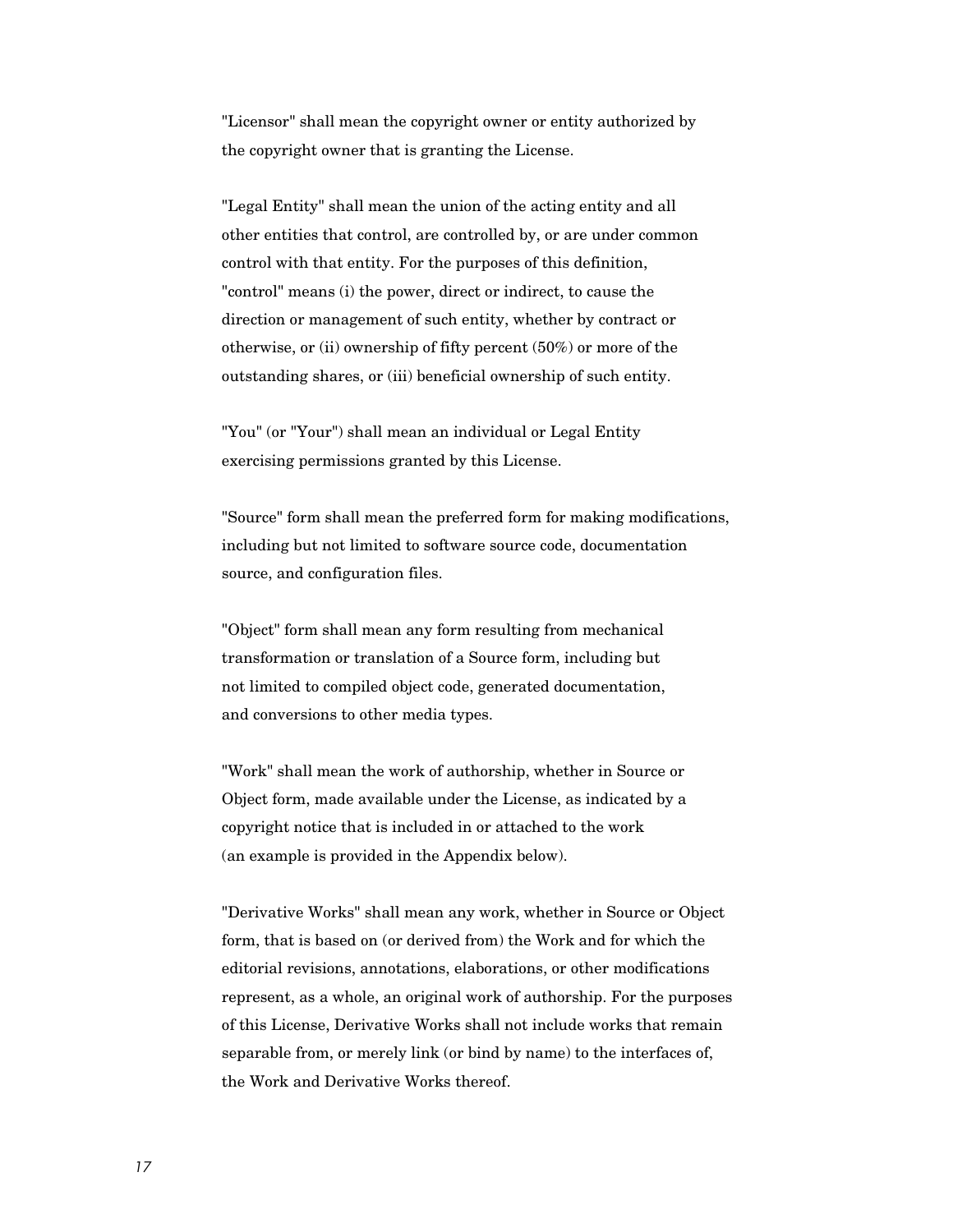"Contribution" shall mean any work of authorship, including the original version of the Work and any modifications or additions to that Work or Derivative Works thereof, that is intentionally submitted to Licensor for inclusion in the Work by the copyright owner or by an individual or Legal Entity authorized to submit on behalf of the copyright owner. For the purposes of this definition, "submitted" means any form of electronic, verbal, or written communication sent to the Licensor or its representatives, including but not limited to communication on electronic mailing lists, source code control systems, and issue tracking systems that are managed by, or on behalf of, the Licensor for the purpose of discussing and improving the Work, but excluding communication that is conspicuously marked or otherwise designated in writing by the copyright owner as "Not a Contribution."

 "Contributor" shall mean Licensor and any individual or Legal Entity on behalf of whom a Contribution has been received by Licensor and subsequently incorporated within the Work.

- 2. Grant of Copyright License. Subject to the terms and conditions of this License, each Contributor hereby grants to You a perpetual, worldwide, non-exclusive, no-charge, royalty-free, irrevocable copyright license to reproduce, prepare Derivative Works of, publicly display, publicly perform, sublicense, and distribute the Work and such Derivative Works in Source or Object form.
- 3. Grant of Patent License. Subject to the terms and conditions of this License, each Contributor hereby grants to You a perpetual, worldwide, non-exclusive, no-charge, royalty-free, irrevocable (except as stated in this section) patent license to make, have made, use, offer to sell, sell, import, and otherwise transfer the Work, where such license applies only to those patent claims licensable by such Contributor that are necessarily infringed by their Contribution(s) alone or by combination of their Contribution(s) with the Work to which such Contribution(s) was submitted. If You institute patent litigation against any entity (including a cross-claim or counterclaim in a lawsuit) alleging that the Work or a Contribution incorporated within the Work constitutes direct or contributory patent infringement, then any patent licenses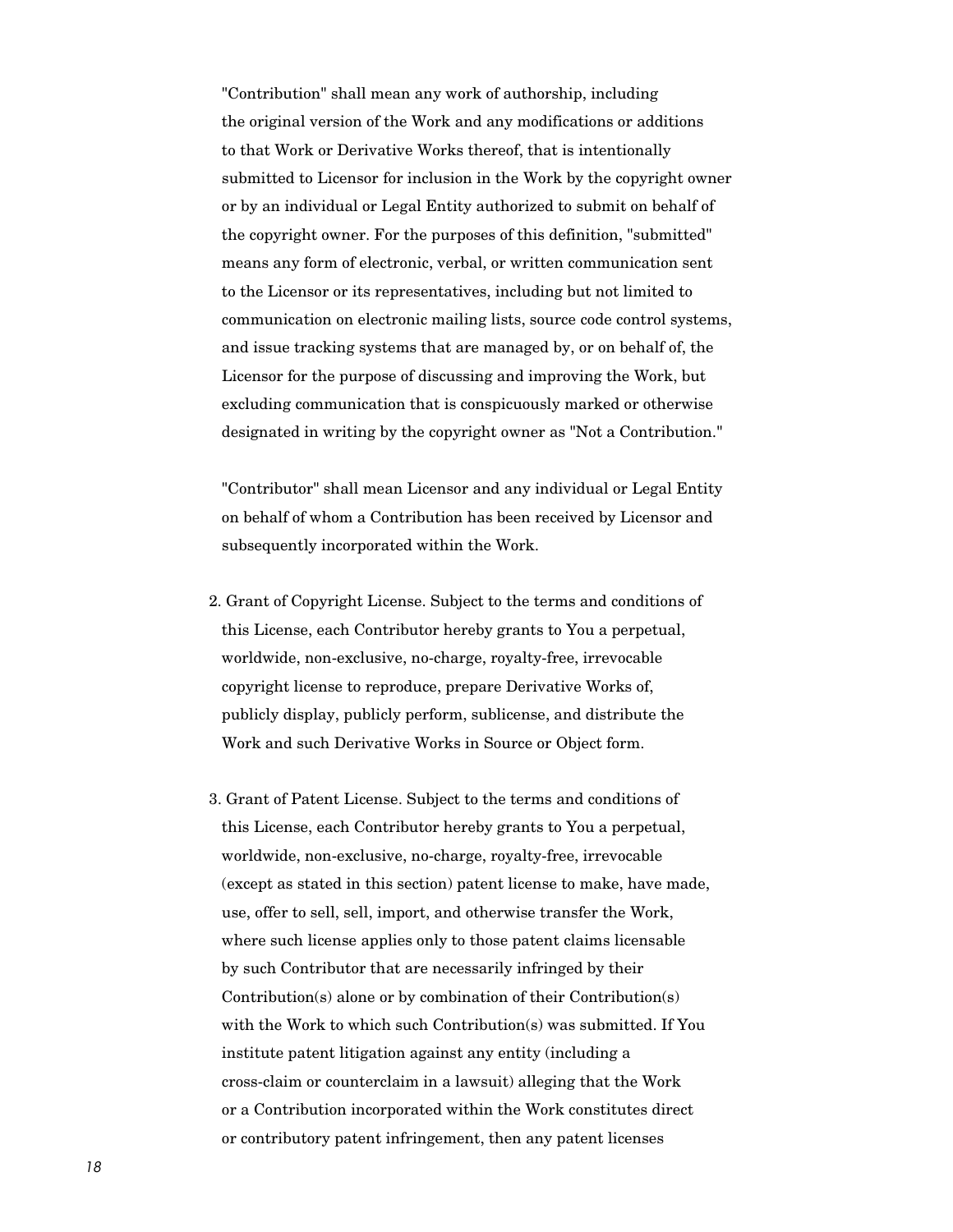granted to You under this License for that Work shall terminate as of the date such litigation is filed.

- 4. Redistribution. You may reproduce and distribute copies of the Work or Derivative Works thereof in any medium, with or without modifications, and in Source or Object form, provided that You meet the following conditions:
	- (a) You must give any other recipients of the Work or Derivative Works a copy of this License; and
	- (b) You must cause any modified files to carry prominent notices stating that You changed the files; and
	- (c) You must retain, in the Source form of any Derivative Works that You distribute, all copyright, patent, trademark, and attribution notices from the Source form of the Work, excluding those notices that do not pertain to any part of the Derivative Works; and
	- (d) If the Work includes a "NOTICE" text file as part of its distribution, then any Derivative Works that You distribute must include a readable copy of the attribution notices contained within such NOTICE file, excluding those notices that do not pertain to any part of the Derivative Works, in at least one of the following places: within a NOTICE text file distributed as part of the Derivative Works; within the Source form or documentation, if provided along with the Derivative Works; or, within a display generated by the Derivative Works, if and wherever such third-party notices normally appear. The contents of the NOTICE file are for informational purposes only and do not modify the License. You may add Your own attribution notices within Derivative Works that You distribute, alongside or as an addendum to the NOTICE text from the Work, provided that such additional attribution notices cannot be construed as modifying the License.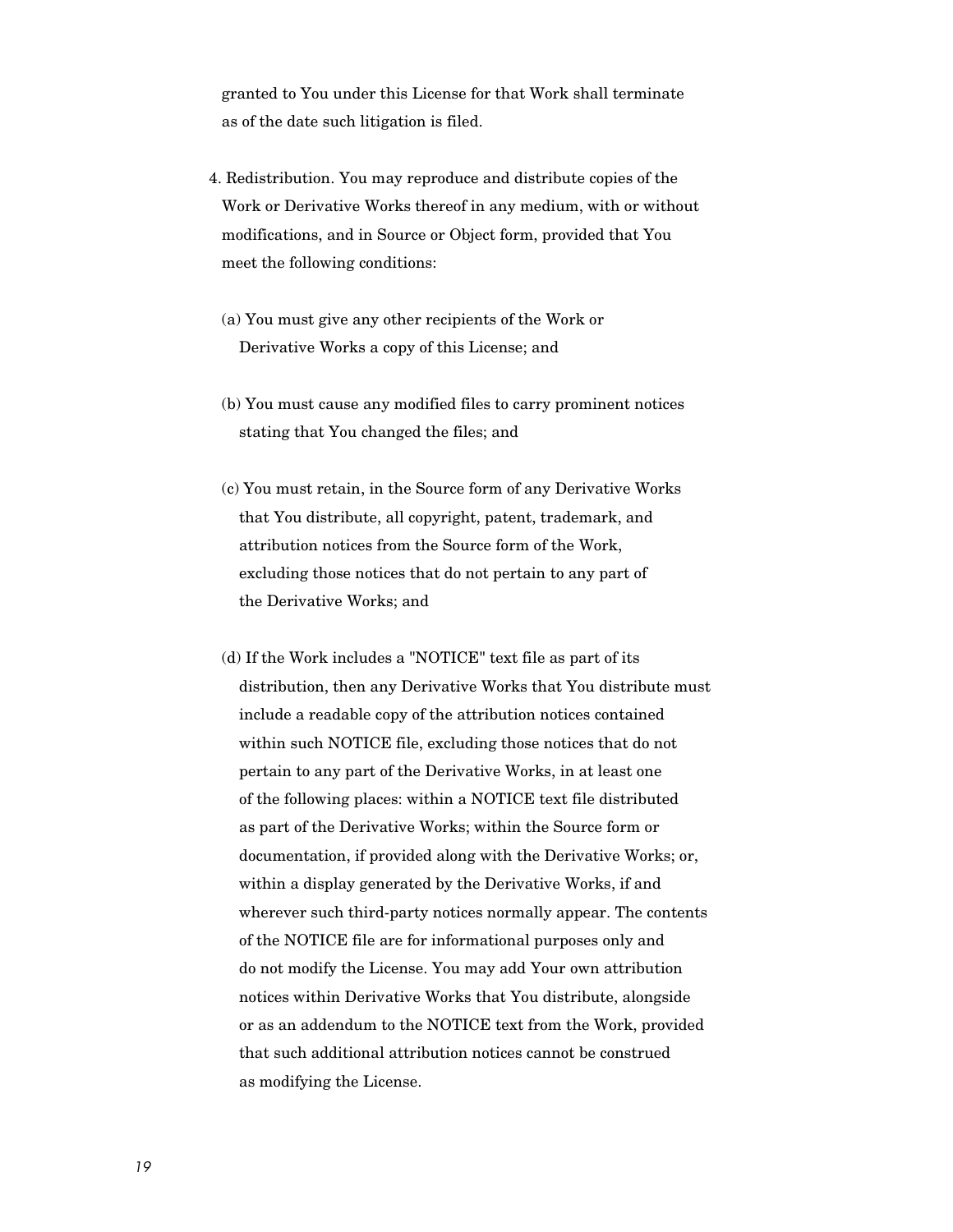You may add Your own copyright statement to Your modifications and may provide additional or different license terms and conditions for use, reproduction, or distribution of Your modifications, or for any such Derivative Works as a whole, provided Your use, reproduction, and distribution of the Work otherwise complies with the conditions stated in this License.

- 5. Submission of Contributions. Unless You explicitly state otherwise, any Contribution intentionally submitted for inclusion in the Work by You to the Licensor shall be under the terms and conditions of this License, without any additional terms or conditions. Notwithstanding the above, nothing herein shall supersede or modify the terms of any separate license agreement you may have executed with Licensor regarding such Contributions.
- 6. Trademarks. This License does not grant permission to use the trade names, trademarks, service marks, or product names of the Licensor, except as required for reasonable and customary use in describing the origin of the Work and reproducing the content of the NOTICE file.
- 7. Disclaimer of Warranty. Unless required by applicable law or agreed to in writing, Licensor provides the Work (and each Contributor provides its Contributions) on an "AS IS" BASIS, WITHOUT WARRANTIES OR CONDITIONS OF ANY KIND, either express or implied, including, without limitation, any warranties or conditions of TITLE, NON-INFRINGEMENT, MERCHANTABILITY, or FITNESS FOR A PARTICULAR PURPOSE. You are solely responsible for determining the appropriateness of using or redistributing the Work and assume any risks associated with Your exercise of permissions under this License.
- 8. Limitation of Liability. In no event and under no legal theory, whether in tort (including negligence), contract, or otherwise, unless required by applicable law (such as deliberate and grossly negligent acts) or agreed to in writing, shall any Contributor be liable to You for damages, including any direct, indirect, special, incidental, or consequential damages of any character arising as a result of this License or out of the use or inability to use the Work (including but not limited to damages for loss of goodwill,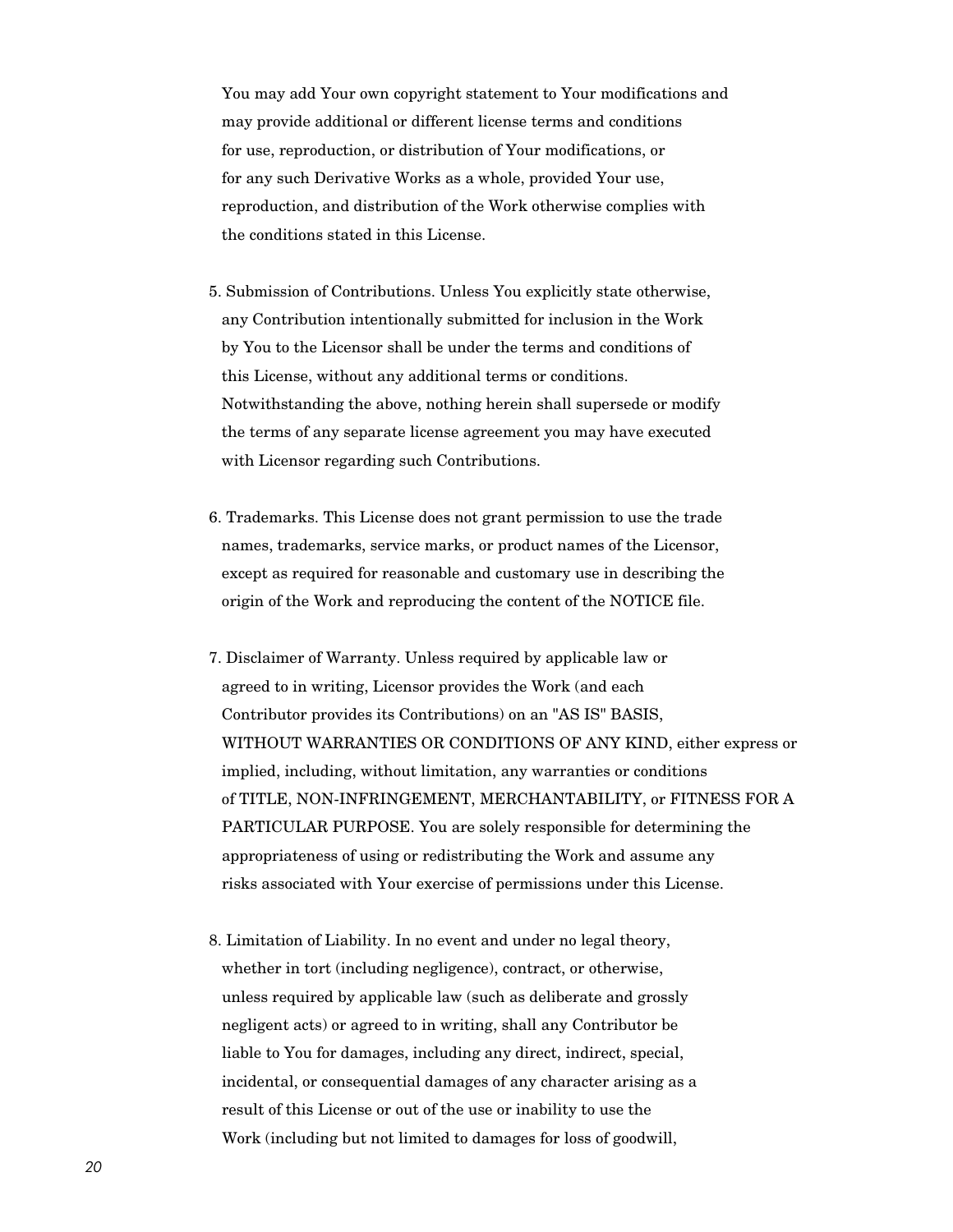work stoppage, computer failure or malfunction, or any and all other commercial damages or losses), even if such Contributor has been advised of the possibility of such damages.

 9. Accepting Warranty or Additional Liability. While redistributing the Work or Derivative Works thereof, You may choose to offer, and charge a fee for, acceptance of support, warranty, indemnity, or other liability obligations and/or rights consistent with this License. However, in accepting such obligations, You may act only on Your own behalf and on Your sole responsibility, not on behalf of any other Contributor, and only if You agree to indemnify, defend, and hold each Contributor harmless for any liability incurred by, or claims asserted against, such Contributor by reason of your accepting any such warranty or additional liability.

====================================================================

Portions of this software were developed at the National Center for Supercomputing Applications (NCSA) at the University

of Illinois at Urbana-Champaign.

This software contains code derived from the RSA Data Security Inc. MD5 Message-Digest Algorithm, including various

modifications by Spyglass Inc., Carnegie Mellon University, and Bell Communications Research, Inc (Bellcore).

Regular expression support is provided by the PCRE library package, which is open source software, written by Philip Hazel,

and copyright of the University of Cambridge, England. The original software is available from:

ftp://ftp.csx.cam.ac.uk/pub/software/programming/pcre/

---------------------------------------------------------------------------------------------------------

HP Application Lifecycle Management includes the following software developed or licensed by the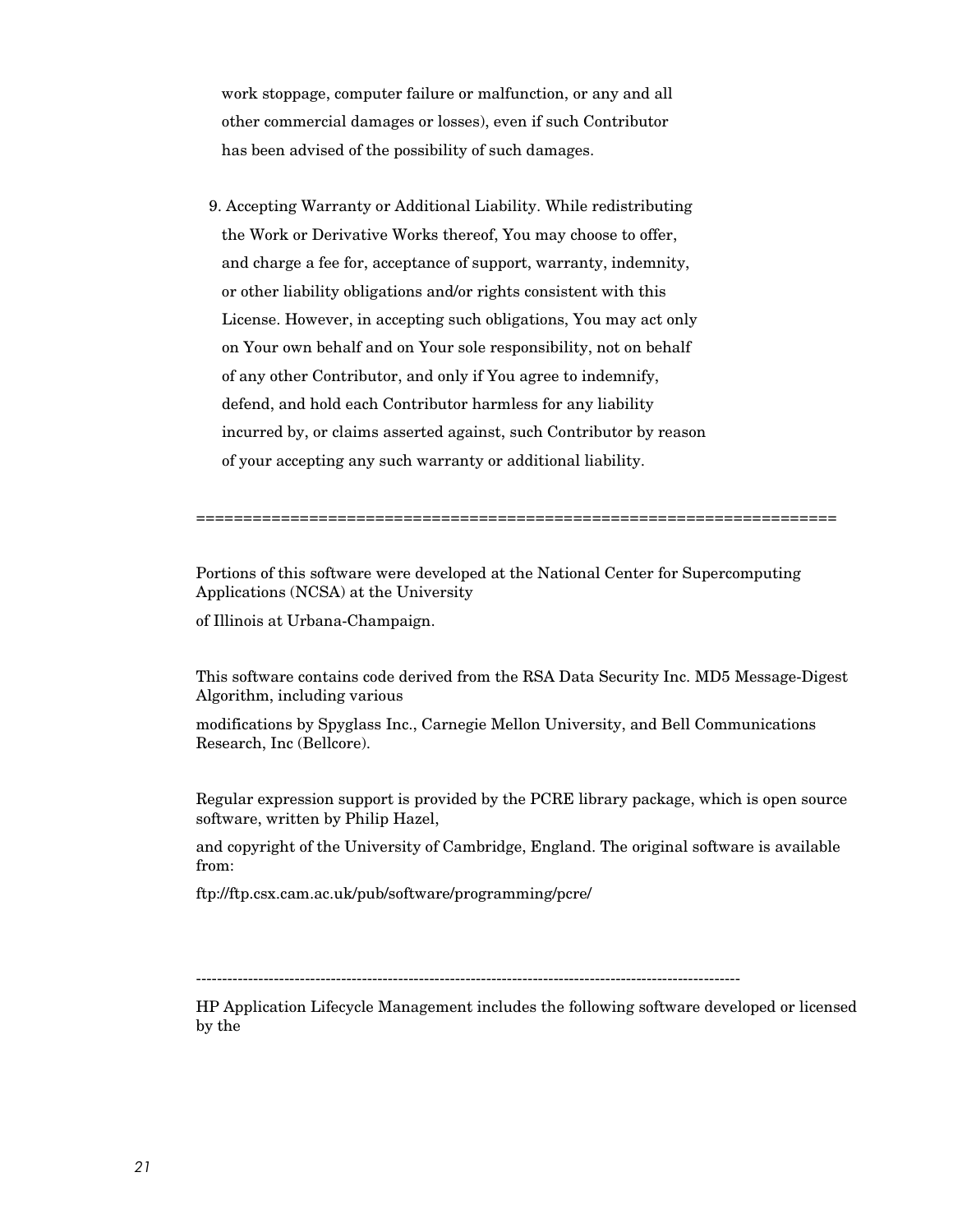## <span id="page-21-0"></span>**The Legion Of The Bouncy Castle (<http://www.bouncycastle.org/>):**

The above software is licensed for use under The Legion Of The Bouncy Castle License (the "License"). A copy of the License can be

found below, as well as at: http://www.bouncycastle.org/licence.html

#### <span id="page-21-1"></span>**The Legion Of The Bouncy Castle License**

#### License

Copyright (c) 2000 - 2008 The Legion Of The Bouncy Castle (http://www.bouncycastle.org)

Permission is hereby granted, free of charge, to any person obtaining a copy of this software and associated documentation

files (the "Software"), to deal in the Software without restriction, including without limitation the rights to use, copy,

modify, merge, publish, distribute, sublicense, and/or sell copies of the Software, and to permit persons to whom the Software

is furnished to do so, subject to the following conditions:

The above copyright notice and this permission notice shall be included in all copies or substantial portions of the Software.

THE SOFTWARE IS PROVIDED "AS IS", WITHOUT WARRANTY OF ANY KIND, EXPRESS OR IMPLIED, INCLUDING BUT NOT LIMITED TO THE WARRANTIES

OF MERCHANTABILITY, FITNESS FOR A PARTICULAR PURPOSE AND NONINFRINGEMENT. IN NO EVENT SHALL THE AUTHORS OR COPYRIGHT HOLDERS BE

LIABLE FOR ANY CLAIM, DAMAGES OR OTHER LIABILITY, WHETHER IN AN ACTION OF CONTRACT, TORT OR OTHERWISE, ARISING FROM,

OUT OF OR IN CONNECTION WITH THE SOFTWARE OR THE USE OR OTHER DEALINGS IN THE SOFTWARE.

---------------------------------------------------------------------------------------------------------

HP Application Lifecycle Management includes the following software developed by the Jcraft, Inc (http://www.jcraft.com)

jzlib 1.0.7

The above software is licensed for use under BSD-style license (the "License"). A copy of the License can be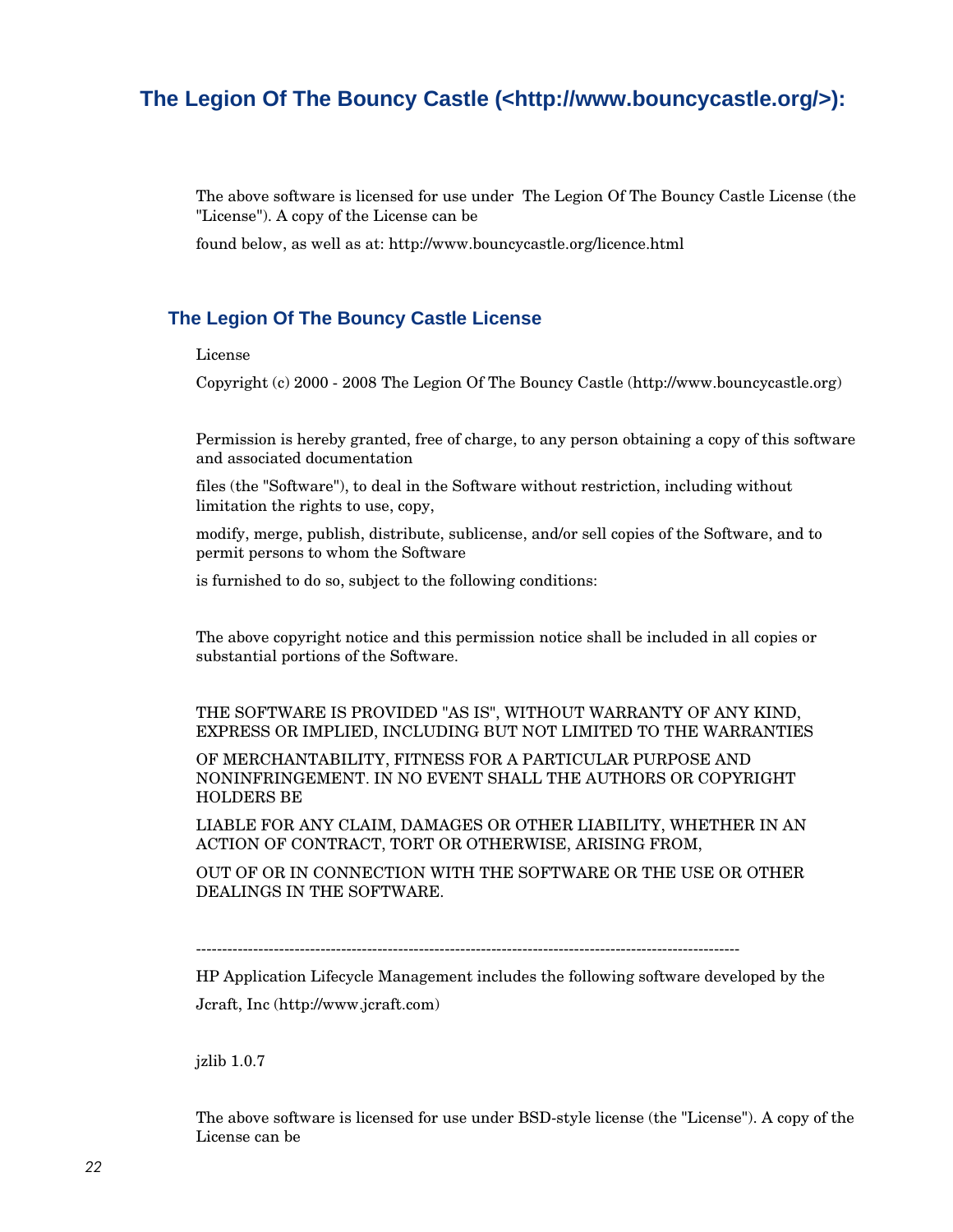found below, as well as at: http://www.jcraft.com/jzlib/LICENSE.txt

#### License

Copyright (c) 2000,2001,2002,2003,2004 ymnk, JCraft,Inc. All rights reserved.

Redistribution and use in source and binary forms, with or without modification, are permitted provided that the following conditions are met:

- 1. Redistributions of source code must retain the above copyright notice, this list of conditions and the following disclaimer.
- 2. Redistributions in binary form must reproduce the above copyright notice, this list of conditions and the following disclaimer in the documentation and/or other materials provided with the distribution.
- 3. The names of the authors may not be used to endorse or promote products derived from this software without specific prior written permission.

THIS SOFTWARE IS PROVIDED ``AS IS'' AND ANY EXPRESSED OR IMPLIED WARRANTIES,

INCLUDING, BUT NOT LIMITED TO, THE IMPLIED WARRANTIES OF MERCHANTABILITY AND

FITNESS FOR A PARTICULAR PURPOSE ARE DISCLAIMED. IN NO EVENT SHALL JCRAFT,

INC. OR ANY CONTRIBUTORS TO THIS SOFTWARE BE LIABLE FOR ANY DIRECT, INDIRECT,

INCIDENTAL, SPECIAL, EXEMPLARY, OR CONSEQUENTIAL DAMAGES (INCLUDING, BUT NOT

LIMITED TO, PROCUREMENT OF SUBSTITUTE GOODS OR SERVICES; LOSS OF USE, DATA,

OR PROFITS; OR BUSINESS INTERRUPTION) HOWEVER CAUSED AND ON ANY THEORY OF

LIABILITY, WHETHER IN CONTRACT, STRICT LIABILITY, OR TORT (INCLUDING

NEGLIGENCE OR OTHERWISE) ARISING IN ANY WAY OUT OF THE USE OF THIS SOFTWARE,

EVEN IF ADVISED OF THE POSSIBILITY OF SUCH DAMAGE.

HP Application Lifecycle Management includes the following software hosted by the SourceForge (http://sourceforge.net/)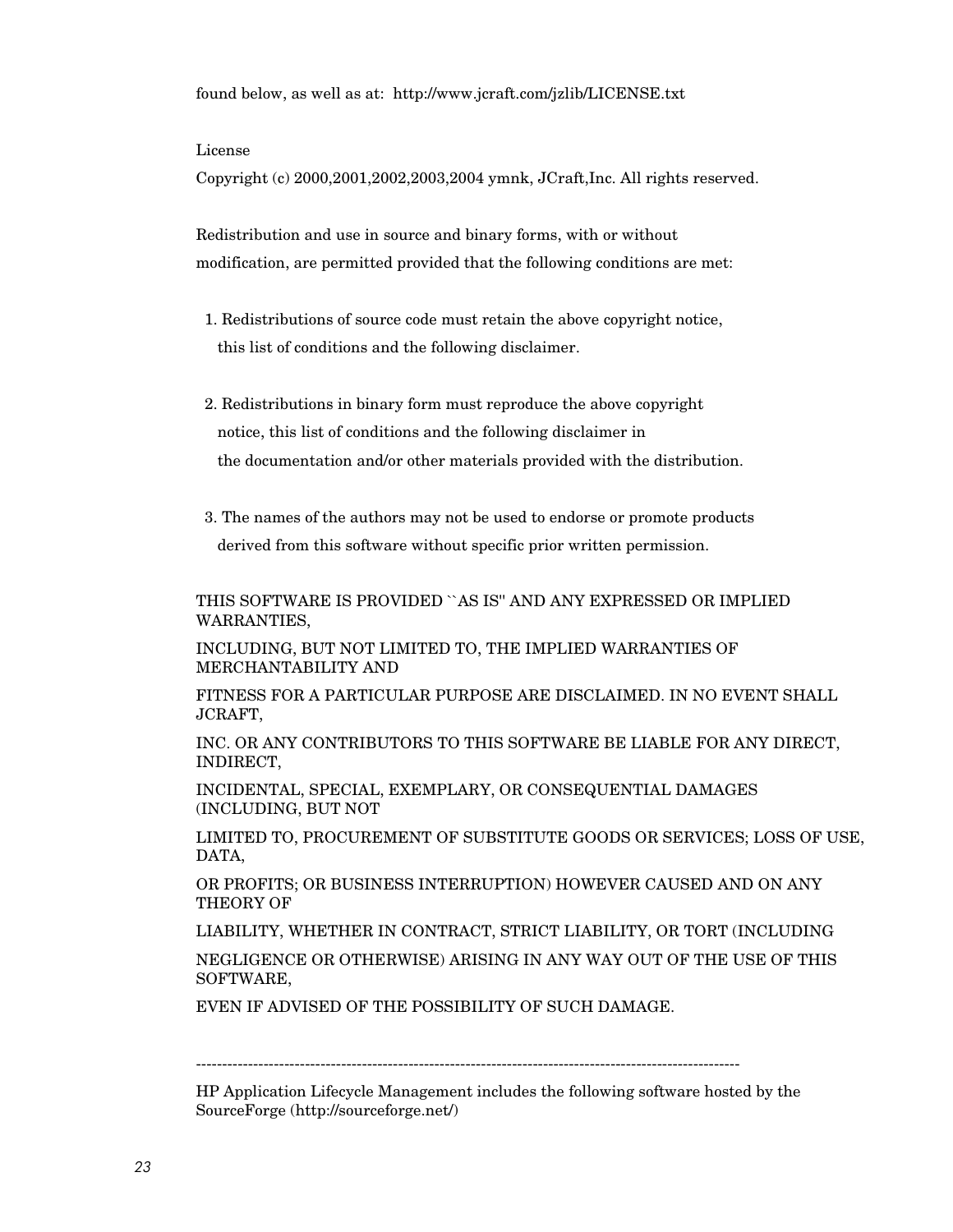## <span id="page-23-0"></span>**htmlparser 1.5**

### <span id="page-23-1"></span>**Windows Installer XML (WiX) toolset**

The above software is licensed for use under Common Public License - v 1.0 (the "License"). A copy of the License can be found below

#### <span id="page-23-2"></span>**Common Public License - v 1.0**

THE ACCOMPANYING PROGRAM IS PROVIDED UNDER THE TERMS OF THIS COMMON PUBLIC

LICENSE ("AGREEMENT"). ANY USE, REPRODUCTION OR DISTRIBUTION OF THE PROGRAM

CONSTITUTES RECIPIENT'S ACCEPTANCE OF THIS AGREEMENT.

#### 1. DEFINITIONS

"Contribution" means:

a) in the case of the initial Contributor, the initial code and documentation

distributed under this Agreement, and

b) in the case of each subsequent Contributor:

i) changes to the Program, and

ii) additions to the Program;

 where such changes and/or additions to the Program originate from and are distributed by that particular Contributor. A Contribution 'originates' from a Contributor if it was added to the Program by such Contributor itself or anyone acting on such Contributor's behalf. Contributions do not include additions to the Program which: (i) are separate modules of software distributed in conjunction with the Program under their own license agreement, and (ii) are not derivative works of the Program.

"Contributor" means any person or entity that distributes the Program.

"Licensed Patents " mean patent claims licensable by a Contributor which are necessarily infringed by the use or sale of its Contribution alone or when combined with the Program.

"Program" means the Contributions distributed in accordance with this Agreement.

"Recipient" means anyone who receives the Program under this Agreement,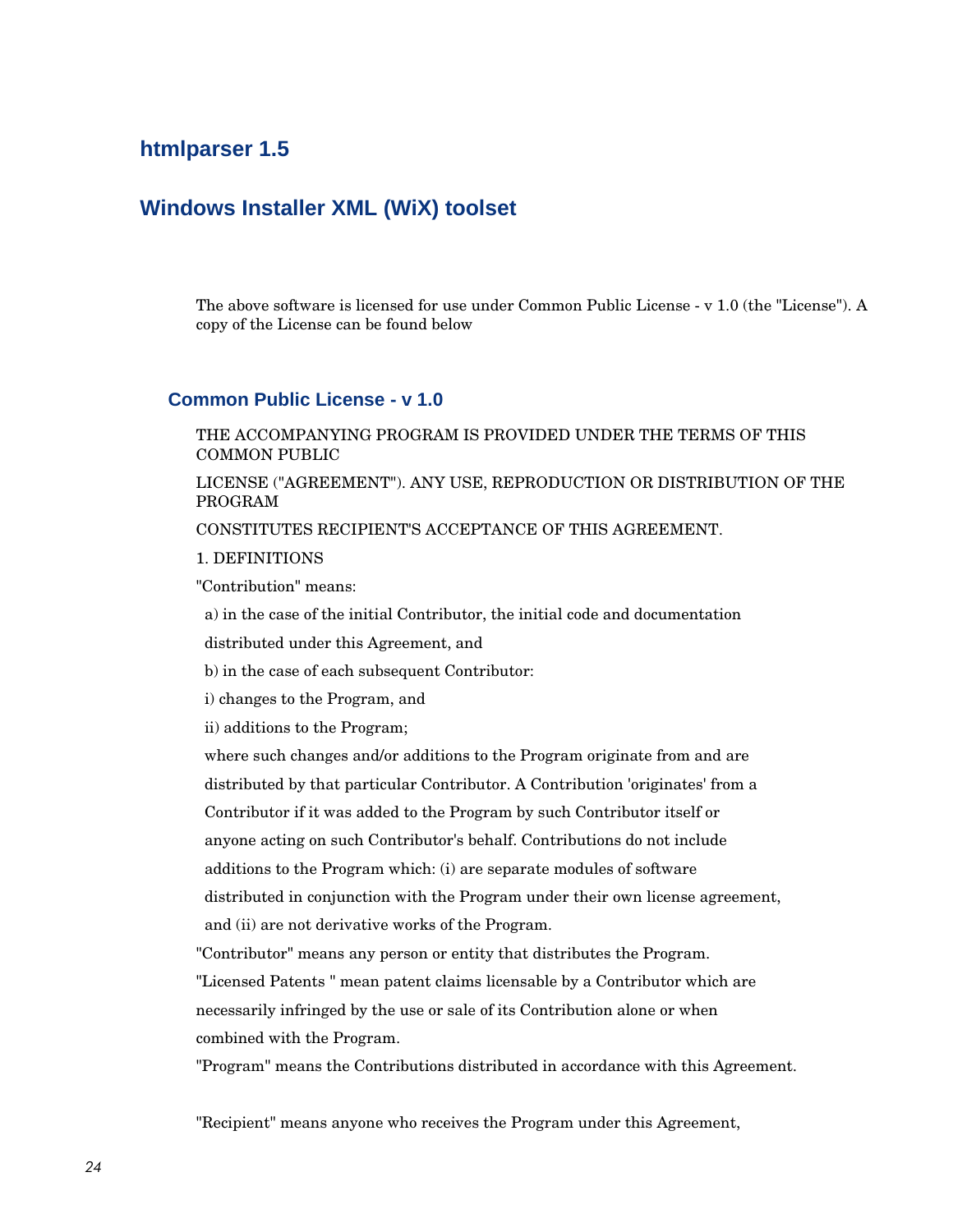including all Contributors.

#### 2. GRANT OF RIGHTS

 a) Subject to the terms of this Agreement, each Contributor hereby grants Recipient a non-exclusive, worldwide, royalty-free copyright license to reproduce, prepare derivative works of, publicly display, publicly perform, distribute and sublicense the Contribution of such Contributor, if any, and such derivative works, in source code and object code form.

 b) Subject to the terms of this Agreement, each Contributor hereby grants Recipient a non-exclusive, worldwide, royalty-free patent license under Licensed Patents to make, use, sell, offer to sell, import and otherwise transfer the Contribution of such Contributor, if any, in source code and object code form. This patent license shall apply to the combination of the Contribution and the Program if, at the time the Contribution is added by the Contributor, such addition of the Contribution causes such combination to be covered by the Licensed Patents. The patent license shall not apply to any other combinations which include the Contribution. No hardware per se is licensed hereunder.

 c) Recipient understands that although each Contributor grants the licenses to its Contributions set forth herein, no assurances are provided by any Contributor that the Program does not infringe the patent or other intellectual property rights of any other entity. Each Contributor disclaims any liability to Recipient for claims brought by any other entity based on infringement of intellectual property rights or otherwise. As a condition to exercising the rights and licenses granted hereunder, each Recipient hereby assumes sole responsibility to secure any other intellectual property rights needed, if any. For example, if a third party patent license is required to allow Recipient to distribute the Program, it is Recipient's responsibility to acquire that license before distributing the Program.

 d) Each Contributor represents that to its knowledge it has sufficient copyright rights in its Contribution, if any, to grant the copyright license set forth in this Agreement.

#### 3. REQUIREMENTS

A Contributor may choose to distribute the Program in object code form under its own license agreement, provided that:

a) it complies with the terms and conditions of this Agreement; and

b) its license agreement:

i) effectively disclaims on behalf of all Contributors all warranties and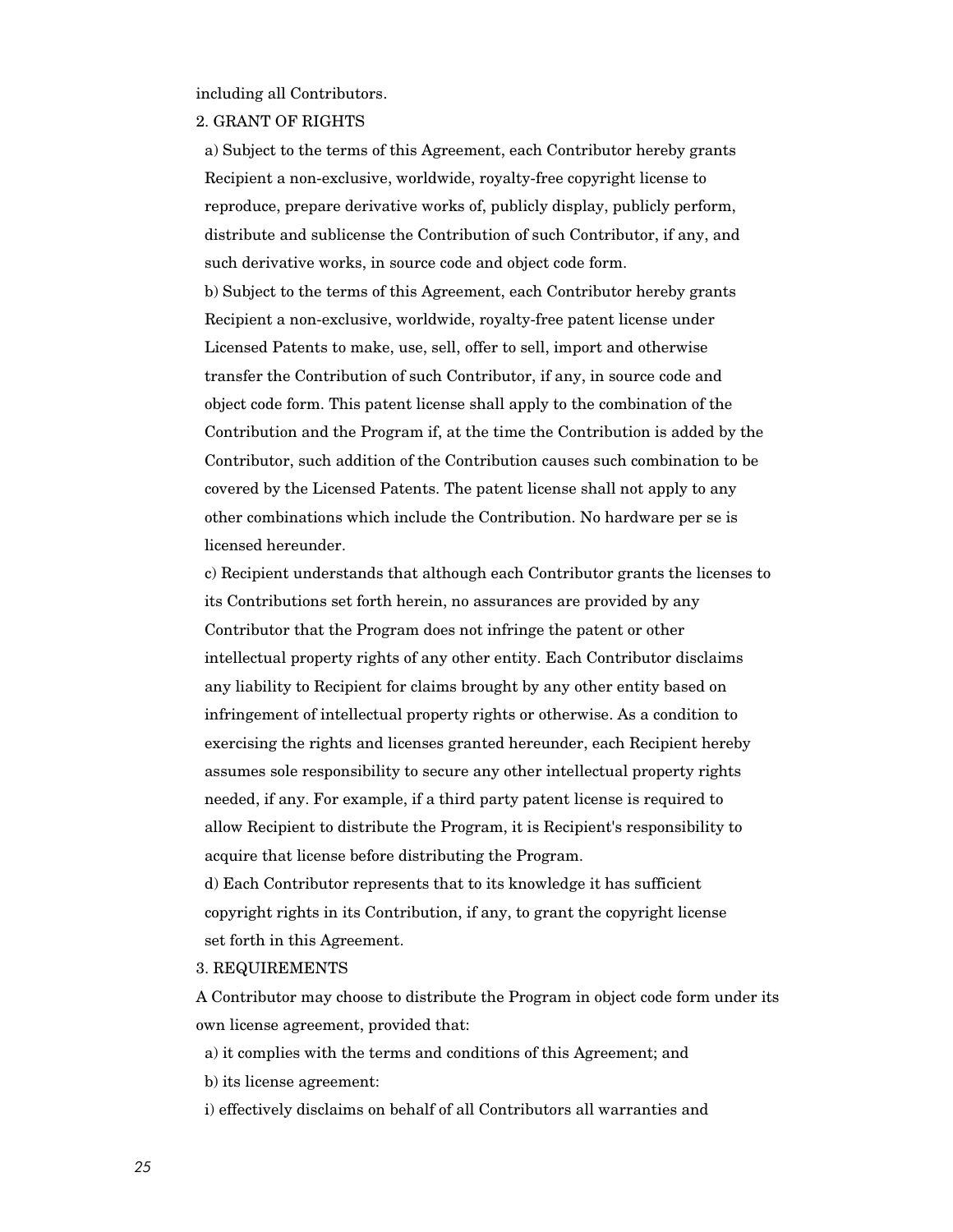conditions, express and implied, including warranties or conditions of title and non-infringement, and implied warranties or conditions of merchantability and fitness for a particular purpose;

 ii) effectively excludes on behalf of all Contributors all liability for damages, including direct, indirect, special, incidental and consequential damages, such as lost profits;

 iii) states that any provisions which differ from this Agreement are offered by that Contributor alone and not by any other party; and

iv) states that source code for the Program is available from such

 Contributor, and informs licensees how to obtain it in a reasonable manner on or through a medium customarily used for software exchange.

When the Program is made available in source code form:

a) it must be made available under this Agreement; and

 b) a copy of this Agreement must be included with each copy of the Program. Contributors may not remove or alter any copyright notices contained within the Program.

Each Contributor must identify itself as the originator of its Contribution, if any, in a manner that reasonably allows subsequent Recipients to identify the originator of the Contribution.

#### 4. COMMERCIAL DISTRIBUTION

Commercial distributors of software may accept certain responsibilities with respect to end users, business partners and the like. While this license is intended to facilitate the commercial use of the Program, the Contributor who includes the Program in a commercial product offering should do so in a manner which does not create potential liability for other Contributors. Therefore, if a Contributor includes the Program in a commercial product offering, such Contributor ("Commercial Contributor") hereby agrees to defend and indemnify every other Contributor ("Indemnified Contributor") against any losses, damages and costs (collectively "Losses") arising from claims, lawsuits and other legal actions brought by a third party against the Indemnified Contributor to the extent caused by the acts or omissions of such Commercial Contributor in connection with its distribution of the Program in a commercial product offering. The obligations in this section do not apply to any claims or Losses relating to any actual or alleged intellectual property infringement. In order to qualify, an Indemnified Contributor must: a) promptly notify the Commercial Contributor in writing of such claim, and b) allow the Commercial Contributor to control, and cooperate with the Commercial Contributor in, the defense and any related settlement negotiations. The Indemnified Contributor may participate in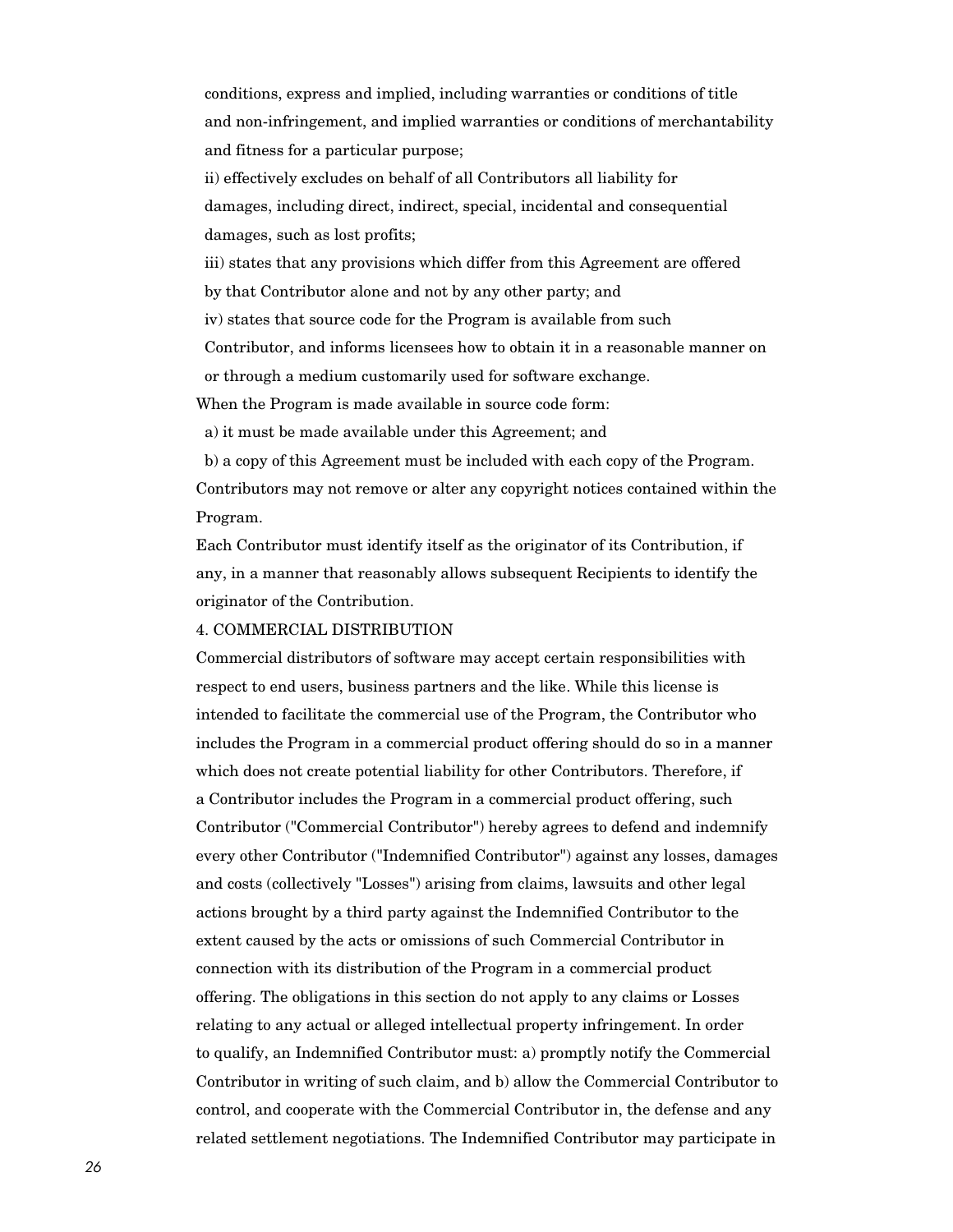any such claim at its own expense.

For example, a Contributor might include the Program in a commercial product offering, Product X. That Contributor is then a Commercial Contributor. If that Commercial Contributor then makes performance claims, or offers warranties related to Product X, those performance claims and warranties are such Commercial Contributor's responsibility alone. Under this section, the Commercial Contributor would have to defend claims against the other Contributors related to those performance claims and warranties, and if a court requires any other Contributor to pay any damages as a result, the Commercial Contributor must pay those damages.

5. NO WARRANTY

EXCEPT AS EXPRESSLY SET FORTH IN THIS AGREEMENT, THE PROGRAM IS PROVIDED ON AN

"AS IS" BASIS, WITHOUT WARRANTIES OR CONDITIONS OF ANY KIND, EITHER EXPRESS OR

IMPLIED INCLUDING, WITHOUT LIMITATION, ANY WARRANTIES OR CONDITIONS OF TITLE,

NON-INFRINGEMENT, MERCHANTABILITY OR FITNESS FOR A PARTICULAR PURPOSE. Each

Recipient is solely responsible for determining the appropriateness of using and

distributing the Program and assumes all risks associated with its exercise of

rights under this Agreement, including but not limited to the risks and costs of

program errors, compliance with applicable laws, damage to or loss of data,

programs or equipment, and unavailability or interruption of operations.

6. DISCLAIMER OF LIABILITY

EXCEPT AS EXPRESSLY SET FORTH IN THIS AGREEMENT, NEITHER RECIPIENT NOR ANY

CONTRIBUTORS SHALL HAVE ANY LIABILITY FOR ANY DIRECT, INDIRECT, INCIDENTAL,

SPECIAL, EXEMPLARY, OR CONSEQUENTIAL DAMAGES (INCLUDING WITHOUT LIMITATION LOST

PROFITS), HOWEVER CAUSED AND ON ANY THEORY OF LIABILITY, WHETHER IN CONTRACT,

STRICT LIABILITY, OR TORT (INCLUDING NEGLIGENCE OR OTHERWISE) ARISING IN ANY WAY

OUT OF THE USE OR DISTRIBUTION OF THE PROGRAM OR THE EXERCISE OF ANY RIGHTS

GRANTED HEREUNDER, EVEN IF ADVISED OF THE POSSIBILITY OF SUCH DAMAGES.

7. GENERAL

If any provision of this Agreement is invalid or unenforceable under applicable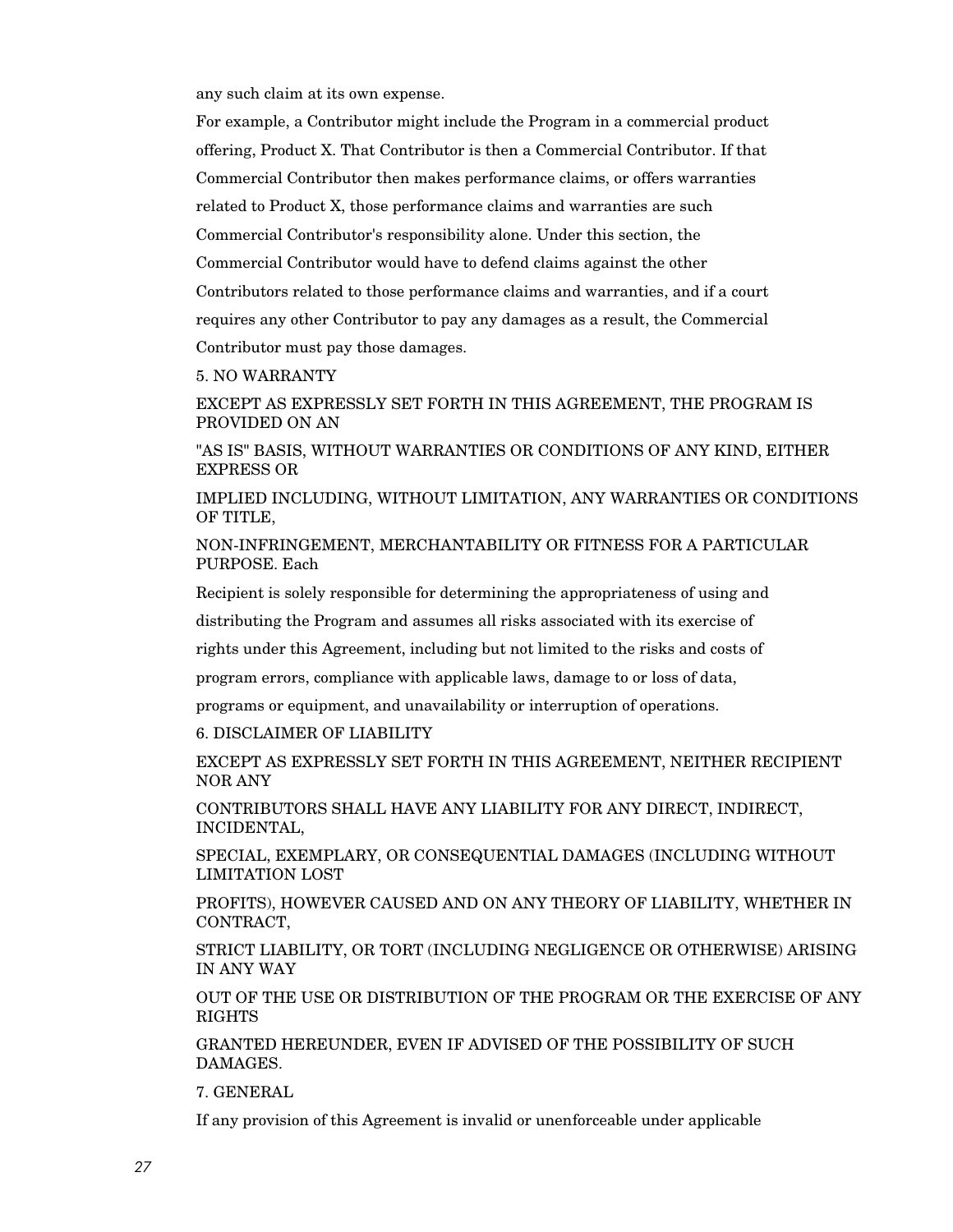law, it shall not affect the validity or enforceability of the remainder of the terms of this Agreement, and without further action by the parties hereto, such provision shall be reformed to the minimum extent necessary to make such provision valid and enforceable.

If Recipient institutes patent litigation against a Contributor with respect to a patent applicable to software (including a cross-claim or counterclaim in a lawsuit), then any patent licenses granted by that Contributor to such Recipient under this Agreement shall terminate as of the date such litigation is filed. In addition, if Recipient institutes patent litigation against any entity (including a cross-claim or counterclaim in a lawsuit) alleging that the Program itself (excluding combinations of the Program with other software or hardware) infringes such Recipient's patent(s), then such Recipient's rights granted under Section 2(b) shall terminate as of the date such litigation is filed. All Recipient's rights under this Agreement shall terminate if it fails to comply with any of the material terms or conditions of this Agreement and does not cure such failure in a reasonable period of time after becoming aware of such noncompliance. If all Recipient's rights under this Agreement terminate, Recipient agrees to cease use and distribution of the Program as soon as reasonably practicable. However, Recipient's obligations under this Agreement and any licenses granted by Recipient relating to the Program shall continue and survive.

Everyone is permitted to copy and distribute copies of this Agreement, but in order to avoid inconsistency the Agreement is copyrighted and may only be modified in the following manner. The Agreement Steward reserves the right to publish new versions (including revisions) of this Agreement from time to time. No one other than the Agreement Steward has the right to modify this Agreement. IBM is the initial Agreement Steward. IBM may assign the responsibility to serve as the Agreement Steward to a suitable separate entity. Each new version of the Agreement will be given a distinguishing version number. The Program (including Contributions) may always be distributed subject to the version of the Agreement under which it was received. In addition, after a new version of the Agreement is published, Contributor may elect to distribute the Program (including its Contributions) under the new version. Except as expressly stated in Sections 2(a) and 2(b) above, Recipient receives no rights or licenses to the intellectual property of any Contributor under this Agreement, whether expressly, by implication, estoppel or otherwise. All rights in the Program not expressly granted under this Agreement are reserved. This Agreement is governed by the laws of the State of New York and the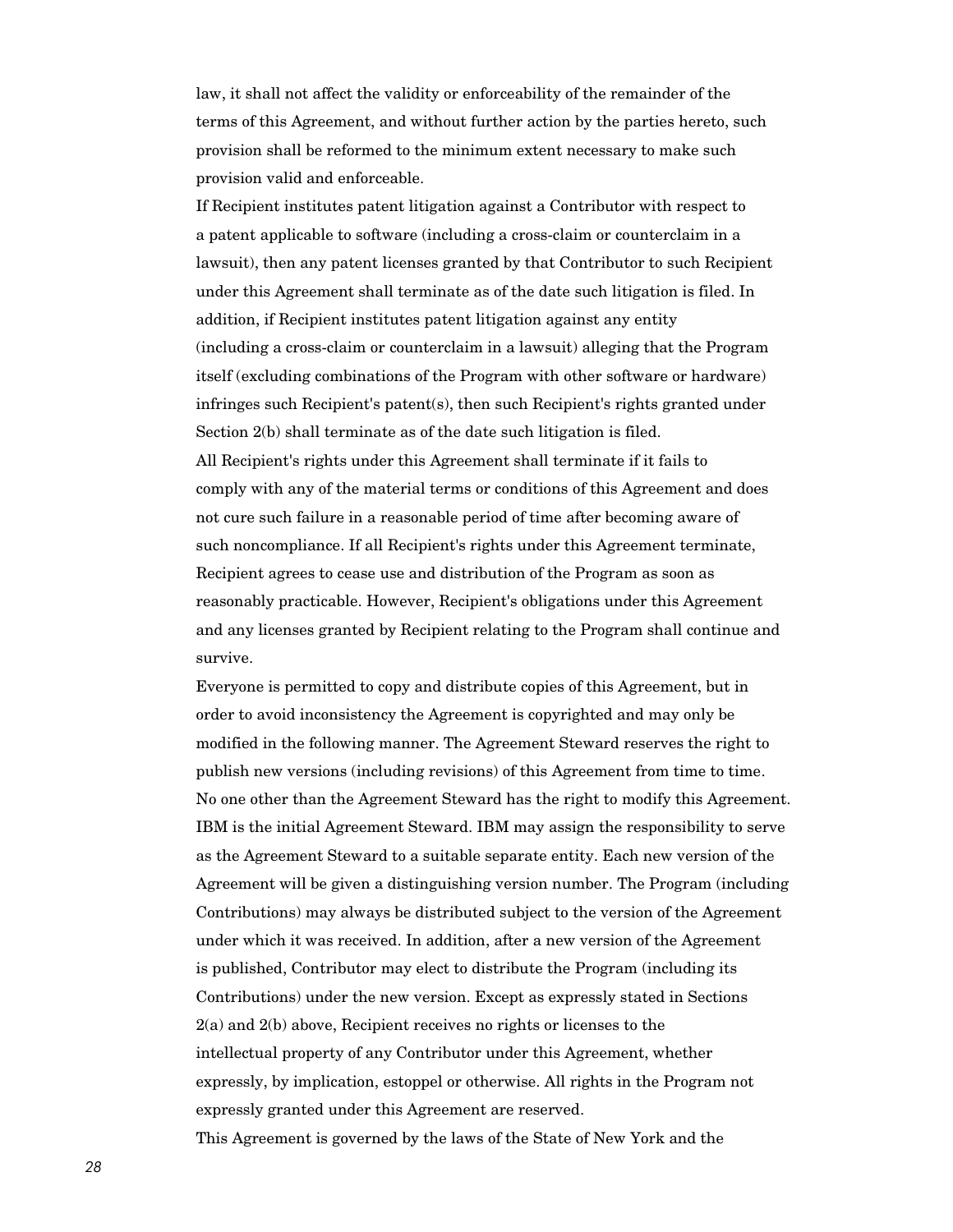intellectual property laws of the United States of America. No party to this Agreement will bring a legal action under this Agreement more than one year after the cause of action arose. Each party waives its rights to a jury trial in any resulting litigation.

---------------------------------------------------------------------------------------------------------

HP Application Lifecycle Management includes the following software developed or licensed by the eclipse.org (http://www.eclipse.org)

## <span id="page-28-0"></span>**Eclipse Standard Widget Toolkit 3.1.1**

## <span id="page-28-1"></span>**BIRT 2.5.1**

## <span id="page-28-2"></span>**AspectJ 1.6.2**

HP Application Lifecycle Management includes the following software developed or licensed by the wintillect

Power Collection

The above software is licensed for use under Eclipse Public License - v1.0 (the "License"). A copy of the License can be

found below, as well as at: http://www.eclipse.org/legal/epl-v10.html

#### <span id="page-28-3"></span>**Eclipse Public License - Version 1.0**

THE ACCOMPANYING PROGRAM IS PROVIDED UNDER THE TERMS OF THIS ECLIPSE PUBLIC

LICENSE ("AGREEMENT"). ANY USE, REPRODUCTION OR DISTRIBUTION OF THE PROGRAM

CONSTITUTES RECIPIENT'S ACCEPTANCE OF THIS AGREEMENT.

#### 1. DEFINITIONS

"Contribution" means:

a) in the case of the initial Contributor, the initial code and documentation

distributed under this Agreement, and

b) in the case of each subsequent Contributor:

i) changes to the Program, and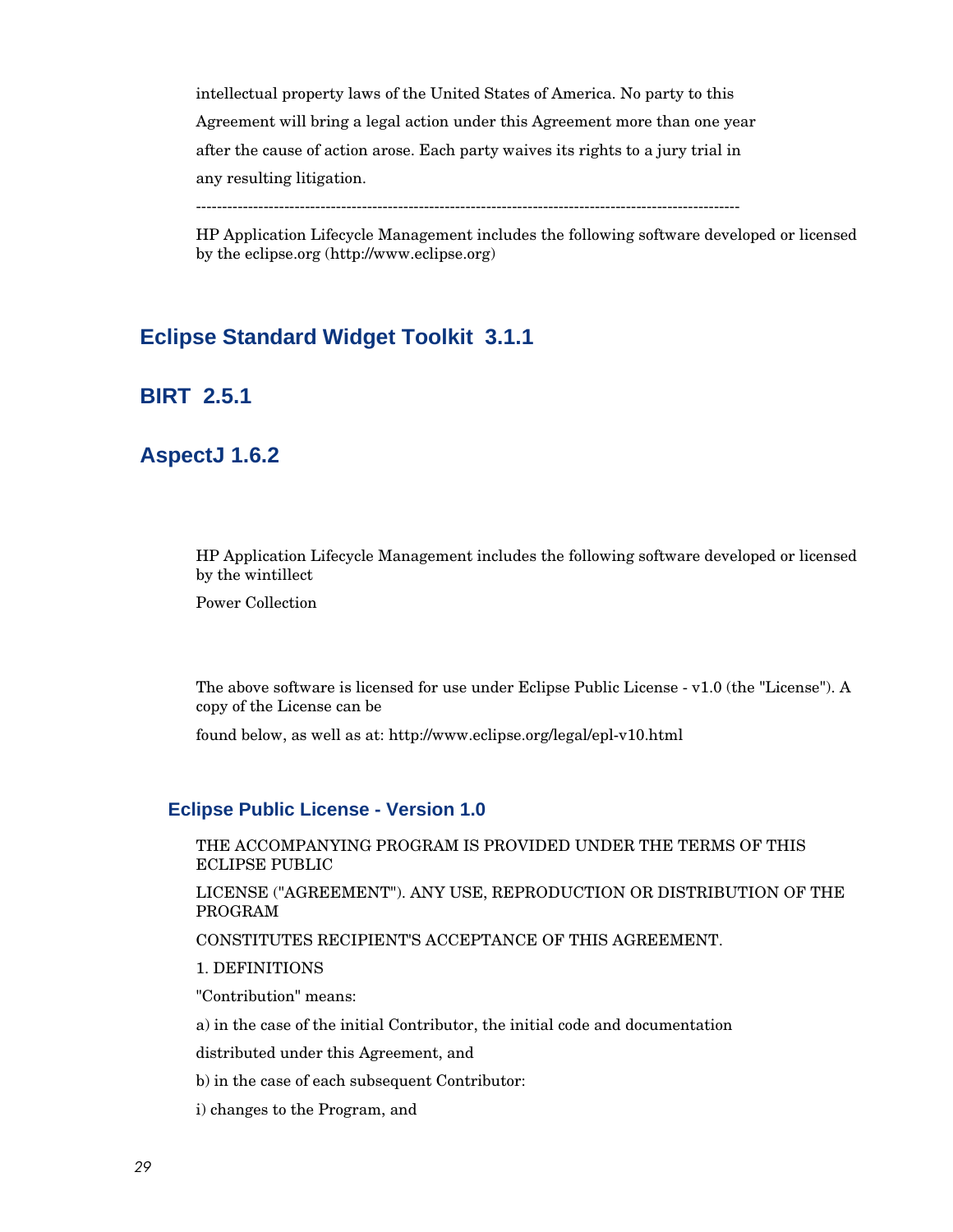ii) additions to the Program;

where such changes and/or additions to the Program originate from and are distributed by that particular Contributor. A Contribution 'originates' from a Contributor if it was added to the Program by such Contributor itself or anyone acting on such Contributor's behalf. Contributions do not include additions to the Program which: (i) are separate modules of software distributed in conjunction with the Program under their own license agreement, and (ii) are not derivative works of the Program.

"Contributor" means any person or entity that distributes the Program. "Licensed Patents " mean patent claims licensable by a Contributor which are necessarily infringed by the use or sale of its Contribution alone or when combined with the Program.

"Program" means the Contributions distributed in accordance with this Agreement.

"Recipient" means anyone who receives the Program under this Agreement, including all Contributors.

#### 2. GRANT OF RIGHTS

a) Subject to the terms of this Agreement, each Contributor hereby grants Recipient a non-exclusive, worldwide, royalty-free copyright license to reproduce, prepare derivative works of, publicly display, publicly perform, distribute and sublicense the Contribution of such Contributor, if any, and such derivative works, in source code and object code form.

b) Subject to the terms of this Agreement, each Contributor hereby grants Recipient a non-exclusive, worldwide, royalty-free patent license under Licensed Patents to make, use, sell, offer to sell, import and otherwise transfer the Contribution of such Contributor, if any, in source code and object code form. This patent license shall apply to the combination of the Contribution and the Program if, at the time the Contribution is added by the Contributor, such addition of the Contribution causes such combination to be covered by the Licensed Patents. The patent license shall not apply to any other combinations which include the Contribution. No hardware per se is licensed hereunder. c) Recipient understands that although each Contributor grants the licenses to its Contributions set forth herein, no assurances are provided by any Contributor that the Program does not infringe the patent or other intellectual property rights of any other entity. Each Contributor disclaims any liability to Recipient for claims brought by any other entity based on infringement of intellectual property rights or otherwise. As a condition to exercising the rights and licenses granted hereunder, each Recipient hereby assumes sole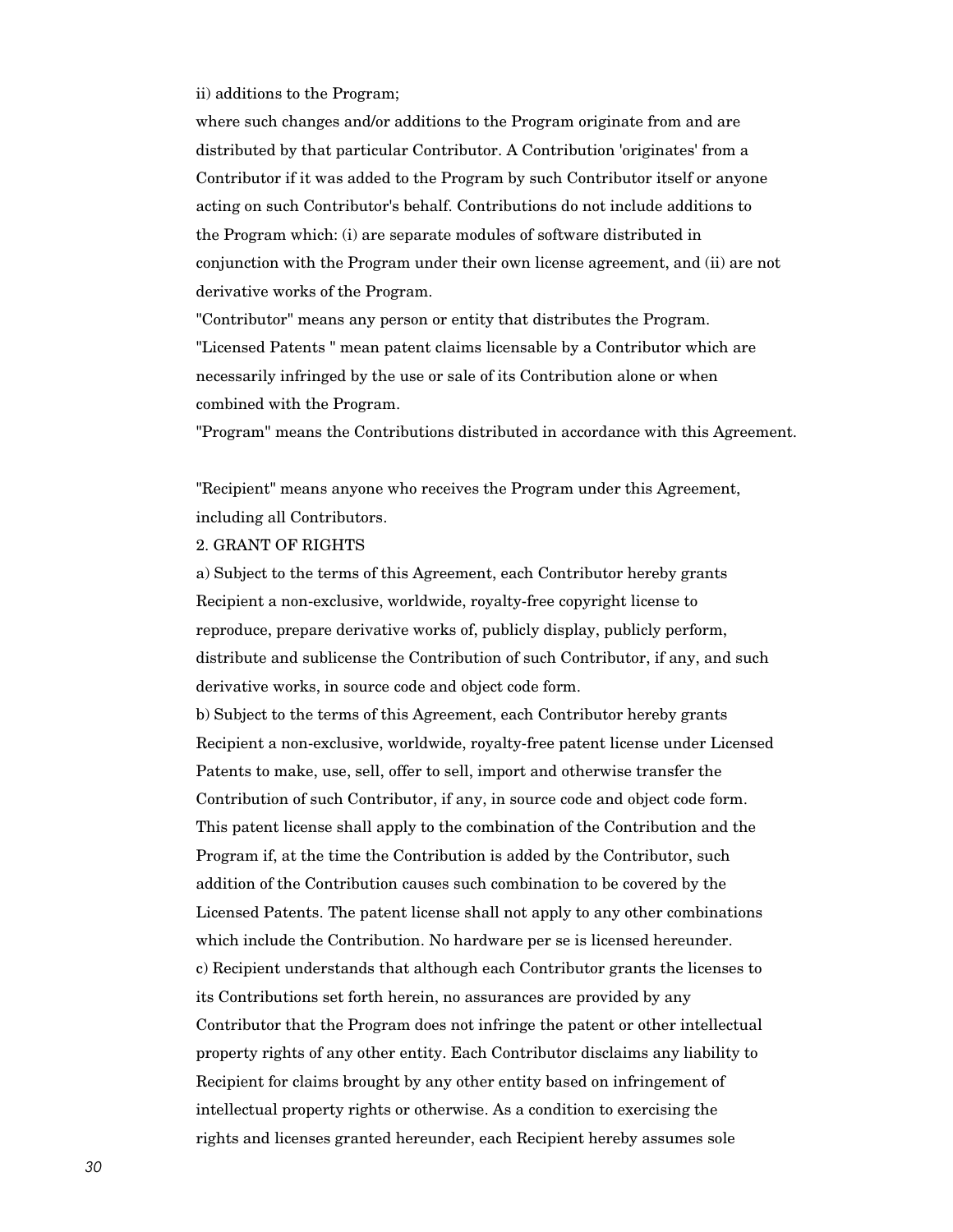responsibility to secure any other intellectual property rights needed, if any. For example, if a third party patent license is required to allow Recipient to distribute the Program, it is Recipient's responsibility to acquire that license before distributing the Program.

d) Each Contributor represents that to its knowledge it has sufficient copyright rights in its Contribution, if any, to grant the copyright license set forth in this Agreement.

#### 3. REQUIREMENTS

A Contributor may choose to distribute the Program in object code form under its own license agreement, provided that:

a) it complies with the terms and conditions of this Agreement; and

b) its license agreement:

i) effectively disclaims on behalf of all Contributors all warranties and conditions, express and implied, including warranties or conditions of title and non-infringement, and implied warranties or conditions of merchantability and fitness for a particular purpose;

ii) effectively excludes on behalf of all Contributors all liability for damages, including direct, indirect, special, incidental and consequential damages, such as lost profits;

iii) states that any provisions which differ from this Agreement are offered by that Contributor alone and not by any other party; and

iv) states that source code for the Program is available from such Contributor, and informs licensees how to obtain it in a reasonable manner on or through a medium customarily used for software exchange.

When the Program is made available in source code form:

a) it must be made available under this Agreement; and

b) a copy of this Agreement must be included with each copy of the Program.

Contributors may not remove or alter any copyright notices contained within the Program.

Each Contributor must identify itself as the originator of its Contribution, if any, in a manner that reasonably allows subsequent Recipients to identify the originator of the Contribution.

#### 4. COMMERCIAL DISTRIBUTION

Commercial distributors of software may accept certain responsibilities with respect to end users, business partners and the like. While this license is intended to facilitate the commercial use of the Program, the Contributor who includes the Program in a commercial product offering should do so in a manner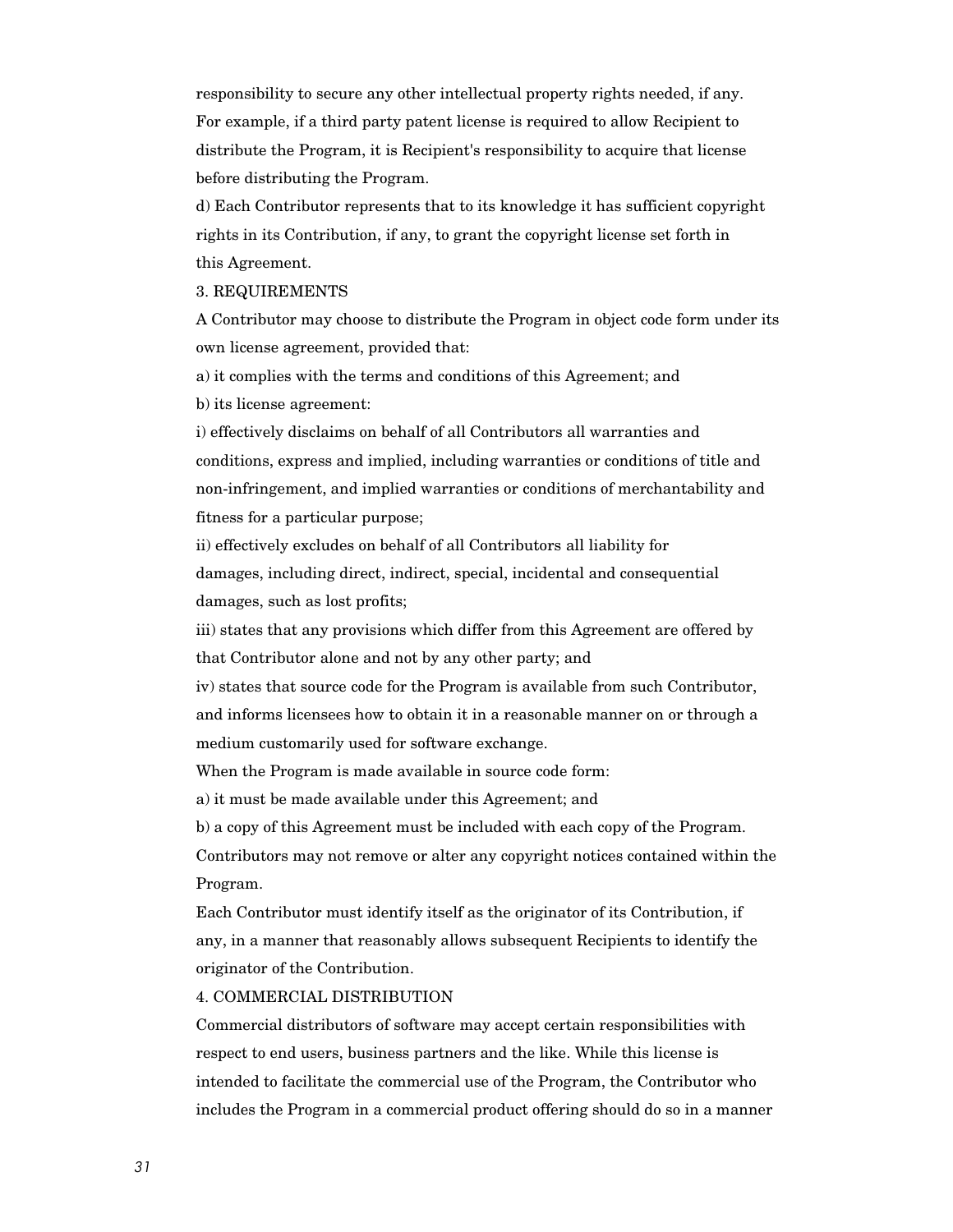which does not create potential liability for other Contributors. Therefore, if a Contributor includes the Program in a commercial product offering, such Contributor ("Commercial Contributor") hereby agrees to defend and indemnify every other Contributor ("Indemnified Contributor") against any losses, damages and costs (collectively "Losses") arising from claims, lawsuits and other legal actions brought by a third party against the Indemnified Contributor to the extent caused by the acts or omissions of such Commercial Contributor in connection with its distribution of the Program in a commercial product offering. The obligations in this section do not apply to any claims or Losses relating to any actual or alleged intellectual property infringement. In order to qualify, an Indemnified Contributor must: a) promptly notify the Commercial Contributor in writing of such claim, and b) allow the Commercial Contributor to control, and cooperate with the Commercial Contributor in, the defense and any related settlement negotiations. The Indemnified Contributor may participate in any such claim at its own expense.

For example, a Contributor might include the Program in a commercial product offering, Product X. That Contributor is then a Commercial Contributor. If that Commercial Contributor then makes performance claims, or offers warranties related to Product X, those performance claims and warranties are such Commercial Contributor's responsibility alone. Under this section, the Commercial Contributor would have to defend claims against the other Contributors related to those performance claims and warranties, and if a court requires any other Contributor to pay any damages as a result, the Commercial Contributor must pay those damages.

#### 5. NO WARRANTY

EXCEPT AS EXPRESSLY SET FORTH IN THIS AGREEMENT, THE PROGRAM IS PROVIDED ON AN

"AS IS" BASIS, WITHOUT WARRANTIES OR CONDITIONS OF ANY KIND, EITHER EXPRESS OR

IMPLIED INCLUDING, WITHOUT LIMITATION, ANY WARRANTIES OR CONDITIONS OF TITLE,

NON-INFRINGEMENT, MERCHANTABILITY OR FITNESS FOR A PARTICULAR PURPOSE. Each

Recipient is solely responsible for determining the appropriateness of using and distributing the Program and assumes all risks associated with its exercise of rights under this Agreement , including but not limited to the risks and costs of program errors, compliance with applicable laws, damage to or loss of data, programs or equipment, and unavailability or interruption of operations. 6. DISCLAIMER OF LIABILITY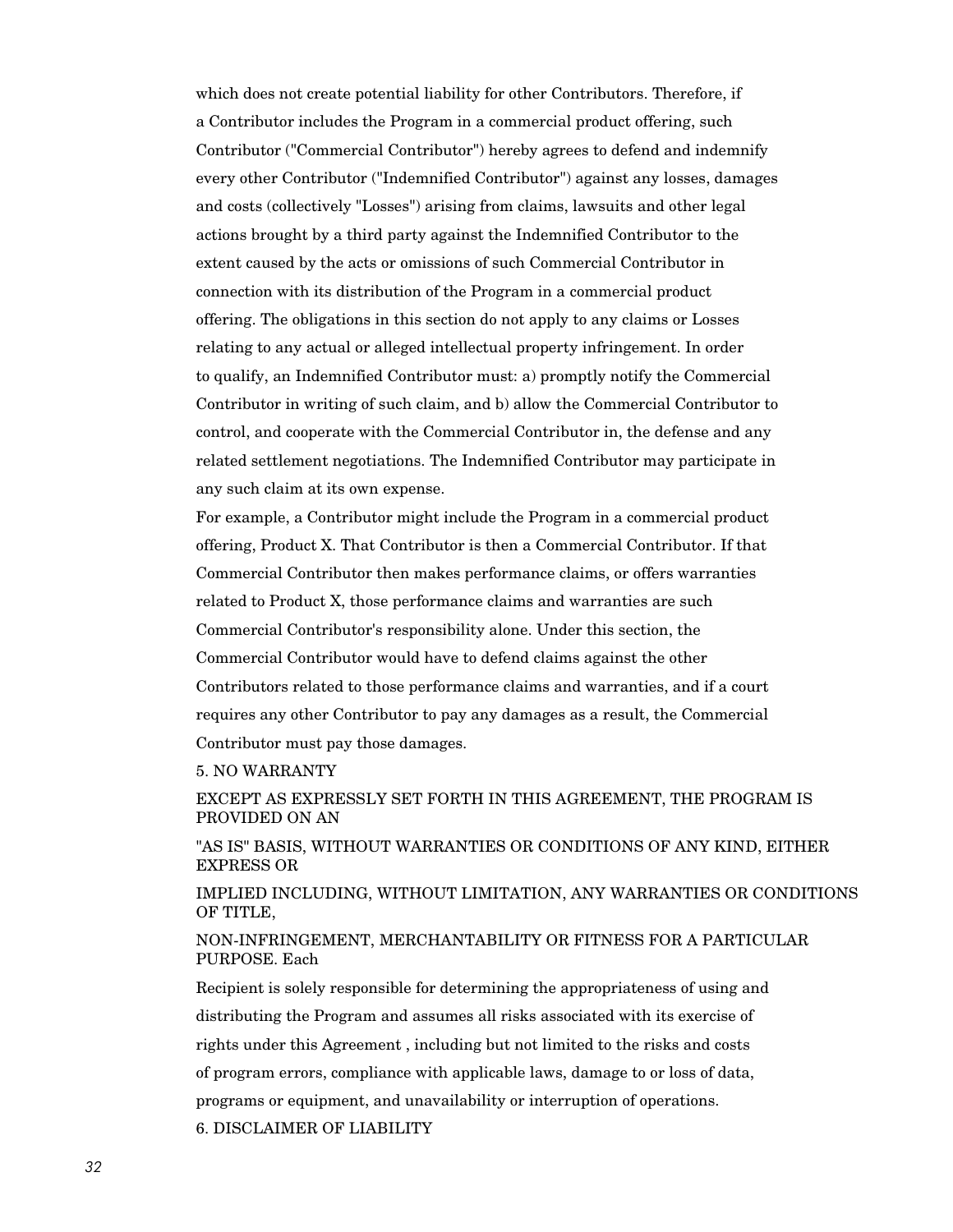EXCEPT AS EXPRESSLY SET FORTH IN THIS AGREEMENT, NEITHER RECIPIENT NOR ANY

CONTRIBUTORS SHALL HAVE ANY LIABILITY FOR ANY DIRECT, INDIRECT, INCIDENTAL,

SPECIAL, EXEMPLARY, OR CONSEQUENTIAL DAMAGES (INCLUDING WITHOUT LIMITATION LOST

PROFITS), HOWEVER CAUSED AND ON ANY THEORY OF LIABILITY, WHETHER IN CONTRACT,

STRICT LIABILITY, OR TORT (INCLUDING NEGLIGENCE OR OTHERWISE) ARISING IN ANY WAY

OUT OF THE USE OR DISTRIBUTION OF THE PROGRAM OR THE EXERCISE OF ANY RIGHTS

GRANTED HEREUNDER, EVEN IF ADVISED OF THE POSSIBILITY OF SUCH DAMAGES.

7. GENERAL

If any provision of this Agreement is invalid or unenforceable under applicable law, it shall not affect the validity or enforceability of the remainder of the terms of this Agreement, and without further action by the parties hereto, such provision shall be reformed to the minimum extent necessary to make such provision valid and enforceable.

If Recipient institutes patent litigation against any entity (including a cross-claim or counterclaim in a lawsuit) alleging that the Program itself (excluding combinations of the Program with other software or hardware) infringes such Recipient's patent(s), then such Recipient's rights granted under Section 2(b) shall terminate as of the date such litigation is filed. All Recipient's rights under this Agreement shall terminate if it fails to comply with any of the material terms or conditions of this Agreement and does not cure such failure in a reasonable period of time after becoming aware of such noncompliance. If all Recipient's rights under this Agreement terminate, Recipient agrees to cease use and distribution of the Program as soon as reasonably practicable. However, Recipient's obligations under this Agreement and any licenses granted by Recipient relating to the Program shall continue and survive.

Everyone is permitted to copy and distribute copies of this Agreement, but in order to avoid inconsistency the Agreement is copyrighted and may only be modified in the following manner. The Agreement Steward reserves the right to publish new versions (including revisions) of this Agreement from time to time. No one other than the Agreement Steward has the right to modify this Agreement. The Eclipse Foundation is the initial Agreement Steward. The Eclipse Foundation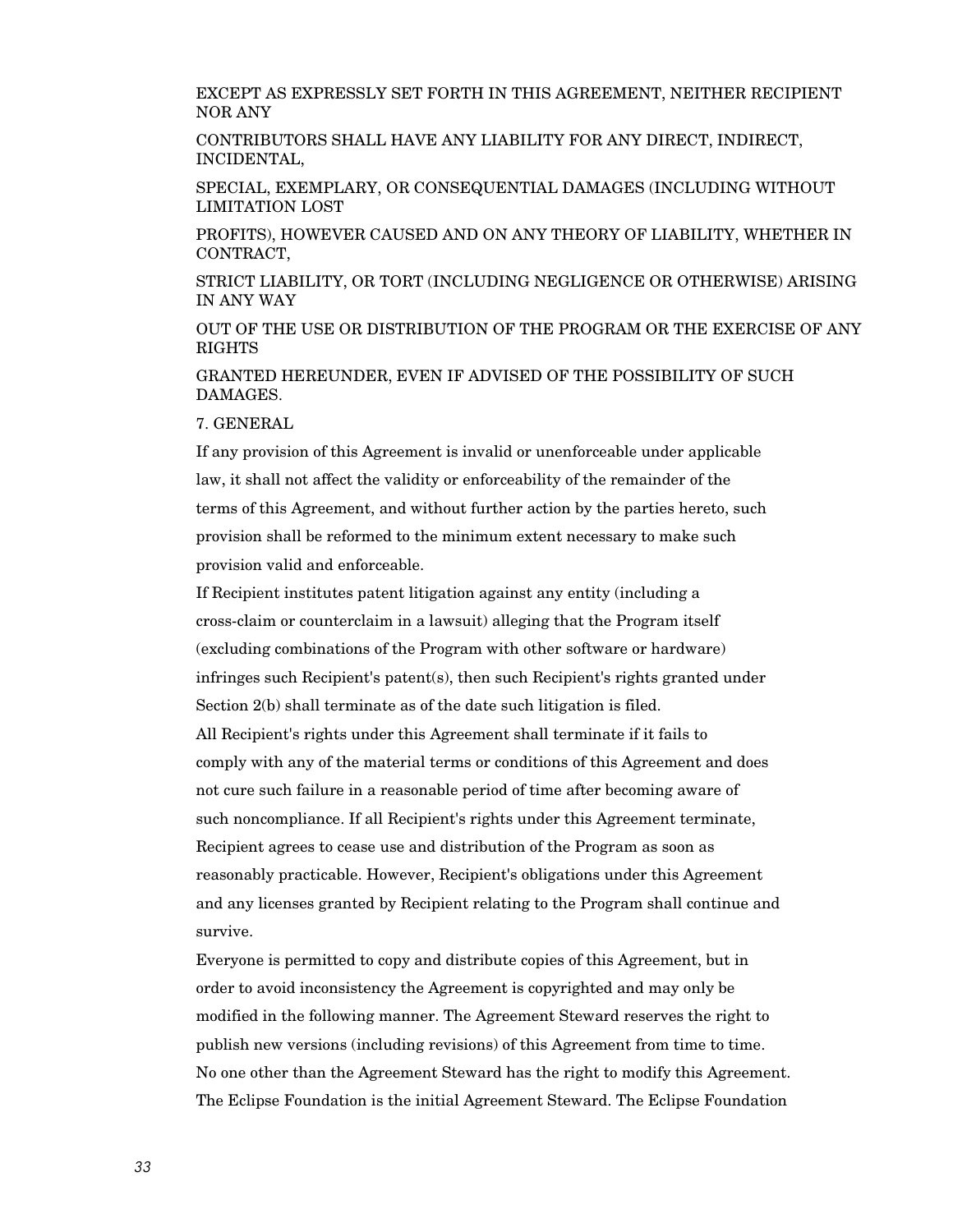may assign the responsibility to serve as the Agreement Steward to a suitable separate entity. Each new version of the Agreement will be given a distinguishing version number. The Program (including Contributions) may always be distributed subject to the version of the Agreement under which it was received. In addition, after a new version of the Agreement is published, Contributor may elect to distribute the Program (including its Contributions) under the new version. Except as expressly stated in Sections  $2(a)$  and  $2(b)$ above, Recipient receives no rights or licenses to the intellectual property of any Contributor under this Agreement, whether expressly, by implication, estoppel or otherwise. All rights in the Program not expressly granted under this Agreement are reserved.

This Agreement is governed by the laws of the State of New York and the intellectual property laws of the United States of America. No party to this Agreement will bring a legal action under this Agreement more than one year after the cause of action arose. Each party waives its rights to a jury trial in any resulting litigation.

---------------------------------------------------------------------------------------------------------

HP Application Lifecycle Management includes the following software developed or licensed by jboss.org (http://jboss.org)

## <span id="page-33-0"></span>**JFreeChart**

## <span id="page-33-1"></span>**JGraphT**

HP Application Lifecycle Management includes the following software hosted on sourceforge.net

#### <span id="page-33-2"></span>**Nhunspell**

HP Application Lifecycle Management includes the following software hosted on github.com

## <span id="page-33-3"></span>**JNA**

HP Application Lifecycle Management includes the following software developed or licensed by netbeans.org (http://netbeans.org)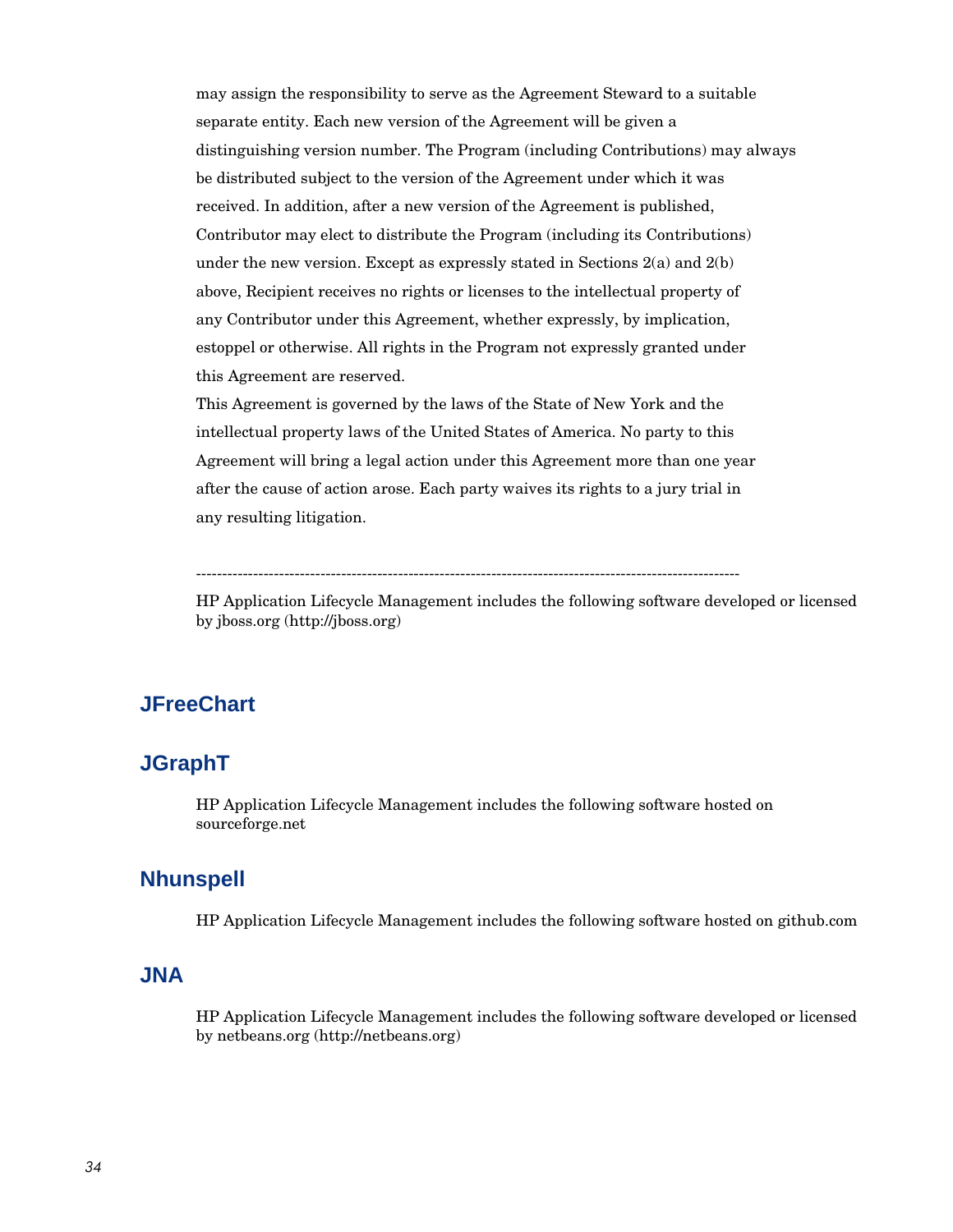### <span id="page-34-0"></span>**NetBeans Java CVS Client**

HP Application Lifecycle Management includes the following software developed or licensed by tinyMCE.org (http://tinymce.com)

### <span id="page-34-1"></span>**tinyMCE**

HP Application Lifecycle Management includes the following software developed or licensed by CKEditor (http://ckeditor.com)

#### <span id="page-34-2"></span>**CKEditor**

HP Application Lifecycle Management includes the following software developed or licensed by JBoss.org [\(http://www.jboss.org/jbosscache\)](http://www.jboss.org/jbosscache)

#### <span id="page-34-3"></span>**JBossCache**

HP Application Lifecycle Management includes the following software developed or licensed by https://www.unboundid.com

## <span id="page-34-4"></span>**UnboundID LDAP SDK for Java 2.0GA**

## *[fossology-declares-foss](http://fossology.usa.hp.com/)* **0.1**

The above software is licensed for use under GNU LESSER GENERAL PUBLIC LICENSE (the "License"). A copy of the License can be found below, as well as at: http://www.gnu.org/licenses/lgpl-2.1.html

#### <span id="page-34-5"></span>**GNU LESSER GENERAL PUBLIC LICENSE**

Version 2.1, February 1999

Copyright (C) 1991, 1999 Free Software Foundation, Inc.

 59 Temple Place, Suite 330, Boston, MA 02111-1307 USA Everyone is permitted to copy and distribute verbatim copies of this license document, but changing it is not allowed.

[This is the first released version of the Lesser GPL. It also counts as the successor of the GNU Library Public License, version 2, hence the version number 2.1.]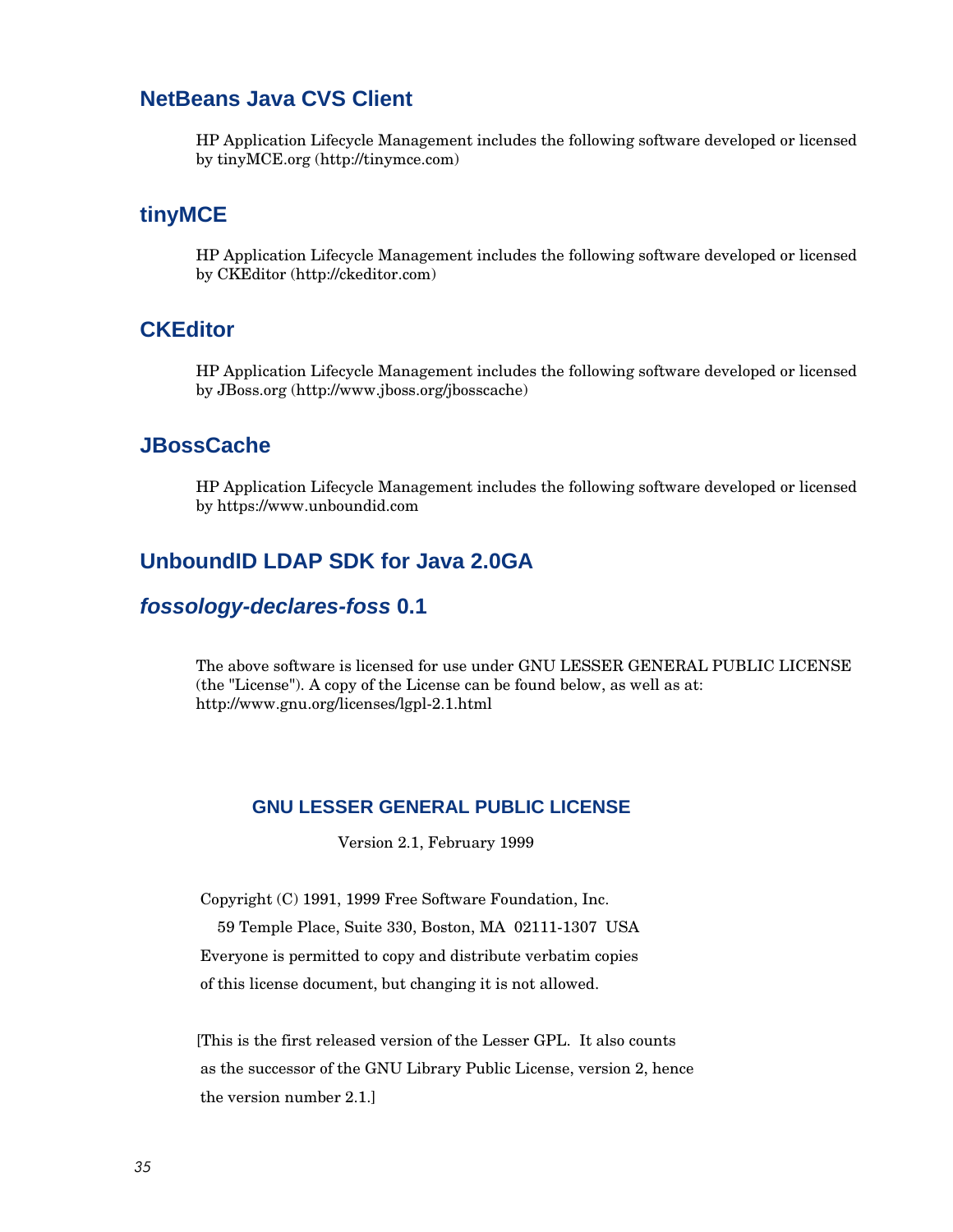#### Preamble

 The licenses for most software are designed to take away your freedom to share and change it. By contrast, the GNU General Public Licenses are intended to guarantee your freedom to share and change free software--to make sure the software is free for all its users.

 This license, the Lesser General Public License, applies to some specially designated software packages--typically libraries--of the Free Software Foundation and other authors who decide to use it. You can use it too, but we suggest you first think carefully about whether this license or the ordinary General Public License is the better strategy to use in any particular case, based on the explanations below.

 When we speak of free software, we are referring to freedom of use, not price. Our General Public Licenses are designed to make sure that you have the freedom to distribute copies of free software (and charge for this service if you wish); that you receive source code or can get it if you want it; that you can change the software and use pieces of it in new free programs; and that you are informed that you can do these things.

 To protect your rights, we need to make restrictions that forbid distributors to deny you these rights or to ask you to surrender these rights. These restrictions translate to certain responsibilities for you if you distribute copies of the library or if you modify it.

 For example, if you distribute copies of the library, whether gratis or for a fee, you must give the recipients all the rights that we gave you. You must make sure that they, too, receive or can get the source code. If you link other code with the library, you must provide complete object files to the recipients, so that they can relink them with the library after making changes to the library and recompiling it. And you must show them these terms so they know their rights.

 We protect your rights with a two-step method: (1) we copyright the library, and (2) we offer you this license, which gives you legal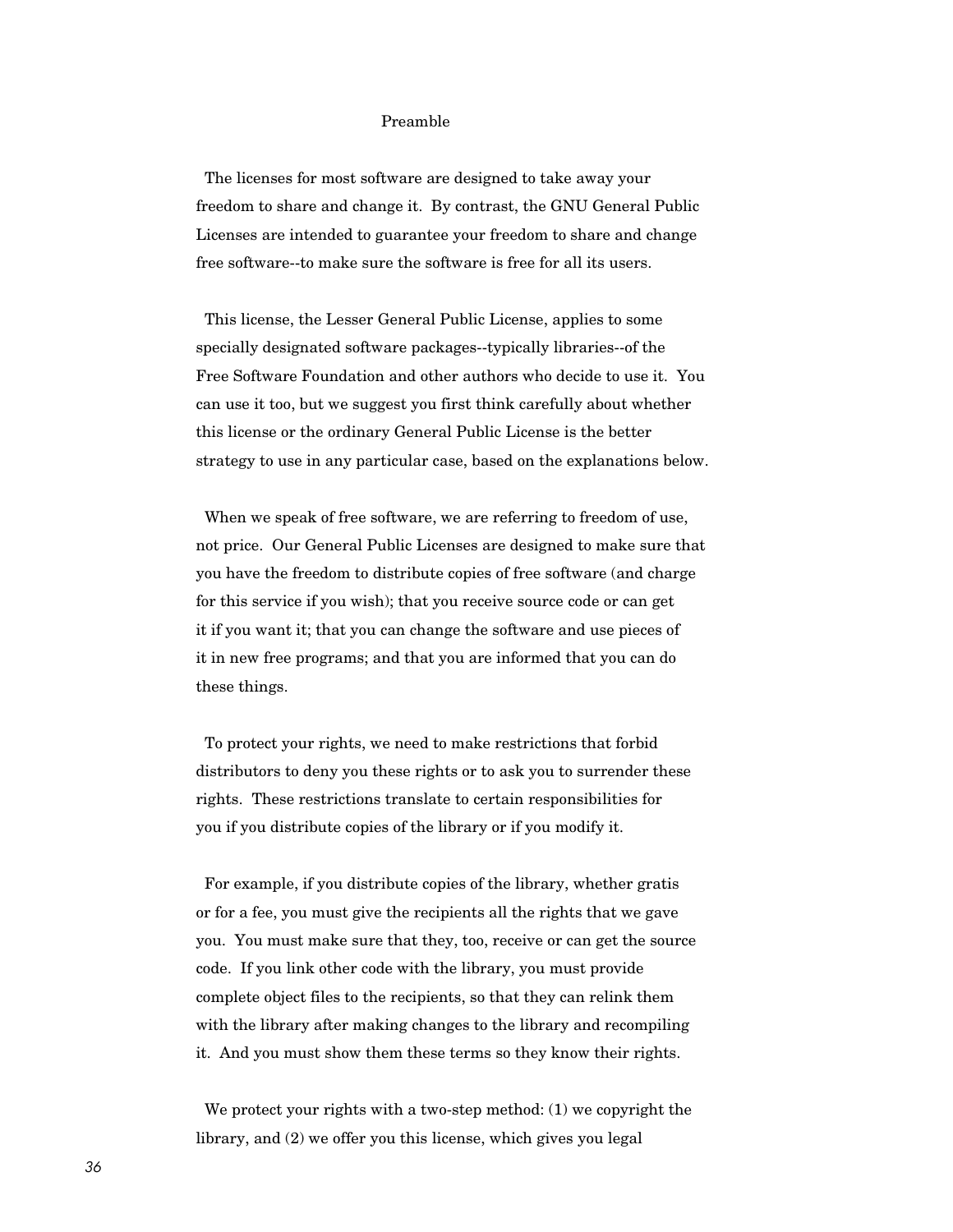permission to copy, distribute and/or modify the library.

 To protect each distributor, we want to make it very clear that there is no warranty for the free library. Also, if the library is modified by someone else and passed on, the recipients should know that what they have is not the original version, so that the original author's reputation will not be affected by problems that might be introduced by others.

 Finally, software patents pose a constant threat to the existence of any free program. We wish to make sure that a company cannot effectively restrict the users of a free program by obtaining a restrictive license from a patent holder. Therefore, we insist that any patent license obtained for a version of the library must be consistent with the full freedom of use specified in this license.

 Most GNU software, including some libraries, is covered by the ordinary GNU General Public License. This license, the GNU Lesser General Public License, applies to certain designated libraries, and is quite different from the ordinary General Public License. We use this license for certain libraries in order to permit linking those libraries into non-free programs.

 When a program is linked with a library, whether statically or using a shared library, the combination of the two is legally speaking a combined work, a derivative of the original library. The ordinary General Public License therefore permits such linking only if the entire combination fits its criteria of freedom. The Lesser General Public License permits more lax criteria for linking other code with the library.

 We call this license the "Lesser" General Public License because it does Less to protect the user's freedom than the ordinary General Public License. It also provides other free software developers Less of an advantage over competing non-free programs. These disadvantages are the reason we use the ordinary General Public License for many libraries. However, the Lesser license provides advantages in certain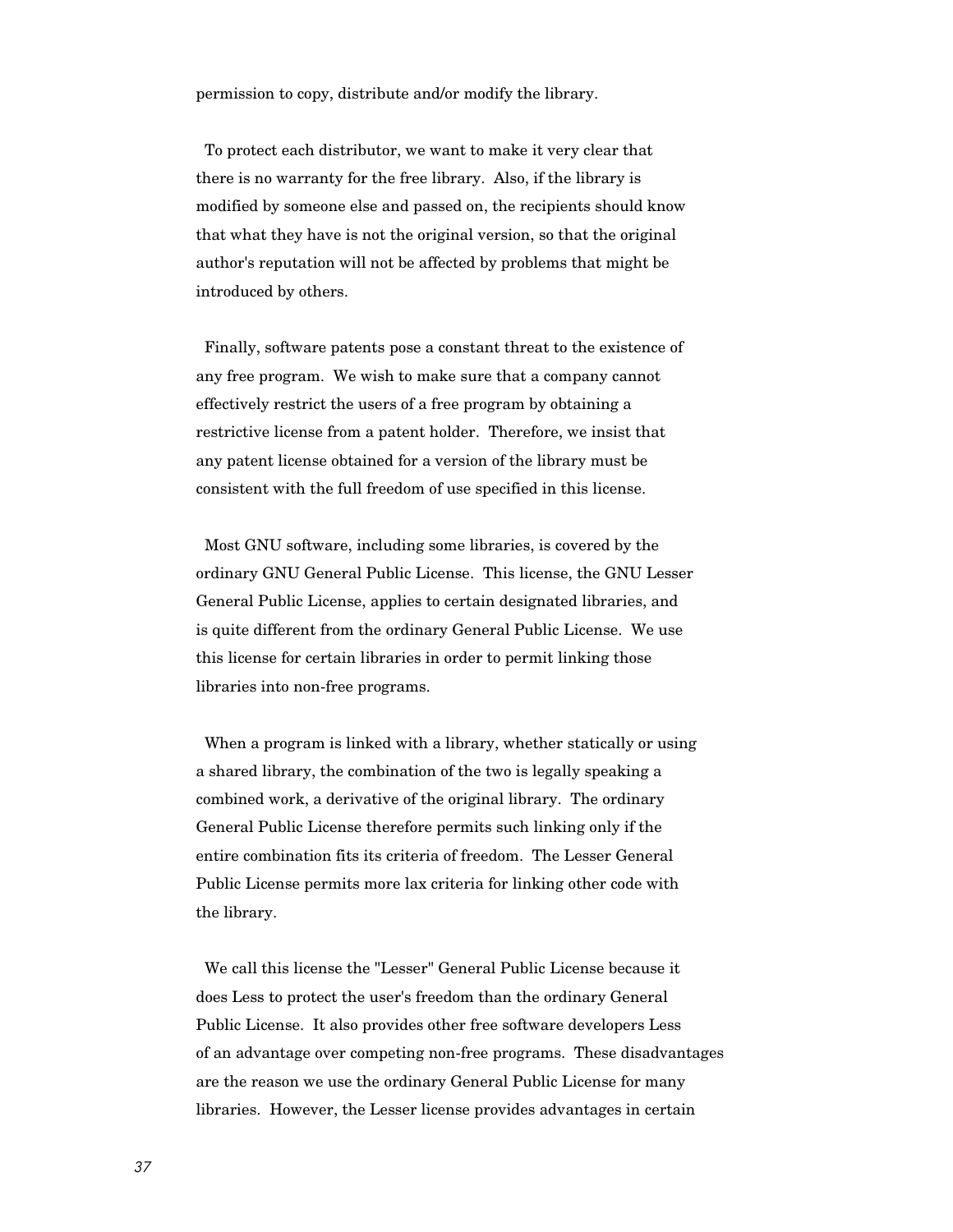special circumstances.

 For example, on rare occasions, there may be a special need to encourage the widest possible use of a certain library, so that it becomes a de-facto standard. To achieve this, non-free programs must be allowed to use the library. A more frequent case is that a free library does the same job as widely used non-free libraries. In this case, there is little to gain by limiting the free library to free software only, so we use the Lesser General Public License.

 In other cases, permission to use a particular library in non-free programs enables a greater number of people to use a large body of free software. For example, permission to use the GNU C Library in non-free programs enables many more people to use the whole GNU operating system, as well as its variant, the GNU/Linux operating system.

 Although the Lesser General Public License is Less protective of the users' freedom, it does ensure that the user of a program that is linked with the Library has the freedom and the wherewithal to run that program using a modified version of the Library.

 The precise terms and conditions for copying, distribution and modification follow. Pay close attention to the difference between a "work based on the library" and a "work that uses the library". The former contains code derived from the library, whereas the latter must be combined with the library in order to run.

# GNU LESSER GENERAL PUBLIC LICENSE TERMS AND CONDITIONS FOR COPYING, DISTRIBUTION AND MODIFICATION

 0. This License Agreement applies to any software library or other program which contains a notice placed by the copyright holder or other authorized party saying it may be distributed under the terms of this Lesser General Public License (also called "this License"). Each licensee is addressed as "you".

A "library" means a collection of software functions and/or data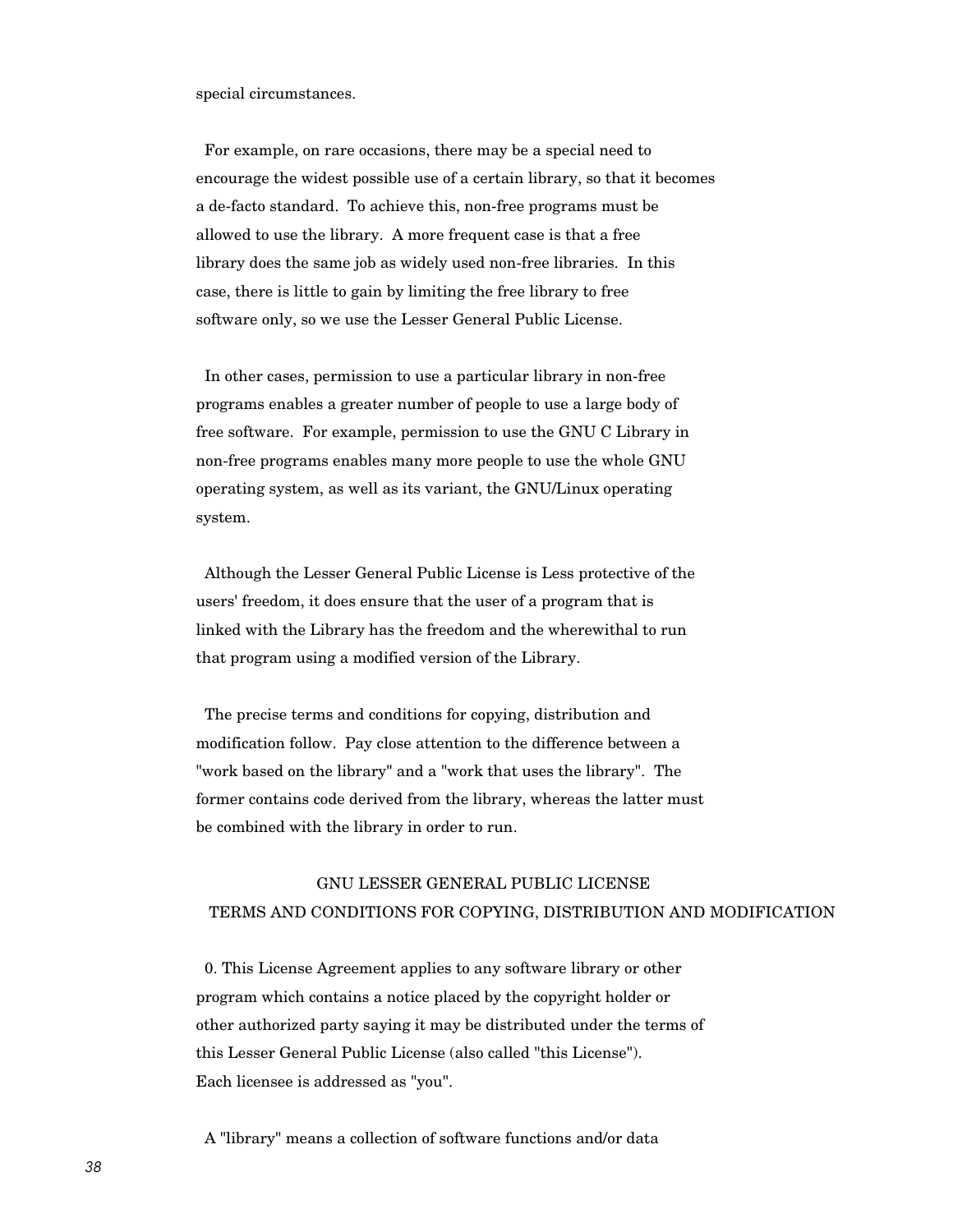prepared so as to be conveniently linked with application programs (which use some of those functions and data) to form executables.

 The "Library", below, refers to any such software library or work which has been distributed under these terms. A "work based on the Library" means either the Library or any derivative work under copyright law: that is to say, a work containing the Library or a portion of it, either verbatim or with modifications and/or translated straightforwardly into another language. (Hereinafter, translation is included without limitation in the term "modification".)

 "Source code" for a work means the preferred form of the work for making modifications to it. For a library, complete source code means all the source code for all modules it contains, plus any associated interface definition files, plus the scripts used to control compilation and installation of the library.

 Activities other than copying, distribution and modification are not covered by this License; they are outside its scope. The act of running a program using the Library is not restricted, and output from such a program is covered only if its contents constitute a work based on the Library (independent of the use of the Library in a tool for writing it). Whether that is true depends on what the Library does and what the program that uses the Library does.

 1. You may copy and distribute verbatim copies of the Library's complete source code as you receive it, in any medium, provided that you conspicuously and appropriately publish on each copy an appropriate copyright notice and disclaimer of warranty; keep intact all the notices that refer to this License and to the absence of any warranty; and distribute a copy of this License along with the Library.

 You may charge a fee for the physical act of transferring a copy, and you may at your option offer warranty protection in exchange for a fee.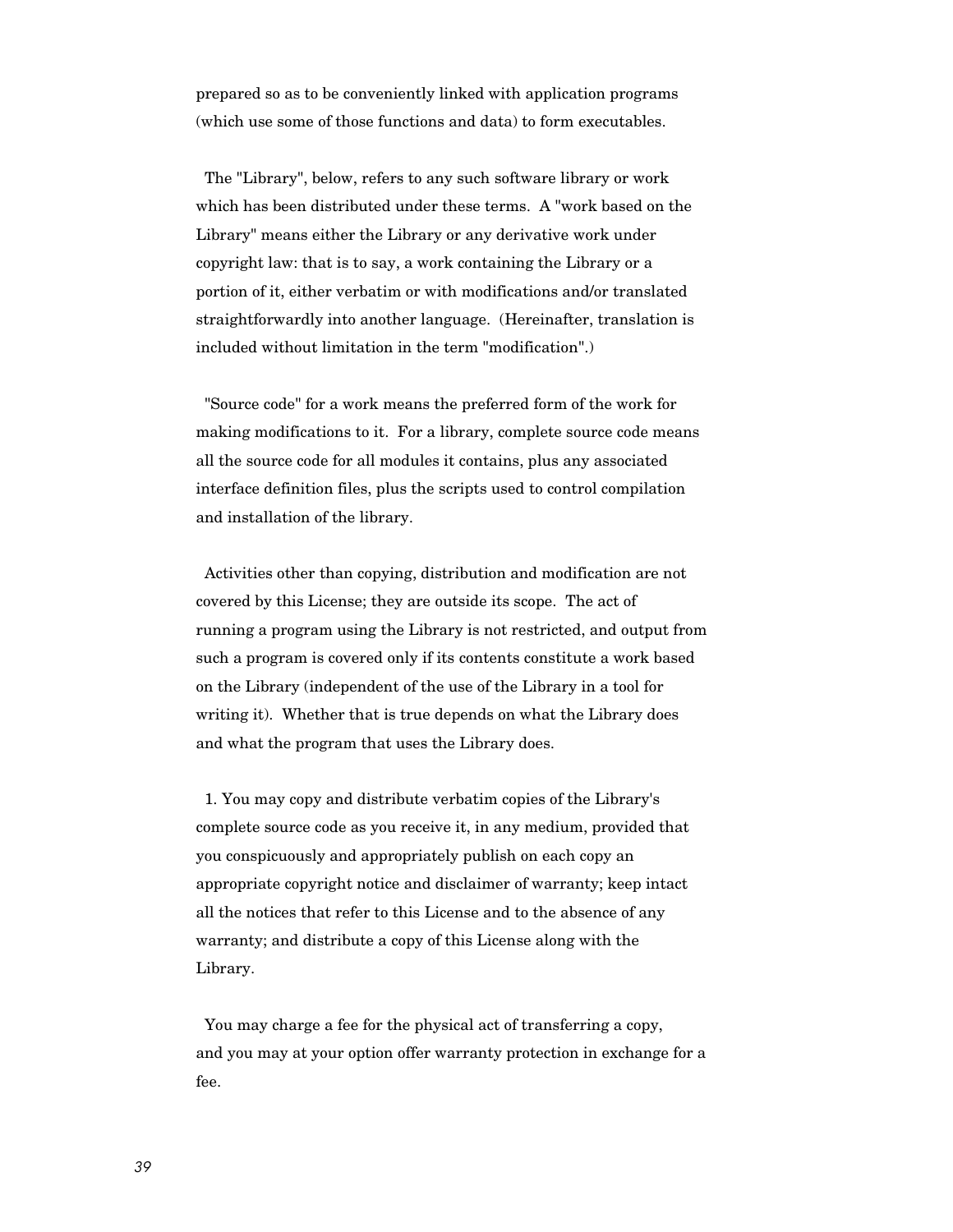2. You may modify your copy or copies of the Library or any portion of it, thus forming a work based on the Library, and copy and distribute such modifications or work under the terms of Section 1 above, provided that you also meet all of these conditions:

a) The modified work must itself be a software library.

 b) You must cause the files modified to carry prominent notices stating that you changed the files and the date of any change.

 c) You must cause the whole of the work to be licensed at no charge to all third parties under the terms of this License.

 d) If a facility in the modified Library refers to a function or a table of data to be supplied by an application program that uses the facility, other than as an argument passed when the facility is invoked, then you must make a good faith effort to ensure that, in the event an application does not supply such function or table, the facility still operates, and performs whatever part of its purpose remains meaningful.

 (For example, a function in a library to compute square roots has a purpose that is entirely well-defined independent of the application. Therefore, Subsection 2d requires that any application-supplied function or table used by this function must be optional: if the application does not supply it, the square root function must still compute square roots.)

These requirements apply to the modified work as a whole. If identifiable sections of that work are not derived from the Library, and can be reasonably considered independent and separate works in themselves, then this License, and its terms, do not apply to those sections when you distribute them as separate works. But when you distribute the same sections as part of a whole which is a work based on the Library, the distribution of the whole must be on the terms of this License, whose permissions for other licensees extend to the entire whole, and thus to each and every part regardless of who wrote it.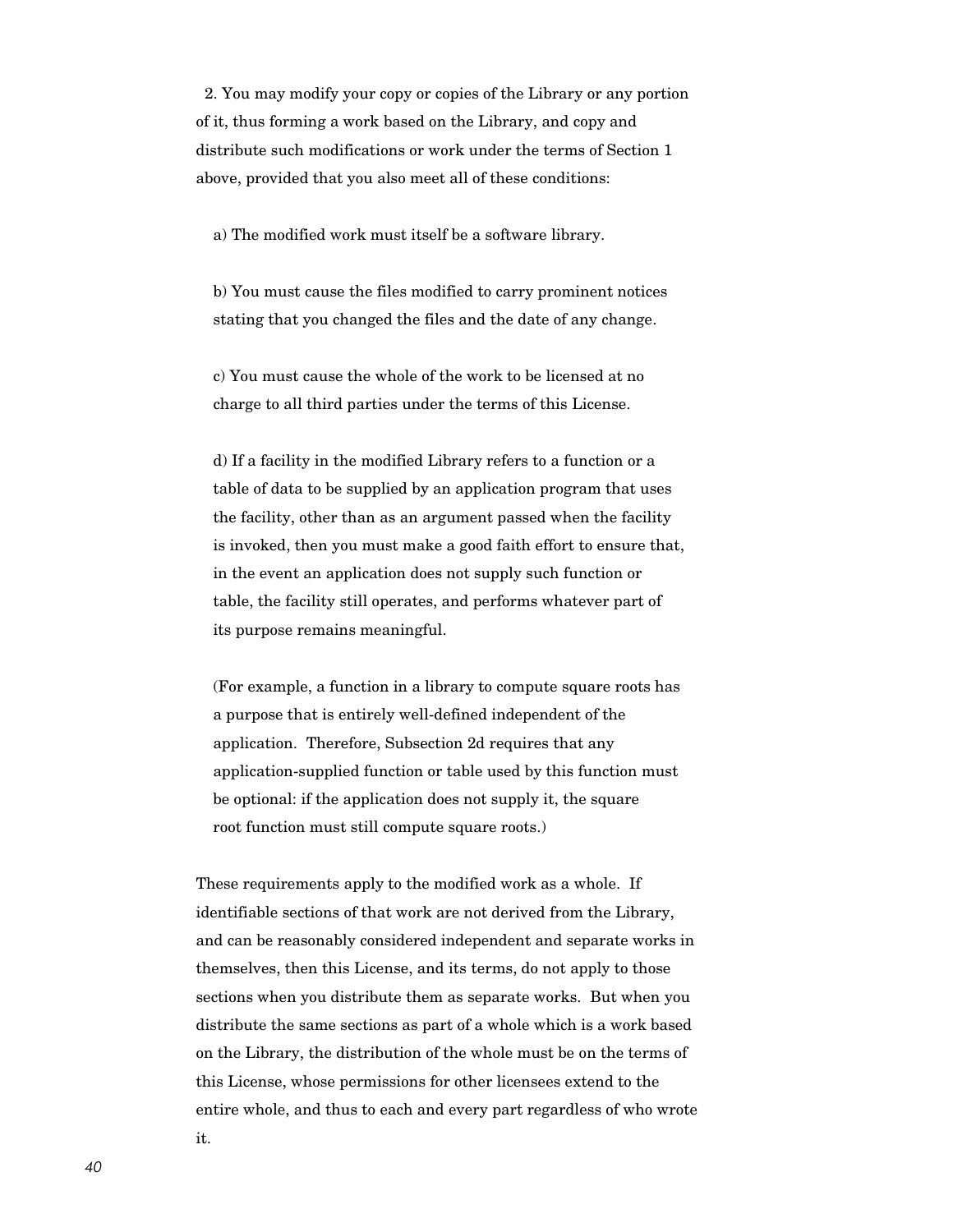Thus, it is not the intent of this section to claim rights or contest your rights to work written entirely by you; rather, the intent is to exercise the right to control the distribution of derivative or collective works based on the Library.

In addition, mere aggregation of another work not based on the Library with the Library (or with a work based on the Library) on a volume of a storage or distribution medium does not bring the other work under the scope of this License.

 3. You may opt to apply the terms of the ordinary GNU General Public License instead of this License to a given copy of the Library. To do this, you must alter all the notices that refer to this License, so that they refer to the ordinary GNU General Public License, version 2, instead of to this License. (If a newer version than version 2 of the ordinary GNU General Public License has appeared, then you can specify that version instead if you wish.) Do not make any other change in these notices.

 Once this change is made in a given copy, it is irreversible for that copy, so the ordinary GNU General Public License applies to all subsequent copies and derivative works made from that copy.

 This option is useful when you wish to copy part of the code of the Library into a program that is not a library.

 4. You may copy and distribute the Library (or a portion or derivative of it, under Section 2) in object code or executable form under the terms of Sections 1 and 2 above provided that you accompany it with the complete corresponding machine-readable source code, which must be distributed under the terms of Sections 1 and 2 above on a medium customarily used for software interchange.

 If distribution of object code is made by offering access to copy from a designated place, then offering equivalent access to copy the source code from the same place satisfies the requirement to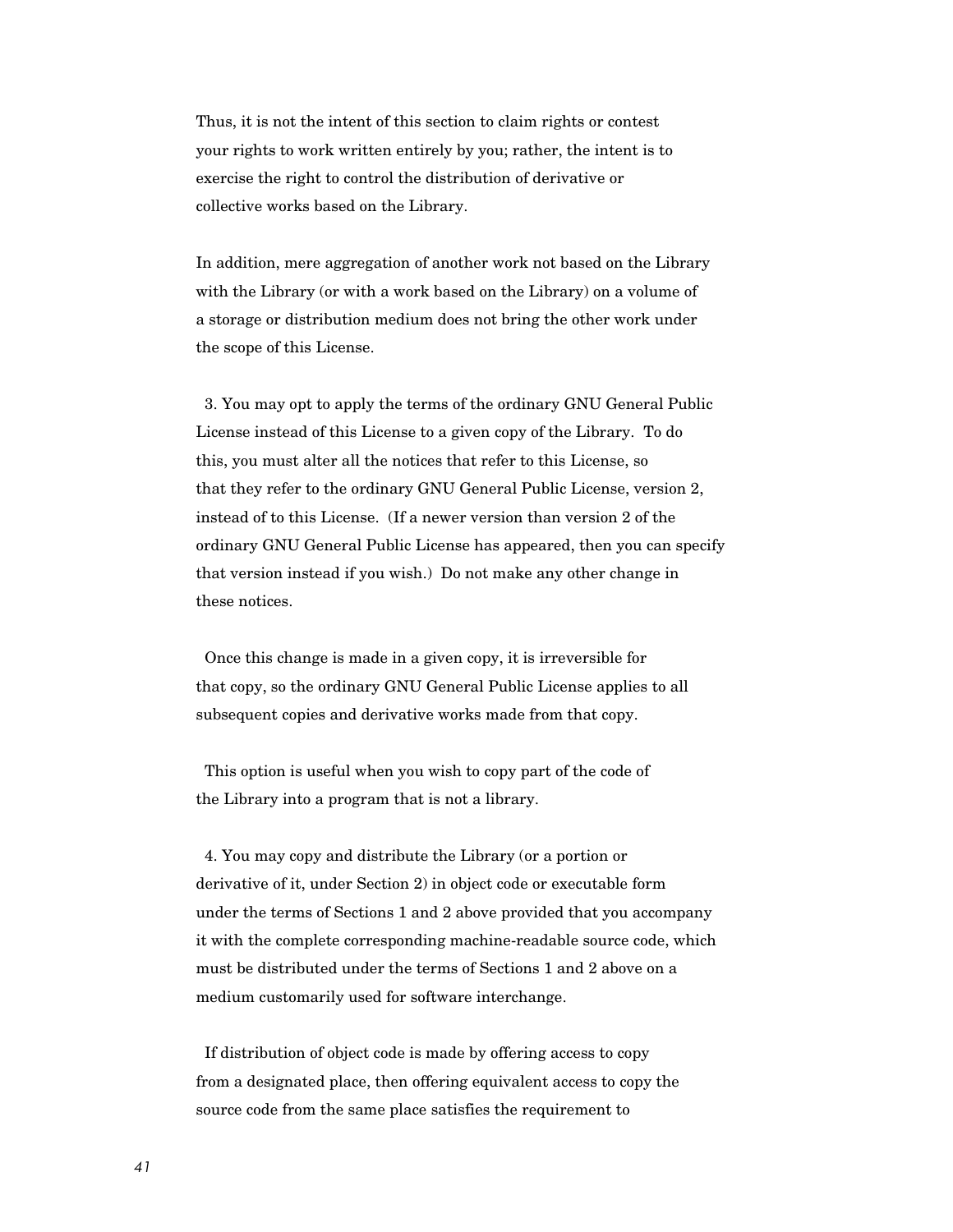distribute the source code, even though third parties are not compelled to copy the source along with the object code.

 5. A program that contains no derivative of any portion of the Library, but is designed to work with the Library by being compiled or linked with it, is called a "work that uses the Library". Such a work, in isolation, is not a derivative work of the Library, and therefore falls outside the scope of this License.

 However, linking a "work that uses the Library" with the Library creates an executable that is a derivative of the Library (because it contains portions of the Library), rather than a "work that uses the library". The executable is therefore covered by this License. Section 6 states terms for distribution of such executables.

 When a "work that uses the Library" uses material from a header file that is part of the Library, the object code for the work may be a derivative work of the Library even though the source code is not. Whether this is true is especially significant if the work can be linked without the Library, or if the work is itself a library. The threshold for this to be true is not precisely defined by law.

 If such an object file uses only numerical parameters, data structure layouts and accessors, and small macros and small inline functions (ten lines or less in length), then the use of the object file is unrestricted, regardless of whether it is legally a derivative work. (Executables containing this object code plus portions of the Library will still fall under Section 6.)

 Otherwise, if the work is a derivative of the Library, you may distribute the object code for the work under the terms of Section 6. Any executables containing that work also fall under Section 6, whether or not they are linked directly with the Library itself.

 6. As an exception to the Sections above, you may also combine or link a "work that uses the Library" with the Library to produce a work containing portions of the Library, and distribute that work under terms of your choice, provided that the terms permit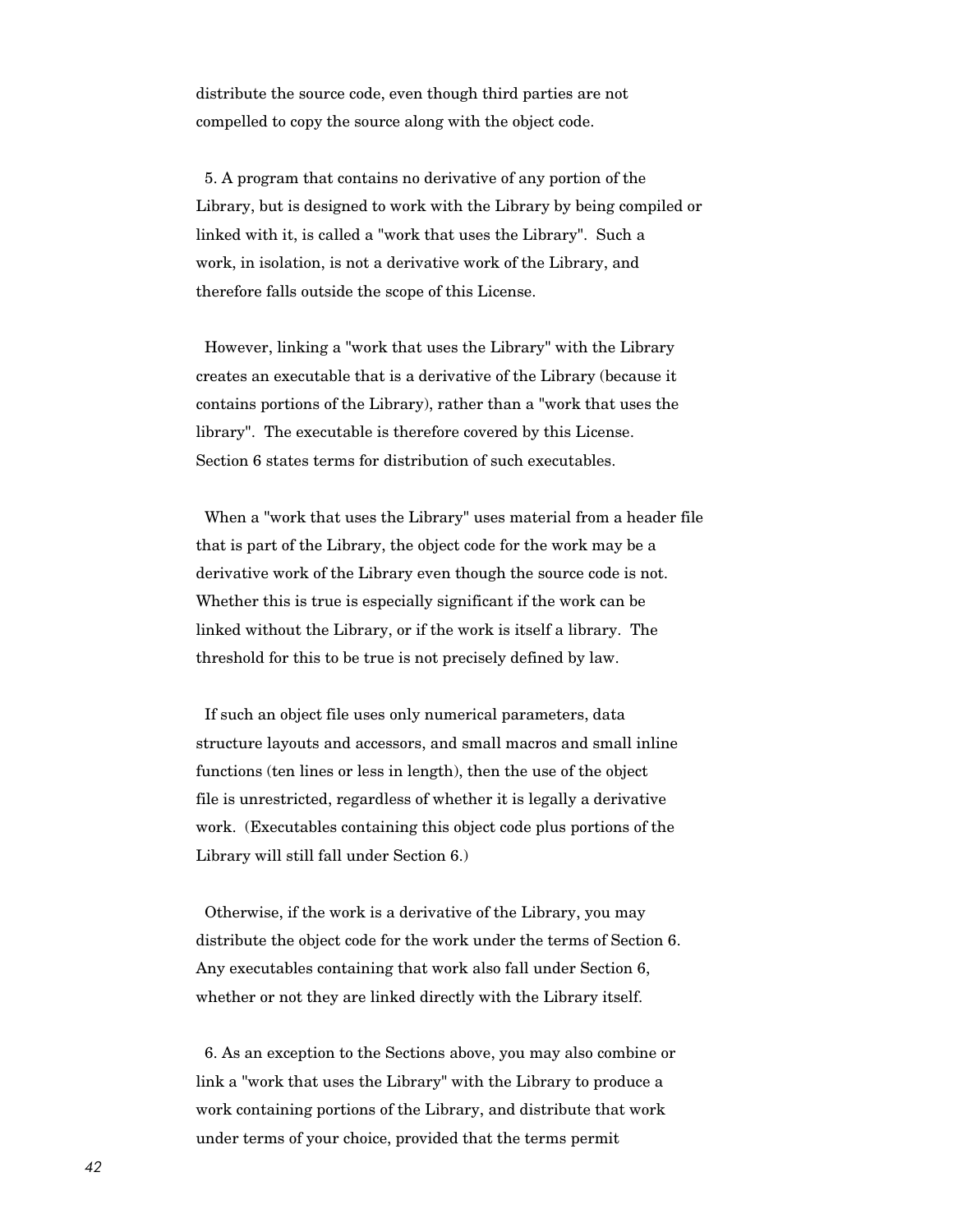modification of the work for the customer's own use and reverse engineering for debugging such modifications.

 You must give prominent notice with each copy of the work that the Library is used in it and that the Library and its use are covered by this License. You must supply a copy of this License. If the work during execution displays copyright notices, you must include the copyright notice for the Library among them, as well as a reference directing the user to the copy of this License. Also, you must do one of these things:

 a) Accompany the work with the complete corresponding machine-readable source code for the Library including whatever changes were used in the work (which must be distributed under Sections 1 and 2 above); and, if the work is an executable linked with the Library, with the complete machine-readable "work that uses the Library", as object code and/or source code, so that the user can modify the Library and then relink to produce a modified executable containing the modified Library. (It is understood that the user who changes the contents of definitions files in the Library will not necessarily be able to recompile the application to use the modified definitions.)

 b) Use a suitable shared library mechanism for linking with the Library. A suitable mechanism is one that (1) uses at run time a copy of the library already present on the user's computer system, rather than copying library functions into the executable, and (2) will operate properly with a modified version of the library, if the user installs one, as long as the modified version is interface-compatible with the version that the work was made with.

 c) Accompany the work with a written offer, valid for at least three years, to give the same user the materials specified in Subsection 6a, above, for a charge no more than the cost of performing this distribution.

d) If distribution of the work is made by offering access to copy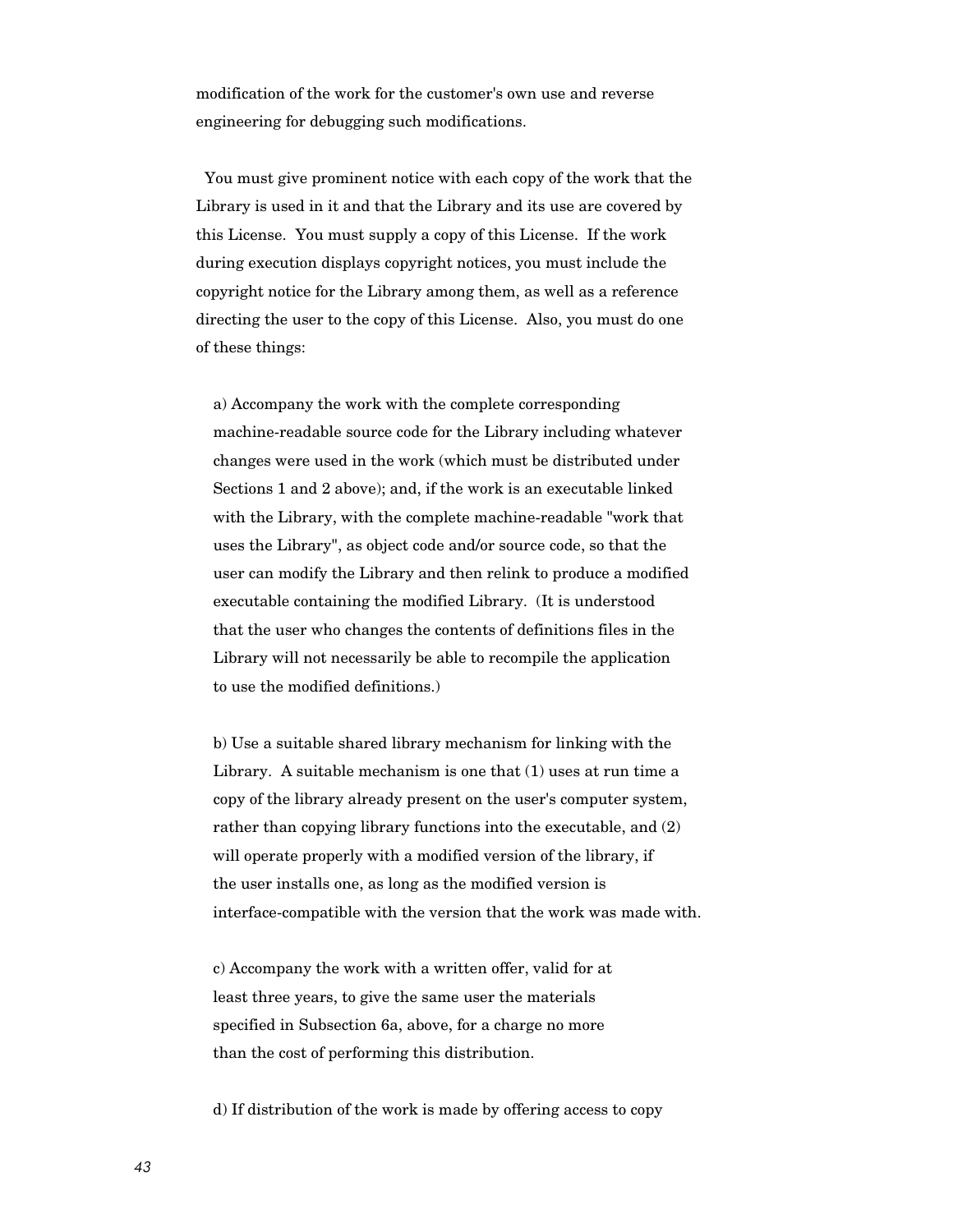from a designated place, offer equivalent access to copy the above specified materials from the same place.

 e) Verify that the user has already received a copy of these materials or that you have already sent this user a copy.

 For an executable, the required form of the "work that uses the Library" must include any data and utility programs needed for reproducing the executable from it. However, as a special exception, the materials to be distributed need not include anything that is normally distributed (in either source or binary form) with the major components (compiler, kernel, and so on) of the operating system on which the executable runs, unless that component itself accompanies the executable.

 It may happen that this requirement contradicts the license restrictions of other proprietary libraries that do not normally accompany the operating system. Such a contradiction means you cannot use both them and the Library together in an executable that you distribute.

 7. You may place library facilities that are a work based on the Library side-by-side in a single library together with other library facilities not covered by this License, and distribute such a combined library, provided that the separate distribution of the work based on the Library and of the other library facilities is otherwise permitted, and provided that you do these two things:

 a) Accompany the combined library with a copy of the same work based on the Library, uncombined with any other library facilities. This must be distributed under the terms of the Sections above.

 b) Give prominent notice with the combined library of the fact that part of it is a work based on the Library, and explaining where to find the accompanying uncombined form of the same work.

8. You may not copy, modify, sublicense, link with, or distribute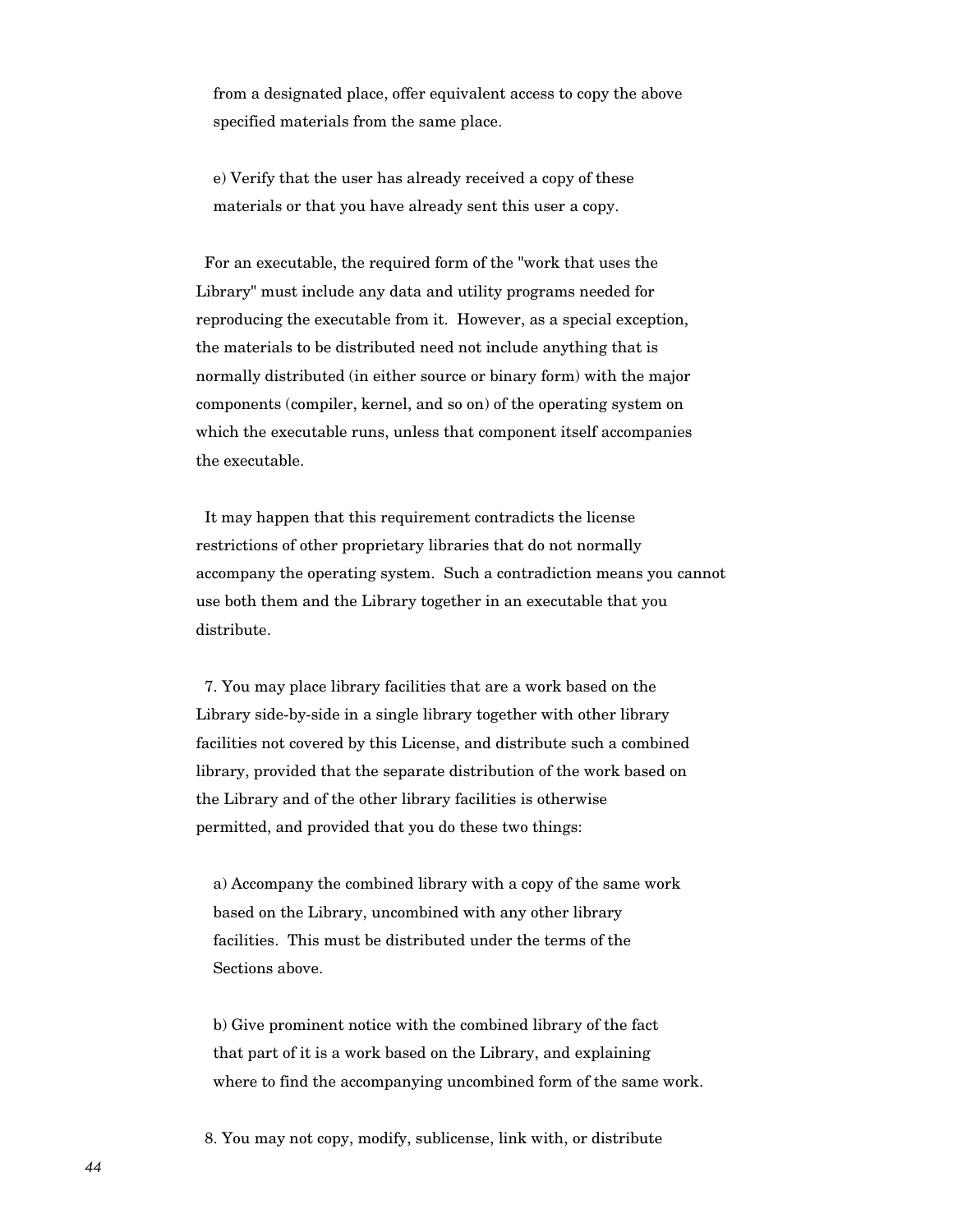the Library except as expressly provided under this License. Any attempt otherwise to copy, modify, sublicense, link with, or distribute the Library is void, and will automatically terminate your rights under this License. However, parties who have received copies, or rights, from you under this License will not have their licenses terminated so long as such parties remain in full compliance.

 9. You are not required to accept this License, since you have not signed it. However, nothing else grants you permission to modify or distribute the Library or its derivative works. These actions are prohibited by law if you do not accept this License. Therefore, by modifying or distributing the Library (or any work based on the Library), you indicate your acceptance of this License to do so, and all its terms and conditions for copying, distributing or modifying the Library or works based on it.

 10. Each time you redistribute the Library (or any work based on the Library), the recipient automatically receives a license from the original licensor to copy, distribute, link with or modify the Library subject to these terms and conditions. You may not impose any further restrictions on the recipients' exercise of the rights granted herein. You are not responsible for enforcing compliance by third parties with this License.

 11. If, as a consequence of a court judgment or allegation of patent infringement or for any other reason (not limited to patent issues), conditions are imposed on you (whether by court order, agreement or otherwise) that contradict the conditions of this License, they do not excuse you from the conditions of this License. If you cannot distribute so as to satisfy simultaneously your obligations under this License and any other pertinent obligations, then as a consequence you may not distribute the Library at all. For example, if a patent license would not permit royalty-free redistribution of the Library by all those who receive copies directly or indirectly through you, then the only way you could satisfy both it and this License would be to refrain entirely from distribution of the Library.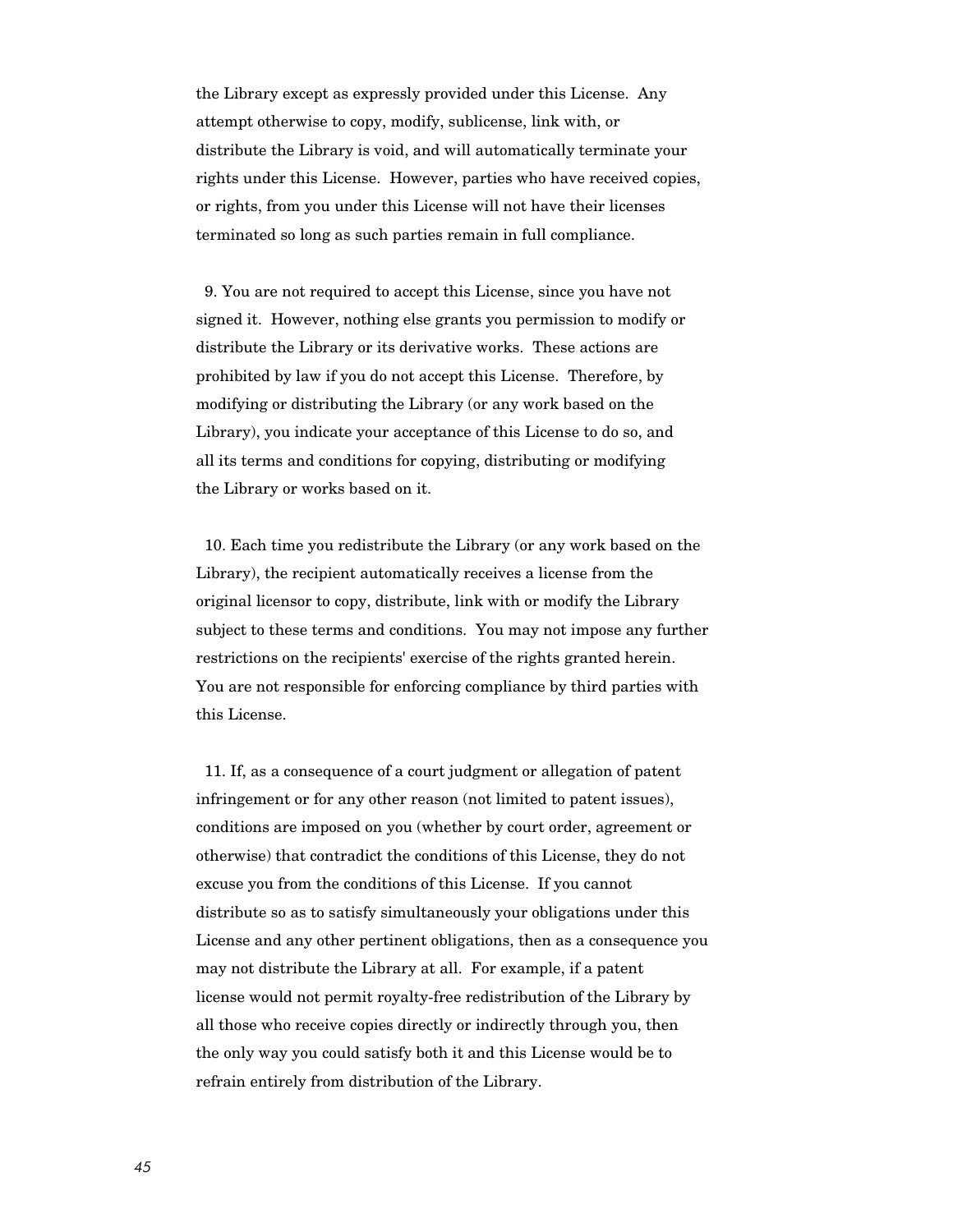If any portion of this section is held invalid or unenforceable under any particular circumstance, the balance of the section is intended to apply, and the section as a whole is intended to apply in other circumstances.

It is not the purpose of this section to induce you to infringe any patents or other property right claims or to contest validity of any such claims; this section has the sole purpose of protecting the integrity of the free software distribution system which is implemented by public license practices. Many people have made generous contributions to the wide range of software distributed through that system in reliance on consistent application of that system; it is up to the author/donor to decide if he or she is willing to distribute software through any other system and a licensee cannot impose that choice.

This section is intended to make thoroughly clear what is believed to be a consequence of the rest of this License.

 12. If the distribution and/or use of the Library is restricted in certain countries either by patents or by copyrighted interfaces, the original copyright holder who places the Library under this License may add an explicit geographical distribution limitation excluding those countries, so that distribution is permitted only in or among countries not thus excluded. In such case, this License incorporates the limitation as if written in the body of this License.

 13. The Free Software Foundation may publish revised and/or new versions of the Lesser General Public License from time to time. Such new versions will be similar in spirit to the present version, but may differ in detail to address new problems or concerns.

Each version is given a distinguishing version number. If the Library specifies a version number of this License which applies to it and "any later version", you have the option of following the terms and conditions either of that version or of any later version published by the Free Software Foundation. If the Library does not specify a license version number, you may choose any version ever published by the Free Software Foundation.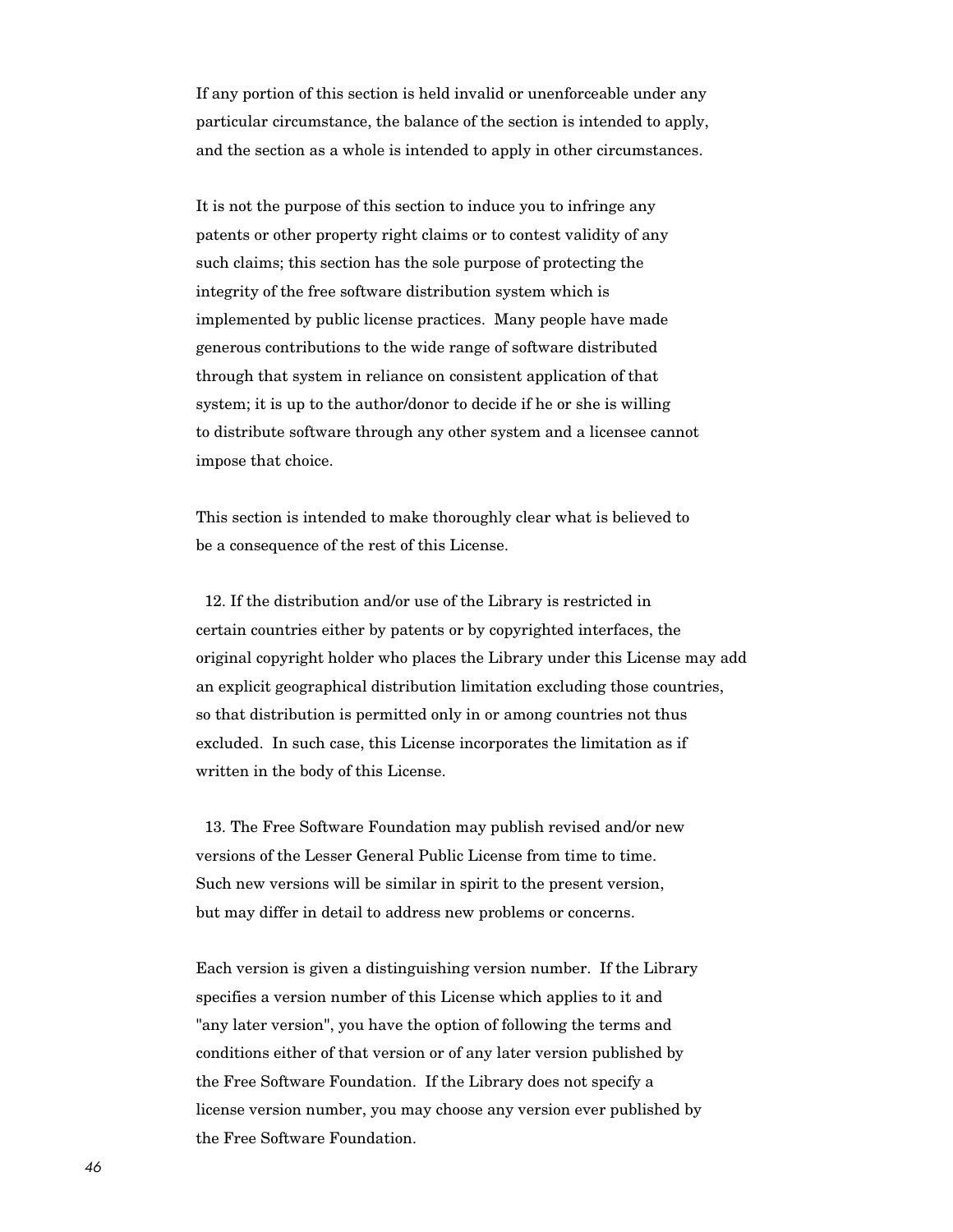14. If you wish to incorporate parts of the Library into other free programs whose distribution conditions are incompatible with these, write to the author to ask for permission. For software which is copyrighted by the Free Software Foundation, write to the Free Software Foundation; we sometimes make exceptions for this. Our decision will be guided by the two goals of preserving the free status of all derivatives of our free software and of promoting the sharing and reuse of software generally.

## NO WARRANTY

 15. BECAUSE THE LIBRARY IS LICENSED FREE OF CHARGE, THERE IS NO WARRANTY FOR THE LIBRARY, TO THE EXTENT PERMITTED BY APPLICABLE LAW. EXCEPT WHEN OTHERWISE STATED IN WRITING THE COPYRIGHT HOLDERS AND/OR

OTHER PARTIES PROVIDE THE LIBRARY "AS IS" WITHOUT WARRANTY OF ANY KIND, EITHER EXPRESSED OR IMPLIED, INCLUDING, BUT NOT LIMITED TO, THE IMPLIED WARRANTIES OF MERCHANTABILITY AND FITNESS FOR A PARTICULAR PURPOSE. THE ENTIRE RISK AS TO THE QUALITY AND PERFORMANCE OF THE LIBRARY IS WITH YOU. SHOULD THE LIBRARY PROVE DEFECTIVE, YOU ASSUME THE COST OF ALL NECESSARY SERVICING, REPAIR OR CORRECTION.

 16. IN NO EVENT UNLESS REQUIRED BY APPLICABLE LAW OR AGREED TO IN WRITING WILL ANY COPYRIGHT HOLDER, OR ANY OTHER PARTY WHO MAY MODIFY

AND/OR REDISTRIBUTE THE LIBRARY AS PERMITTED ABOVE, BE LIABLE TO YOU FOR DAMAGES, INCLUDING ANY GENERAL, SPECIAL, INCIDENTAL OR CONSEQUENTIAL DAMAGES ARISING OUT OF THE USE OR INABILITY TO USE THE LIBRARY (INCLUDING BUT NOT LIMITED TO LOSS OF DATA OR DATA BEING RENDERED INACCURATE OR LOSSES SUSTAINED BY YOU OR THIRD PARTIES OR A

FAILURE OF THE LIBRARY TO OPERATE WITH ANY OTHER SOFTWARE), EVEN IF SUCH HOLDER OR OTHER PARTY HAS BEEN ADVISED OF THE POSSIBILITY OF **SUCH** 

DAMAGES.

### END OF TERMS AND CONDITIONS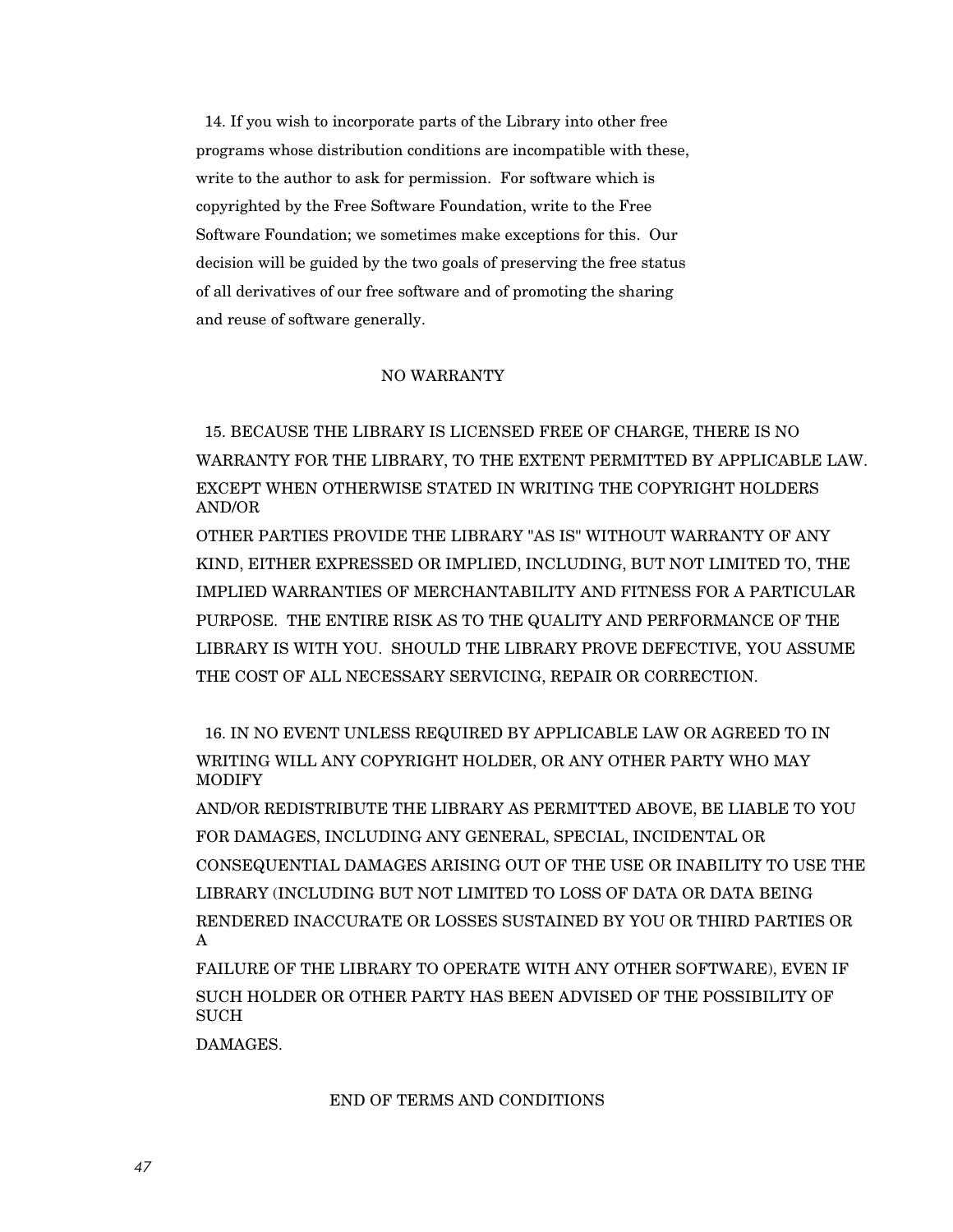#### How to Apply These Terms to Your New Libraries

 If you develop a new library, and you want it to be of the greatest possible use to the public, we recommend making it free software that everyone can redistribute and change. You can do so by permitting redistribution under these terms (or, alternatively, under the terms of the ordinary General Public License).

 To apply these terms, attach the following notices to the library. It is safest to attach them to the start of each source file to most effectively convey the exclusion of warranty; and each file should have at least the "copyright" line and a pointer to where the full notice is found.

 <one line to give the library's name and a brief idea of what it does.> Copyright  $(C)$  <year > <name of author

 This library is free software; you can redistribute it and/or modify it under the terms of the GNU Lesser General Public License as published by the Free Software Foundation; either version 2.1 of the License, or (at your option) any later version.

 This library is distributed in the hope that it will be useful, but WITHOUT ANY WARRANTY; without even the implied warranty of MERCHANTABILITY or FITNESS FOR A PARTICULAR PURPOSE. See the GNU Lesser General Public License for more details.

 You should have received a copy of the GNU Lesser General Public License along with this library; if not, write to the Free Software Foundation, Inc., 59 Temple Place, Suite 330, Boston, MA 02111-1307 USA

Also add information on how to contact you by electronic and paper mail.

You should also get your employer (if you work as a programmer) or your school, if any, to sign a "copyright disclaimer" for the library, if necessary. Here is a sample; alter the names:

Yoyodyne, Inc., hereby disclaims all copyright interest in the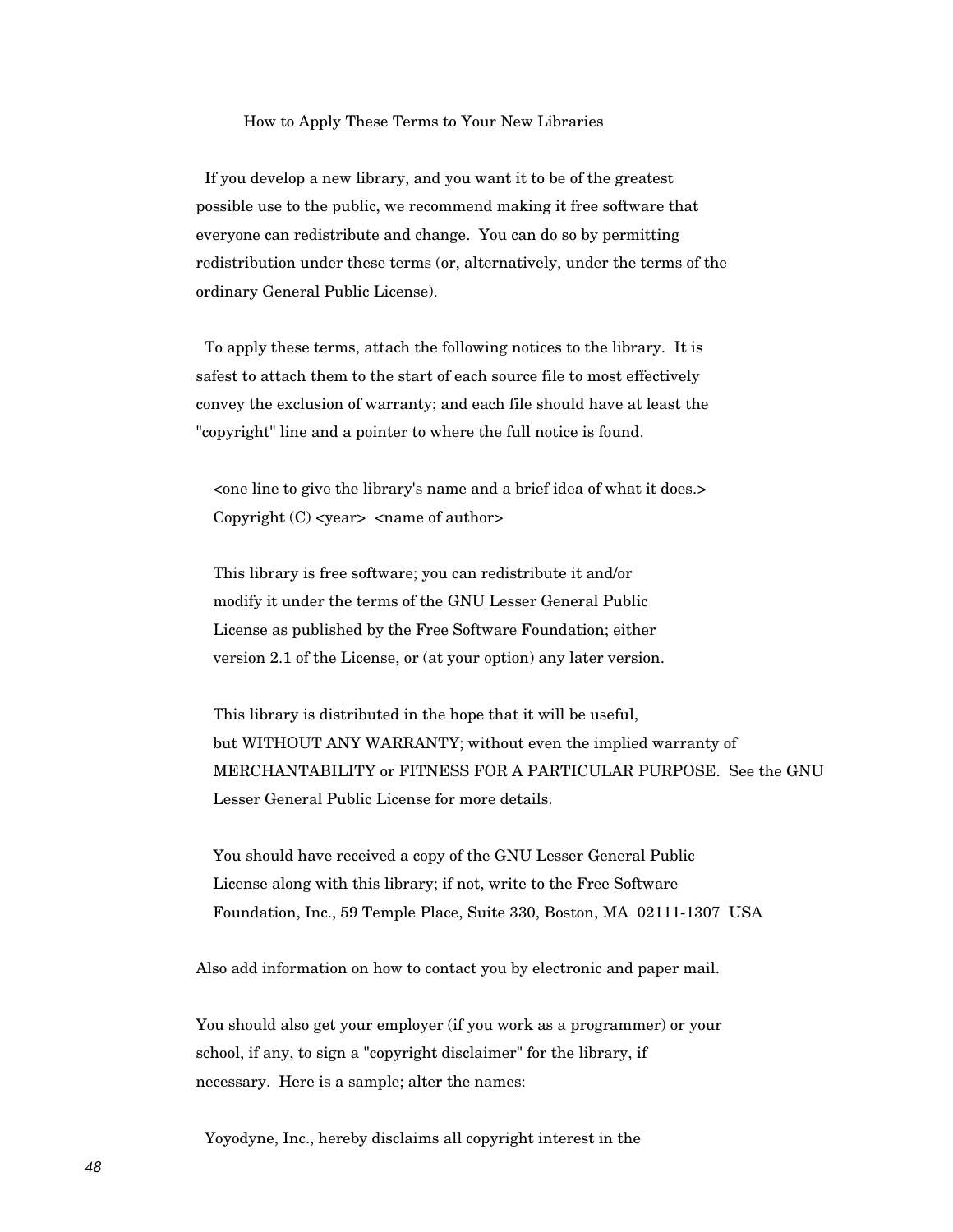library `Frob' (a library for tweaking knobs) written by James Random Hacker.

 <signature of Ty Coon>, 1 April 1990 Ty Coon, President of Vice

That's all there is to it!

---------------------------------------------------------------------------------------------------------

HP Application Lifecycle Management includes the following software developed or licensed by indyproject.org (http://indyproject.org)

# **Indy**

The above software is licensed for use under Indy BSD License (the "License"). A copy of the License can be found below, as well as at: http://www.indyproject.org/License/BSD.EN.aspx

## **Indy BSD License**

Copyright

Portions of this software are Copyright (c) 1993 - 2003, Chad Z.

 Hower (Kudzu) and the Indy Pit Crew - http://www.IndyProject.org/ License

 Redistribution and use in source and binary forms, with or without modification, are permitted provided that the following conditions are met:

 Redistributions of source code must retain the above copyright notice, this list of conditions and the following disclaimer.

 Redistributions in binary form must reproduce the above copyright notice, this list of conditions and the following disclaimer in the documentation, about box and/or other materials provided with the distribution.

 No personal names or organizations names associated with the Indy project may be used to endorse or promote products derived from this software without specific prior written permission of the specific individual or organization.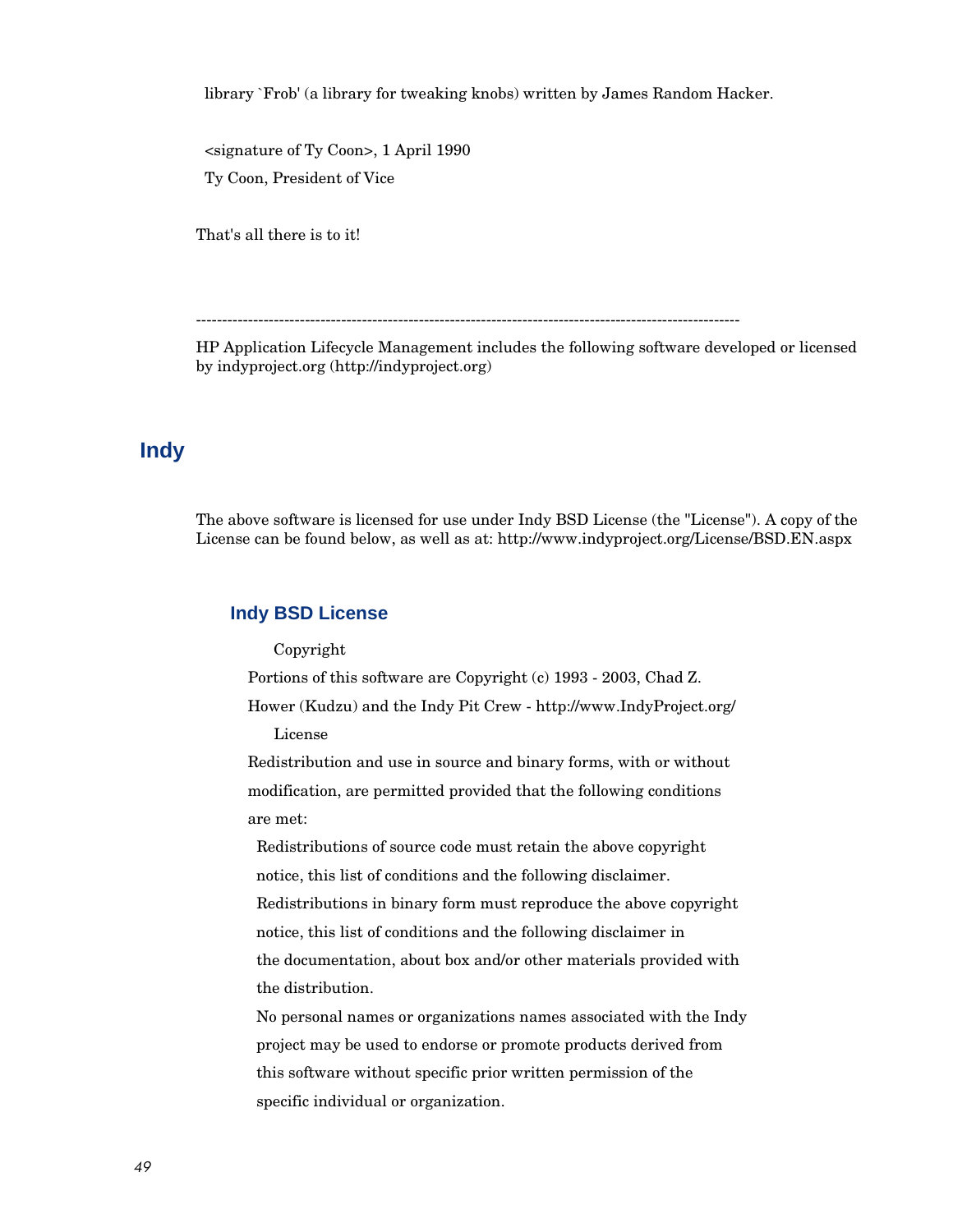THIS SOFTWARE IS PROVIDED BY Chad Z. Hower (Kudzu) and the Indy Pit

Crew "AS IS'' AND ANY EXPRESS OR IMPLIED WARRANTIES, INCLUDING,

**BUT** 

 NOT LIMITED TO, THE IMPLIED WARRANTIES OF MERCHANTABILITY AND FITNESS FOR A PARTICULAR PURPOSE ARE DISCLAIMED. IN NO EVENT **SHALL** 

THE REGENTS OR CONTRIBUTORS BE LIABLE FOR ANY DIRECT, INDIRECT,

 INCIDENTAL, SPECIAL, EXEMPLARY, OR CONSEQUENTIAL DAMAGES (INCLUDING,

 BUT NOT LIMITED TO, PROCUREMENT OF SUBSTITUTE GOODS OR SERVICES;

LOSS OF USE, DATA, OR PROFITS; OR BUSINESS INTERRUPTION) HOWEVER

 CAUSED AND ON ANY THEORY OF LIABILITY, WHETHER IN CONTRACT, **STRICT** 

 LIABILITY, OR TORT (INCLUDING NEGLIGENCE OR OTHERWISE) ARISING IN

 ANY WAY OUT OF THE USE OF THIS SOFTWARE, EVEN IF ADVISED OF THE POSSIBILITY OF SUCH DAMAGE.

Corporate Sponsors

---------------------------------------------------------------------------------------------------------

HP Application Lifecycle Management includes the following software developed or licensed by jdom.org (http://www.jdom.org)

# **jdom 1.0**

The above software is licensed for use under an Apache-style open source license (the "License"). A copy of the License can be

found below

## **Apache-style open source license**

\$Id: LICENSE.txt,v 1.11 2004/02/06 09:32:57 jhunter Exp \$

Copyright (C) 2000-2004 Jason Hunter & Brett McLaughlin. All rights reserved.

Redistribution and use in source and binary forms, with or without modification, are permitted provided that the following conditions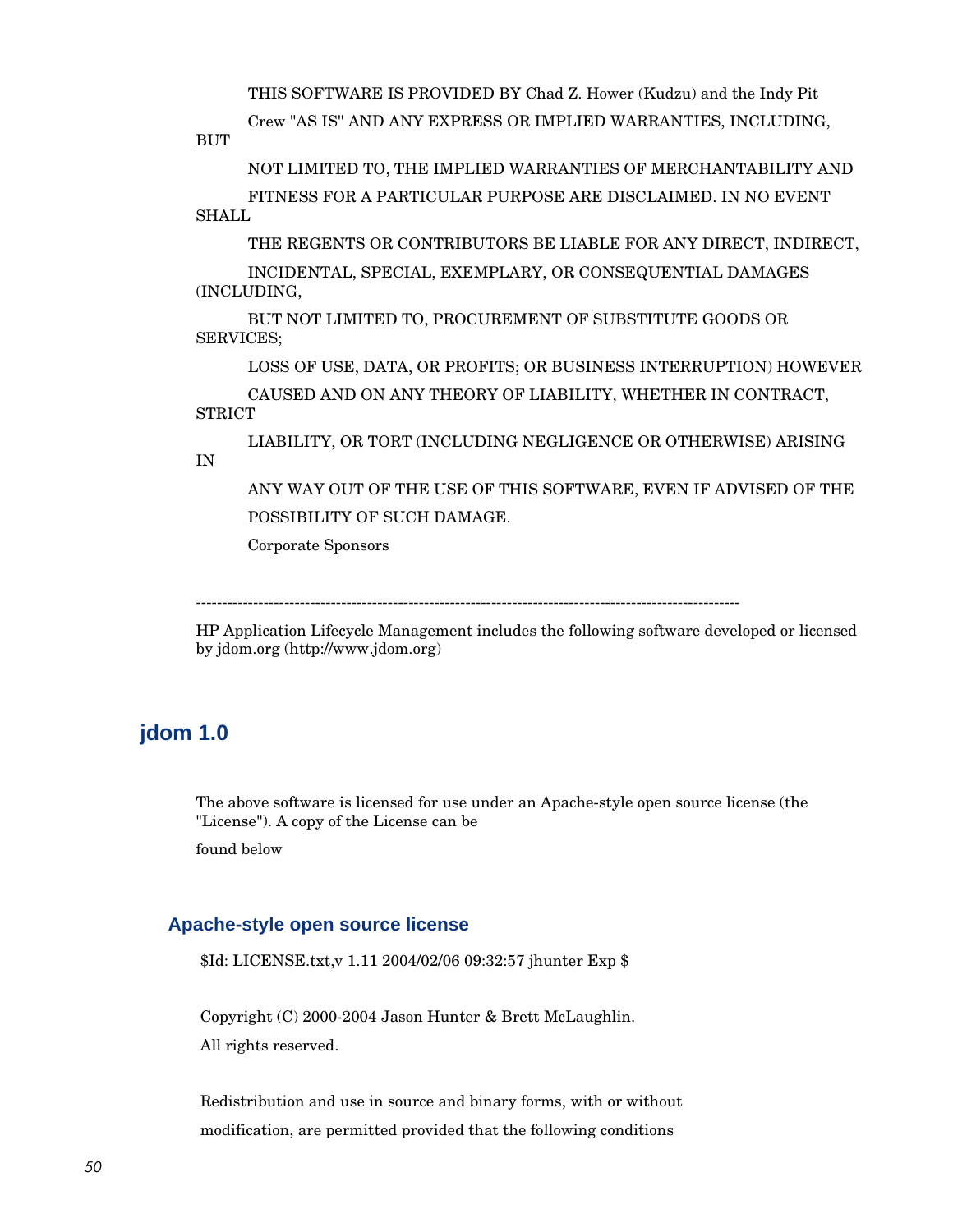are met:

- 1. Redistributions of source code must retain the above copyright notice, this list of conditions, and the following disclaimer.
- 2. Redistributions in binary form must reproduce the above copyright notice, this list of conditions, and the disclaimer that follows these conditions in the documentation and/or other materials provided with the distribution.
- 3. The name "JDOM" must not be used to endorse or promote products derived from this software without prior written permission. For written permission, please contact <request AT jdom DOT org>.
- 4. Products derived from this software may not be called "JDOM", nor may "JDOM" appear in their name, without prior written permission from the JDOM Project Management <request AT jdom DOT org>.

In addition, we request (but do not require) that you include in the end-user documentation provided with the redistribution and/or in the software itself an acknowledgement equivalent to the following:

"This product includes software developed by the

JDOM Project (http://www.jdom.org/)."

Alternatively, the acknowledgment may be graphical using the logos available at http://www.jdom.org/images/logos.

THIS SOFTWARE IS PROVIDED ``AS IS'' AND ANY EXPRESSED OR IMPLIED WARRANTIES, INCLUDING, BUT NOT LIMITED TO, THE IMPLIED WARRANTIES OF MERCHANTABILITY AND FITNESS FOR A PARTICULAR PURPOSE ARE DISCLAIMED. IN NO EVENT SHALL THE JDOM AUTHORS OR THE PROJECT CONTRIBUTORS BE LIABLE FOR ANY DIRECT, INDIRECT, INCIDENTAL, SPECIAL, EXEMPLARY, OR CONSEQUENTIAL DAMAGES (INCLUDING, BUT NOT LIMITED TO, PROCUREMENT OF SUBSTITUTE GOODS OR SERVICES; LOSS OF USE, DATA, OR PROFITS; OR BUSINESS INTERRUPTION) HOWEVER CAUSED AND ON ANY THEORY OF LIABILITY, WHETHER IN CONTRACT, STRICT LIABILITY, OR TORT (INCLUDING NEGLIGENCE OR OTHERWISE) ARISING IN ANY WAY OUT OF THE USE OF THIS SOFTWARE, EVEN IF ADVISED OF THE POSSIBILITY OF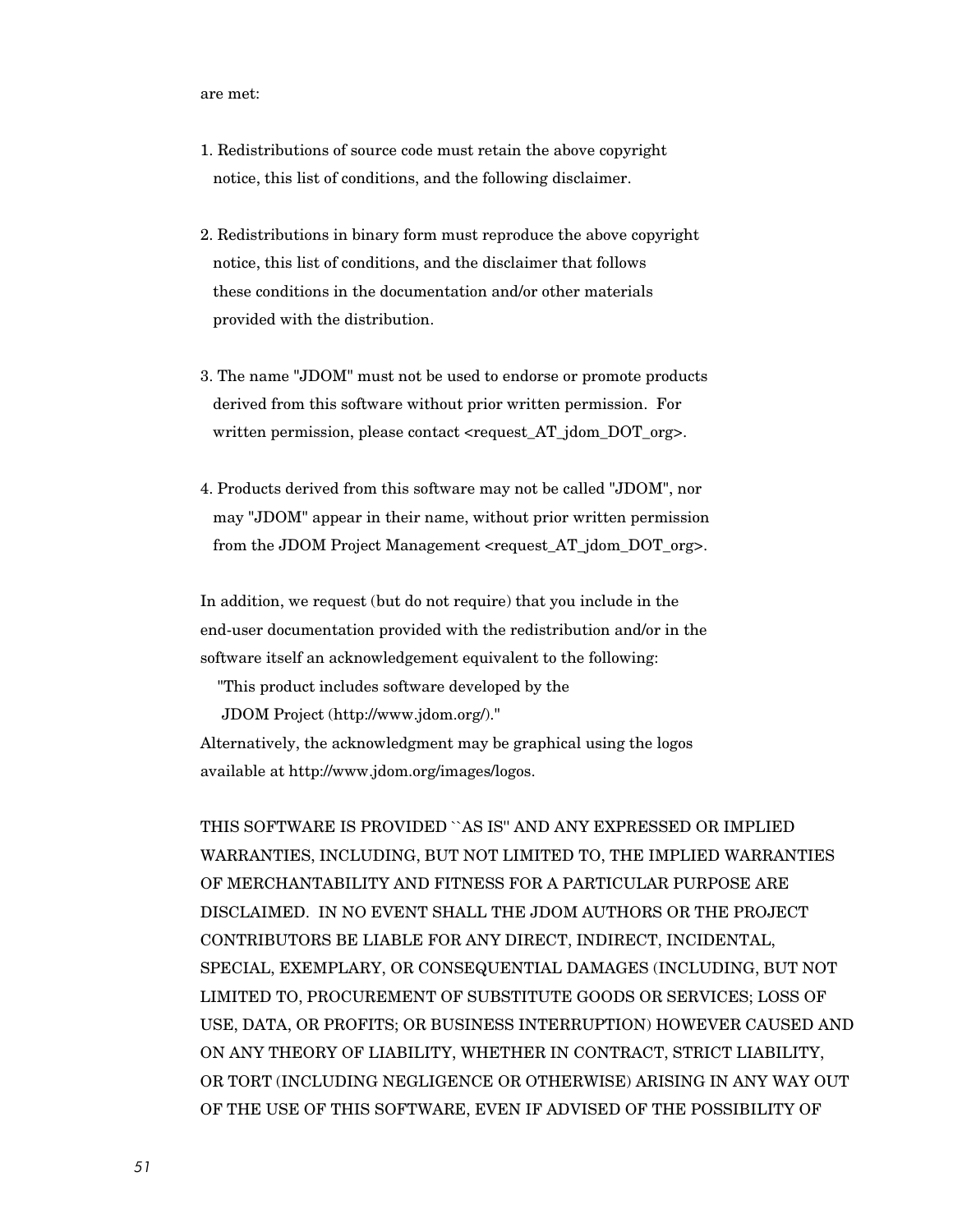### SUCH DAMAGE.

This software consists of voluntary contributions made by many individuals on behalf of the JDOM Project and was originally created by Jason Hunter <jhunter\_AT\_jdom\_DOT\_org> and Brett McLaughlin <brett\_AT\_jdom\_DOT\_org>. For more information on the JDOM Project, please see <http://www.jdom.org/>.

---------------------------------------------------------------------------------------------------------

HP Application Lifecycle Management includes the following software developed or licensed by jtidy project (http://jtidy.sourceforge.net/)

# **JTidy**

The above software is licensed for use under an JTidy license ( The "License"). A copy of the License can be found below

## **Java HTML Tidy – Jtidy license**

HTML parser and pretty printer

 Copyright (c) 1998-2000 World Wide Web Consortium (Massachusetts Institute of Technology, Institut National de Recherche en Informatique et en Automatique, Keio University). All Rights Reserved.

Contributing Author(s):

Dave Raggett <dsr@w3.org> Andy Quick <ac.quick@sympatico.ca> (translation to Java) Gary L Peskin <garyp@firstech.com> (Java development) Sami Lempinen <sami@lempinen.net> (release management)

 The contributing author(s) would like to thank all those who helped with testing, bug fixes, and patience. This wouldn't have been possible without all of you.

### COPYRIGHT NOTICE: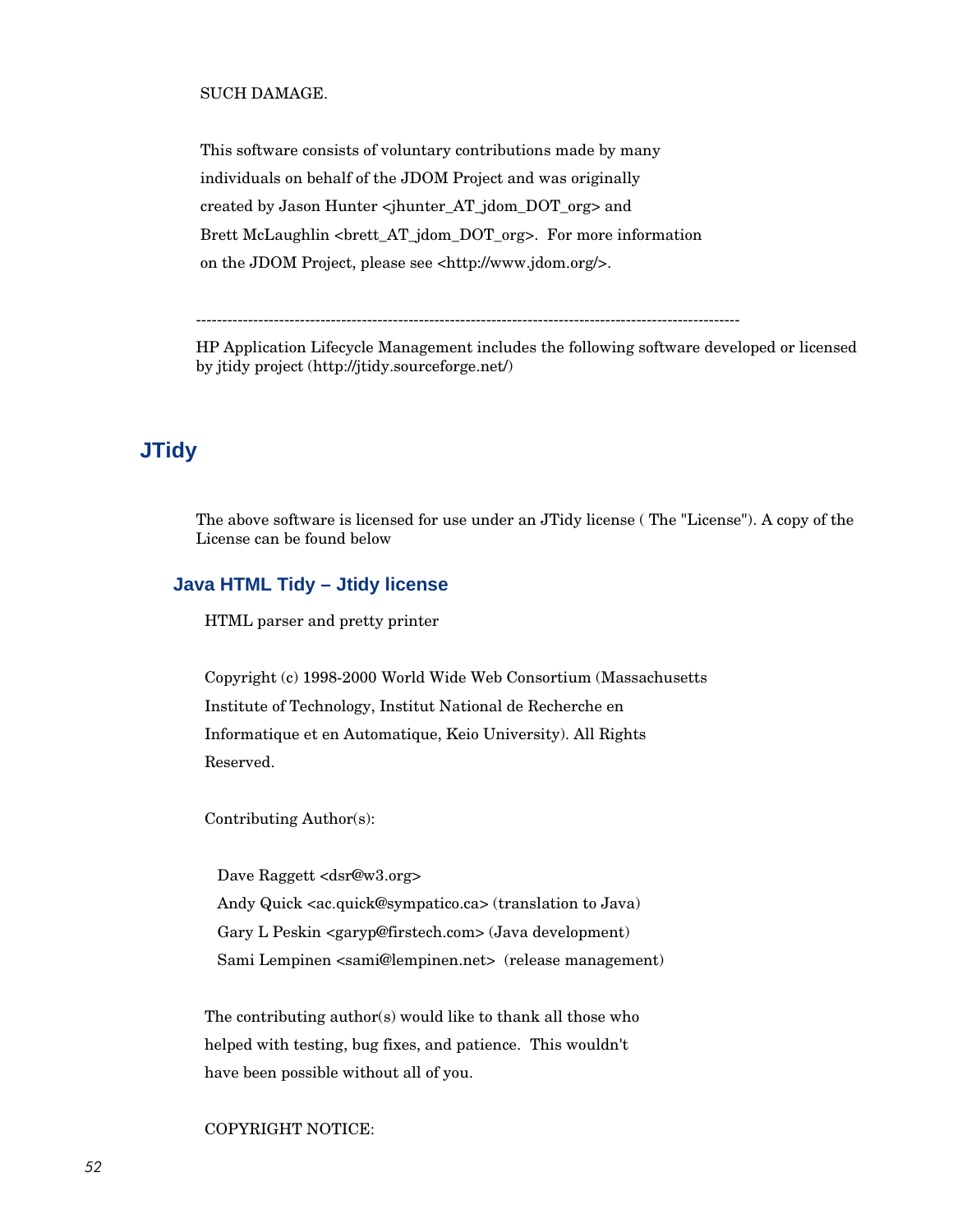This software and documentation is provided "as is," and the copyright holders and contributing author(s) make no representations or warranties, express or implied, including but not limited to, warranties of merchantability or fitness for any particular purpose or that the use of the software or documentation will not infringe any third party patents, copyrights, trademarks or other rights.

 The copyright holders and contributing author(s) will not be liable for any direct, indirect, special or consequential damages arising out of any use of the software or documentation, even if advised of the possibility of such damage.

 Permission is hereby granted to use, copy, modify, and distribute this source code, or portions hereof, documentation and executables, for any purpose, without fee, subject to the following restrictions:

- 1. The origin of this source code must not be misrepresented.
- 2. Altered versions must be plainly marked as such and must not be misrepresented as being the original source.
- 3. This Copyright notice may not be removed or altered from any source or altered source distribution.

 The copyright holders and contributing author(s) specifically permit, without fee, and encourage the use of this source code as a component for supporting the Hypertext Markup Language in commercial products. If you use this source code in a product, acknowledgment is not required but would be appreciated.

---------------------------------------------------------------------------------------------------------

HP Application Lifecycle Management includes the following software developed or licensed by mozilla.org (http://mozilla.org)

# **LDAP Java SDK**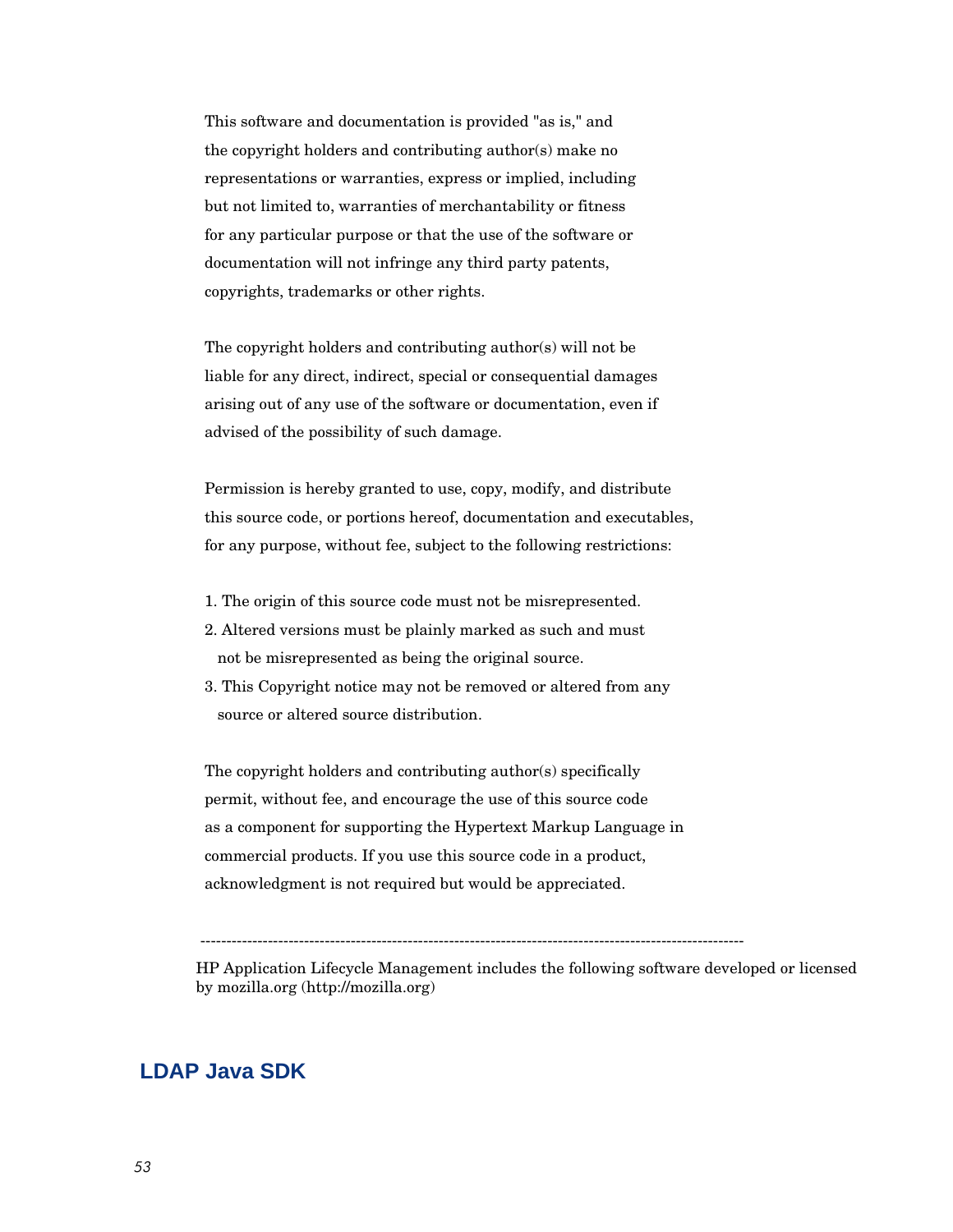The above software is licensed for use under Mozilla Public License ( The "License"). A copy of the License can be

found below and http://www.mozilla.org/MPL/MPL-1.1.html

## **MOZILLA PUBLIC LICENSE**

Version 1.1

1. Definitions.

 1.0.1. "Commercial Use" means distribution or otherwise making the Covered Code available to a third party.

 1.1. ''Contributor'' means each entity that creates or contributes to the creation of Modifications.

 1.2. ''Contributor Version'' means the combination of the Original Code, prior Modifications used by a Contributor, and the Modifications made by that particular Contributor.

 1.3. ''Covered Code'' means the Original Code or Modifications or the combination of the Original Code and Modifications, in each case including portions thereof.

 1.4. ''Electronic Distribution Mechanism'' means a mechanism generally accepted in the software development community for the electronic transfer of data.

1.5. ''Executable'' means Covered Code in any form other than Source Code.

 1.6. ''Initial Developer'' means the individual or entity identified as the Initial Developer in the Source Code notice required by Exhibit A.

 1.7. ''Larger Work'' means a work which combines Covered Code or portions thereof with code not governed by the terms of this License.

1.8. ''License'' means this document.

 1.8.1. "Licensable" means having the right to grant, to the maximum extent possible, whether at the time of the initial grant or subsequently acquired, any and all of the rights conveyed herein.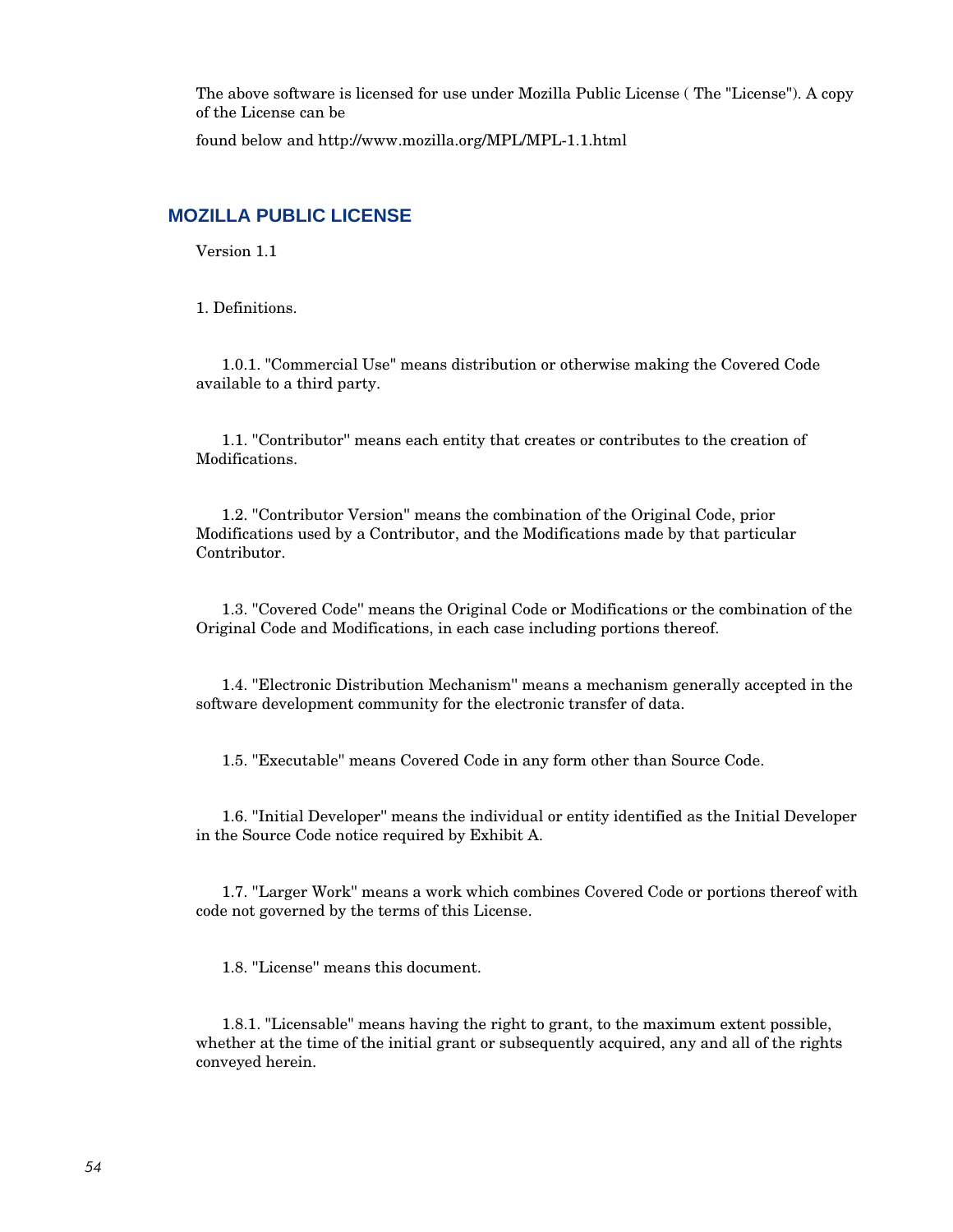1.9. ''Modifications'' means any addition to or deletion from the substance or structure of either the Original Code or any previous Modifications. When Covered Code is released as a series of files, a Modification is:

 A. Any addition to or deletion from the contents of a file containing Original Code or previous Modifications.

B. Any new file that contains any part of the Original Code or previous Modifications.

 1.10. ''Original Code'' means Source Code of computer software code which is described in the Source Code notice required by Exhibit A as Original Code, and which, at the time of its release under this License is not already Covered Code governed by this License.

 1.10.1. "Patent Claims" means any patent claim(s), now owned or hereafter acquired, including without limitation, method, process, and apparatus claims, in any patent Licensable by grantor.

 1.11. ''Source Code'' means the preferred form of the Covered Code for making modifications to it, including all modules it contains, plus any associated interface definition files, scripts used to control compilation and installation of an Executable, or source code differential comparisons against either the Original Code or another well known, available Covered Code of the Contributor's choice. The Source Code can be in a compressed or archival form, provided the appropriate decompression or de-archiving software is widely available for no charge.

 1.12. "You'' (or "Your") means an individual or a legal entity exercising rights under, and complying with all of the terms of, this License or a future version of this License issued under Section 6.1. For legal entities, "You'' includes any entity which controls, is controlled by, or is under common control with You. For purposes of this definition, "control'' means (a) the power, direct or indirect, to cause the direction or management of such entity, whether by contract or otherwise, or (b) ownership of more than fifty percent (50%) of the outstanding shares or beneficial ownership of such entity.

2. Source Code License.

### 2.1. The Initial Developer Grant.

 The Initial Developer hereby grants You a world-wide, royalty-free, non-exclusive license, subject to third party intellectual property claims:

 (a) under intellectual property rights (other than patent or trademark) Licensable by Initial Developer to use, reproduce, modify, display, perform, sublicense and distribute the Original Code (or portions thereof) with or without Modifications, and/or as part of a Larger Work; and

 (b) under Patents Claims infringed by the making, using or selling of Original Code, to make, have made, use, practice, sell, and offer for sale, and/or otherwise dispose of the Original Code (or portions thereof).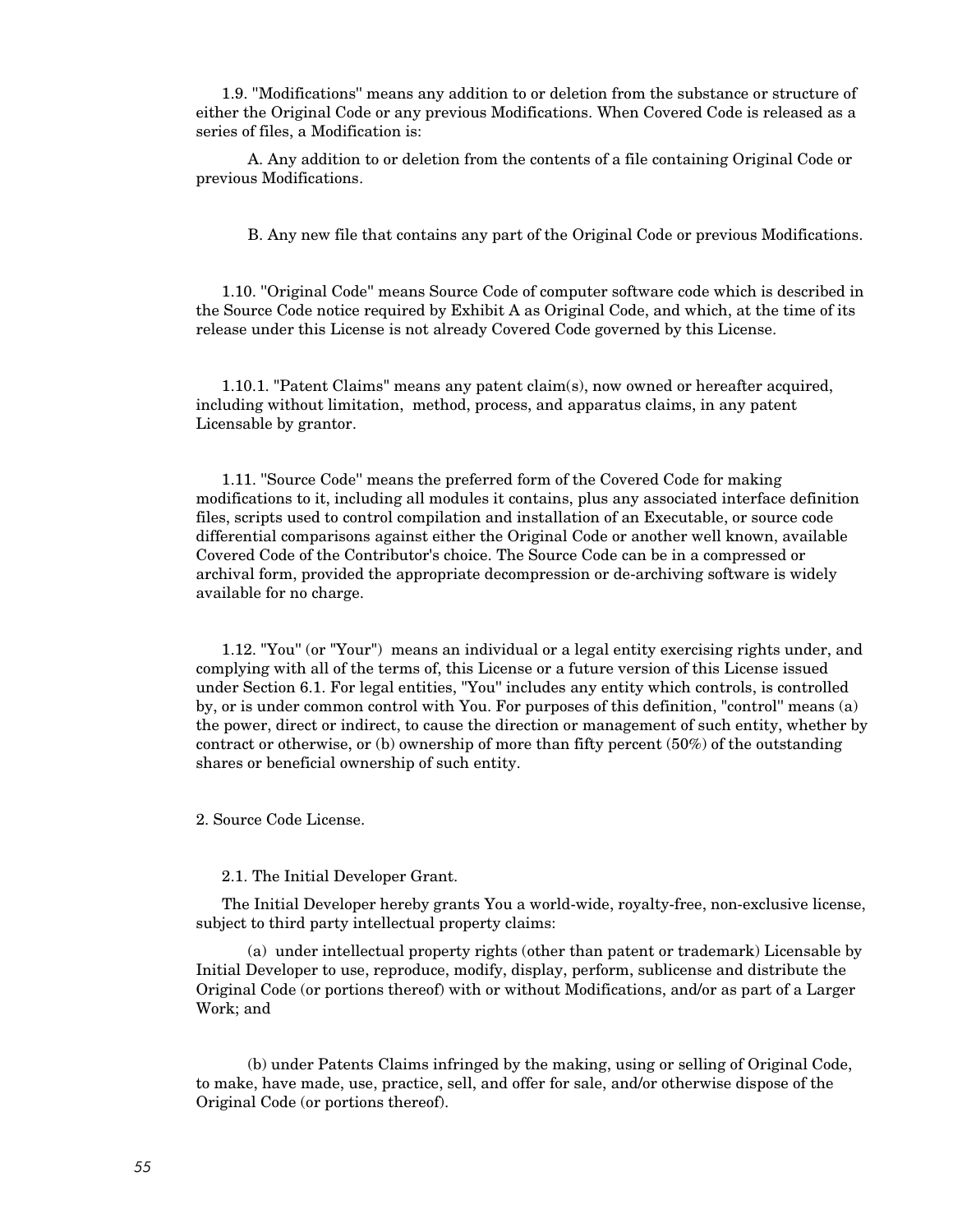(c) the licenses granted in this Section 2.1(a) and (b) are effective on the date Initial Developer first distributes Original Code under the terms of this License.

 (d) Notwithstanding Section 2.1(b) above, no patent license is granted: 1) for code that You delete from the Original Code; 2) separate from the Original Code; or 3) for infringements caused by: i) the modification of the Original Code or ii) the combination of the Original Code with other software or devices.

### 2.2. Contributor Grant.

 Subject to third party intellectual property claims, each Contributor hereby grants You a world-wide, royalty-free, non-exclusive license

 (a) under intellectual property rights (other than patent or trademark) Licensable by Contributor, to use, reproduce, modify, display, perform, sublicense and distribute the Modifications created by such Contributor (or portions thereof) either on an unmodified basis, with other Modifications, as Covered Code and/or as part of a Larger Work; and

 (b) under Patent Claims infringed by the making, using, or selling of Modifications made by that Contributor either alone and/or in combination with its Contributor Version (or portions of such combination), to make, use, sell, offer for sale, have made, and/or otherwise dispose of: 1) Modifications made by that Contributor (or portions thereof); and 2) the combination of Modifications made by that Contributor with its Contributor Version (or portions of such combination).

 (c) the licenses granted in Sections 2.2(a) and 2.2(b) are effective on the date Contributor first makes Commercial Use of the Covered Code.

 (d) Notwithstanding Section 2.2(b) above, no patent license is granted: 1) for any code that Contributor has deleted from the Contributor Version; 2) separate from the Contributor Version; 3) for infringements caused by: i) third party modifications of Contributor Version or ii) the combination of Modifications made by that Contributor with other software (except as part of the Contributor Version) or other devices; or 4) under Patent Claims infringed by Covered Code in the absence of Modifications made by that Contributor.

#### 3. Distribution Obligations.

#### 3.1. Application of License.

 The Modifications which You create or to which You contribute are governed by the terms of this License, including without limitation Section 2.2. The Source Code version of Covered Code may be distributed only under the terms of this License or a future version of this License released under Section 6.1, and You must include a copy of this License with every copy of the Source Code You distribute. You may not offer or impose any terms on any Source Code version that alters or restricts the applicable version of this License or the recipients'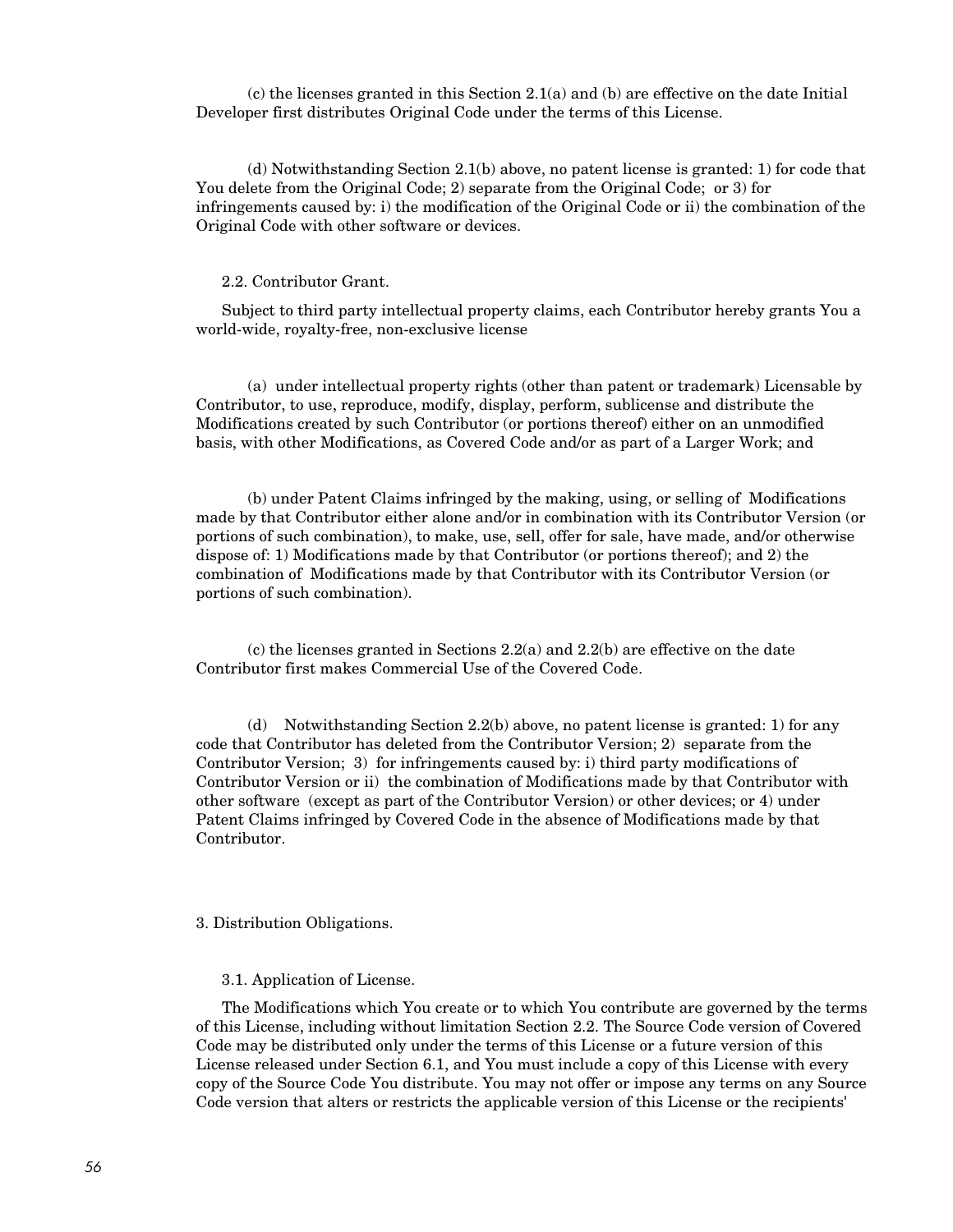rights hereunder. However, You may include an additional document offering the additional rights described in Section 3.5.

#### 3.2. Availability of Source Code.

 Any Modification which You create or to which You contribute must be made available in Source Code form under the terms of this License either on the same media as an Executable version or via an accepted Electronic Distribution Mechanism to anyone to whom you made an Executable version available; and if made available via Electronic Distribution Mechanism, must remain available for at least twelve (12) months after the date it initially became available, or at least six (6) months after a subsequent version of that particular Modification has been made available to such recipients. You are responsible for ensuring that the Source Code version remains available even if the Electronic Distribution Mechanism is maintained by a third party.

#### 3.3. Description of Modifications.

 You must cause all Covered Code to which You contribute to contain a file documenting the changes You made to create that Covered Code and the date of any change. You must include a prominent statement that the Modification is derived, directly or indirectly, from Original Code provided by the Initial Developer and including the name of the Initial Developer in (a) the Source Code, and (b) in any notice in an Executable version or related documentation in which You describe the origin or ownership of the Covered Code.

#### 3.4. Intellectual Property Matters

#### (a) Third Party Claims.

 If Contributor has knowledge that a license under a third party's intellectual property rights is required to exercise the rights granted by such Contributor under Sections 2.1 or 2.2, Contributor must include a text file with the Source Code distribution titled "LEGAL'' which describes the claim and the party making the claim in sufficient detail that a recipient will know whom to contact. If Contributor obtains such knowledge after the Modification is made available as described in Section 3.2, Contributor shall promptly modify the LEGAL file in all copies Contributor makes available thereafter and shall take other steps (such as notifying appropriate mailing lists or newsgroups) reasonably calculated to inform those who received the Covered Code that new knowledge has been obtained.

#### (b) Contributor APIs.

 If Contributor's Modifications include an application programming interface and Contributor has knowledge of patent licenses which are reasonably necessary to implement that API, Contributor must also include this information in the LEGAL file.

#### (c) Representations.

 Contributor represents that, except as disclosed pursuant to Section 3.4(a) above, Contributor believes that Contributor's Modifications are Contributor's original creation(s) and/or Contributor has sufficient rights to grant the rights conveyed by this License.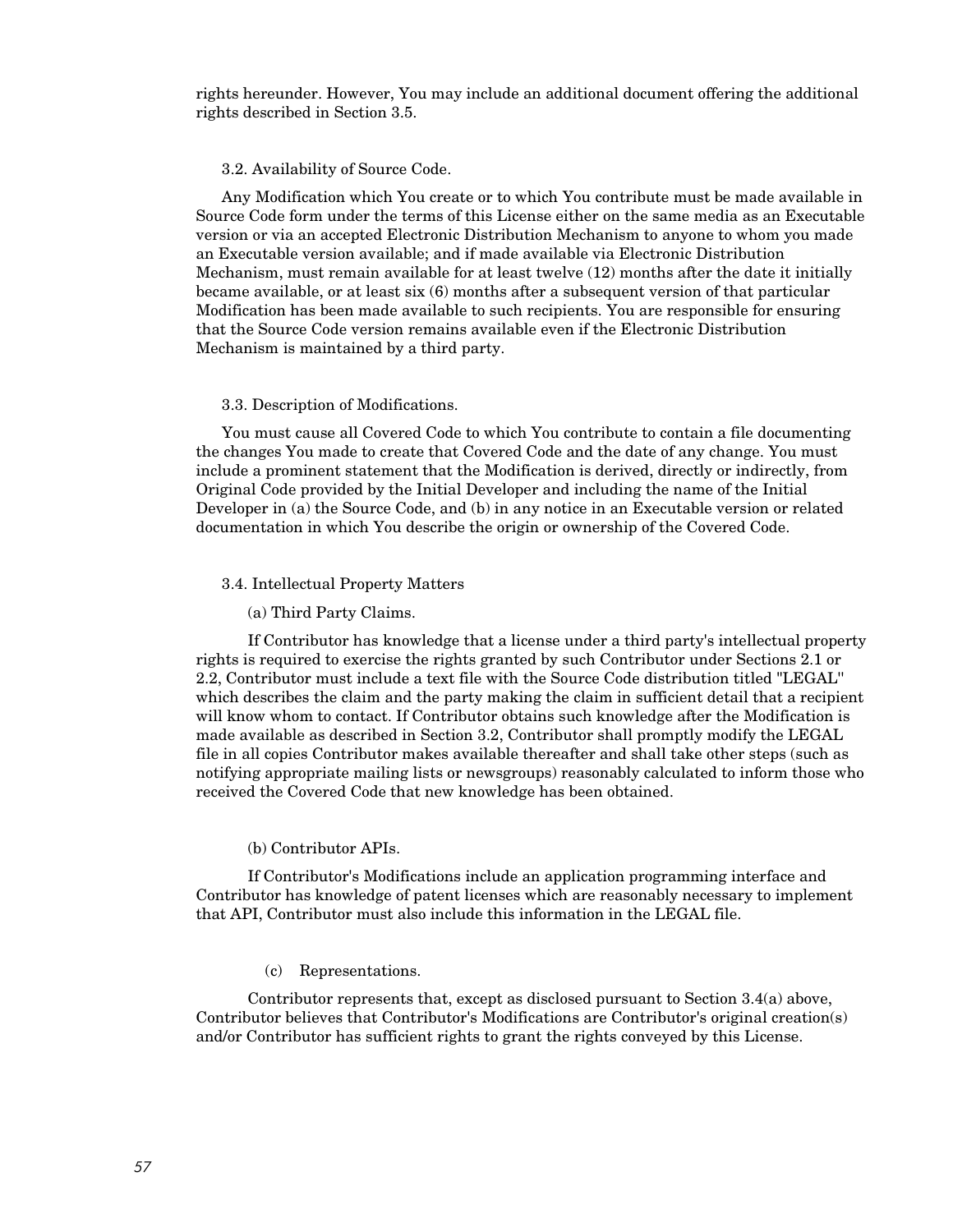#### 3.5. Required Notices.

 You must duplicate the notice in Exhibit A in each file of the Source Code. If it is not possible to put such notice in a particular Source Code file due to its structure, then You must include such notice in a location (such as a relevant directory) where a user would be likely to look for such a notice. If You created one or more Modification(s) You may add your name as a Contributor to the notice described in Exhibit A. You must also duplicate this License in any documentation for the Source Code where You describe recipients' rights or ownership rights relating to Covered Code. You may choose to offer, and to charge a fee for, warranty, support, indemnity or liability obligations to one or more recipients of Covered Code. However, You may do so only on Your own behalf, and not on behalf of the Initial Developer or any Contributor. You must make it absolutely clear than any such warranty, support, indemnity or liability obligation is offered by You alone, and You hereby agree to indemnify the Initial Developer and every Contributor for any liability incurred by the Initial Developer or such Contributor as a result of warranty, support, indemnity or liability terms You offer.

#### 3.6. Distribution of Executable Versions.

 You may distribute Covered Code in Executable form only if the requirements of Section 3.1-3.5 have been met for that Covered Code, and if You include a notice stating that the Source Code version of the Covered Code is available under the terms of this License, including a description of how and where You have fulfilled the obligations of Section 3.2. The notice must be conspicuously included in any notice in an Executable version, related documentation or collateral in which You describe recipients' rights relating to the Covered Code. You may distribute the Executable version of Covered Code or ownership rights under a license of Your choice, which may contain terms different from this License, provided that You are in compliance with the terms of this License and that the license for the Executable version does not attempt to limit or alter the recipient's rights in the Source Code version from the rights set forth in this License. If You distribute the Executable version under a different license You must make it absolutely clear that any terms which differ from this License are offered by You alone, not by the Initial Developer or any Contributor. You hereby agree to indemnify the Initial Developer and every Contributor for any liability incurred by the Initial Developer or such Contributor as a result of any such terms You offer.

#### 3.7. Larger Works.

 You may create a Larger Work by combining Covered Code with other code not governed by the terms of this License and distribute the Larger Work as a single product. In such a case, You must make sure the requirements of this License are fulfilled for the Covered Code.

#### 4. Inability to Comply Due to Statute or Regulation.

 If it is impossible for You to comply with any of the terms of this License with respect to some or all of the Covered Code due to statute, judicial order, or regulation then You must: (a) comply with the terms of this License to the maximum extent possible; and (b) describe the limitations and the code they affect. Such description must be included in the LEGAL file described in Section 3.4 and must be included with all distributions of the Source Code. Except to the extent prohibited by statute or regulation, such description must be sufficiently detailed for a recipient of ordinary skill to be able to understand it.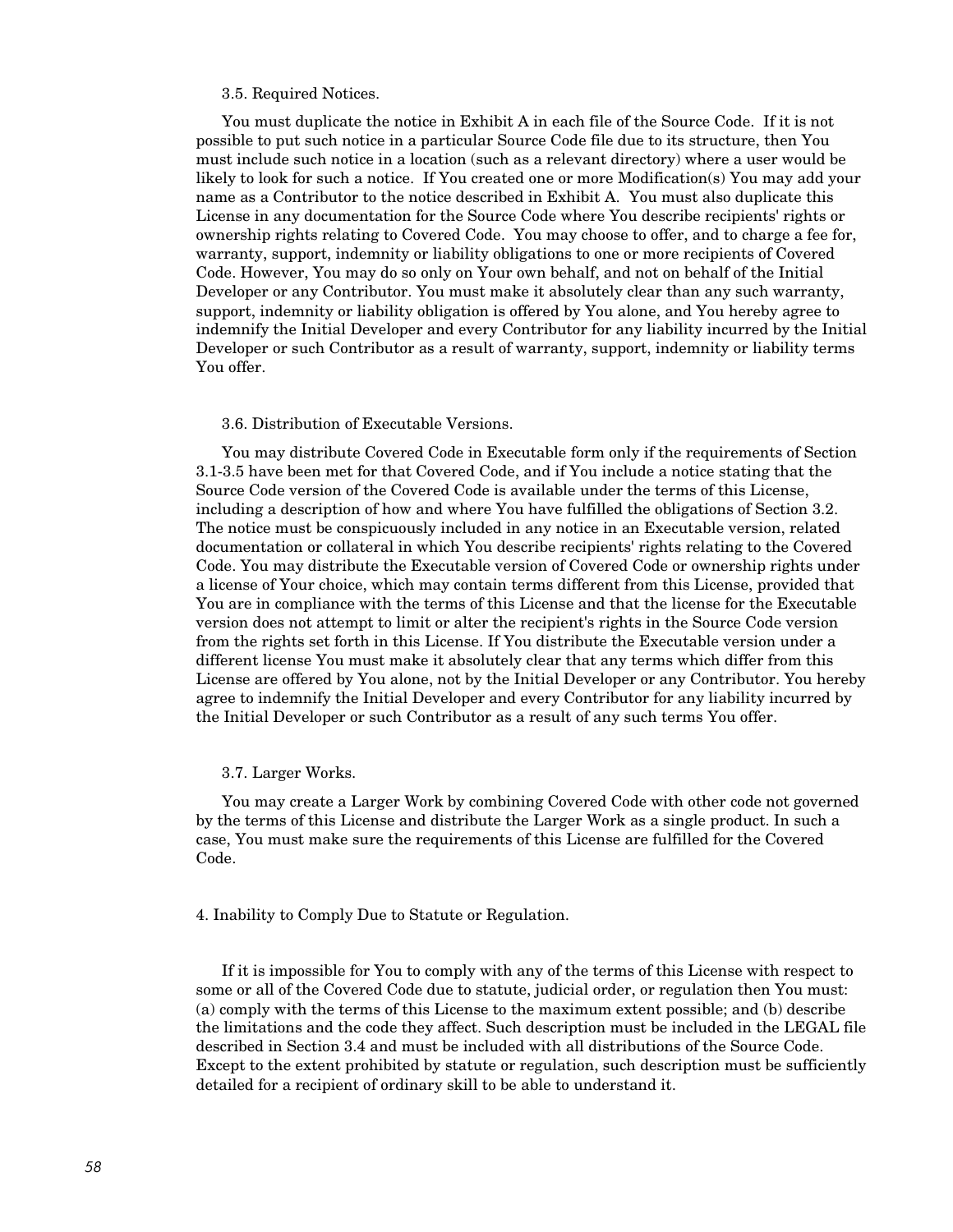5. Application of this License.

 This License applies to code to which the Initial Developer has attached the notice in Exhibit A and to related Covered Code.

### 6. Versions of the License.

#### 6.1. New Versions.

 Netscape Communications Corporation (''Netscape'') may publish revised and/or new versions of the License from time to time. Each version will be given a distinguishing version number.

## 6.2. Effect of New Versions.

 Once Covered Code has been published under a particular version of the License, You may always continue to use it under the terms of that version. You may also choose to use such Covered Code under the terms of any subsequent version of the License published by Netscape. No one other than Netscape has the right to modify the terms applicable to Covered Code created under this License.

### 6.3. Derivative Works.

 If You create or use a modified version of this License (which you may only do in order to apply it to code which is not already Covered Code governed by this License), You must (a) rename Your license so that the phrases ''Mozilla'', ''MOZILLAPL'', ''MOZPL'', ''Netscape'', "MPL", ''NPL'' or any confusingly similar phrase do not appear in your license (except to note that your license differs from this License) and (b) otherwise make it clear that Your version of the license contains terms which differ from the Mozilla Public License and Netscape Public License. (Filling in the name of the Initial Developer, Original Code or Contributor in the notice described in Exhibit A shall not of themselves be deemed to be modifications of this License.)

#### 7. DISCLAIMER OF WARRANTY.

 COVERED CODE IS PROVIDED UNDER THIS LICENSE ON AN "AS IS'' BASIS, WITHOUT WARRANTY OF ANY KIND, EITHER EXPRESSED OR IMPLIED, INCLUDING, WITHOUT LIMITATION, WARRANTIES THAT THE COVERED CODE IS FREE OF DEFECTS, MERCHANTABLE, FIT FOR A PARTICULAR PURPOSE OR NON-INFRINGING. THE ENTIRE RISK AS TO THE QUALITY AND PERFORMANCE OF THE COVERED CODE IS WITH YOU. SHOULD ANY COVERED CODE PROVE DEFECTIVE IN ANY RESPECT, YOU (NOT THE INITIAL DEVELOPER OR ANY OTHER CONTRIBUTOR) ASSUME THE COST OF ANY NECESSARY SERVICING, REPAIR OR CORRECTION. THIS DISCLAIMER OF WARRANTY CONSTITUTES AN ESSENTIAL PART OF THIS LICENSE. NO USE OF ANY COVERED CODE IS AUTHORIZED HEREUNDER EXCEPT UNDER THIS DISCLAIMER.

### 8. TERMINATION.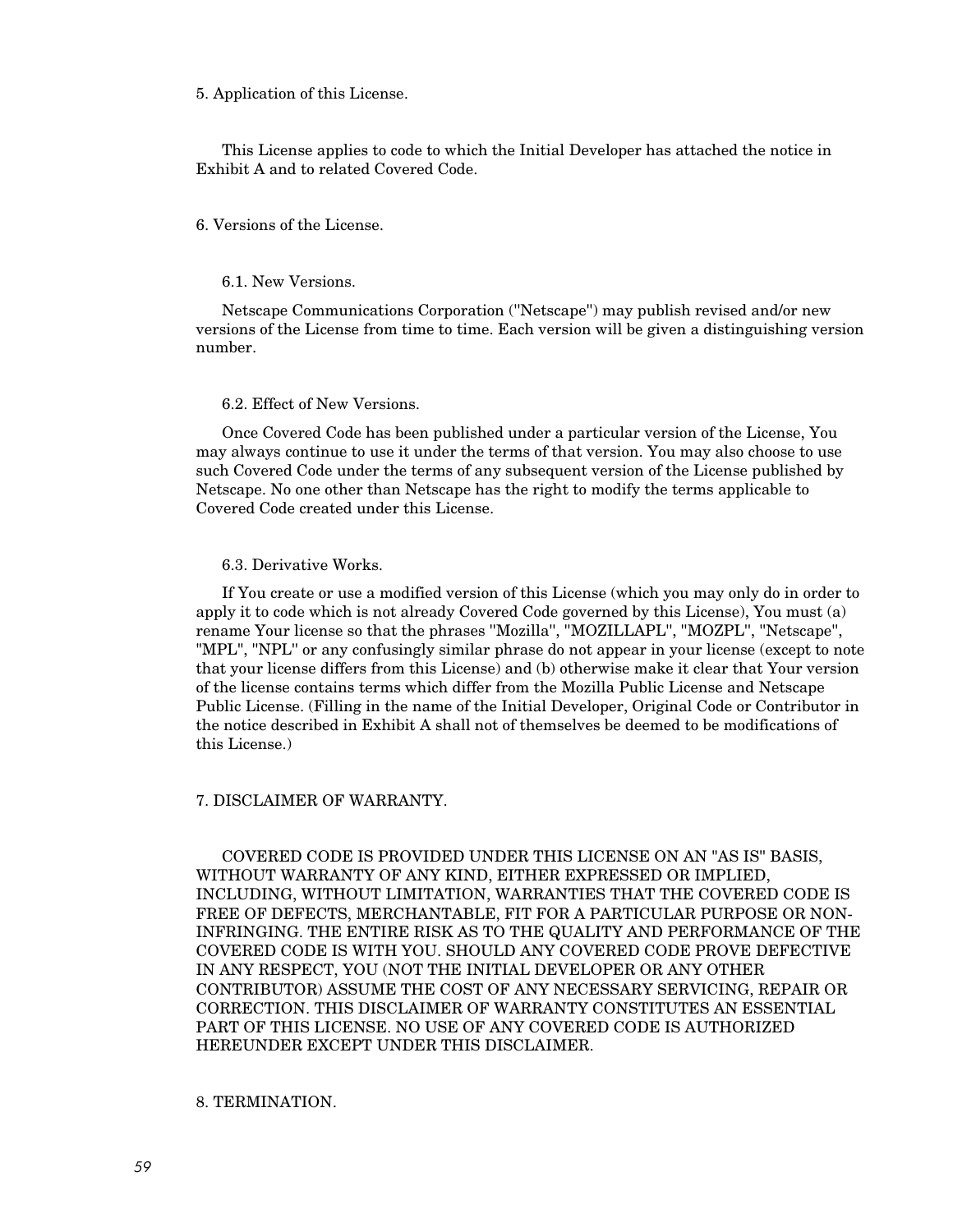8.1. This License and the rights granted hereunder will terminate automatically if You fail to comply with terms herein and fail to cure such breach within 30 days of becoming aware of the breach. All sublicenses to the Covered Code which are properly granted shall survive any termination of this License. Provisions which, by their nature, must remain in effect beyond the termination of this License shall survive.

 8.2. If You initiate litigation by asserting a patent infringement claim (excluding declatory judgment actions) against Initial Developer or a Contributor (the Initial Developer or Contributor against whom You file such action is referred to as "Participant") alleging that:

 (a) such Participant's Contributor Version directly or indirectly infringes any patent, then any and all rights granted by such Participant to You under Sections 2.1 and/or 2.2 of this License shall, upon 60 days notice from Participant terminate prospectively, unless if within 60 days after receipt of notice You either: (i) agree in writing to pay Participant a mutually agreeable reasonable royalty for Your past and future use of Modifications made by such Participant, or (ii) withdraw Your litigation claim with respect to the Contributor Version against such Participant. If within 60 days of notice, a reasonable royalty and payment arrangement are not mutually agreed upon in writing by the parties or the litigation claim is not withdrawn, the rights granted by Participant to You under Sections 2.1 and/or 2.2 automatically terminate at the expiration of the 60 day notice period specified above.

 (b) any software, hardware, or device, other than such Participant's Contributor Version, directly or indirectly infringes any patent, then any rights granted to You by such Participant under Sections 2.1(b) and 2.2(b) are revoked effective as of the date You first made, used, sold, distributed, or had made, Modifications made by that Participant.

 8.3. If You assert a patent infringement claim against Participant alleging that such Participant's Contributor Version directly or indirectly infringes any patent where such claim is resolved (such as by license or settlement) prior to the initiation of patent infringement litigation, then the reasonable value of the licenses granted by such Participant under Sections 2.1 or 2.2 shall be taken into account in determining the amount or value of any payment or license.

 8.4. In the event of termination under Sections 8.1 or 8.2 above, all end user license agreements (excluding distributors and resellers) which have been validly granted by You or any distributor hereunder prior to termination shall survive termination.

### 9. LIMITATION OF LIABILITY.

 UNDER NO CIRCUMSTANCES AND UNDER NO LEGAL THEORY, WHETHER TORT (INCLUDING NEGLIGENCE), CONTRACT, OR OTHERWISE, SHALL YOU, THE INITIAL DEVELOPER, ANY OTHER CONTRIBUTOR, OR ANY DISTRIBUTOR OF COVERED CODE, OR ANY SUPPLIER OF ANY OF SUCH PARTIES, BE LIABLE TO ANY PERSON FOR ANY INDIRECT, SPECIAL, INCIDENTAL, OR CONSEQUENTIAL DAMAGES OF ANY CHARACTER INCLUDING, WITHOUT LIMITATION, DAMAGES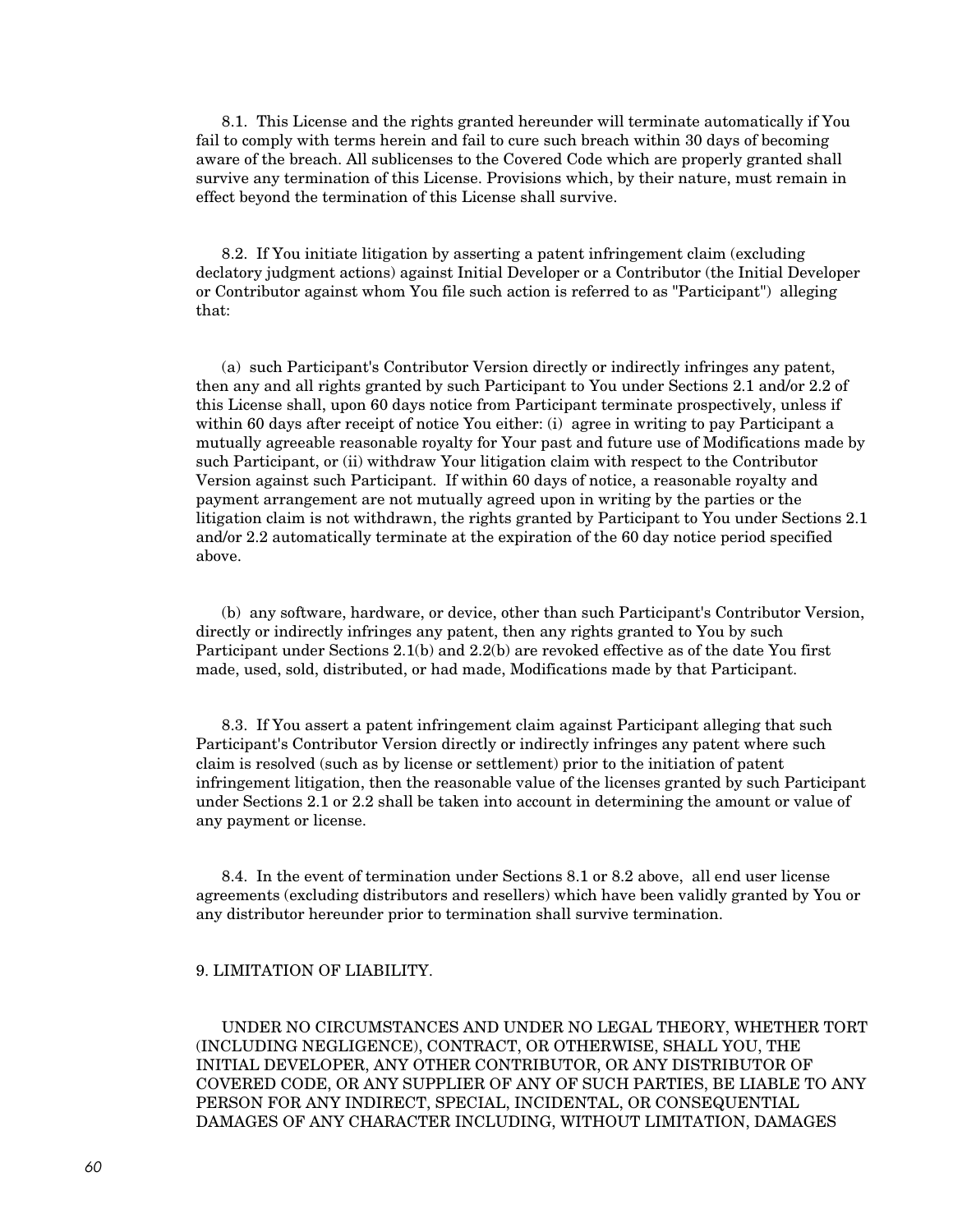FOR LOSS OF GOODWILL, WORK STOPPAGE, COMPUTER FAILURE OR MALFUNCTION, OR ANY AND ALL OTHER COMMERCIAL DAMAGES OR LOSSES, EVEN IF SUCH PARTY SHALL HAVE BEEN INFORMED OF THE POSSIBILITY OF SUCH DAMAGES. THIS LIMITATION OF LIABILITY SHALL NOT APPLY TO LIABILITY FOR DEATH OR PERSONAL INJURY RESULTING FROM SUCH PARTY'S NEGLIGENCE TO THE EXTENT APPLICABLE LAW PROHIBITS SUCH LIMITATION. SOME JURISDICTIONS DO NOT ALLOW THE EXCLUSION OR LIMITATION OF INCIDENTAL OR CONSEQUENTIAL DAMAGES, SO THIS EXCLUSION AND LIMITATION MAY NOT APPLY TO YOU.

### 10. U.S. GOVERNMENT END USERS.

 The Covered Code is a ''commercial item,'' as that term is defined in 48 C.F.R. 2.101 (Oct. 1995), consisting of ''commercial computer software'' and ''commercial computer software documentation,'' as such terms are used in 48 C.F.R. 12.212 (Sept. 1995). Consistent with 48 C.F.R. 12.212 and 48 C.F.R. 227.7202-1 through 227.7202-4 (June 1995), all U.S. Government End Users acquire Covered Code with only those rights set forth herein.

#### 11. MISCELLANEOUS.

 This License represents the complete agreement concerning subject matter hereof. If any provision of this License is held to be unenforceable, such provision shall be reformed only to the extent necessary to make it enforceable. This License shall be governed by California law provisions (except to the extent applicable law, if any, provides otherwise), excluding its conflict-of-law provisions. With respect to disputes in which at least one party is a citizen of, or an entity chartered or registered to do business in the United States of America, any litigation relating to this License shall be subject to the jurisdiction of the Federal Courts of the Northern District of California, with venue lying in Santa Clara County, California, with the losing party responsible for costs, including without limitation, court costs and reasonable attorneys' fees and expenses. The application of the United Nations Convention on Contracts for the International Sale of Goods is expressly excluded. Any law or regulation which provides that the language of a contract shall be construed against the drafter shall not apply to this License.

#### 12. RESPONSIBILITY FOR CLAIMS.

 As between Initial Developer and the Contributors, each party is responsible for claims and damages arising, directly or indirectly, out of its utilization of rights under this License and You agree to work with Initial Developer and Contributors to distribute such responsibility on an equitable basis. Nothing herein is intended or shall be deemed to constitute any admission of liability.

### 13. MULTIPLE-LICENSED CODE.

 Initial Developer may designate portions of the Covered Code as Multiple-Licensed. Multiple-Licensed means that the Initial Developer permits you to utilize portions of the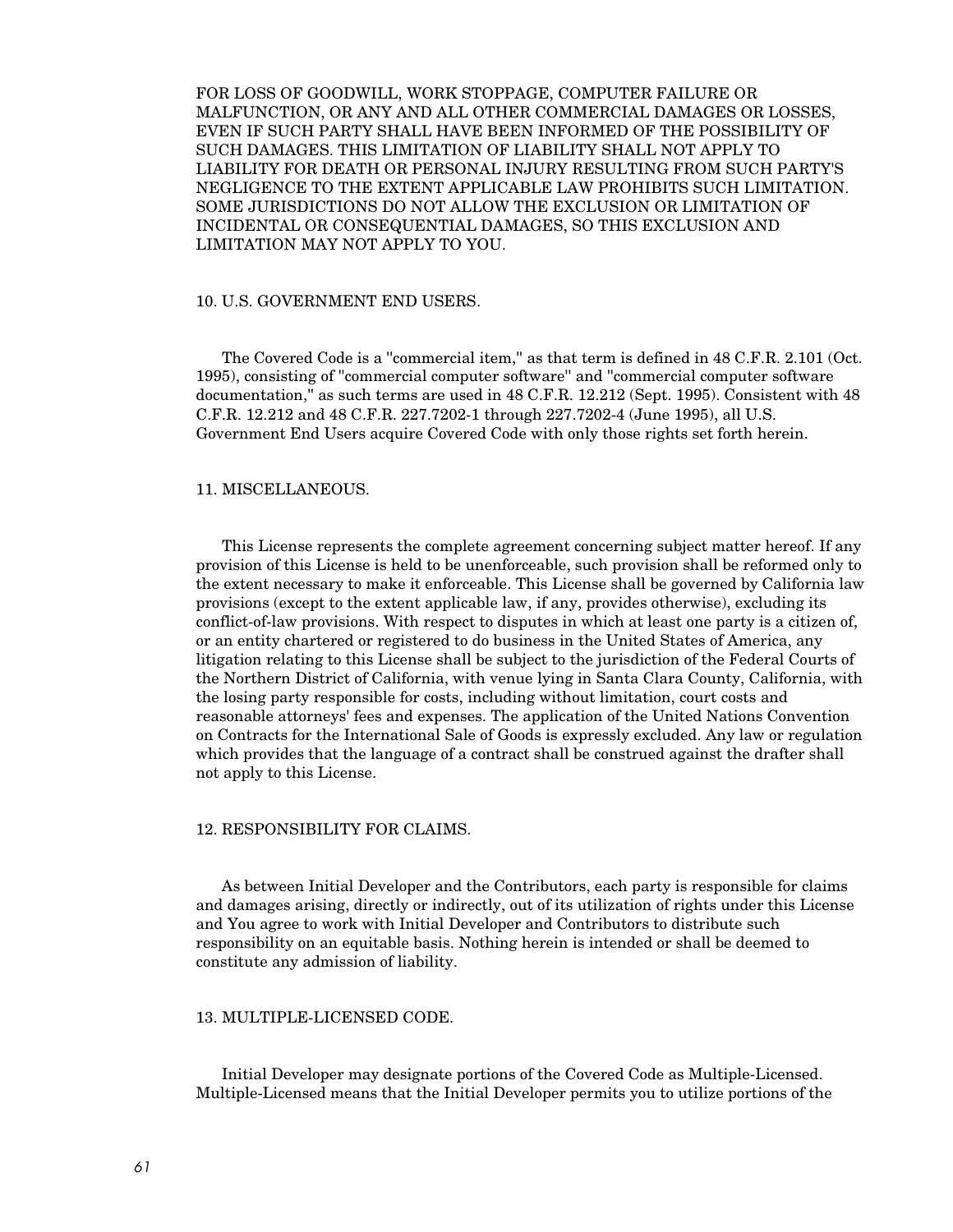Covered Code under Your choice of the MPL or the alternative licenses, if any, specified by the Initial Developer in the file described in Exhibit A.

EXHIBIT A -Mozilla Public License.

 The contents of this file are subject to the Mozilla Public License Version 1.1 (the "License"); you may not use this file except in compliance with the License. You may obtain a copy of the License at

http://www.mozilla.org/MPL/

 Software distributed under the License is distributed on an "AS IS" basis, WITHOUT WARRANTY OF

 ANY KIND, either express or implied. See the License for the specific language governing rights and

limitations under the License.

The Original Code is Javassist.

 The Initial Developer of the Original Code is Shigeru Chiba. Portions created by the Initial Developer are

Copyright (C) 1999-2004 Shigeru Chiba. All Rights Reserved.

 $Contribution(s):$ 

 Alternatively, the contents of this file may be used under the terms of the GNU Lesser General Public License Version 2.1 or later (the "LGPL"), in which case the provisions of the LGPL are applicable instead of those above. If you wish to allow use of your version of this file only under the terms of the LGPL, and not to allow others to use your version of this file under the terms of the MPL, indicate your decision by deleting the provisions above and replace them with the notice and other provisions required by the LGPL. If you do not delete the provisions above, a recipient may use your version of this file under the terms of either the MPL or the LGPL.

---------------------------------------------------------------------------------------------------------

HP Application Lifecycle Management includes the following software developed or licensed by Oleg Shilo (http://www.csscript.net/index.html)

## **WIX#**

The above software is licensed for use under Wix# Licence ( The "License"). A copy of the License can be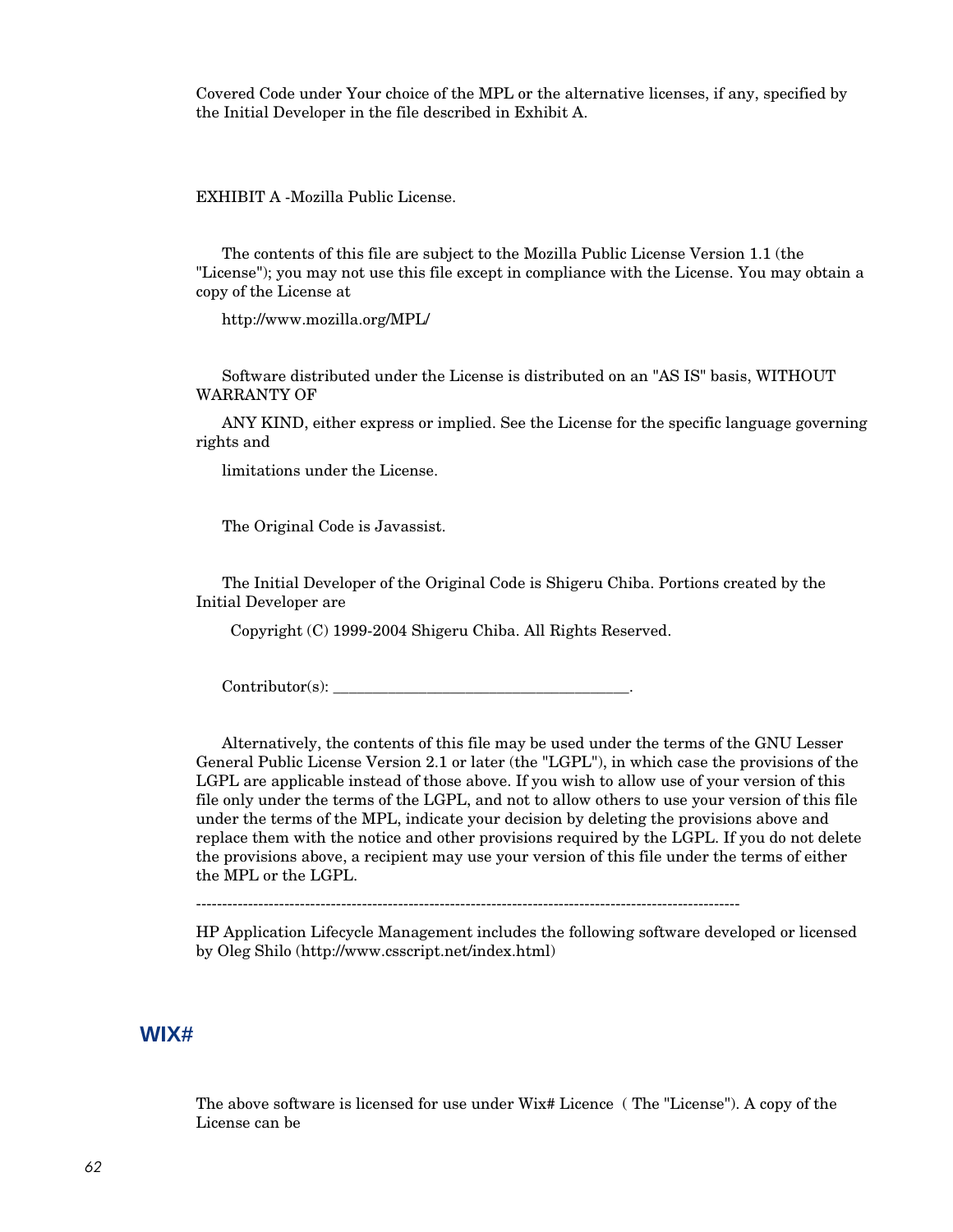found below and [http://www.csscript.net/WixSharpLicence.html.](http://www.csscript.net/WixSharpLicence.html)

## **Wix# Licence Agreement**

Because the author is trying to keep track of the Wix# usage it would be greatly appreciated if you let him know (through feedback link) about Wix# being used for your product/project (regardless of how intensive the usage is).

--------------------------------------------------------------------------------

Copyright (c) 2004-2010 Oleg Shilo

All rights reserved.

(The author reserves rights to change the licence for the future releases of CS-Script.)

Redistribution and use of this software for commercial and non-commercial purposes in source and binary forms are permitted provided that no modifications to this software and it's framework are made and the following conditions are met:

1. Redistributions of the source code must retain the above copyright notice, this list of conditions and the following disclaimer.

2. Neither the name of an author nor the names of the contributors may be used to endorse or promote products bundled from this software without specific prior written permission.

Redistribution and use of this software in source and binary forms, with modification, are permitted provided that all above conditions are met and software is not used or sold for profit.

THIS SOFTWARE IS PROVIDED BY THE COPYRIGHT HOLDERS AND CONTRIBUTORS "AS IS" AND ANY EXPRESS OR IMPLIED WARRANTIES, INCLUDING, BUT NOT LIMITED TO, THE IMPLIED WARRANTIES OF MERCHANTABILITY AND FITNESS FOR A PARTICULAR PURPOSE ARE DISCLAIMED. IN NO EVENT SHALL THE COPYRIGHT OWNER OR CONTRIBUTORS BE LIABLE FOR ANY DIRECT, INDIRECT, INCIDENTAL, SPECIAL, EXEMPLARY, OR CONSEQUENTIAL DAMAGES (INCLUDING, BUT NOT LIMITED TO, PROCUREMENT OF SUBSTITUTE GOODS OR SERVICES; LOSS OF USE, DATA, OR PROFITS; OR BUSINESS INTERRUPTION) HOWEVER CAUSED AND ON ANY THEORY OF LIABILITY, WHETHER IN CONTRACT, STRICT LIABILITY, OR TORT (INCLUDING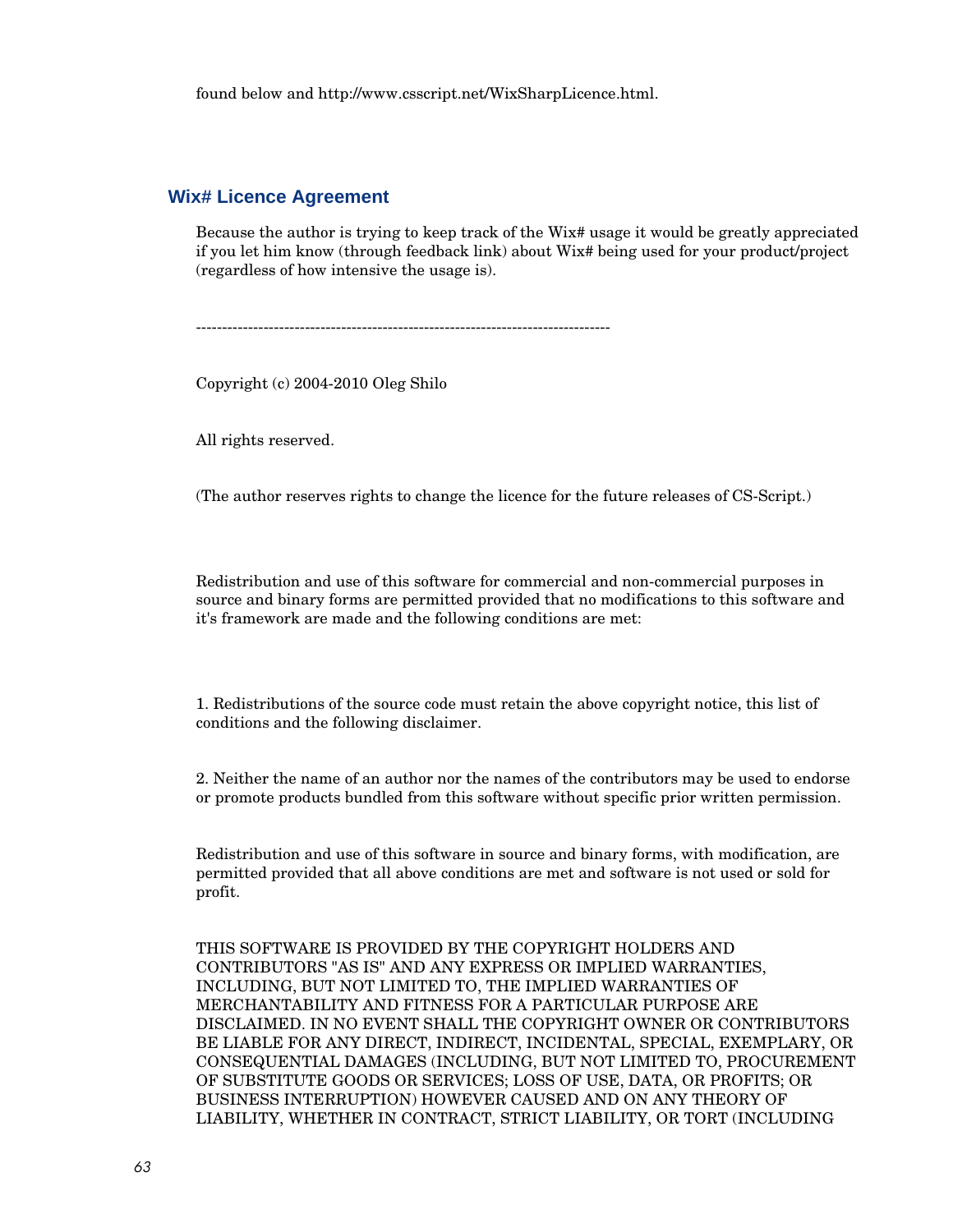## NEGLIGENCE OR OTHERWISE) ARISING IN ANY WAY OUT OF THE USE OF THIS SOFTWARE, EVEN IF ADVISED OF THE POSSIBILITY OF SUCH DAMAGE.

---------------------------------------------------------------------------------------------------------

HP Application Lifecycle Management includes the following software developed or licensed by Doug Lea (http://gee.cs.oswego.edu/dl/classes/EDU/oswego/cs/dl/util/concurrent/intro.html)

# **util.concurrent**

The above software is licensed for use under Oswego License ( The "License"). A copy of the License can be

found below and http://gee.cs.oswego.edu/dl/classes/EDU/oswego/cs/dl/util/sun-u.c.license.pdf

## **Oswego License**

All classes are released to the public domain and may be used for any purpose

whatsoever without permission or acknowledgment. Portions of the

CopyOnWriteArrayList and ConcurrentReaderHashMap classes are adapted from Sun

JDK source code. These are copyright of Sun Microsystems, Inc, and are used

with their kind permission, as described in this license.

http://gee.cs.oswego.edu/dl/classes/EDU/oswego/cs/dl/util/sun-u.c.license.pdf

---------------------------------------------------------------------------------------------------------

HP Application Lifecycle Management includes the following software developed or licensed by stlport.org (http://www.stlport.org)

# **stlport 4.6.2**

The above software is licensed for use under STLPort License ( The "License"). A copy of the License can be found below

## **License Agreement**

Boris Fomitchev grants Licensee a non-exclusive, non-transferable, royalty-free license to use STLport and its documentation without fee.

By downloading, using, or copying STLport or any portion thereof, Licensee agrees to abide by the intellectual property laws and all other applicable laws of the United States of America, and to all of the terms and conditions of this Agreement.

Licensee shall maintain the following copyright and permission notices on STLport sources and its documentation unchanged :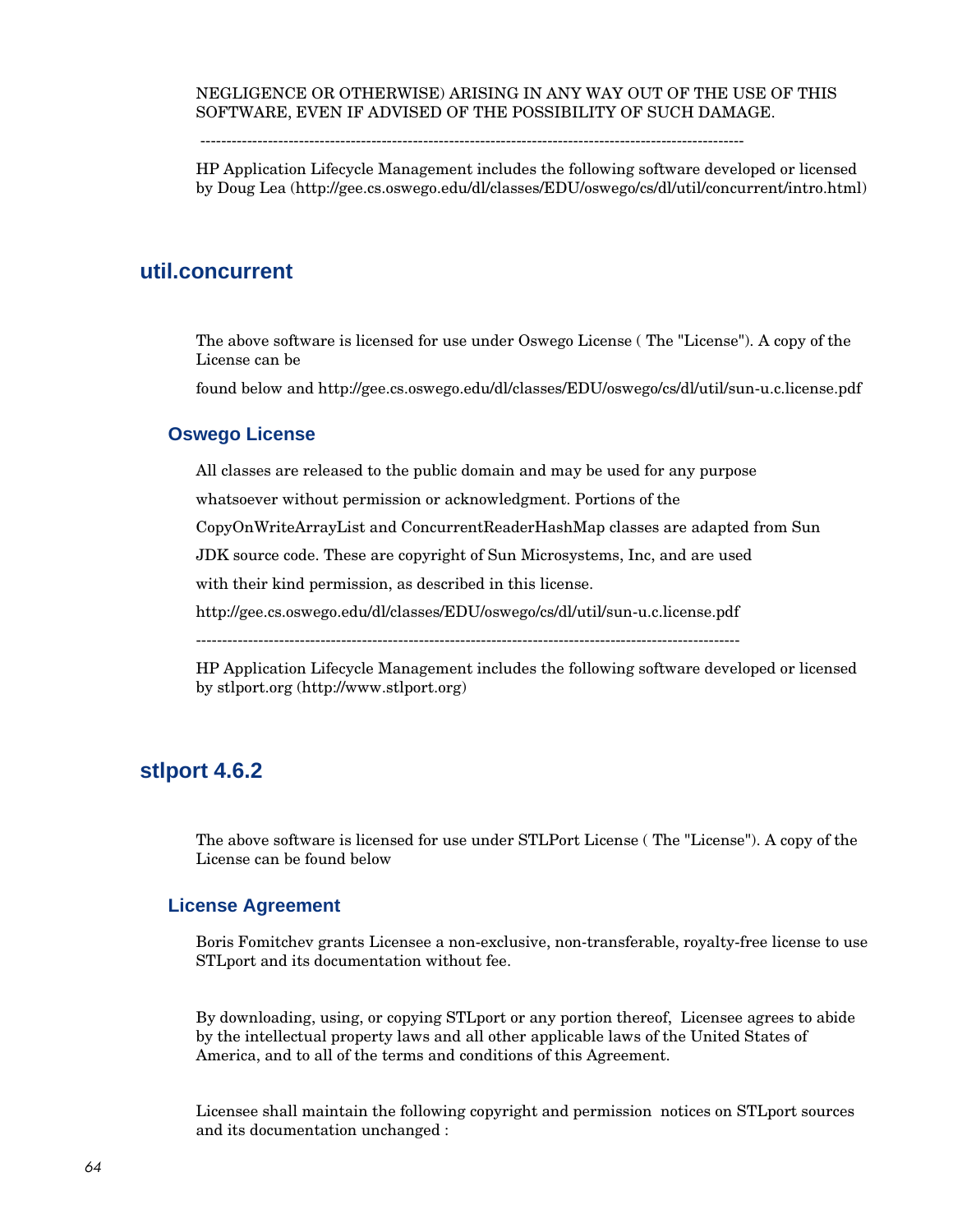Copyright 1999,2000 Boris Fomitchev

This material is provided "as is", with absolutely no warranty expressed or implied. Any use is at your own risk.

Permission to use or copy this software for any purpose is hereby granted without fee, provided the above notices are retained on all copies. Permission to modify the code and to distribute modified code is granted, provided the above notices are retained, and a notice that the code was modified is included with the above copyright notice.

The Licensee may distribute binaries compiled with STLport (whether original or modified) without any royalties or restrictions.

The Licensee may distribute original or modified STLport sources, provided that:

- The conditions indicated in the above permission notice are met;
- The following copyright notices are retained when present, and conditions provided in accompanying permission notices are met :

Copyright 1994 Hewlett-Packard Company

Copyright 1996,97 Silicon Graphics Computer Systems, Inc.

Copyright 1997 Moscow Center for SPARC Technology.

Permission to use, copy, modify, distribute and sell this software and its documentation for any purpose is hereby granted without fee, provided that the above copyright notice appear in all copies and that both that copyright notice and this permission notice appear in supporting documentation. Hewlett-Packard Company makes no representations about the suitability of this software for any purpose. It is provided "as is" without express or implied warranty.

Permission to use, copy, modify, distribute and sell this software and its documentation for any purpose is hereby granted without fee, provided that the above copyright notice appear in all copies and that both that copyright notice and this permission notice appear in supporting documentation. Silicon Graphics makes no representations about the suitability of this software for any purpose. It is provided "as is" without express or implied warranty.

Permission to use, copy, modify, distribute and sell this software and its documentation for any purpose is hereby granted without fee, provided that the above copyright notice appear in all copies and that both that copyright notice and this permission notice appear in supporting documentation. Moscow Center for SPARC Technology makes no representations about the suitability of this software for any purpose. It is provided "as is" without express or implied warranty.

---------------------------------------------------------------------------------------------------------

HP Application Lifecycle Management includes the following software developed by Jeanloup Gailly and Mark Adler

**zlib 1.1.4**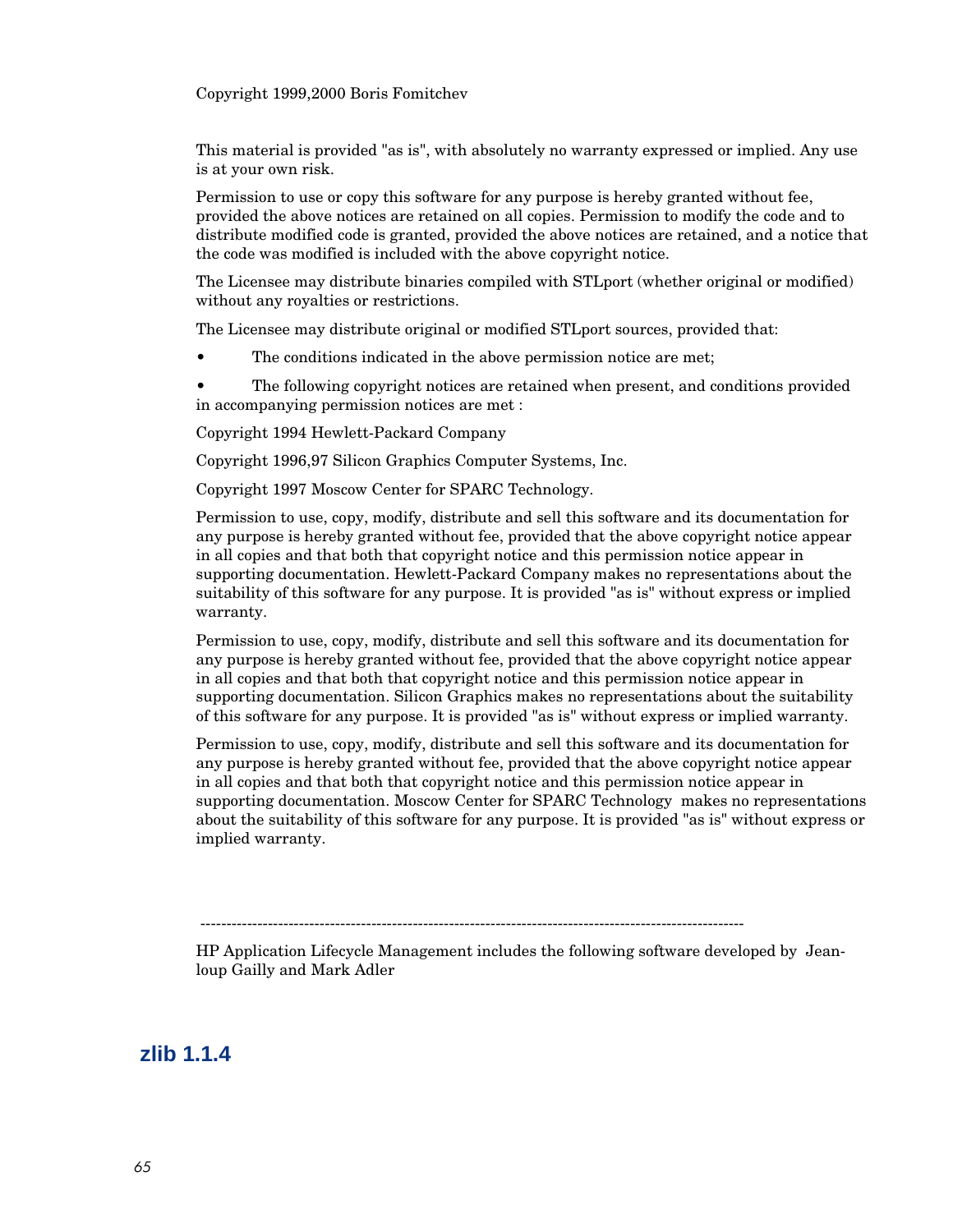The above software is licensed for use under Zlib License ( The "License"). A copy of the License can be

found below and http://opensource.org/licenses/zlib-license.php

## **Open Source Initiative OSI - The zlib/libpng License:Licensing**

Tue, 2006-10-31 04:56 — nelson

The zlib/libpng License

Copyright (c) <year> <copyright holders>

This software is provided 'as-is', without any express or implied warranty. In no event will the authors be held liable for any damages arising from the use of this software.

Permission is granted to anyone to use this software for any purpose, including commercial applications, and to alter it and redistribute it freely, subject to the following restrictions:

1. The origin of this software must not be misrepresented; you must not claim that you wrote the original software. If you use this software in a product, an acknowledgment in the product documentation would be appreciated but is not required.

2. Altered source versions must be plainly marked as such, and must not be misrepresented as being the original software.

3. This notice may not be removed or altered from any source distribution.

---------------------------------------------------------------------------------------------------------

HP Application Lifecycle Management includes the following software developed by eldos.org

# **ELTree**

The above software is licensed for use under ELTree License ( The "License"). A copy of the License can be found below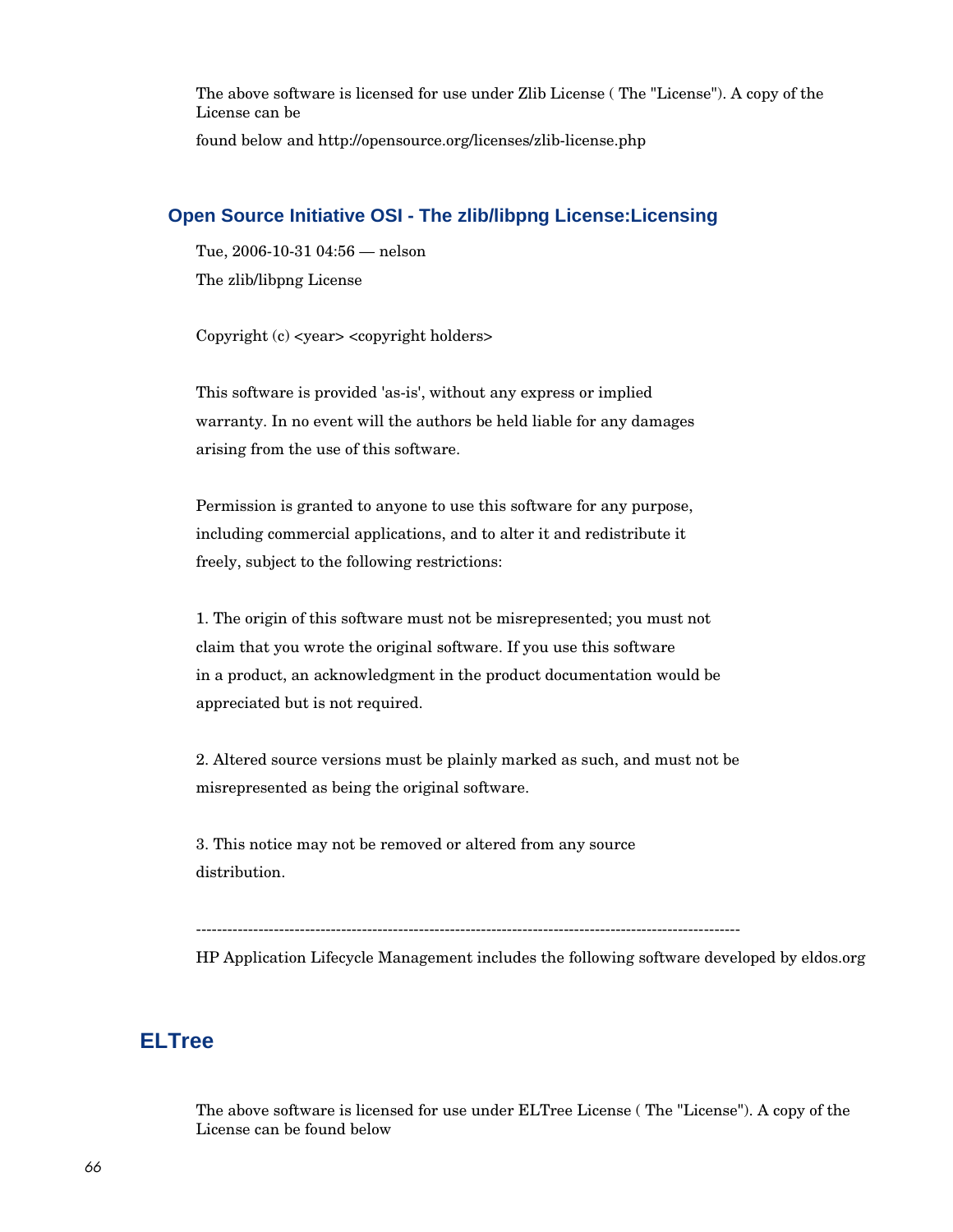## **ElTree Lite End-User License.**

ElTree Lite is freeware. The software included is distributed AS IS, with no warranties given, either explicit or implied.

ElTree Lite is free! However if you like it, you're encouraged to register full version of ElPack, set of unique components for Delphi. Visit http://www.eldos.org/elpack.html to get ElPack.

ElTree Lite may be used in freeware and commercial projects and may be distributed ONLY as a part of compiled software OR as this archive (the archive contents should not be changed!). You are not allowed to produce any ActiveX controls from ElTree Lite or create ElTree Lite descendants for redistribution. If you create ElTree Lite components descendants that you are going to distribute, you must purchase developer's license of ElPack.

Tecnical support for ElTree Lite is given through ElPack mailing list. To subscribe, send a message to elp-subscribe@egroups.com or go to this e-group's home page at http://www.egroups.com/list/elp.

---------------------------------------------------------------------------------------------------------

HP Application Lifecycle Management includes the following software developed or licensed by opensource projects hosted on codeplex.com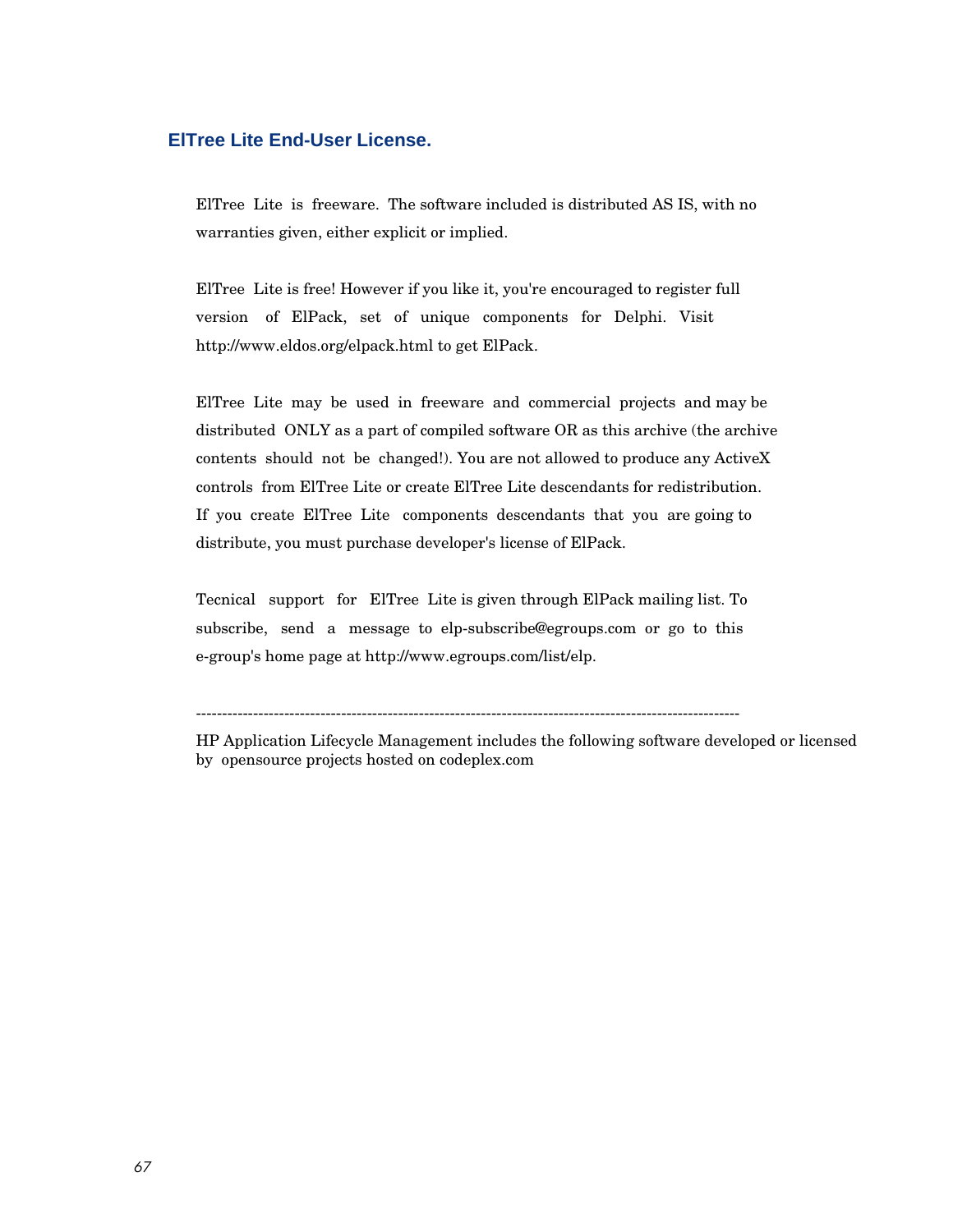**WPF Toolkit**

**Microsoft Enterprise Library**

**Prism (formerly known as Composite Application Guidance for WPF and Silverlight)**

**DotNetZip**

**SVNBridge**

**Html Agility Pack**

**Antixss 4.2.1**

**SVG 1.7.0**

The above software is licensed for use under Microsoft Public License (Ms-PL)

(the "License"). A copy of the License can be

found below, as well as at<http://wpf.codeplex.com/license> or http://entlib.codeplex.com/license or http://compositewpf.codeplex.com/license

## **Microsoft Public License (Ms-PL)**

This license governs use of the accompanying software. If you use the software, you accept this license. If you do not accept the license, do not use the software.

1. Definitions

The terms "reproduce," "reproduction," "derivative works," and "distribution" have the same meaning here as under U.S. copyright law.

A "contribution" is the original software, or any additions or changes to the software.

A "contributor" is any person that distributes its contribution under this license.

"Licensed patents" are a contributor's patent claims that read directly on its contribution.

2. Grant of Rights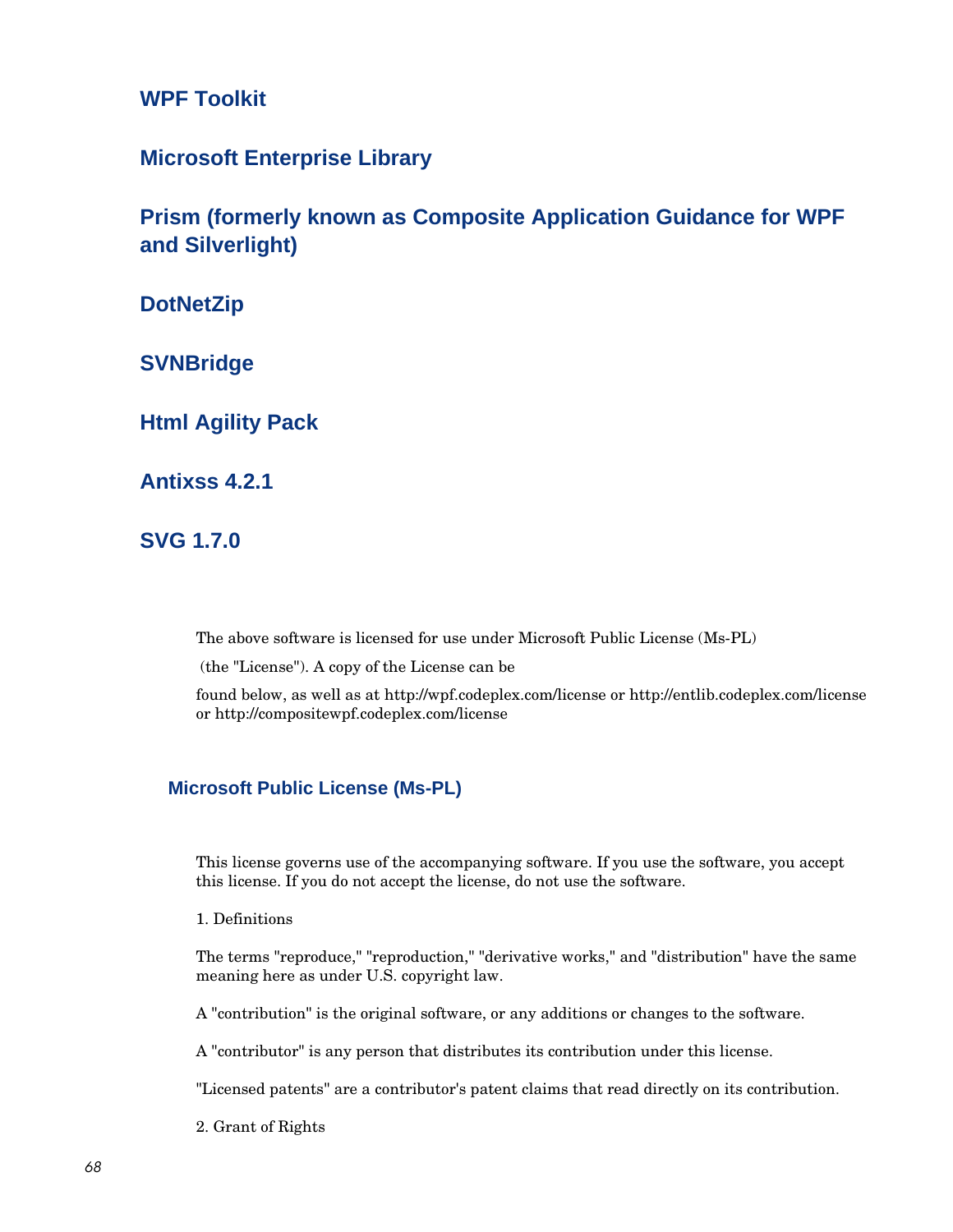(A) Copyright Grant- Subject to the terms of this license, including the license conditions and limitations in section 3, each contributor grants you a non-exclusive, worldwide, royalty-free copyright license to reproduce its contribution, prepare derivative works of its contribution, and distribute its contribution or any derivative works that you create.

(B) Patent Grant- Subject to the terms of this license, including the license conditions and limitations in section 3, each contributor grants you a non-exclusive, worldwide, royalty-free license under its licensed patents to make, have made, use, sell, offer for sale, import, and/or otherwise dispose of its contribution in the software or derivative works of the contribution in the software.

3. Conditions and Limitations

(A) No Trademark License- This license does not grant you rights to use any contributors' name, logo, or trademarks.

(B) If you bring a patent claim against any contributor over patents that you claim are infringed by the software, your patent license from such contributor to the software ends automatically.

(C) If you distribute any portion of the software, you must retain all copyright, patent, trademark, and attribution notices that are present in the software.

(D) If you distribute any portion of the software in source code form, you may do so only under this license by including a complete copy of this license with your distribution. If you distribute any portion of the software in compiled or object code form, you may only do so under a license that complies with this license.

(E) The software is licensed "as-is." You bear the risk of using it. The contributors give no express warranties, guarantees or conditions. You may have additional consumer rights under your local laws which this license cannot change. To the extent permitted under your local laws, the contributors exclude the implied warranties of merchantability, fitness for a particular purpose and non-infringement.

---------------------------------------------------------------------------------------------------------

HP Application Lifecycle Management includes the following software developed or licensed by antlr.org

# **ANTLR 2.7.7**

The above software is licensed for use under ANTLR 2 License

(the "License"). A copy of the License can be

found below, as well as at <http://www.antlr.org/license.html>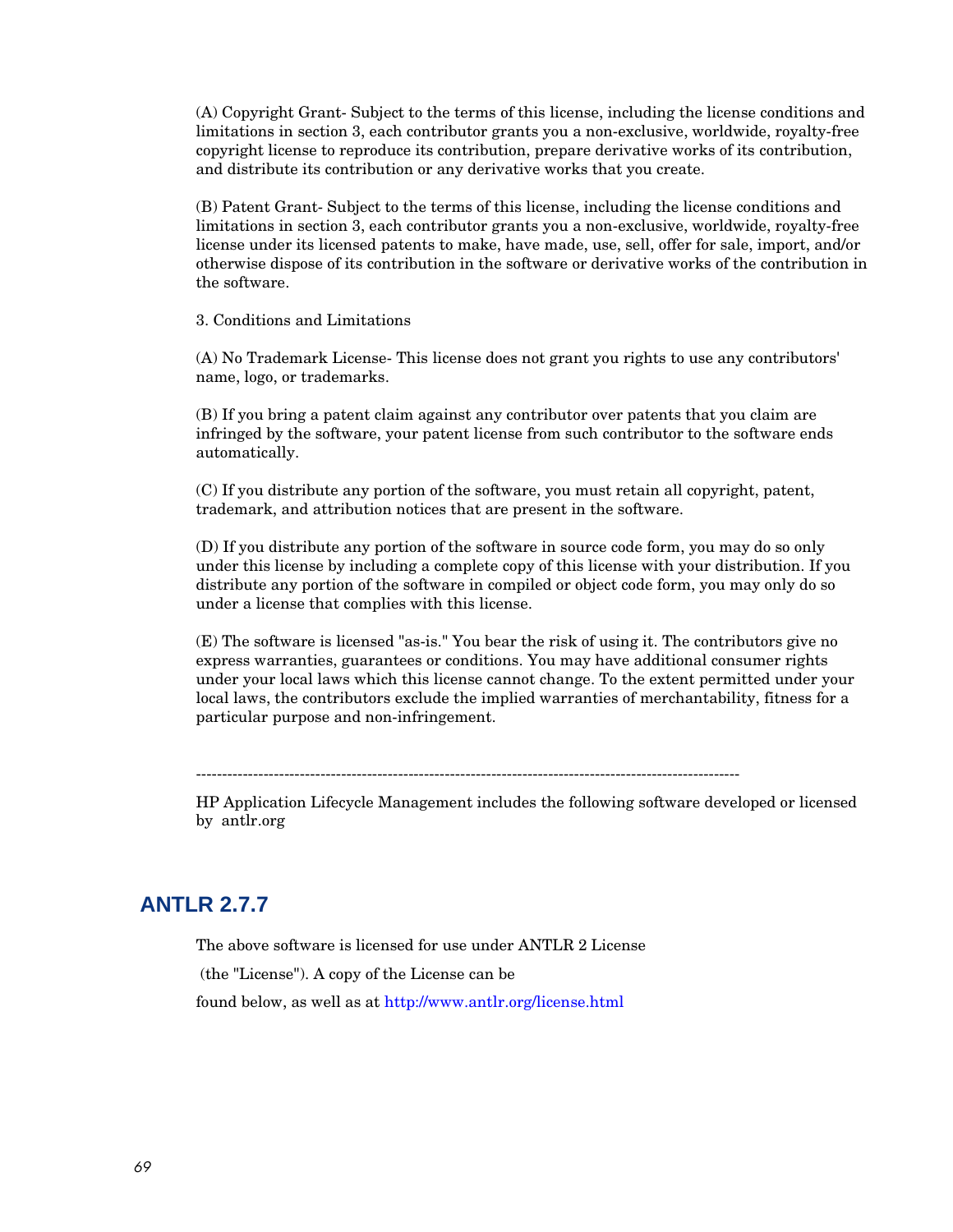## **ANTLR 2 License**

We reserve no legal rights to the ANTLR--it is fully in the public domain. An individual or company may do whatever they wish with source code distributed with ANTLR or the code generated by ANTLR, including the incorporation of ANTLR, or its output, into commerical software.

We encourage users to develop software with ANTLR. However, we do ask that credit is given to us for developing ANTLR. By "credit", we mean that if you use ANTLR or incorporate any source code into one of your programs (commercial product, research project, or otherwise) that you acknowledge this fact somewhere in the documentation, research report, etc... If you like ANTLR and have developed a nice tool with the output, please mention that you developed it using ANTLR. In addition, we ask that the headers remain intact in our source code. As long as these guidelines are kept, we expect to continue enhancing this system and expect to make other tools available as they are completed.

# **ANTLR 3**

The above software is licensed for use under ANTLR 3 License

(the "License"). A copy of the License can be

found below, as well as at http://www.antlr.org/license.html

## **ANTLR 3 License**

[The BSD License] Copyright (c) 2003-2008, Terence Parr All rights reserved.

Redistribution and use in source and binary forms, with or without modification, are permitted provided that the following conditions are met:

Redistributions of source code must retain the above copyright notice, this list of conditions and the following disclaimer.

Redistributions in binary form must reproduce the above copyright notice, this list of conditions and the following disclaimer in the documentation and/or other materials provided with the distribution.

Neither the name of the author nor the names of its contributors may be used to endorse or promote products derived from this software without specific prior written permission.

THIS SOFTWARE IS PROVIDED BY THE COPYRIGHT HOLDERS AND CONTRIBUTORS "AS IS" AND ANY EXPRESS OR IMPLIED WARRANTIES, INCLUDING, BUT NOT LIMITED TO, THE IMPLIED WARRANTIES OF MERCHANTABILITY AND FITNESS FOR A PARTICULAR PURPOSE ARE DISCLAIMED. IN NO EVENT SHALL THE COPYRIGHT OWNER OR CONTRIBUTORS BE LIABLE FOR ANY DIRECT, INDIRECT, INCIDENTAL, SPECIAL, EXEMPLARY, OR CONSEQUENTIAL DAMAGES (INCLUDING, BUT NOT LIMITED TO, PROCUREMENT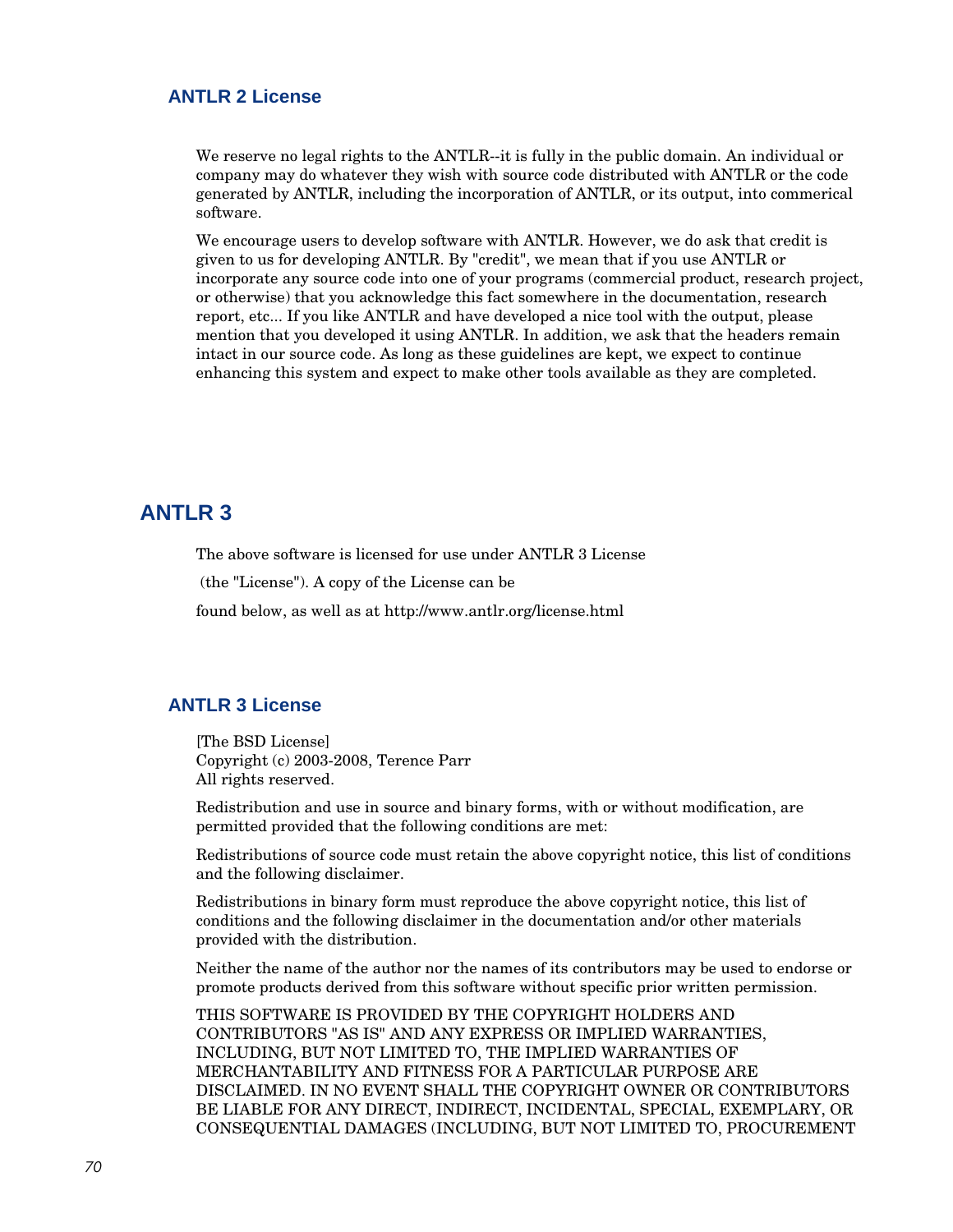OF SUBSTITUTE GOODS OR SERVICES; LOSS OF USE, DATA, OR PROFITS; OR BUSINESS INTERRUPTION) HOWEVER CAUSED AND ON ANY THEORY OF LIABILITY, WHETHER IN CONTRACT, STRICT LIABILITY, OR TORT (INCLUDING NEGLIGENCE OR OTHERWISE) ARISING IN ANY WAY OUT OF THE USE OF THIS SOFTWARE, EVEN IF ADVISED OF THE POSSIBILITY OF SUCH DAMAGE.

---------------------------------------------------------------------------------------------------------

HP Application Lifecycle Management includes the following software hosted by the SourceForge (*<http://sourceforge.net/>*)

# **DOM4J 1.6**

The above software is licensed for use under the BSD-style license. A copy of the License can be found below, as well as at http://dom4j.sourceforge.net/dom4j-1.6.1/license.html

## **The BSD-style license**

Redistribution and use of this software and associated documentation ("Software"), with or without modification, are permitted provided that the following conditions are met:

1.Redistributions of source code must retain copyright statements and notices. Redistributions must also contain a copy of this document.

2.Redistributions in binary form must reproduce the above copyright notice, this list of conditions and the following disclaimer in the documentation and/or other materials provided with the distribution.

3.The name "DOM4J" must not be used to endorse or promote products derived from this Software without prior written permission of MetaStuff, Ltd. For written permission, please contact dom4j-info@metastuff.com.

Products derived from this Software may not be called "DOM4J" nor may "DOM4J" appear in their names without prior written permission of MetaStuff, Ltd. DOM4J is a registered trademark of MetaStuff, Ltd.

Due credit should be given to the DOM4J Project - http://dom4j.sourceforge.net

THIS SOFTWARE IS PROVIDED BY METASTUFF, LTD. AND CONTRIBUTORS ``AS IS'' AND ANY EXPRESSED OR IMPLIED WARRANTIES, INCLUDING, BUT NOT LIMITED TO, THE IMPLIED WARRANTIES OF MERCHANTABILITY AND FITNESS FOR A PARTICULAR PURPOSE ARE DISCLAIMED. IN NO EVENT SHALL METASTUFF, LTD. OR ITS CONTRIBUTORS BE LIABLE FOR ANY DIRECT, INDIRECT, INCIDENTAL, SPECIAL, EXEMPLARY, OR CONSEQUENTIAL DAMAGES (INCLUDING, BUT NOT LIMITED TO, PROCUREMENT OF SUBSTITUTE GOODS OR SERVICES; LOSS OF USE, DATA, OR PROFITS; OR BUSINESS INTERRUPTION) HOWEVER CAUSED AND ON ANY THEORY OF LIABILITY, WHETHER IN CONTRACT, STRICT LIABILITY, OR TORT (INCLUDING NEGLIGENCE OR OTHERWISE) ARISING IN ANY WAY OUT OF THE USE OF THIS SOFTWARE, EVEN IF ADVISED OF THE POSSIBILITY OF SUCH DAMAGE.

Copyright 2001-2005 (C) MetaStuff, Ltd. All Rights Reserved.

---------------------------------------------------------------------------------------------------------

HP Application Lifecycle Management includes the following software developed and licensed by the Perforce Software, Inc [\(http:// www.perforce.com /\)](http://sourceforge.net/)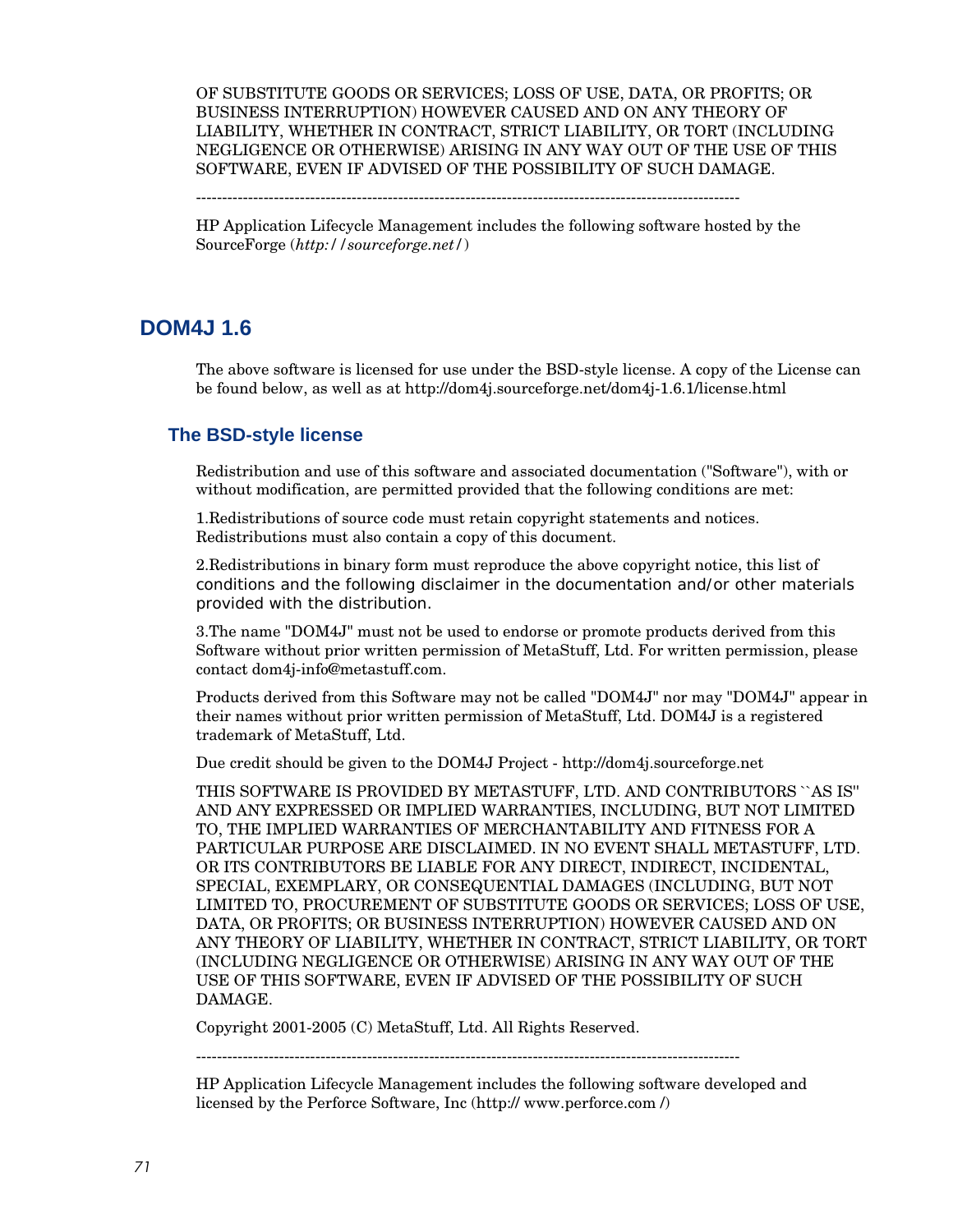# **P4JAVA 2011.1**

The above software is licensed for use under the BSD-style license. A copy of the License can be found below

## **The BSD-style license**

Copyright (c) 2009, Perforce Software, Inc. All rights reserved.

Redistribution and use in source and binary forms, with or without modification, are permitted provided that the following conditions are met:

- 1. Redistributions of source code must retain the above copyright notice, this list of conditions and the following disclaimer.
- 2. Redistributions in binary form must reproduce the above copyright notice, this list of conditions and the following disclaimer in the documentation and/or other materials provided with the distribution.

THIS SOFTWARE IS PROVIDED BY THE COPYRIGHT HOLDERS AND CONTRIBUTORS "AS IS" AND ANY EXPRESS OR IMPLIED WARRANTIES, INCLUDING, BUT NOT LIMITED TO, THE IMPLIED WARRANTIES OF MERCHANTABILITY AND FITNESS FOR A PARTICULAR PURPOSE ARE DISCLAIMED. IN NO EVENT SHALL PERFORCE SOFTWARE, INC. BE LIABLE FOR ANY DIRECT, INDIRECT, INCIDENTAL, SPECIAL, EXEMPLARY, OR CONSEQUENTIAL DAMAGES (INCLUDING, BUT NOT LIMITED TO, PROCUREMENT OF SUBSTITUTE GOODS OR SERVICES; LOSS OF USE, DATA, OR PROFITS; OR BUSINESS INTERRUPTION) HOWEVER CAUSED AND ON ANY THEORY OF LIABILITY, WHETHER IN CONTRACT, STRICT LIABILITY, OR TORT (INCLUDING NEGLIGENCE OR OTHERWISE) ARISING IN ANY WAY OUT OF THE USE OF THIS SOFTWARE, EVEN IF ADVISED OF THE POSSIBILITY OF SUCH DAMAGE.

HP Application Lifecycle Management includes the following software developed and licensed by the JCraft, Inc (*http:// www.jcraft.com /*)

# **JZlib library**

The above software is licensed for use under the BSD-style license. A copy of the License can be found below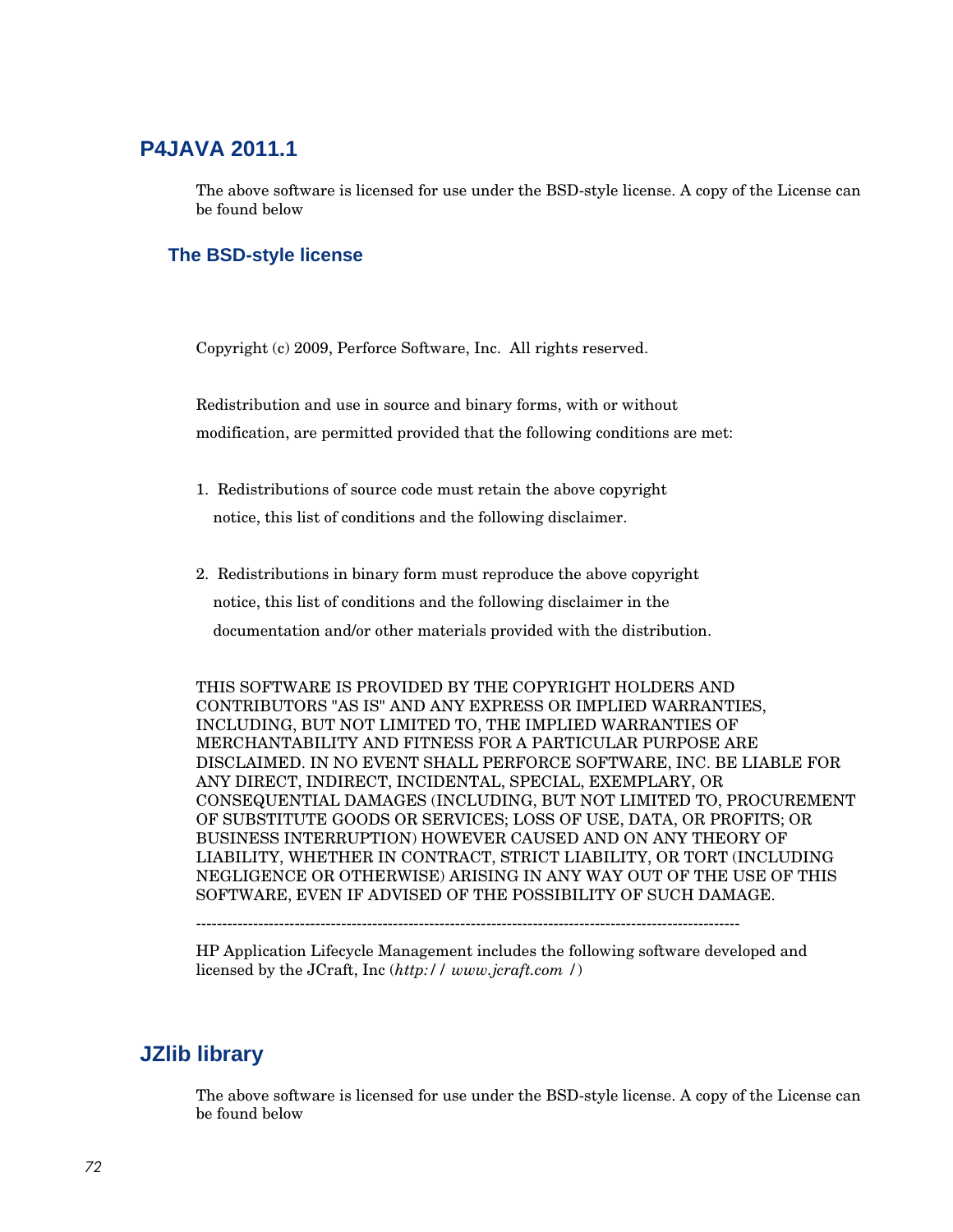#### **The BSD-style license**

Copyright (c) 2000,2001,2002,2003,2004 ymnk, JCraft,Inc. All rights reserved.

Redistribution and use in source and binary forms, with or without modification, are permitted provided that the following conditions are met:

- 1. Redistributions of source code must retain the above copyright notice, this list of conditions and the following disclaimer.
- 2. Redistributions in binary form must reproduce the above copyright notice, this list of conditions and the following disclaimer in the documentation and/or other materials provided with the distribution.
- 3. The names of the authors may not be used to endorse or promote products

derived from this software without specific prior written permission.

THIS SOFTWARE IS PROVIDED ``AS IS'' AND ANY EXPRESSED OR IMPLIED WARRANTIES, INCLUDING, BUT NOT LIMITED TO, THE IMPLIED WARRANTIES OF MERCHANTABILITY AND FITNESS FOR A PARTICULAR PURPOSE ARE DISCLAIMED. IN NO EVENT SHALL JCRAFT, INC. OR ANY CONTRIBUTORS TO THIS SOFTWARE BE LIABLE FOR ANY DIRECT, INDIRECT, INCIDENTAL, SPECIAL, EXEMPLARY, OR CONSEQUENTIAL DAMAGES (INCLUDING, BUT NOT LIMITED TO, PROCUREMENT OF SUBSTITUTE GOODS OR SERVICES; LOSS OF USE, DATA, OR PROFITS; OR BUSINESS INTERRUPTION) HOWEVER CAUSED AND ON ANY THEORY OF LIABILITY, WHETHER IN CONTRACT, STRICT LIABILITY, OR TORT (INCLUDING NEGLIGENCE OR OTHERWISE) ARISING IN ANY WAY OUT OF THE USE OF THIS SOFTWARE, EVEN IF ADVISED OF THE POSSIBILITY OF SUCH DAMAGE.

---------------------------------------------------------------------------------------------------------

HP Application Lifecycle Management includes the following software developed and licensed by the stringtemplate.org (*http:// www. stringtemplate.org /*)

# **StringTemplate 3.2**

The above software is licensed for use under the BSD-style license. A copy of the License can be found below, as well as at http://www.stringtemplate.org/license.html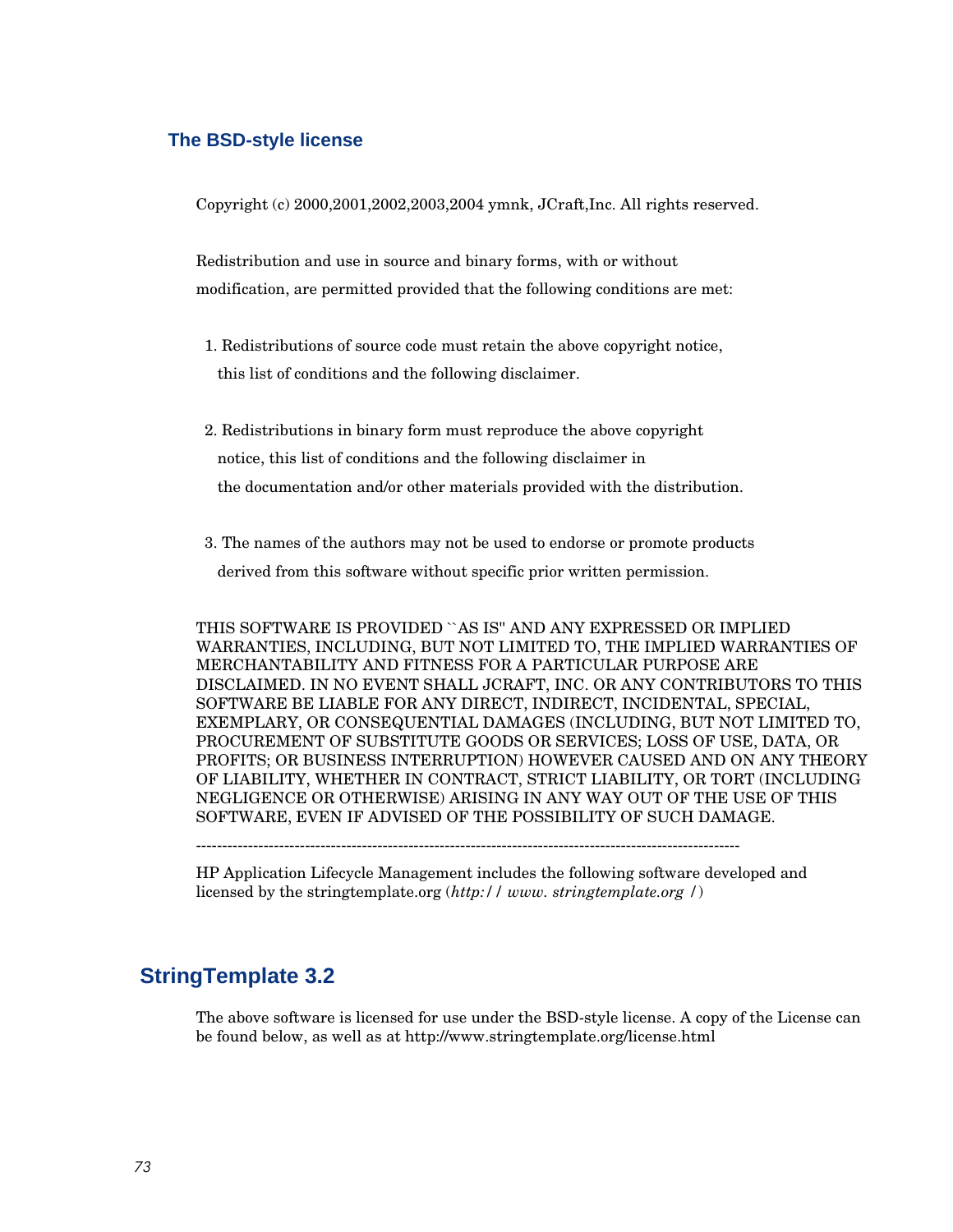#### **StringTemplate License**

*[The BSD License] Copyright (c) 2008, Terence Parr All rights reserved.* 

Redistribution and use in source and binary forms, with or without modification, are permitted provided that the following conditions are met:

- Redistributions of source code must retain the above copyright notice, this list of conditions and the following disclaimer.
- Redistributions in binary form must reproduce the above copyright notice, this list of conditions and the following disclaimer in the documentation and/or other materials provided with the distribution.
- Neither the name of the author nor the names of its contributors may be used to endorse or promote products derived from this software without specific prior written permission.

THIS SOFTWARE IS PROVIDED BY THE COPYRIGHT HOLDERS AND CONTRIBUTORS "AS IS" AND ANY EXPRESS OR IMPLIED WARRANTIES, INCLUDING, BUT NOT LIMITED TO, THE IMPLIED WARRANTIES OF MERCHANTABILITY AND FITNESS FOR A PARTICULAR PURPOSE ARE DISCLAIMED. IN NO EVENT SHALL THE COPYRIGHT OWNER OR CONTRIBUTORS BE LIABLE FOR ANY DIRECT, INDIRECT, INCIDENTAL, SPECIAL, EXEMPLARY, OR CONSEQUENTIAL DAMAGES (INCLUDING, BUT NOT LIMITED TO, PROCUREMENT OF SUBSTITUTE GOODS OR SERVICES; LOSS OF USE, DATA, OR PROFITS; OR BUSINESS INTERRUPTION) HOWEVER CAUSED AND ON ANY THEORY OF LIABILITY, WHETHER IN CONTRACT, STRICT LIABILITY, OR TORT (INCLUDING NEGLIGENCE OR OTHERWISE) ARISING IN ANY WAY OUT OF THE USE OF THIS SOFTWARE, EVEN IF ADVISED OF THE POSSIBILITY OF SUCH DAMAGE.

---------------------------------------------------------------------------------------------------------

HP Application Lifecycle Management includes the following software developed and licensed by the AdobeLabs (*http://labs.adobe.com/*)

# **Spry framework for Ajax 1.6.1**

#### **numpy (1.9.2)**

The above software is licensed for use under the BSD-style license. A copy of the License can be found below, as well as at http://labs.adobe.com/technologies/eula/spry.html

#### **The BSD-style license**

*The BSD License [\(http://www.opensource.org/licenses/bsd-license.php\)](http://www.opensource.org/licenses/bsd-license.php) specifies the terms and conditions of use for Spry:*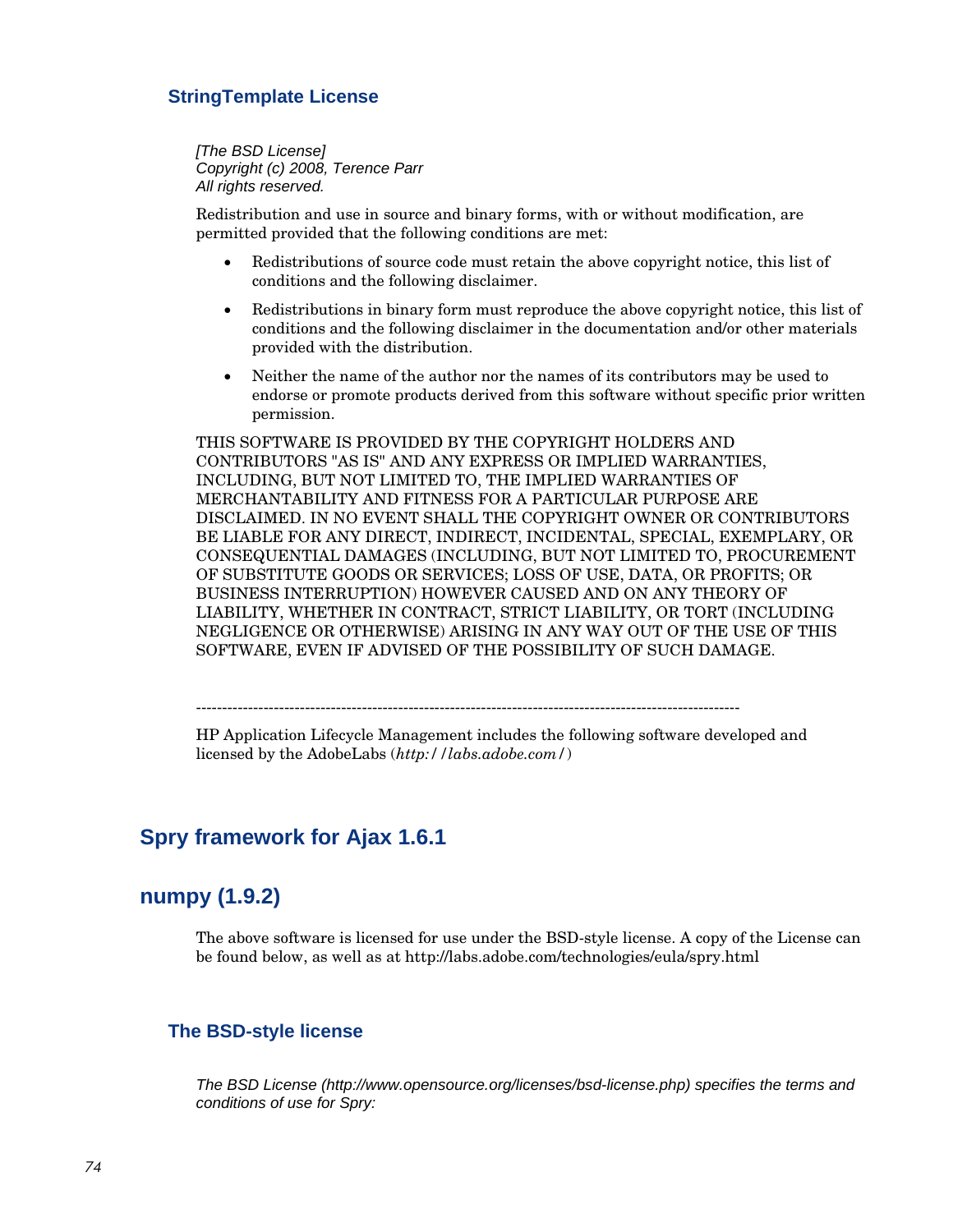#### *Copyright (c) 2006. Adobe Systems Incorporated. All rights reserved.*

Redistribution and use in source and binary forms, with or without modification, are permitted provided that the following conditions are met:

- Redistributions of source code must retain the above copyright notice, this list of conditions and the following disclaimer.
- Redistributions in binary form must reproduce the above copyright notice, this list of conditions and the following disclaimer in the documentation and/or other materials provided with the distribution.
- Neither the name of Adobe Systems Incorporated nor the names of its contributors may be used to endorse or promote products derived from this software without specific prior written permission.

THIS SOFTWARE IS PROVIDED BY THE COPYRIGHT HOLDERS AND CONTRIBUTORS "AS IS" AND ANY EXPRESS OR IMPLIED WARRANTIES, INCLUDING, BUT NOT LIMITED TO, THE IMPLIED WARRANTIES OF MERCHANTABILITY AND FITNESS FOR A PARTICULAR PURPOSE ARE DISCLAIMED. IN NO EVENT SHALL THE COPYRIGHT OWNER OR CONTRIBUTORS BE LIABLE FOR ANY DIRECT, INDIRECT, INCIDENTAL, SPECIAL, EXEMPLARY, OR CONSEQUENTIAL DAMAGES (INCLUDING, BUT NOT LIMITED TO, PROCUREMENT OF SUBSTITUTE GOODS OR SERVICES; LOSS OF USE, DATA, OR PROFITS; OR BUSINESS INTERRUPTION) HOWEVER CAUSED AND ON ANY THEORY OF LIABILITY, WHETHER IN CONTRACT, STRICT LIABILITY, OR TORT (INCLUDING NEGLIGENCE OR OTHERWISE) ARISING IN ANY WAY OUT OF THE USE OF THIS SOFTWARE, EVEN IF ADVISED OF THE POSSIBILITY OF SUCH DAMAGE.

---------------------------------------------------------------------------------------------------------

HP Application Lifecycle Management includes the following software hosted on developerforce.com ( *<http://developer.force.com/>*)

# **Force.com Migration Tool 22**

The above software is licensed for use under the BSD-style license. A copy of the License can be found below

#### **End User License Agreement**

Force.com WSC version 20.0

Except as described below, the wsc jar files are Copyright (c) 2005-2009, salesforce.com, inc. All rights reserved.

Redistribution and use in source and binary forms, with or without modification, are permitted provided that the following conditions are met: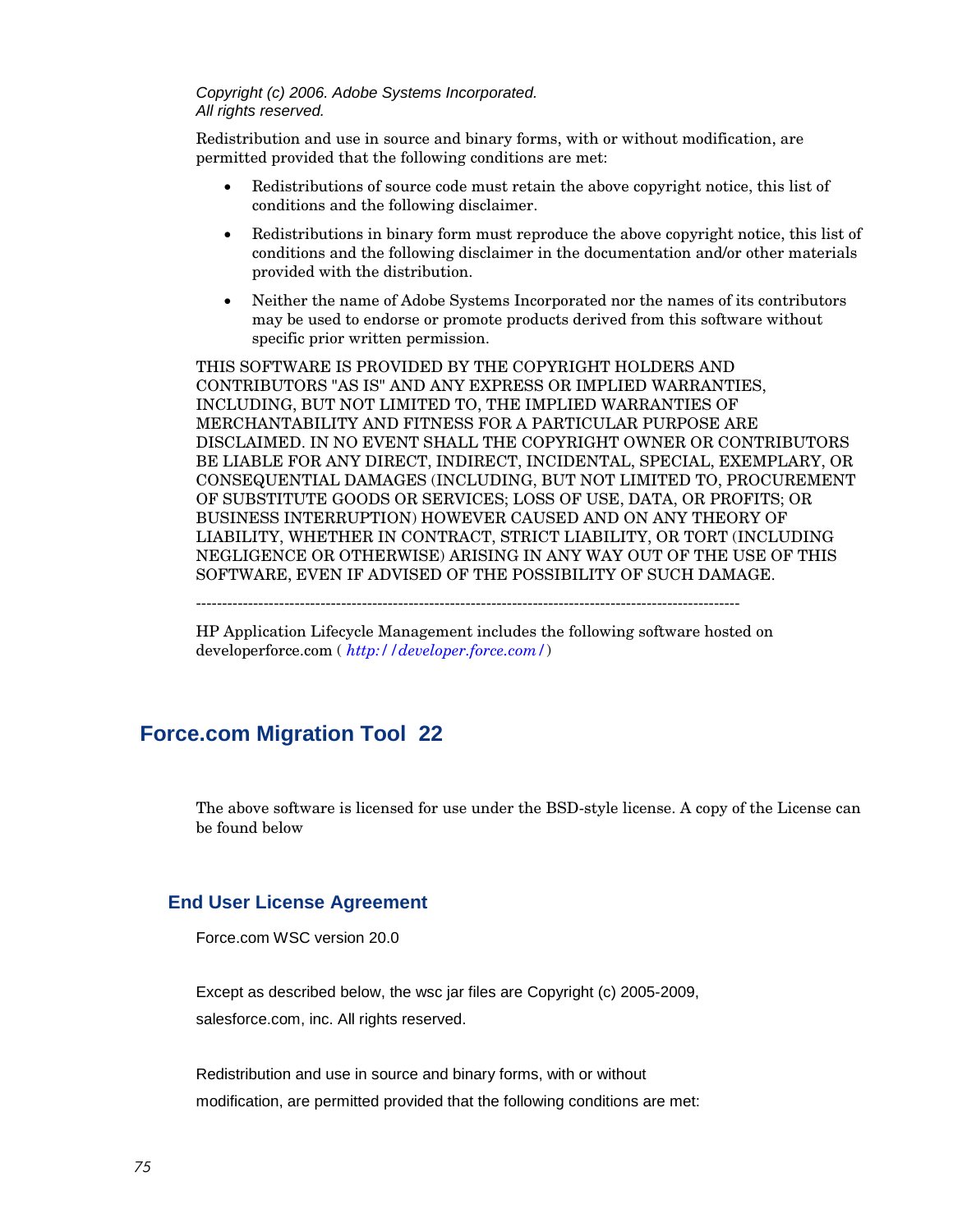- Redistributions of source code must retain the above copyright notice, this list of conditions and the following disclaimer.
- Redistributions in binary form must reproduce the above copyright notice, this list of conditions and the following disclaimer in the documentation and/or other materials provided with the distribution.
- Neither the name of salesforce.com, inc. nor the names of its contributors may be used to endorse or promote products derived from this software without specific prior written permission.

THIS SOFTWARE IS PROVIDED BY THE COPYRIGHT HOLDERS AND CONTRIBUTORS "AS IS" AND ANY EXPRESS OR IMPLIED WARRANTIES, INCLUDING, BUT NOT LIMITED TO, THE IMPLIED WARRANTIES OF MERCHANTABILITY AND FITNESS FOR A PARTICULAR PURPOSE ARE DISCLAIMED. IN NO EVENT SHALL THE COPYRIGHT OWNER OR CONTRIBUTORS BE LIABLE FOR ANY DIRECT, INDIRECT, INCIDENTAL, SPECIAL, EXEMPLARY, OR CONSEQUENTIAL DAMAGES (INCLUDING, BUT NOT LIMITED TO, PROCUREMENT OF SUBSTITUTE GOODS OR SERVICES; LOSS OF USE, DATA, OR PROFITS; OR BUSINESS INTERRUPTION) HOWEVER CAUSED AND ON ANY THEORY OF LIABILITY, WHETHER IN CONTRACT, STRICT LIABILITY, OR TORT (INCLUDING NEGLIGENCE OR OTHERWISE) ARISING IN ANY WAY OUT OF THE USE OF THIS SOFTWARE, EVEN IF ADVISED OF THE POSSIBILITY OF SUCH DAMAGE.

---------------------------------------------------------------------------------------------------------

HP Application Lifecycle Management includes the following software developed or licensed by opensource projects hosted on code.google.com

# **[force-deploy-with-xml-report-task](http://code.google.com/p/force-deploy-with-xml-report-task/) 1.2**

The above software is licensed for use under the BSD-style license. A copy of the License can be found below

#### **The BSD-style license**

Redistribution and use in source and binary forms, with or without modification, are permitted provided that the following conditions are met:

- **Redistributions of source code must retain the above copyright notice, this list of** conditions and the following disclaimer.
- Redistributions in binary form must reproduce the above copyright notice, this list of conditions and the following disclaimer in the documentation and/or other materials provided with the distribution.

THIS SOFTWARE IS PROVIDED BY THE COPYRIGHT HOLDERS AND CONTRIBUTORS "AS IS" AND ANY EXPRESS OR IMPLIED WARRANTIES, INCLUDING, BUT NOT LIMITED TO, THE IMPLIED WARRANTIES OF MERCHANTABILITY AND FITNESS FOR A PARTICULAR PURPOSE ARE DISCLAIMED. IN NO EVENT SHALL THE COPYRIGHT HOLDER OR CONTRIBUTORS BE LIABLE FOR ANY DIRECT, INDIRECT, INCIDENTAL, SPECIAL, EXEMPLARY, OR CONSEQUENTIAL DAMAGES (INCLUDING, BUT NOT LIMITED TO, PROCUREMENT OF SUBSTITUTE GOODS OR SERVICES; LOSS OF USE, DATA, OR PROFITS; OR BUSINESS INTERRUPTION) HOWEVER CAUSED AND ON ANY THEORY OF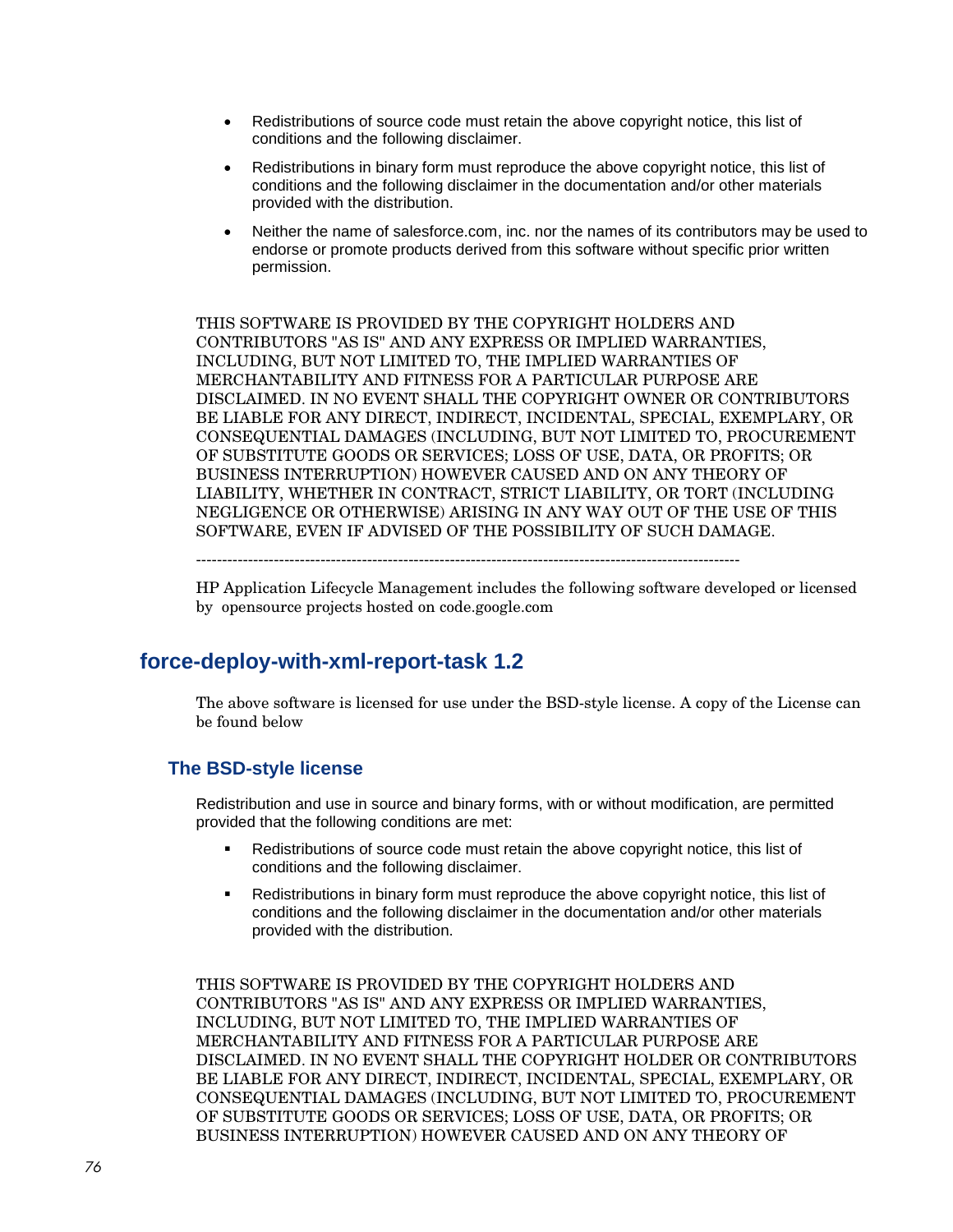#### LIABILITY, WHETHER IN CONTRACT, STRICT LIABILITY, OR TORT (INCLUDING NEGLIGENCE OR OTHERWISE) ARISING IN ANY WAY OUT OF THE USE OF THIS SOFTWARE, EVEN IF ADVISED OF THE POSSIBILITY OF SUCH DAMAGE

---------------------------------------------------------------------------------------------------------

HP Application Lifecycle Management includes the following software developed or licensed by opensource projects hosted eclipse.org

## **[jgit](http://code.google.com/p/force-deploy-with-xml-report-task/) 1.2.0**

The above software is licensed for use under the BSD-style license. A copy of the License can be found below

#### **The BSD-style license**

Copyright 1994-2006 The FreeBSD Project. All rights reserved.

Redistribution and use in source and binary forms, with or without modification, are permitted provided that the following conditions are met:

1. Redistributions of source code must retain the above copyright notice,

this list of conditions and the following disclaimer.

2. Redistributions in binary form must reproduce the above copyright notice,

this list of conditions and the following disclaimer in the documentation

and/or other materials provided with the distribution.

THIS SOFTWARE IS PROVIDED BY THE FREEBSD PROJECT ''AS IS'' AND ANY EXPRESS OR IMPLIED WARRANTIES, INCLUDING, BUT NOT LIMITED TO, THE IMPLIED WARRANTIES OF MERCHANTABILITY AND FITNESS FOR A PARTICULAR PURPOSE ARE DISCLAIMED. IN NO EVENT SHALL THE FREEBSD PROJECT OR CONTRIBUTORS BE LIABLE FOR ANY DIRECT, INDIRECT, INCIDENTAL, SPECIAL, EXEMPLARY, OR CONSEQUENTIAL DAMAGES (INCLUDING, BUT NOT LIMITED TO, PROCUREMENT OF SUBSTITUTE GOODS OR SERVICES; LOSS OF USE, DATA, OR PROFITS; OR BUSINESS INTERRUPTION) HOWEVER CAUSED AND ON ANY THEORY OF LIABILITY, WHETHER IN CONTRACT, STRICT LIABILITY, OR TORT (INCLUDING NEGLIGENCE OR OTHERWISE) ARISING IN ANY WAY OUT OF THE USE OF THIS SOFTWARE, EVEN IF ADVISED OF THE POSSIBILITY OF SUCH DAMAGE.

The views and conclusions contained in the software and documentation are those of the authors and should not be interpreted as representing official policies, either expressed or implied, of the FreeBSD Project.

---------------------------------------------------------------------------------------------------------

HP Application Lifecycle Management includes the following software developed or licensed by opensource projects developed and licensed by Trilead AG (http://www.trilead.com)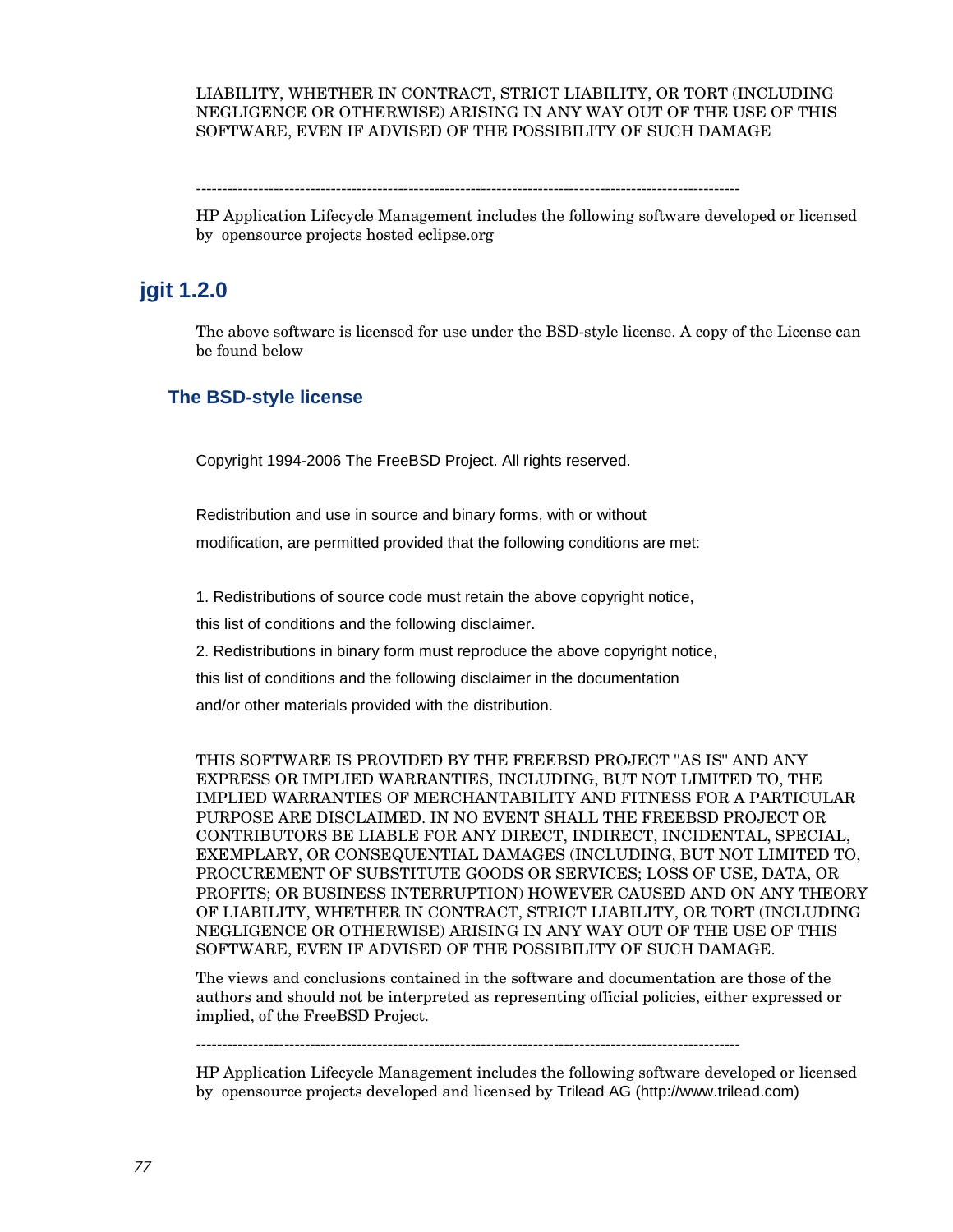## **Trilead-SSH-2-Java**

The above software is licensed for use under the BSD-style license. A copy of the License can be found below

#### **The BSD-style license**

This package was Debianised by Matthew Johnson <mjj29@debian.org> on Wed Feb 20 11:41:05 GMT 2008

This package was originally downloaded from http://www.trilead.com/Download/Trilead-SSH-2- Java/,but now upstream is http://svn.svnkit.com/repos/svnkit/tags/1.3.2/contrib/trilead/

Copyright (c) 2007 Trilead AG (http://www.trilead.com)

All rights reserved.

Redistribution and use in source and binary forms, with or without modification, are permitted provided that the following conditions are met:

- a.) Redistributions of source code must retain the above copyright notice, this list of conditions and the following disclaimer.
- b.) Redistributions in binary form must reproduce the above copyright notice, this list of conditions and the following disclaimer in the documentation and/or other materials provided with the distribution.
- c.) Neither the name of Trilead nor the names of its contributors may be used to endorse or promote products derived from this software

without specific prior written permission.

THIS SOFTWARE IS PROVIDED BY THE COPYRIGHT HOLDERS AND CONTRIBUTORS "AS IS" AND ANY EXPRESS OR IMPLIED WARRANTIES, INCLUDING, BUT NOT LIMITED TO, THE IMPLIED WARRANTIES OF MERCHANTABILITY AND FITNESS FOR A PARTICULAR PURPOSE ARE DISCLAIMED. IN NO EVENT SHALL THE COPYRIGHT OWNER OR CONTRIBUTORS BE LIABLE FOR ANY DIRECT, INDIRECT, INCIDENTAL, SPECIAL, EXEMPLARY, OR CONSEQUENTIAL DAMAGES (INCLUDING, BUT NOT LIMITED TO, PROCUREMENT OF SUBSTITUTE GOODS OR SERVICES; LOSS OF USE, DATA, OR PROFITS; OR BUSINESS INTERRUPTION) HOWEVER CAUSED AND ON ANY THEORY OF LIABILITY, WHETHER IN CONTRACT, STRICT LIABILITY, OR TORT (INCLUDING NEGLIGENCE OR OTHERWISE) ARISING IN ANY WAY OUT OF THE USE OF THIS SOFTWARE, EVEN IF ADVISED OF THE POSSIBILITY OF SUCH DAMAGE.

Trilead SSH-2 for Java includes code that was written by Dr. Christian Plattner during his PhD at ETH Zurich. The license states the following: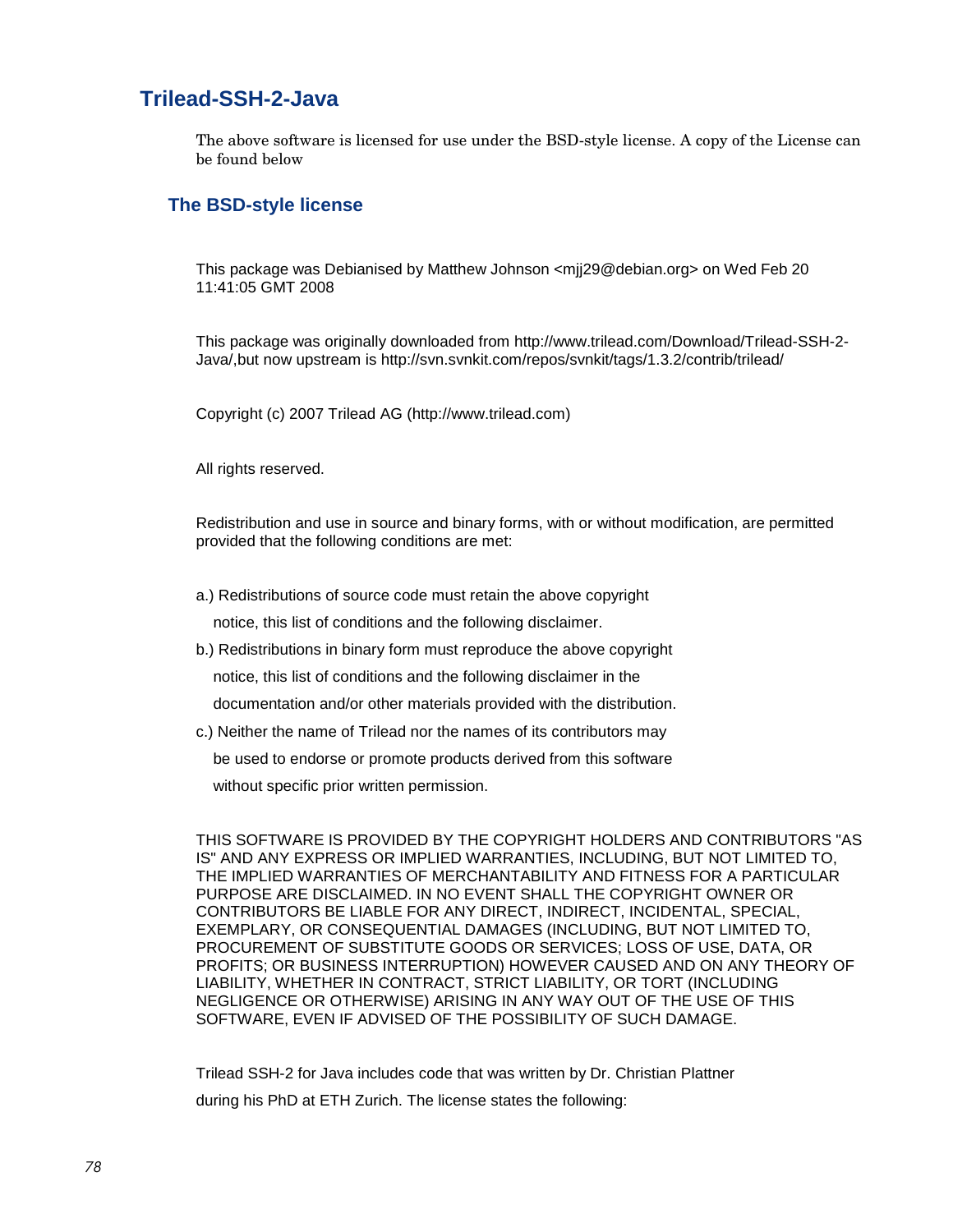Copyright (c) 2005 - 2006 Swiss Federal Institute of Technology (ETH Zurich), Department of Computer Science (http://www.inf.ethz.ch), Christian Plattner. All rights reserved.

Redistribution and use in source and binary forms, with or without modification, are permitted provided that the following conditions are met:

a.) Redistributions of source code must retain the above copyright

notice, this list of conditions and the following disclaimer.

b.) Redistributions in binary form must reproduce the above copyright

notice, this list of conditions and the following disclaimer in the

documentation and/or other materials provided with the distribution.

c.) Neither the name of ETH Zurich nor the names of its contributors may

be used to endorse or promote products derived from this software

without specific prior written permission.

THIS SOFTWARE IS PROVIDED BY THE COPYRIGHT HOLDERS AND CONTRIBUTORS "AS IS" AND ANY EXPRESS OR IMPLIED WARRANTIES, INCLUDING, BUT NOT LIMITED TO, THE IMPLIED WARRANTIES OF MERCHANTABILITY AND FITNESS FOR A PARTICULAR PURPOSE ARE DISCLAIMED. IN NO EVENT SHALL THE COPYRIGHT OWNER OR CONTRIBUTORS BE LIABLE FOR ANY DIRECT, INDIRECT, INCIDENTAL, SPECIAL, EXEMPLARY, OR CONSEQUENTIAL DAMAGES (INCLUDING, BUT NOT LIMITED TO, PROCUREMENT OF SUBSTITUTE GOODS OR SERVICES; LOSS OF USE, DATA, OR PROFITS; OR BUSINESS INTERRUPTION) HOWEVER CAUSED AND ON ANY THEORY OF LIABILITY, WHETHER IN CONTRACT, STRICT LIABILITY, OR TORT (INCLUDING NEGLIGENCE OR OTHERWISE) ARISING IN ANY WAY OUT OF THE USE OF THIS SOFTWARE, EVEN IF ADVISED OF THE POSSIBILITY OF SUCH DAMAGE.

The Java implementations of the AES, Blowfish and 3DES ciphers have been

taken (and slightly modified) from the cryptography package released by

"The Legion Of The Bouncy Castle".

Their license states the following:

Copyright (c) 2000 - 2004 The Legion Of The Bouncy Castle

(http://www.bouncycastle.org)

Permission is hereby granted, free of charge, to any person obtaining a copy of this software and associated documentation files (the "Software"), to deal in the Software without restriction, including without limitation the rights to use, copy, modify, merge, publish, distribute, sublicense, and/or sell copies of the Software, and to permit persons to whom the Software is

furnished to do so, subject to the following conditions:

The above copyright notice and this permission notice shall be included in

all copies or substantial portions of the Software.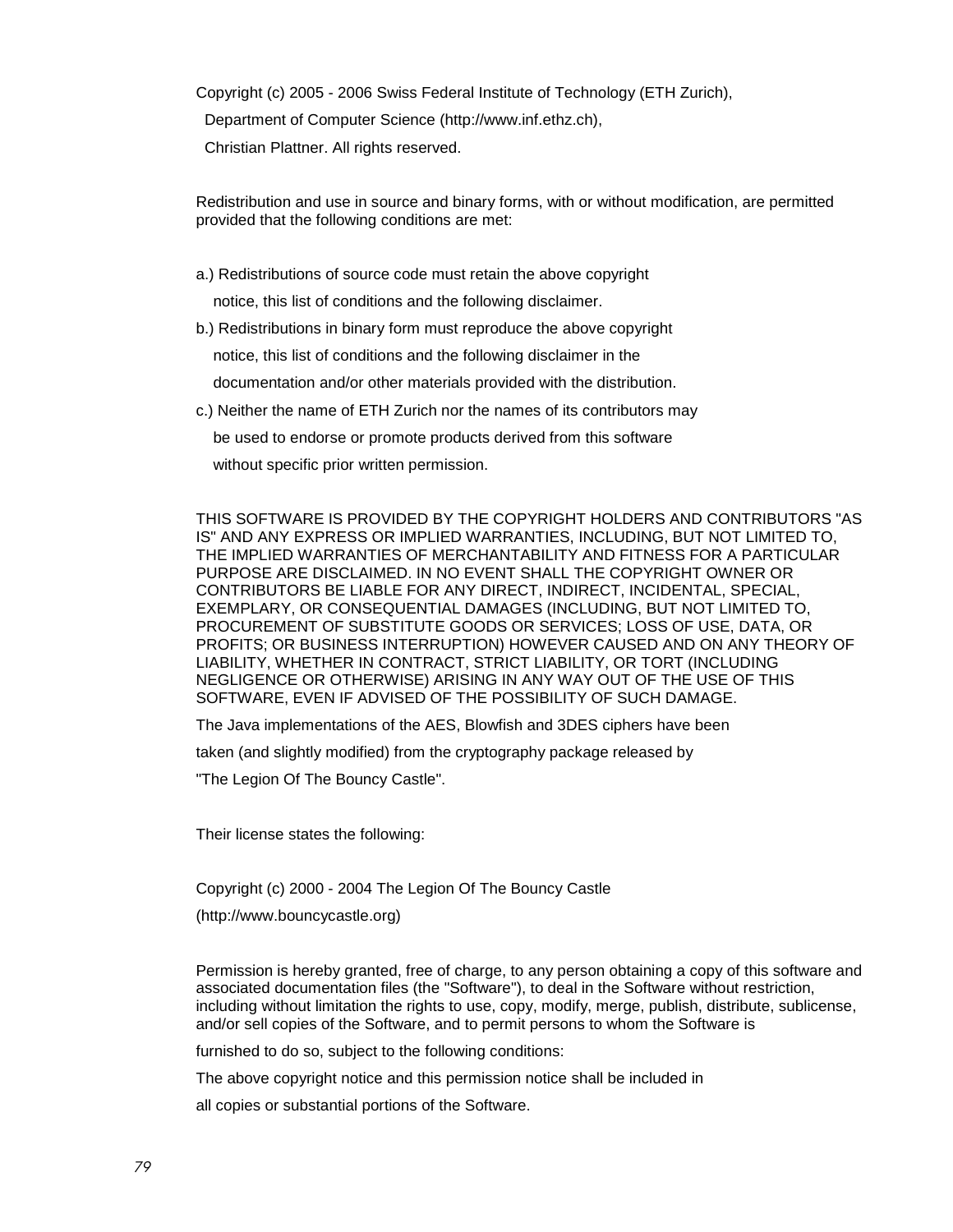THE SOFTWARE IS PROVIDED "AS IS", WITHOUT WARRANTY OF ANY KIND, EXPRESS OR IMPLIED, INCLUDING BUT NOT LIMITED TO THE WARRANTIES OF MERCHANTABILITY,

FITNESS FOR A PARTICULAR PURPOSE AND NONINFRINGEMENT. IN NO EVENT SHALL THE AUTHORS OR COPYRIGHT HOLDERS BE LIABLE FOR ANY CLAIM, DAMAGES OR OTHER LIABILITY, WHETHER IN AN ACTION OF CONTRACT, TORT OR OTHERWISE, ARISING FROM, OUT OF OR IN CONNECTION WITH THE SOFTWARE OR THE USE OR OTHER DEALINGS IN THE SOFTWARE.

The packaging is Copyright 2008 Matthew Johnson <mjj29@debian.org> and is licenced under the terms of the BSD licence. On Debian systems the BSD licence can be found in /usr/share/common-licenses/BSD.

---------------------------------------------------------------------------------------------------------

HP Application Lifecycle Management includes the following software developed or licensed by opensource projects hosted eclipse.org

# **ESAPI (***[owasp-esapi-java](http://code.google.com/p/owasp-esapi-java/)* **) 2.0 GA**

The above software is licensed for use under the BSD-style license. A copy of the License can be found below

#### **The BSD-style license**

Copyright 1994-2006 The FreeBSD Project. All rights reserved.

Redistribution and use in source and binary forms, with or without modification, are permitted provided that the following conditions are met:

1. Redistributions of source code must retain the above copyright notice,

this list of conditions and the following disclaimer.

2. Redistributions in binary form must reproduce the above copyright notice,

this list of conditions and the following disclaimer in the documentation

and/or other materials provided with the distribution.

THIS SOFTWARE IS PROVIDED BY THE FREEBSD PROJECT ''AS IS'' AND ANY EXPRESS OR IMPLIED WARRANTIES, INCLUDING, BUT NOT LIMITED TO, THE IMPLIED WARRANTIES OF MERCHANTABILITY AND FITNESS FOR A PARTICULAR PURPOSE ARE DISCLAIMED. IN NO EVENT SHALL THE FREEBSD PROJECT OR CONTRIBUTORS BE LIABLE FOR ANY DIRECT, INDIRECT, INCIDENTAL, SPECIAL, EXEMPLARY, OR CONSEQUENTIAL DAMAGES (INCLUDING, BUT NOT LIMITED TO, PROCUREMENT OF SUBSTITUTE GOODS OR SERVICES; LOSS OF USE, DATA, OR PROFITS; OR BUSINESS INTERRUPTION) HOWEVER CAUSED AND ON ANY THEORY OF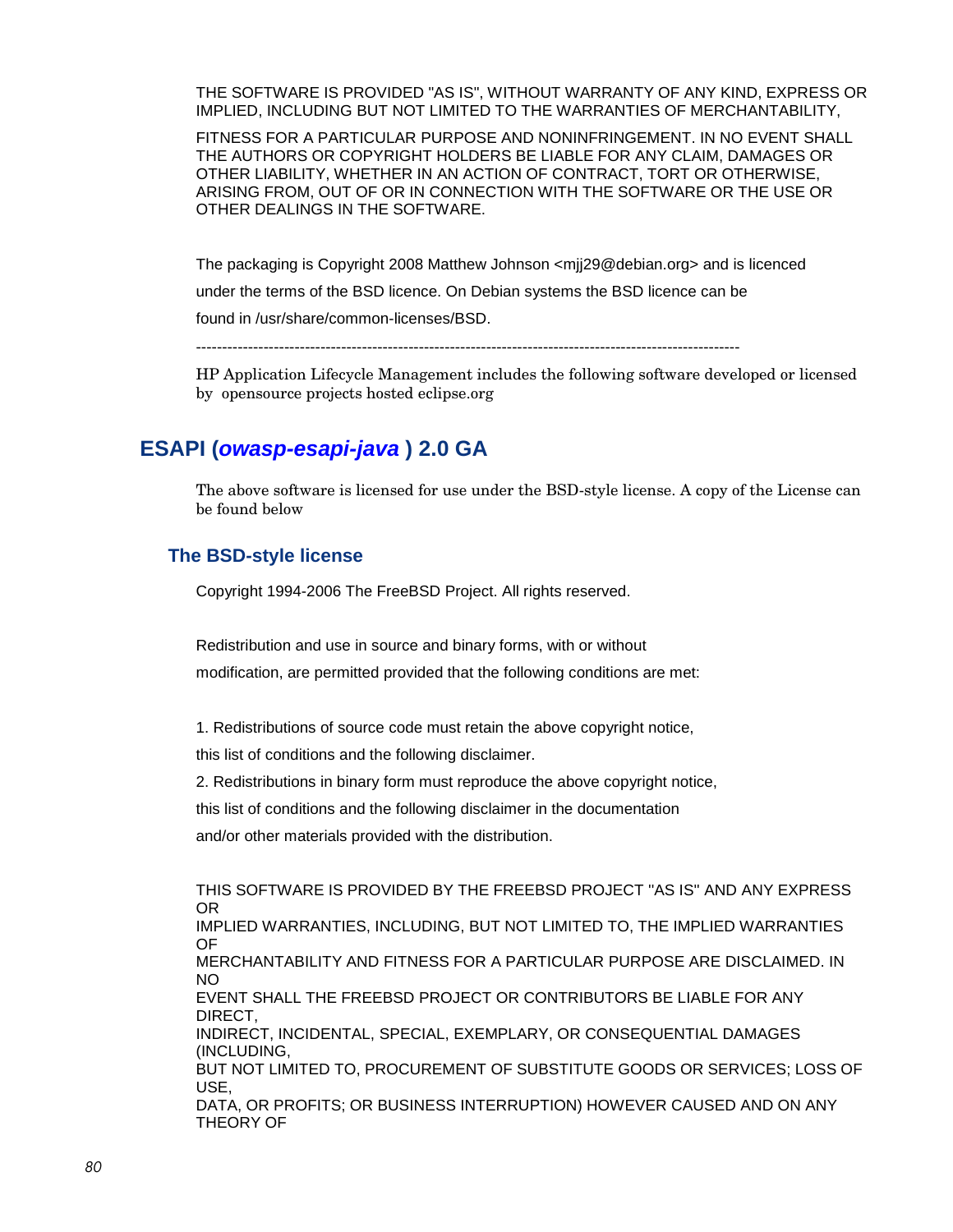LIABILITY, WHETHER IN CONTRACT, STRICT LIABILITY, OR TORT (INCLUDING **NEGLIGENCE** 

OR OTHERWISE) ARISING IN ANY WAY OUT OF THE USE OF THIS SOFTWARE, EVEN IF ADVISED OF THE POSSIBILITY OF SUCH DAMAGE.

The views and conclusions contained in the software and documentation are those

of the authors and should not be interpreted as representing official policies,

either expressed or implied, of the FreeBSD Project.

---------------------------------------------------------------------------------------------------------

HP Application Lifecycle Management includes the following software developed or licensed by owasp.org [\(https://code.google.com/p/owasp-java-encoder/,](https://code.google.com/p/owasp-java-encoder/) https://code.google.com/p/owasp-java-html-sanitizer/)

# **OWASP-Java-Encoder 1.1**

## **OWASP-java-html-sanitizer r175**

The above software is licensed for use under the BSD-3-clause license. A copy of the License can be found below.

#### **The OWASP BSD-3-clause license**

Copyright (c) 2013, owasp.org All rights reserved.

Redistribution and use in source and binary forms, with or without modification, are permitted provided that the following conditions are met:

1. Redistributions of source code must retain the above copyright notice, this list of conditions and the following disclaimer.

2. Redistributions in binary form must reproduce the above copyright notice, this list of conditions and the following disclaimer in the documentation and/or other materials provided with the distribution.

3. Neither the name of the <ORGANIZATION> nor the names of its contributors may be used to endorse or promote products derived from this software without specific prior written permission.

THIS SOFTWARE IS PROVIDED BY THE COPYRIGHT HOLDERS AND CONTRIBUTORS "AS IS" AND ANY EXPRESS OR IMPLIED WARRANTIES, INCLUDING, BUT NOT LIMITED TO, THE IMPLIED WARRANTIES OF MERCHANTABILITY AND FITNESS FOR A PARTICULAR PURPOSE ARE DISCLAIMED. IN NO EVENT SHALL THE COPYRIGHT HOLDER OR CONTRIBUTORS BE LIABLE FOR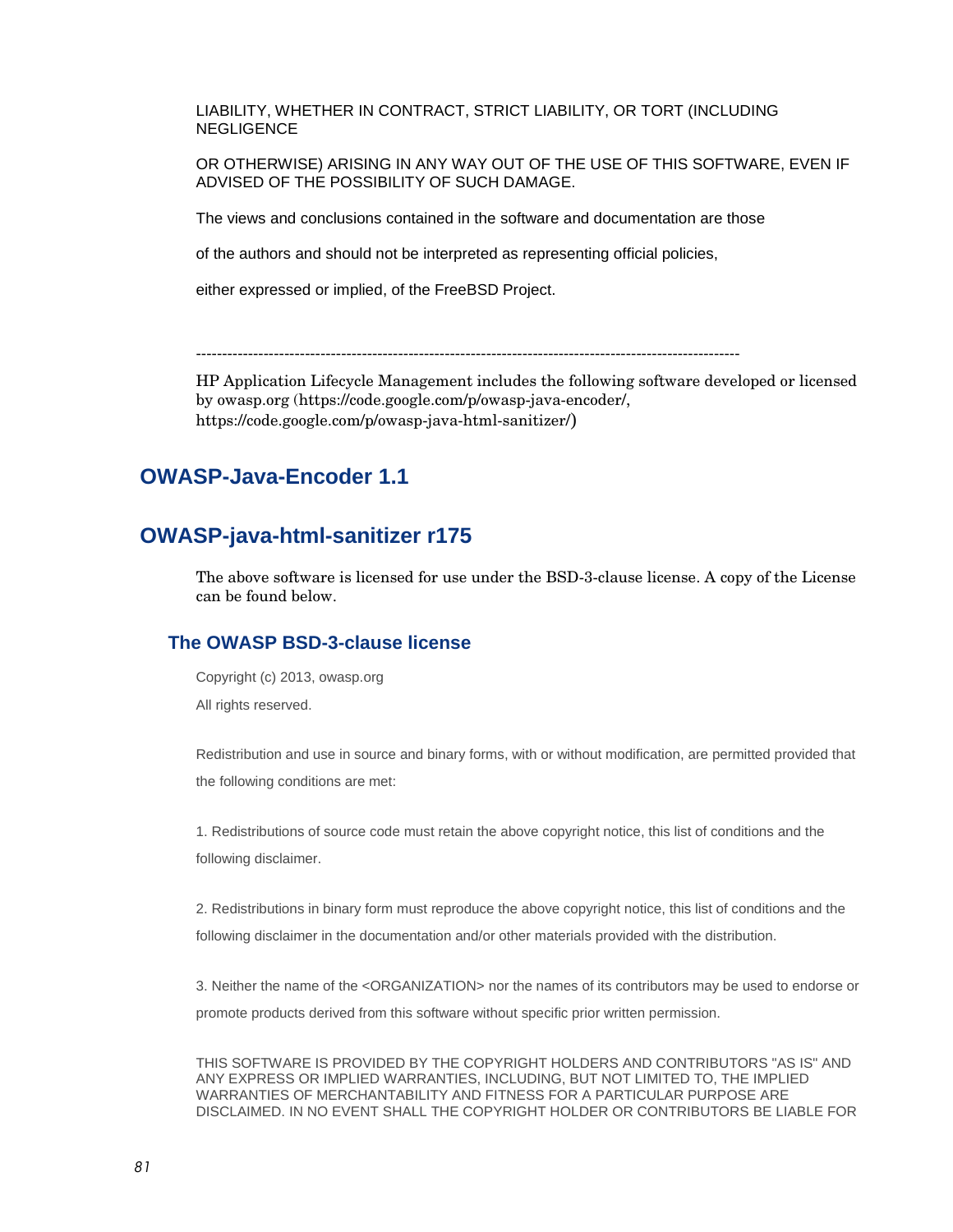ANY DIRECT, INDIRECT, INCIDENTAL, SPECIAL, EXEMPLARY, OR CONSEQUENTIAL DAMAGES (INCLUDING, BUT NOT LIMITED TO, PROCUREMENT OF SUBSTITUTE GOODS OR SERVICES; LOSS OF USE, DATA, OR PROFITS; OR BUSINESS INTERRUPTION) HOWEVER CAUSED AND ON ANY THEORY OF LIABILITY, WHETHER IN CONTRACT, STRICT LIABILITY, OR TORT (INCLUDING NEGLIGENCE OR OTHERWISE) ARISING IN ANY WAY OUT OF THE USE OF THIS SOFTWARE, EVEN IF ADVISED OF THE POSSIBILITY OF SUCH DAMAGE.

---------------------------------------------------------------------------------------------------------

HP Application Lifecycle Management includes the following software developed or licensed by d3js.org (http://d3js.org/)

#### **D3 1.1.10-beta**

The above software is licensed for use under the BSD-3-clause license. A copy of the License can be found below.

#### **The D3 BSD-3-clause license**

Copyright (c) 201[3 Mike Bostock.](http://bost.ocks.org/mike/)

All rights reserved.

Redistribution and use in source and binary forms, with or without modification, are permitted provided that the following conditions are met:

1. Redistributions of source code must retain the above copyright notice, this list of conditions and the following disclaimer.

2. Redistributions in binary form must reproduce the above copyright notice, this list of conditions and the following disclaimer in the documentation and/or other materials provided with the distribution.

3. Neither the name of the <ORGANIZATION> nor the names of its contributors may be used to endorse or promote products derived from this software without specific prior written permission.

THIS SOFTWARE IS PROVIDED BY THE COPYRIGHT HOLDERS AND CONTRIBUTORS "AS IS" AND ANY EXPRESS OR IMPLIED WARRANTIES, INCLUDING, BUT NOT LIMITED TO, THE IMPLIED WARRANTIES OF MERCHANTABILITY AND FITNESS FOR A PARTICULAR PURPOSE ARE DISCLAIMED. IN NO EVENT SHALL THE COPYRIGHT HOLDER OR CONTRIBUTORS BE LIABLE FOR ANY DIRECT, INDIRECT, INCIDENTAL, SPECIAL, EXEMPLARY, OR CONSEQUENTIAL DAMAGES (INCLUDING, BUT NOT LIMITED TO, PROCUREMENT OF SUBSTITUTE GOODS OR SERVICES; LOSS OF USE, DATA, OR PROFITS; OR BUSINESS INTERRUPTION) HOWEVER CAUSED AND ON ANY THEORY OF LIABILITY, WHETHER IN CONTRACT, STRICT LIABILITY, OR TORT (INCLUDING NEGLIGENCE OR OTHERWISE) ARISING IN ANY WAY OUT OF THE USE OF THIS SOFTWARE, EVEN IF ADVISED OF THE POSSIBILITY OF SUCH DAMAGE.

---------------------------------------------------------------------------------------------------------

HP Application Lifecycle Management includes the following software developed or licensed by http://ace.c9.io/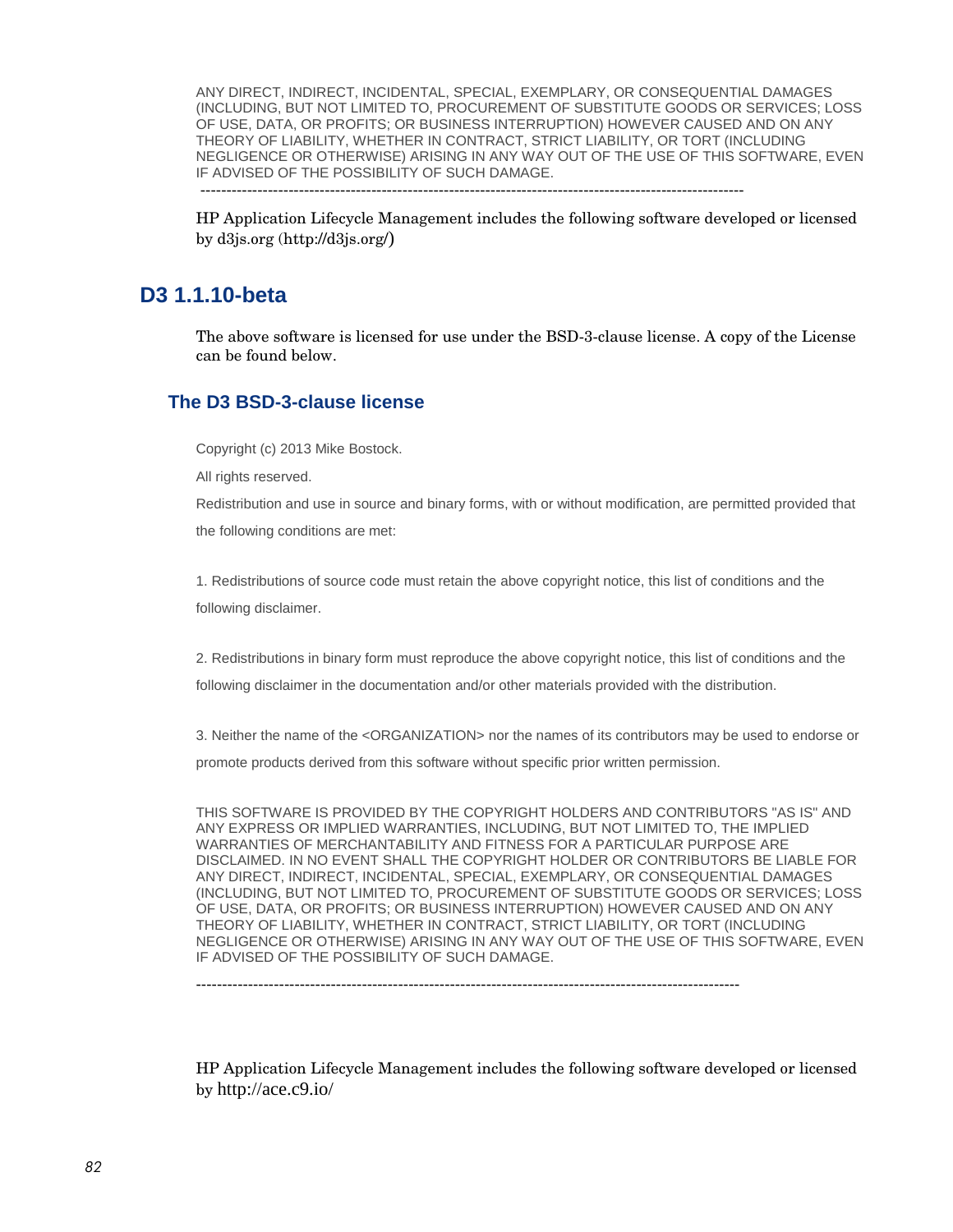### **Ace 1.1.5**

The above software is licensed for use under the BSD-3-clause license. A copy of the License can be found below.

#### **The Ace BSD-3-clause license**

Copyright (c) 2010, Ajax.org B.V.

All rights reserved.

Redistribution and use in source and binary forms, with or withoutmodification, are permitted provided that the following conditions are met:

\* Redistributions of source code must retain the above copyright

notice, this list of conditions and the following disclaimer.

- \* Redistributions in binary form must reproduce the above copyright notice, this list of conditions and the following disclaimer in the documentation and/or other materials provided with the distribution.
- \* Neither the name of Ajax.org B.V. nor the

names of its contributors may be used to endorse or promote products

derived from this software without specific prior written permission.

THIS SOFTWARE IS PROVIDED BY THE COPYRIGHT HOLDERS AND CONTRIBUTORS "AS IS" AND ANY EXPRESS OR IMPLIED WARRANTIES, INCLUDING, BUT NOT LIMITED TO, THE IMPLIED WARRANTIES OF MERCHANTABILITY AND FITNESS FOR A PARTICULAR PURPOSE ARE DISCLAIMED. IN NO EVENT SHALL AJAX.ORG B.V. BE LIABLE FOR ANY DIRECT, INDIRECT, INCIDENTAL, SPECIAL, EXEMPLARY, OR CONSEQUENTIAL DAMAGES (INCLUDING, BUT NOT LIMITED TO, PROCUREMENT OF SUBSTITUTE GOODS OR SERVICES; LOSS OF USE, DATA, OR PROFITS; OR BUSINESS INTERRUPTION) HOWEVER CAUSED AND ON ANY THEORY OF LIABILITY, WHETHER IN CONTRACT, STRICT LIABILITY, OR TORT (INCLUDING NEGLIGENCE OR OTHERWISE) ARISING IN ANY WAY OUT OF THE USE OF THIS SOFTWARE, EVEN IF ADVISED OF THE POSSIBILITY OF SUCH DAMAGE.

# **Eclipse jGit**

The above software is licensed for use under the EDL  $v1.0$ . A copy of the License can be found below, as well as at *<http://www.eclipse.org/org/documents/edl-v10.php>*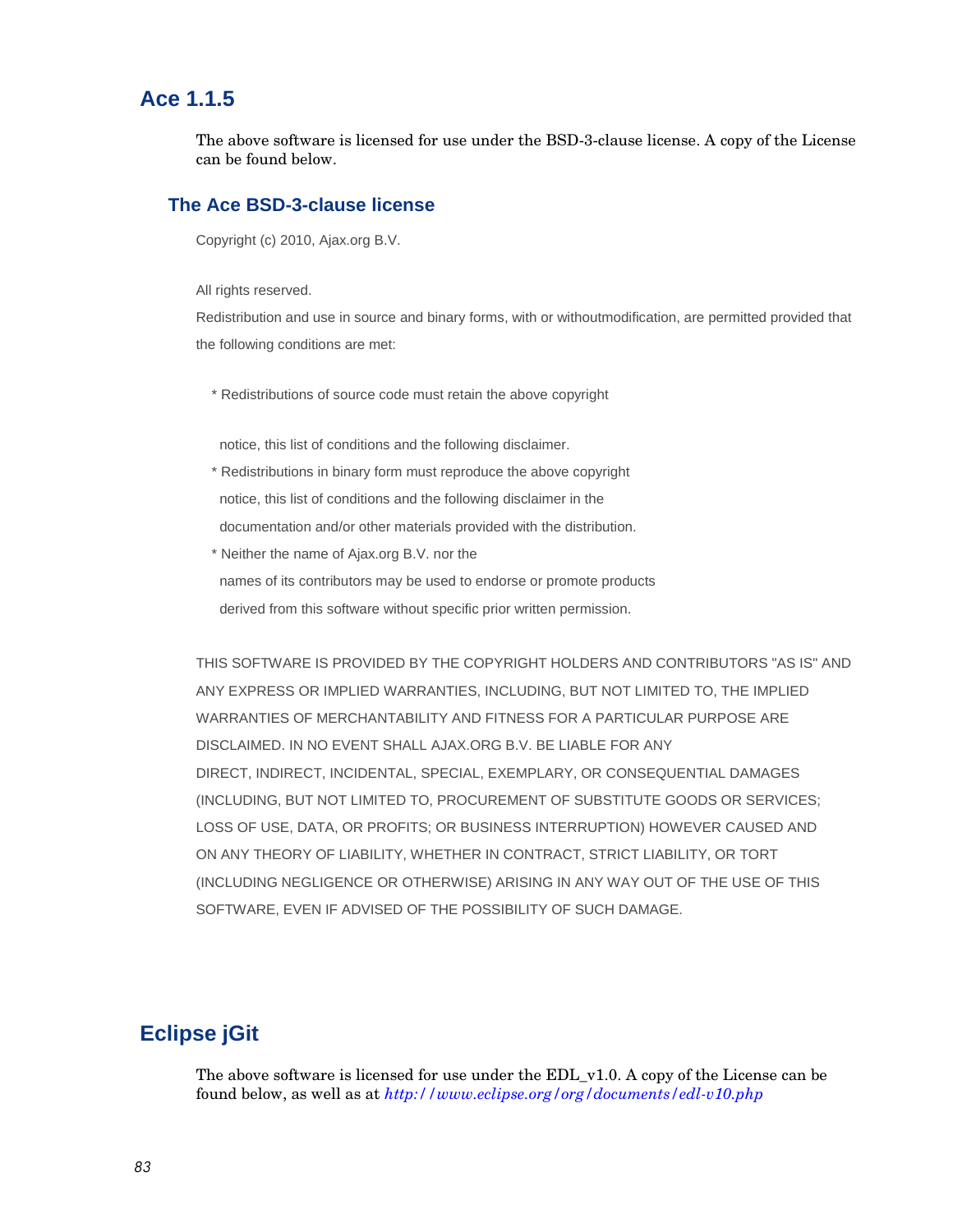#### **Eclipse Distribution License - v 1.0**

Copyright (c) 2007, Eclipse Foundation, Inc. and its licensors.

All rights reserved.

Redistribution and use in source and binary forms, with or without modification, are permitted provided that the following conditions are met:

- Redistributions of source code must retain the above copyright notice, this list of conditions and the following disclaimer.
- Redistributions in binary form must reproduce the above copyright notice, this list of conditions and the following disclaimer in the documentation and/or other materials provided with the distribution.
- Neither the name of the Eclipse Foundation, Inc. nor the names of its contributors may be used to endorse or promote products derived from this software without specific prior written permission.

THIS SOFTWARE IS PROVIDED BY THE COPYRIGHT HOLDERS AND CONTRIBUTORS "AS IS" AND ANY EXPRESS OR IMPLIED WARRANTIES, INCLUDING, BUT NOT LIMITED TO, THE IMPLIED WARRANTIES OF MERCHANTABILITY AND FITNESS FOR A PARTICULAR PURPOSE ARE DISCLAIMED. IN NO EVENT SHALL THE COPYRIGHT OWNER OR CONTRIBUTORS BE LIABLE FOR ANY DIRECT, INDIRECT, INCIDENTAL, SPECIAL, EXEMPLARY, OR CONSEQUENTIAL DAMAGES (INCLUDING, BUT NOT LIMITED TO, PROCUREMENT OF SUBSTITUTE GOODS OR SERVICES; LOSS OF USE, DATA, OR PROFITS; OR BUSINESS INTERRUPTION) HOWEVER CAUSED AND ON ANY THEORY OF LIABILITY, WHETHER IN CONTRACT, STRICT LIABILITY, OR TORT (INCLUDING NEGLIGENCE OR OTHERWISE) ARISING IN ANY WAY OUT OF THE USE OF THIS SOFTWARE, EVEN IF ADVISED OF THE POSSIBILITY OF SUCH DAMAGE

---------------------------------------------------------------------------------------------------------

HP Application Lifecycle Management includes the following software developed or licensed by opensource projects developed and licensed by DateJS (www.datejs.com)

## **DateJS**

The above software is licensed for use under the Datejs MIT License. A copy of the License can be found below, as well as at http://www.datejs.com/license/

#### **Datejs MIT License**

Copyright (c) 2006-2010, *[Coolite Inc](http://www.coolite.com/)*. All rights reserved.

Permission is hereby granted, free of charge, to any person obtaining a copy of this software and associated documentation files (the "Software"), to deal in the Software without restriction, including without limitation the rights to use, copy, modify, merge, publish, distribute, sublicense, and/or sell copies of the Software, and to permit persons to whom the Software is furnished to do so, subject to the following conditions:

The above copyright notice and this permission notice shall be included in all copies or substantial portions of the Software.

THE SOFTWARE IS PROVIDED "AS IS", WITHOUT WARRANTY OF ANY KIND, EXPRESS OR IMPLIED, INCLUDING BUT NOT LIMITED TO THE WARRANTIES OF MERCHANTABILITY, FITNESS FOR A PARTICULAR PURPOSE AND NONINFRINGEMENT. IN NO EVENT SHALL THE AUTHORS OR COPYRIGHT HOLDERS BE LIABLE FOR ANY CLAIM, DAMAGES OR OTHER LIABILITY, WHETHER IN AN ACTION OF CONTRACT, TORT OR OTHERWISE,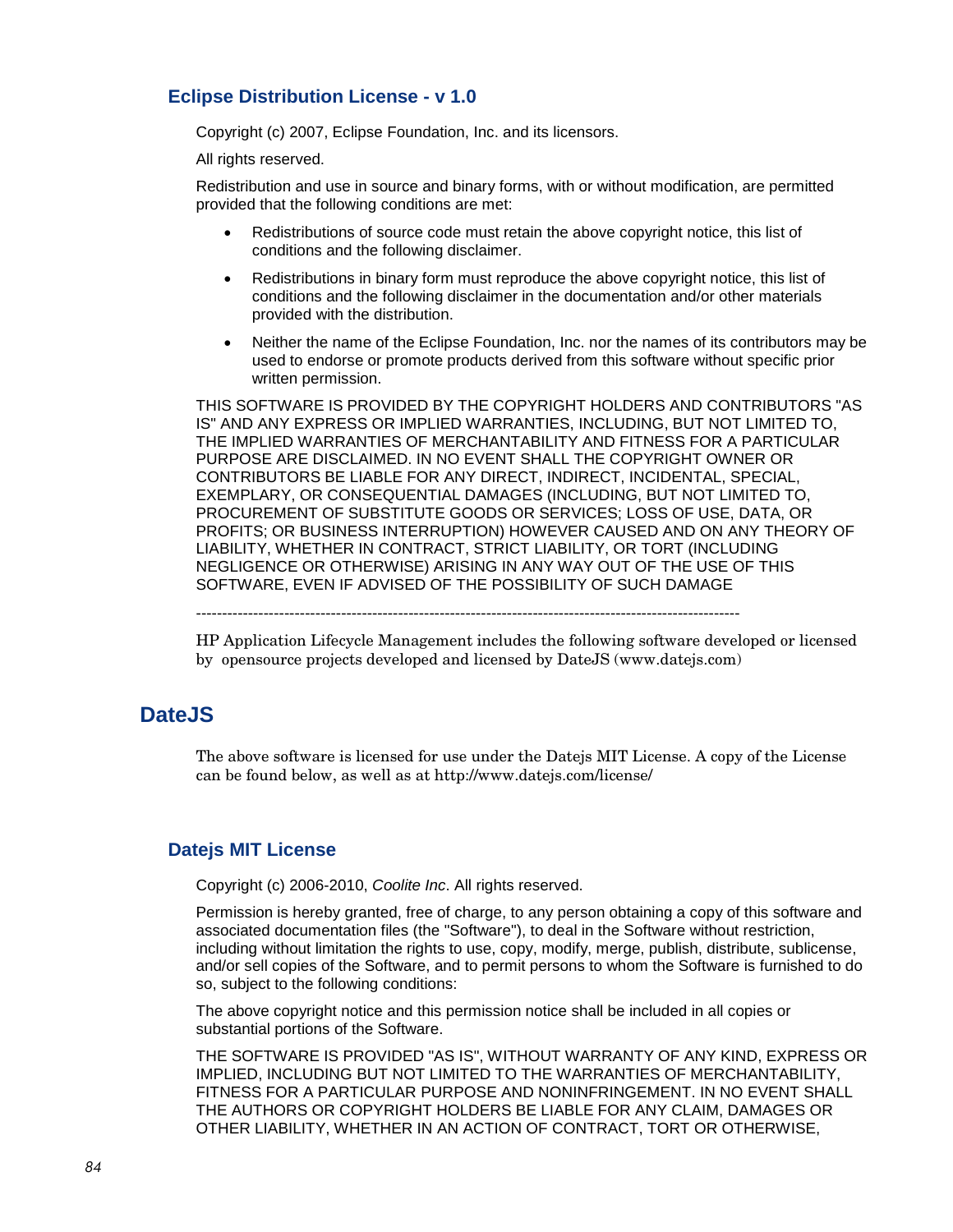ARISING FROM, OUT OF OR IN CONNECTION WITH THE SOFTWARE OR THE USE OR OTHER DEALINGS IN THE SOFTWARE.

---------------------------------------------------------------------------------------------------------

HP Application Lifecycle Management includes the following software developed or licensed by opensource projects developed and licensed by w3c.org (http://validator.w3.org/)

#### **[Markup Validation Service](http://validator.w3.org/)**

The above software is licensed for use under the Datejs MIT License. A copy of the License can be found below, as well as at http://www.w3.org/Consortium/Legal/2002/copyrightsoftware-20021231

#### **W3C Software Notice and License**

This work (and included software, documentation such as READMEs, or other related items) is being provided by the copyright holders under the following license.

#### License

By obtaining, using and/or copying this work, you (the licensee) agree that you have read, understood, and will comply with the following terms and conditions.

Permission to copy, modify, and distribute this software and its documentation, with or without modification, for any purpose and without fee or royalty is hereby granted, provided that you include the following on ALL copies of the software and documentation or portions thereof, including modifications:

The full text of this NOTICE in a location viewable to users of the redistributed or derivative work.

Any pre-existing intellectual property disclaimers, notices, or terms and conditions. If none exist, the *[W3C Software Short Notice](http://www.w3.org/Consortium/Legal/2002/copyright-software-short-notice-20021231.html)* should be included (hypertext is preferred, text is permitted) within the body of any redistributed or derivative code.

Notice of any changes or modifications to the files, including the date changes were made. (We recommend you provide URIs to the location from which the code is derived.)

#### **Disclaimers**

THIS SOFTWARE AND DOCUMENTATION IS PROVIDED "AS IS," AND COPYRIGHT HOLDERS MAKE NO REPRESENTATIONS OR WARRANTIES, EXPRESS OR IMPLIED, INCLUDING BUT NOT LIMITED TO, WARRANTIES OF MERCHANTABILITY OR FITNESS FOR ANY PARTICULAR PURPOSE OR THAT THE USE OF THE SOFTWARE OR DOCUMENTATION WILL NOT INFRINGE ANY THIRD PARTY PATENTS, COPYRIGHTS, TRADEMARKS OR OTHER RIGHTS.

COPYRIGHT HOLDERS WILL NOT BE LIABLE FOR ANY DIRECT, INDIRECT, SPECIAL OR CONSEQUENTIAL DAMAGES ARISING OUT OF ANY USE OF THE SOFTWARE OR DOCUMENTATION.

The name and trademarks of copyright holders may NOT be used in advertising or publicity pertaining to the software without specific, written prior permission. Title to copyright in this software and any associated documentation will at all times remain with copyright holders.

**Notes** 

This version: http://www.w3.org/Consortium/Legal/2002/copyright-software-20021231

This formulation of W3C's notice and license became active on December 31 2002. This version removes the copyright ownership notice such that this license can be used with materials other than those owned by the W3C, reflects that ERCIM is now a host of the W3C, includes references to this specific dated version of the license, and removes the ambiguous grant of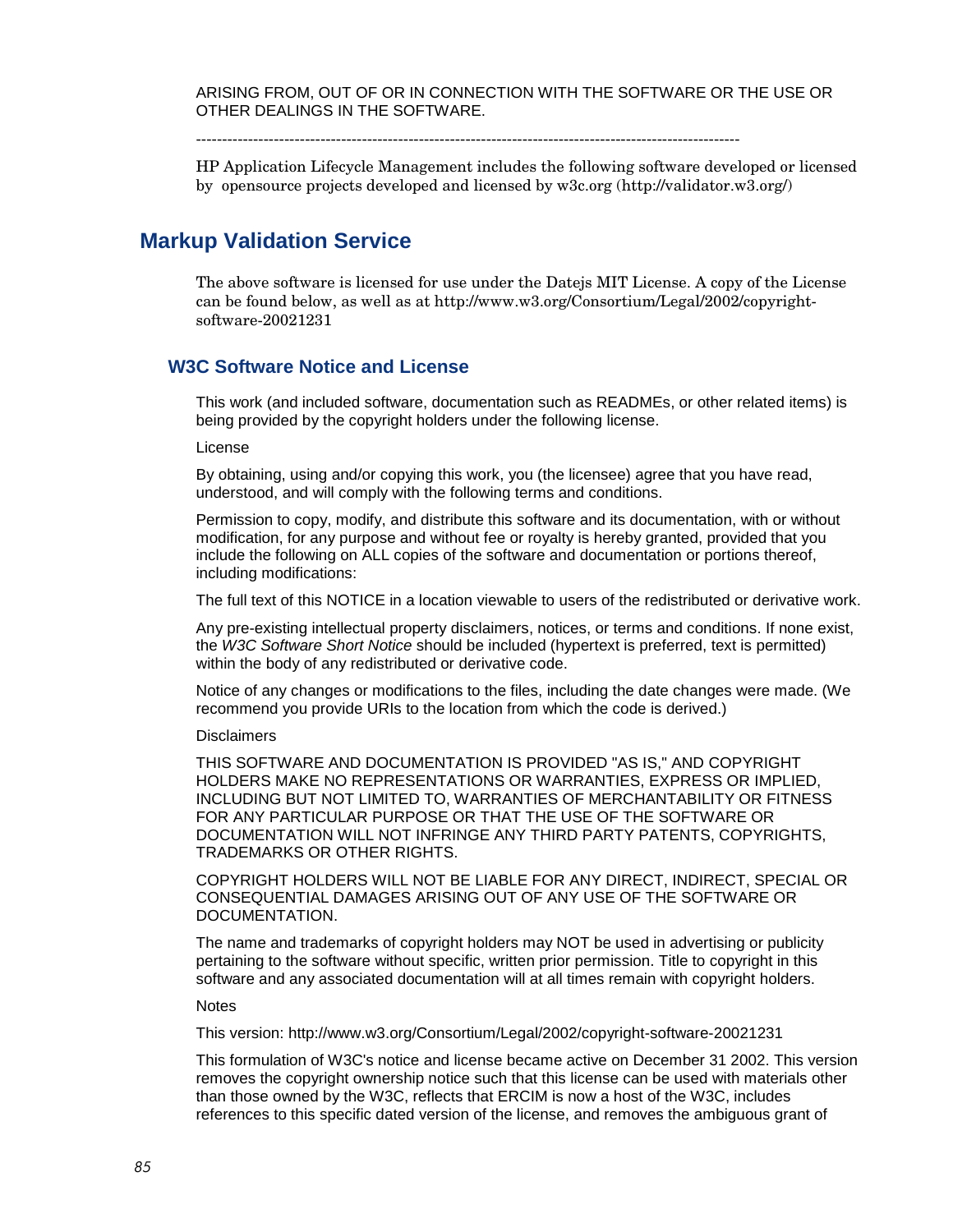"use". Otherwise, this version is the same as the *[previous version](http://www.w3.org/Consortium/Legal/copyright-software-19980720)* and is written so as to preserve the *[Free Software Foundation's assessment of GPL compatibility](http://www.gnu.org/philosophy/license-list.html#GPLCompatibleLicenses)* and *[OSI's certification](http://www.opensource.org/licenses/W3C.php)*under the *[Open Source Definition](http://www.opensource.org/docs/definition.php)*.

---------------------------------------------------------------------------------------------------------

HP Application Lifecycle Management includes the following software developed or licensed by opensource projects developed and licensed by jquery.org (http:// jquery.org/)

# **[jQuery](http://validator.w3.org/)**

The above software is licensed for use under the MIT License. A copy of the License can be found below, as well as at *[http://github.com/jquery/jquery/blob/master/MIT-LICENSE.txt](https://github.com/jquery/jquery/blob/master/MIT-LICENSE.txt)*

#### **[jQuery](http://validator.w3.org/) MIT License**

Copyright (c) 2012 John Resig, http://jquery.com/

Permission is hereby granted, free of charge, to any person obtaining a copy of this software and associated documentation files (the "Software"), to deal in the Software without restriction, including without limitation the rights to use, copy, modify, merge, publish, distribute, sublicense, and/or sell copies of the Software, and to permit persons to whom the Software is furnished to do so, subject to the following conditions:

The above copyright notice and this permission notice shall be included in all copies or substantial portions of the Software.

THE SOFTWARE IS PROVIDED "AS IS", WITHOUT WARRANTY OF ANY KIND, EXPRESS OR IMPLIED, INCLUDING BUT NOT LIMITED TO THE WARRANTIES OF MERCHANTABILITY, FITNESS FOR A PARTICULAR PURPOSE AND NONINFRINGEMENT. IN NO EVENT SHALL THE AUTHORS OR COPYRIGHT HOLDERS BE LIABLE FOR ANY CLAIM, DAMAGES OR OTHER LIABILITY, WHETHER IN AN ACTION OF CONTRACT, TORT OR OTHERWISE, ARISING FROM, OUT OF OR IN CONNECTION WITH THE SOFTWARE OR THE USE OR OTHER DEALINGS IN THE SOFTWARE.

---------------------------------------------------------------------------------------------------------

HP Application Lifecycle Management includes the following software developed or licensed by opensource projects developed and licensed by jqueryui.com (http:// jqueryui.com/)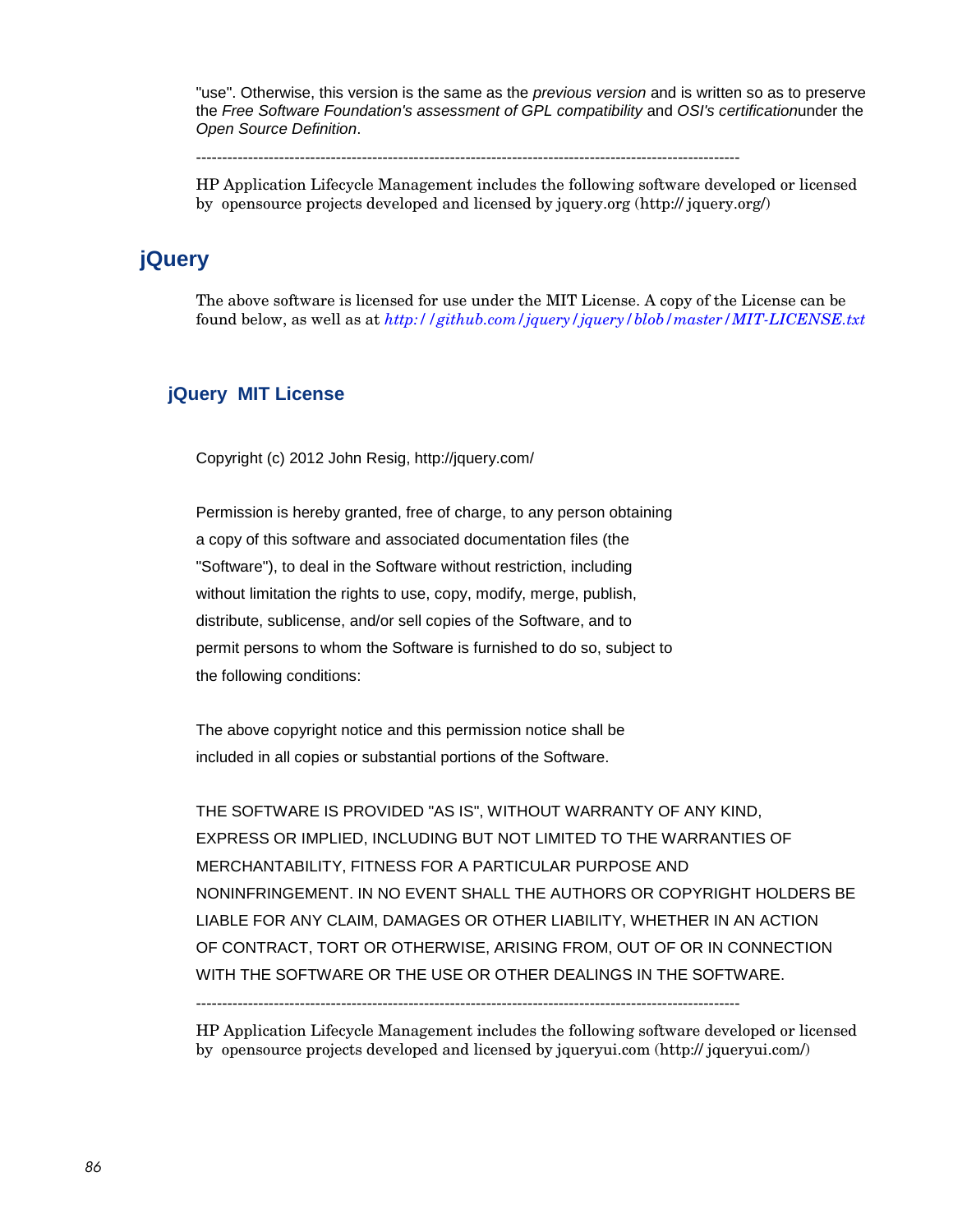# **[jQuery](http://validator.w3.org/) UI**

## **jQuery UI DatePicker 0.2.3**

The above software is licensed for use under the MIT License. A copy of the License can be found below, as well as at https://github.com/jquery/jquery-ui/blob/master/MIT-LICENSE.txt

#### **[jQueryU](http://validator.w3.org/)I MIT License**

Copyright (c) 2012 Paul Bakaus, http://jqueryui.com/

This software consists of voluntary contributions made by many individuals (AUTHORS.txt, http://jqueryui.com/about) For exact contribution history, see the revision history and logs, available at http://jquery-ui.googlecode.com/svn/

Permission is hereby granted, free of charge, to any person obtaining a copy of this software and associated documentation files (the "Software"), to deal in the Software without restriction, including without limitation the rights to use, copy, modify, merge, publish, distribute, sublicense, and/or sell copies of the Software, and to permit persons to whom the Software is furnished to do so, subject to the following conditions:

The above copyright notice and this permission notice shall be included in all copies or substantial portions of the Software.

THE SOFTWARE IS PROVIDED "AS IS", WITHOUT WARRANTY OF ANY KIND, EXPRESS OR IMPLIED, INCLUDING BUT NOT LIMITED TO THE WARRANTIES OF MERCHANTABILITY, FITNESS FOR A PARTICULAR PURPOSE AND NONINFRINGEMENT. IN NO EVENT SHALL THE AUTHORS OR COPYRIGHT HOLDERS BE LIABLE FOR ANY CLAIM, DAMAGES OR OTHER LIABILITY, WHETHER IN AN ACTION OF CONTRACT, TORT OR OTHERWISE, ARISING FROM, OUT OF OR IN CONNECTION WITH THE SOFTWARE OR THE USE OR OTHER DEALINGS IN THE SOFTWARE.

# **jQuery UI Touch Punch**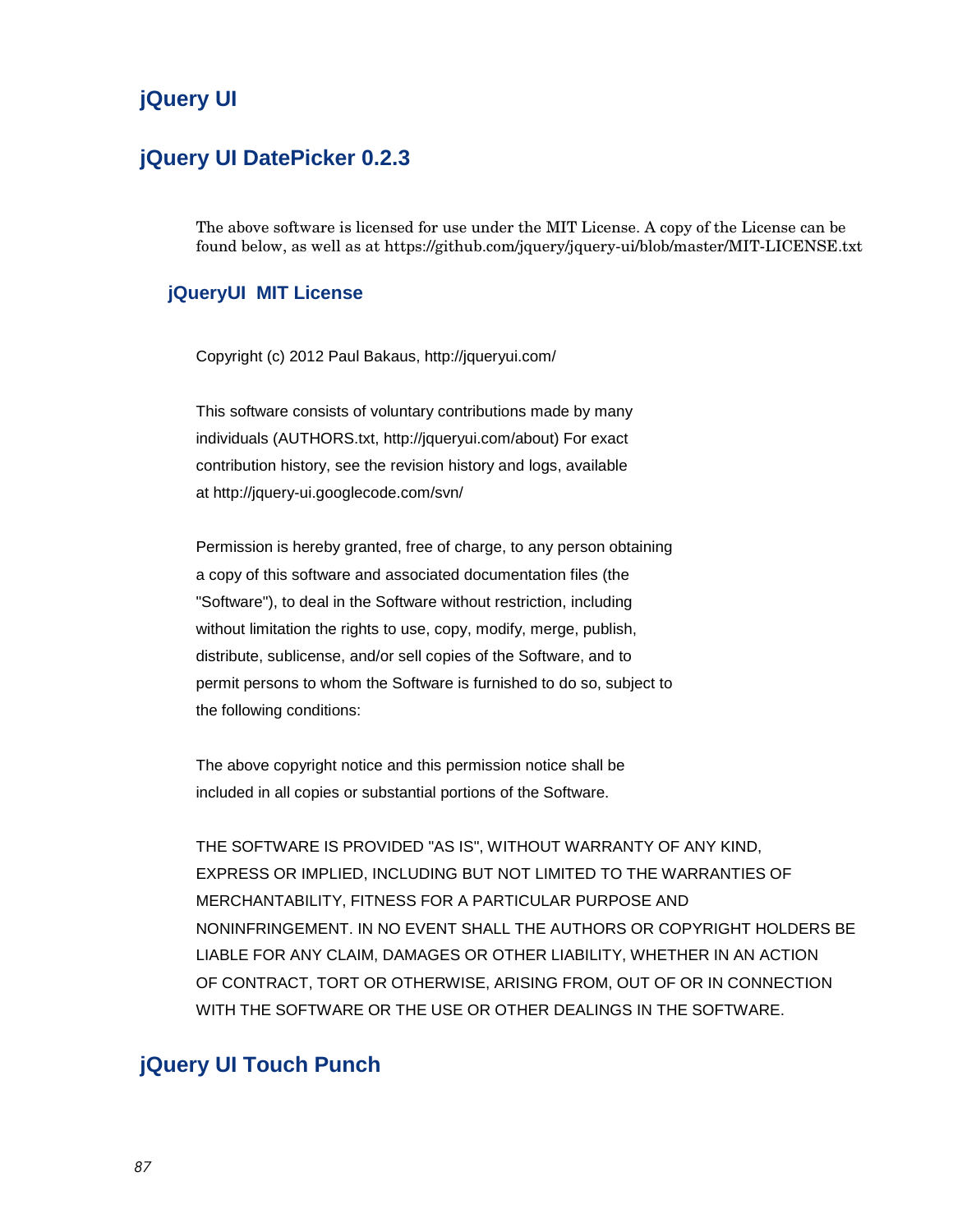The above software is licensed for use under the MIT License. A copy of the License can be found below, as well as at http://touchpunch.furf.com/mit.txt

#### **[jQueryU](http://validator.w3.org/)I Touch Punch MIT License**

Copyright (c) 2012 David Furfero

Permission is hereby granted, free of charge, to any person obtaining a copy of this software and associated documentation files (the "Software"), to deal in the Software without restriction, including without limitation the rights to use, copy, modify, merge, publish, distribute, sublicense, and/or sell copies of the Software, and to permit persons to whom the Software is furnished to do so, subject to the following conditions:

The above copyright notice and this permission notice shall be included in all copies or substantial portions of the Software.

THE SOFTWARE IS PROVIDED "AS IS", WITHOUT WARRANTY OF ANY KIND, EXPRESS OR IMPLIED, INCLUDING BUT NOT LIMITED TO THE WARRANTIES OF MERCHANTABILITY, FITNESS FOR A PARTICULAR PURPOSE AND NONINFRINGEMENT. IN NO EVENT SHALL THE AUTHORS OR COPYRIGHT HOLDERS BE LIABLE FOR ANY CLAIM, DAMAGES OR OTHER LIABILITY, WHETHER IN AN ACTION OF CONTRACT, TORT OR OTHERWISE, ARISING FROM, OUT OF OR IN CONNECTION WITH THE SOFTWARE OR THE USE OR OTHER DEALINGS IN THE SOFTWARE..

## **jQuery Layout 1.3.0**

The above software is licensed for use under the MIT License. A copy of the License can be found below, as well as at https://github.com/jquery/jquery/blob/master/MIT-LICENSE.txt

#### **[jQuery](http://validator.w3.org/) Layout MIT License**

Copyright 2013 jQuery Foundation and other contributors http://jquery.com/

This software consists of voluntary contributions made by many individuals (AUTHORS.txt, http://jqueryui.com/about) For exact contribution history, see the revision history and logs, available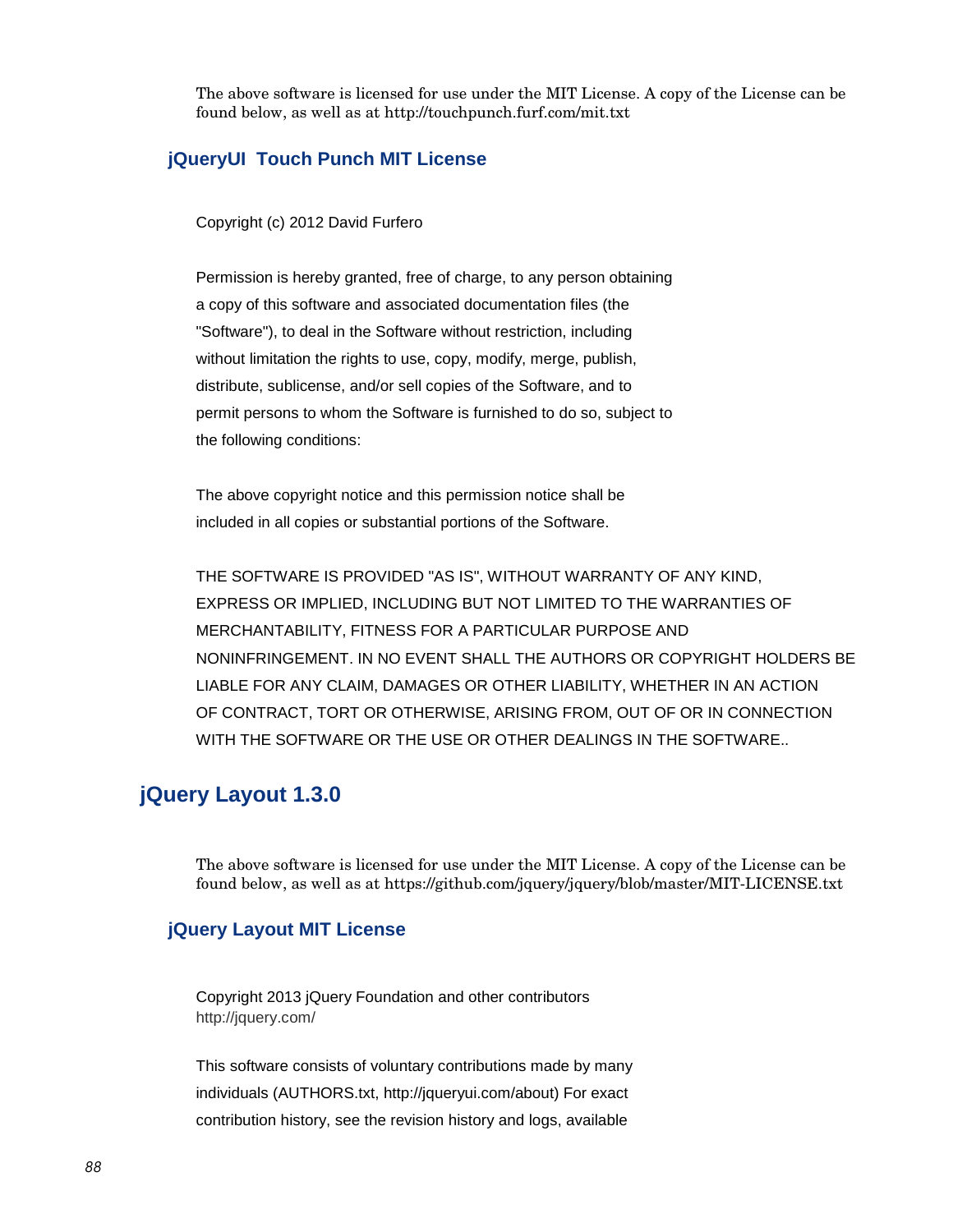at http://jquery-ui.googlecode.com/svn/

Permission is hereby granted, free of charge, to any person obtaining a copy of this software and associated documentation files (the "Software"), to deal in the Software without restriction, including without limitation the rights to use, copy, modify, merge, publish, distribute, sublicense, and/or sell copies of the Software, and to permit persons to whom the Software is furnished to do so, subject to the following conditions:

The above copyright notice and this permission notice shall be included in all copies or substantial portions of the Software.

THE SOFTWARE IS PROVIDED "AS IS", WITHOUT WARRANTY OF ANY KIND, EXPRESS OR IMPLIED, INCLUDING BUT NOT LIMITED TO THE WARRANTIES OF MERCHANTABILITY, FITNESS FOR A PARTICULAR PURPOSE AND NONINFRINGEMENT. IN NO EVENT SHALL THE AUTHORS OR COPYRIGHT HOLDERS BE LIABLE FOR ANY CLAIM, DAMAGES OR OTHER LIABILITY, WHETHER IN AN ACTION OF CONTRACT, TORT OR OTHERWISE, ARISING FROM, OUT OF OR IN CONNECTION WITH THE SOFTWARE OR THE USE OR OTHER DEALINGS IN THE SOFTWARE.

---------------------------------------------------------------------------------------------------------

HP Application Lifecycle Management includes the following software developed by Filament Group, Inc (http://www.filamentgroup.com/) and its contributors

## **jQuery-mousewheel 3.1.6**

The above software is licensed for use under the MIT License. A copy of the License can be found below, as well as at https://github.com/brandonaaron/jquery-mousewheel/blob/master/LICENSE.txt

#### **[jQuery-](http://validator.w3.org/)mousewheel MIT License**

Copyright (c) 2013, Brandon Aaron (http://brandon.aaron.sh)

Permission is hereby granted, free of charge, to any person obtaining a copy of this software and associated documentation files (the "Software"), to deal in the Software without restriction, including without limitation the rights to use, copy, modify, merge, publish, distribute, sublicense, and/or sell copies of the Software, and to permit persons to whom the Software is furnished to do so, subject to the following conditions:

The above copyright notice and this permission notice shall be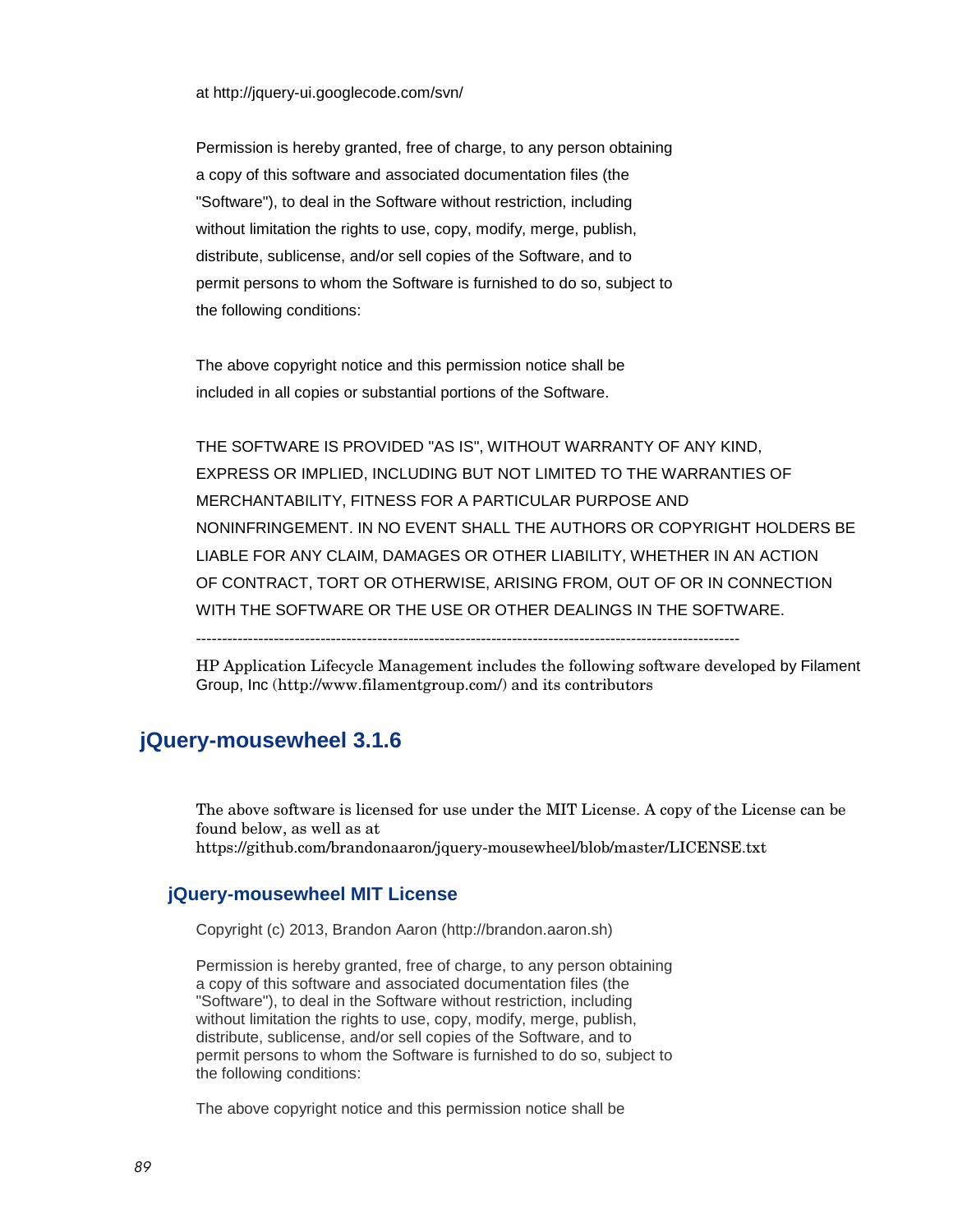included in all copies or substantial portions of the Software.

THE SOFTWARE IS PROVIDED "AS IS", WITHOUT WARRANTY OF ANY KIND, EXPRESS OR IMPLIED, INCLUDING BUT NOT LIMITED TO THE WARRANTIES OF MERCHANTABILITY, FITNESS FOR A PARTICULAR PURPOSE AND NONINFRINGEMENT. IN NO EVENT SHALL THE AUTHORS OR COPYRIGHT HOLDERS BE LIABLE FOR ANY CLAIM, DAMAGES OR OTHER LIABILITY, WHETHER IN AN ACTION OF CONTRACT, TORT OR OTHERWISE, ARISING FROM, OUT OF OR IN CONNECTION

WITH THE SOFTWARE OR THE USE OR OTHER DEALINGS IN THE SOFTWARE.

## **Date Range Picker plugin**

The above software is licensed for use under the MIT License. A copy of the License can be found below, as well as at *<http://filamentgroup.com/examples/mit-license.txt>*

#### **The MIT License**

Copyright (c) 2008, Filament Group, Inc

Permission is hereby granted, free of charge, to any person obtaining a copy of this software and associated documentation files (the "Software"), to deal in the Software without restriction, including without limitation the rights to use, copy, modify, merge, publish, distribute, sublicense, and/or sell copies of the Software, and to permit persons to whom the Software is furnished to do so, subject to the following conditions:

The above copyright notice and this permission notice shall be included in all copies or substantial portions of the Software.

THE SOFTWARE IS PROVIDED "AS IS", WITHOUT WARRANTY OF ANY KIND, EXPRESS OR IMPLIED, INCLUDING BUT NOT LIMITED TO THE WARRANTIES OF MERCHANTABILITY, FITNESS FOR A PARTICULAR PURPOSE AND NONINFRINGEMENT. IN NO EVENT SHALL THE AUTHORS OR COPYRIGHT HOLDERS BE LIABLE FOR ANY CLAIM, DAMAGES OR OTHER LIABILITY, WHETHER IN AN ACTION OF CONTRACT, TORT OR OTHERWISE, ARISING FROM, OUT OF OR IN CONNECTION WITH THE SOFTWARE OR THE USE OR OTHER DEALINGS IN THE SOFTWARE.

The end-user documentation included with the redistribution, if any, must include the following acknowledgment: "This product includes software developed by Filament Group, Inc (http://www.filamentgroup.com/) and its contributors", in the same place and form as other third-party acknowledgments. Alternately, this acknowledgment may appear in the software itself, in the same form and location as other such third-party acknowledgments.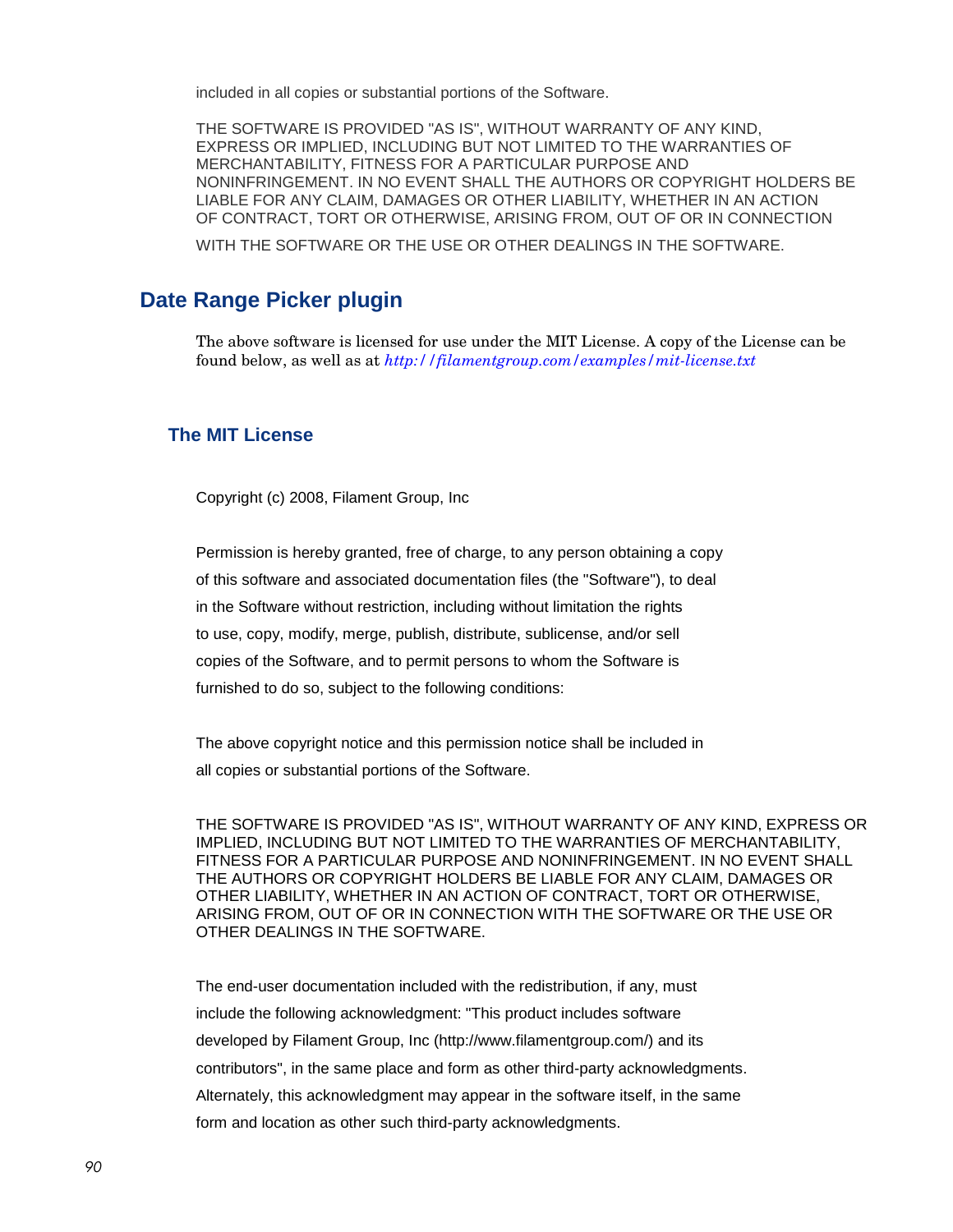---------------------------------------------------------------------------------------------------------

HP Application Lifecycle Management includes the following software developed by coderazzi.net (http://www. coderazzi.net)

#### **TableFilter**

The above software is licensed for use under the MIT License. A copy of the License can be found below

#### **The MIT License**

Copyright (c) 2007 Luis M. Pena - lu@coderazzi.net

 Permission is hereby granted, free of charge, to any person obtaining a copy of this software and associated documentation files (the "Software"), to deal in the Software without restriction, including without limitation the rights to use, copy, modify, merge, publish, distribute, sublicense, and/or sell copies of the Software, and to permit persons to whom the Software is furnished to do so, subject to the following conditions:

 The above copyright notice and this permission notice shall be included in all copies or substantial portions of the Software.

 THE SOFTWARE IS PROVIDED "AS IS", WITHOUT WARRANTY OF ANY KIND, EXPRESS OR IMPLIED, INCLUDING BUT NOT LIMITED TO THE WARRANTIES OF MERCHANTABILITY, FITNESS FOR A PARTICULAR PURPOSE AND NONINFRINGEMENT. IN NO EVENT SHALL THE AUTHORS OR COPYRIGHT HOLDERS BE LIABLE FOR ANY CLAIM, DAMAGES OR OTHER LIABILITY, WHETHER IN AN ACTION OF CONTRACT, TORT OR OTHERWISE, ARISING FROM, OUT OF OR IN CONNECTION WITH THE SOFTWARE OR THE USE OR OTHER DEALINGS IN THE SOFTWARE.

---------------------------------------------------------------------------------------------------------

HP Agile Manager includes the following software included in MadCap Flare 11 (open source) and MIT licensed:

## **BxSlider 4.1.1**

Copyright 2014, Steven Wanderski - http://stevenwanderski.com - [http://bxcreative.com](http://bxcreative.com/)

HP Agile Manager includes the following software included in MadCap Flare 11 (open source) and MIT licensed: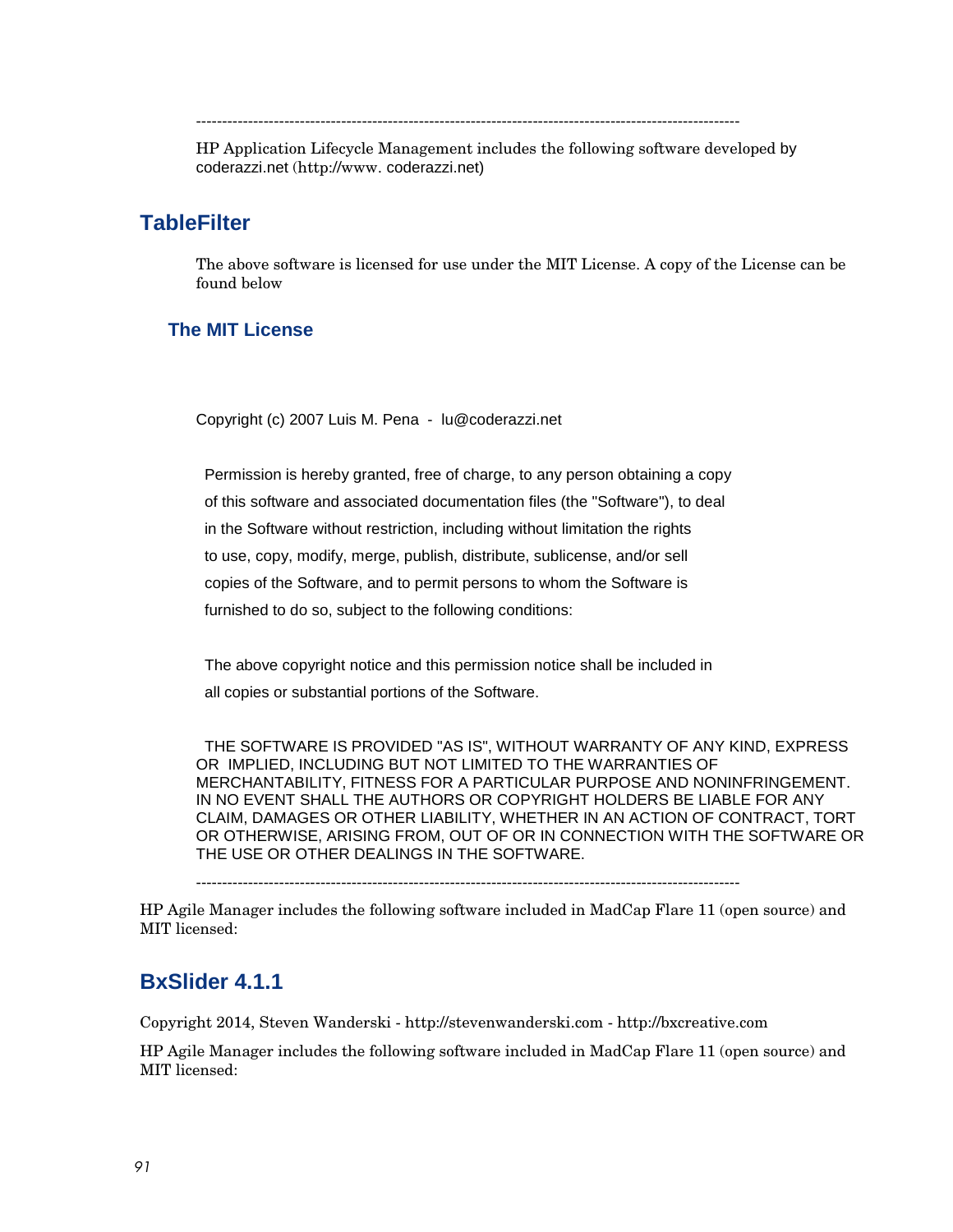# **Foundation Responsive Library (foundation.min.js)**

Copyright 2013, ZURB

HP Agile Manager includes the following software included in MadCap Flare 11 (open source) and MIT licensed:

# **highlight 4**

Johann Burkard <http://johannburkard.de> *<mailto:jb@eaio.com>*

HP Agile Manager includes the following software included in MadCap Flare 11 (open source) and MIT licensed:

# **jQuery JavaScript Library 1.8.3 (jquery.js / jquery.min.js)**

Copyright 2012 jQuery Foundation and other contributors, *<http://jquery.com/>*

HP Agile Manager includes the following software included in MadCap Flare 11 (open source) and MIT licensed:

# **jQuery hashchange event 1.3**

Copyright © 2010 "Cowboy" Ben Alman

HP Agile Manager includes the following software included in MadCap Flare 11 (open source) and MIT licensed:

# **jQuery scrollintoview() plugin and :scrollable selector filter 1.8**

Copyright (c) 2011 Robert Koritnik

HP Agile Manager includes the following software included in MadCap Flare 11 (open source) and MIT licensed:

# **jQuery throttle / debounce 1.1**

Copyright © 2010 "Cowboy" Ben Alman

HP Agile Manager includes the following software included in MadCap Flare 11 (open source) and MIT licensed:

# **Modernizr 2.6.2 (Custom build: custom.modernizr.js)**

Copyright (c) 2009–2013

HP Agile Manager includes the following software included in MadCap Flare 11 (open source) and MIT licensed: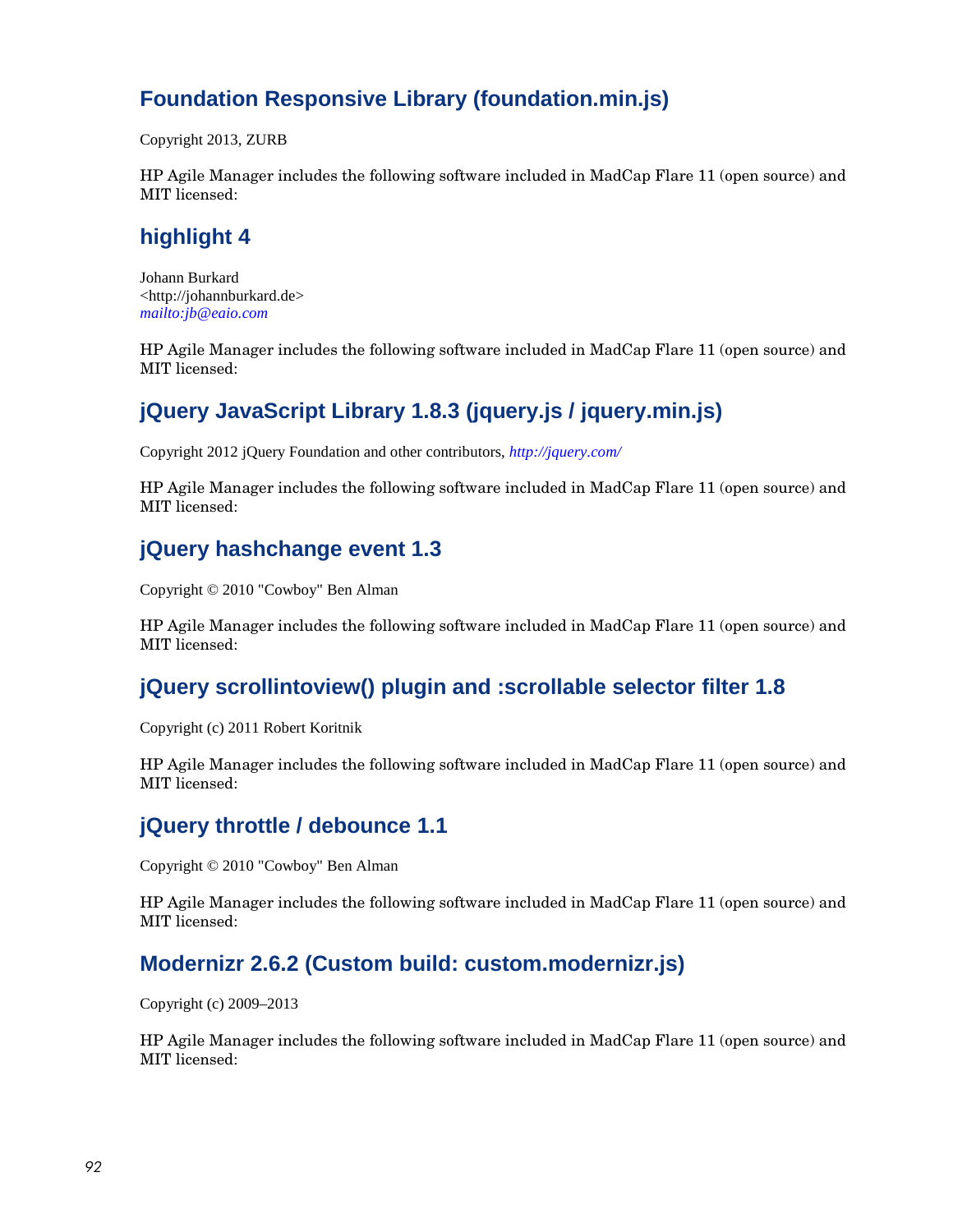# **plugin.js / plugins.min.js**

HP Agile Manager includes the following software included in MadCap Flare 11 (open source) and MIT licensed:

# **RequireJS 2.1.11 (require.js / require.min.js)**

Copyright (c) 2010-2014, The Dojo Foundation All Rights Reserved.

HP Agile Manager includes the following software included in MadCap Flare 11 (open source) and MIT licensed:

# **Sidr 1.2.1 ( Sidr / jquery.sidr.min.js)**

Copyright (c) 2013 Alberto Varela

HP Application Lifecycle Management includes the following software hosted by code.google.com (http://code.google.com)

## **THTMLViewer**

The above software is licensed for use under the MIT License. A copy of the License can be found below

#### **The MIT License**

HtmlViewer v10.2

------------------------------------------------------------------------

Copyright (c) 1995 - 2008 by L. David Baldwin Copyright (c) 1995 - 2008 by Anders Melander (DitherUnit.pas) Copyright (c) 1995 - 2008 by Ron Collins (HtmlGif1.pas) Copyright (c) 2008 - 2009 by Sebastian Zierer (Delphi 2009 Port) Copyright (c) 2008 - 2010 by Arvid Winkelsdorf (Fixes) Copyright (c) 2009 - 2011 by Bernd Gabriel (Fixes, Enhancements)

Permission is hereby granted, free of charge, to any person obtaining a copy of this software and associated documentation files (the "Software"), to deal in the Software without restriction, including without limitation the rights to use, copy, modify, merge, publish,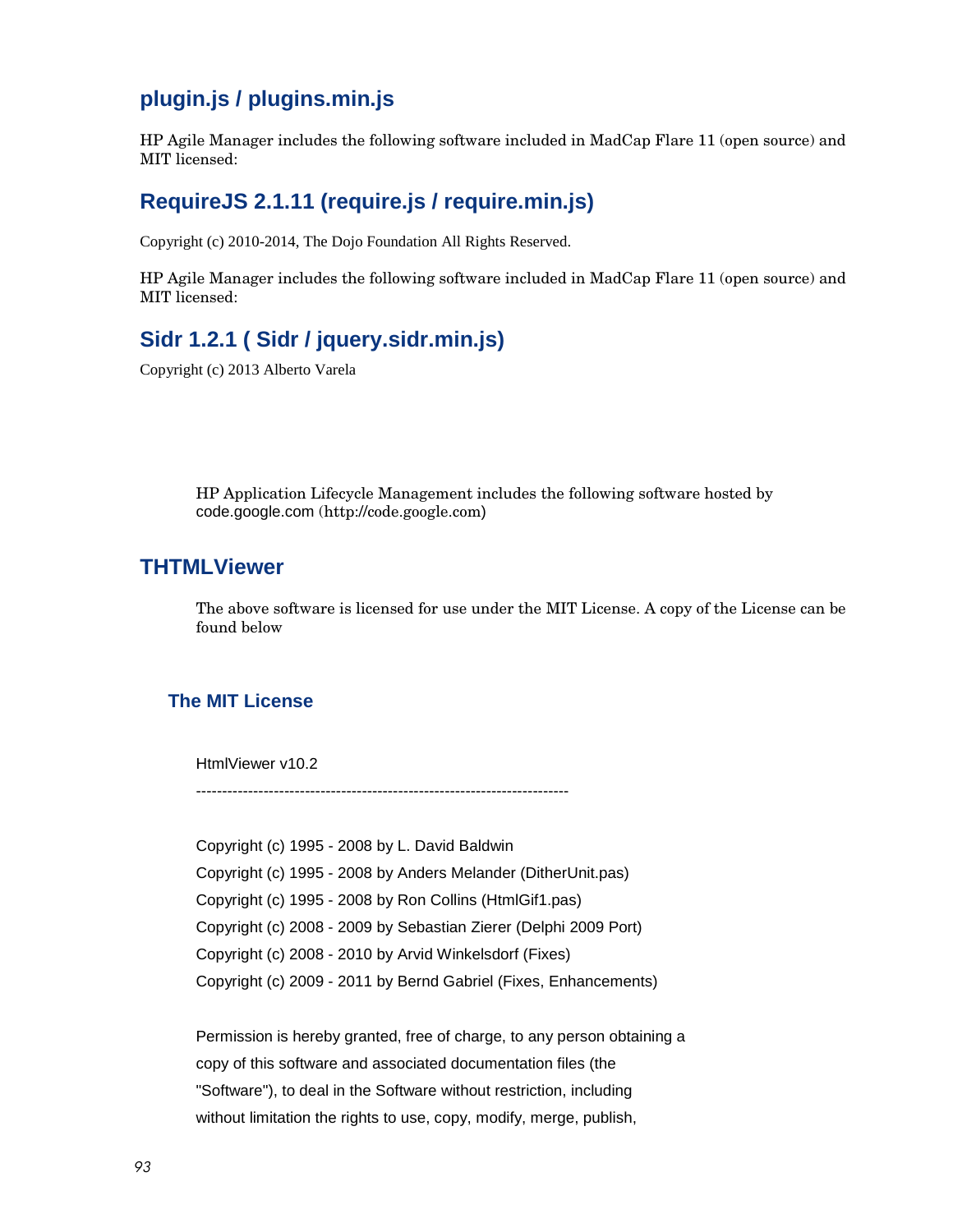distribute, sublicense, and/or sell copies of the Software, and to permit persons to whom the Software is furnished to do so, subject to the following conditions:

The above copyright notice and this permission notice shall be included in all copies or substantial portions of the Software.

THE SOFTWARE IS PROVIDED "AS IS", WITHOUT WARRANTY OF ANY KIND, EXPRESS OR IMPLIED, INCLUDING BUT NOT LIMITED TO THE WARRANTIES OF MERCHANTABILITY, FITNESS FOR A PARTICULAR PURPOSE AND NONINFRINGEMENT. IN NO EVENT SHALL THE AUTHORS OR COPYRIGHT HOLDERS BE LIABLE FOR ANY CLAIM, DAMAGES OR OTHER LIABILITY, WHETHER IN AN ACTION OF CONTRACT, TORT OR OTHERWISE, ARISING FROM, OUT OF OR IN CONNECTION WITH THE SOFTWARE OR THE USE OR OTHER DEALINGS IN THE SOFTWARE.

Note that the source modules, HTMLGIF1.PAS and DITHERUNIT.PAS are covered by separate copyright notices located in those modules.

---------------------------------------------------------------------------------------------------------

HP Application Lifecycle Management includes the following software hosted by code.google.com (http://code.google.com)

# **DragDealer**

The above software is licensed for use under the MIT License. A copy of the License can be found below

#### **The MIT License**

Copyright (c) 2010 Ovidiu Chereche™

Permission is hereby granted, free of charge, to any person obtaining a copy of this software and associated documentation files (the "Software"), to deal in the Software without restriction, including without limitation the rights to use, copy, modify, merge, publish, distribute, sublicense, and/or sell copies of the Software, and to permit persons to whom the Software is furnished to do so, subject to the following conditions: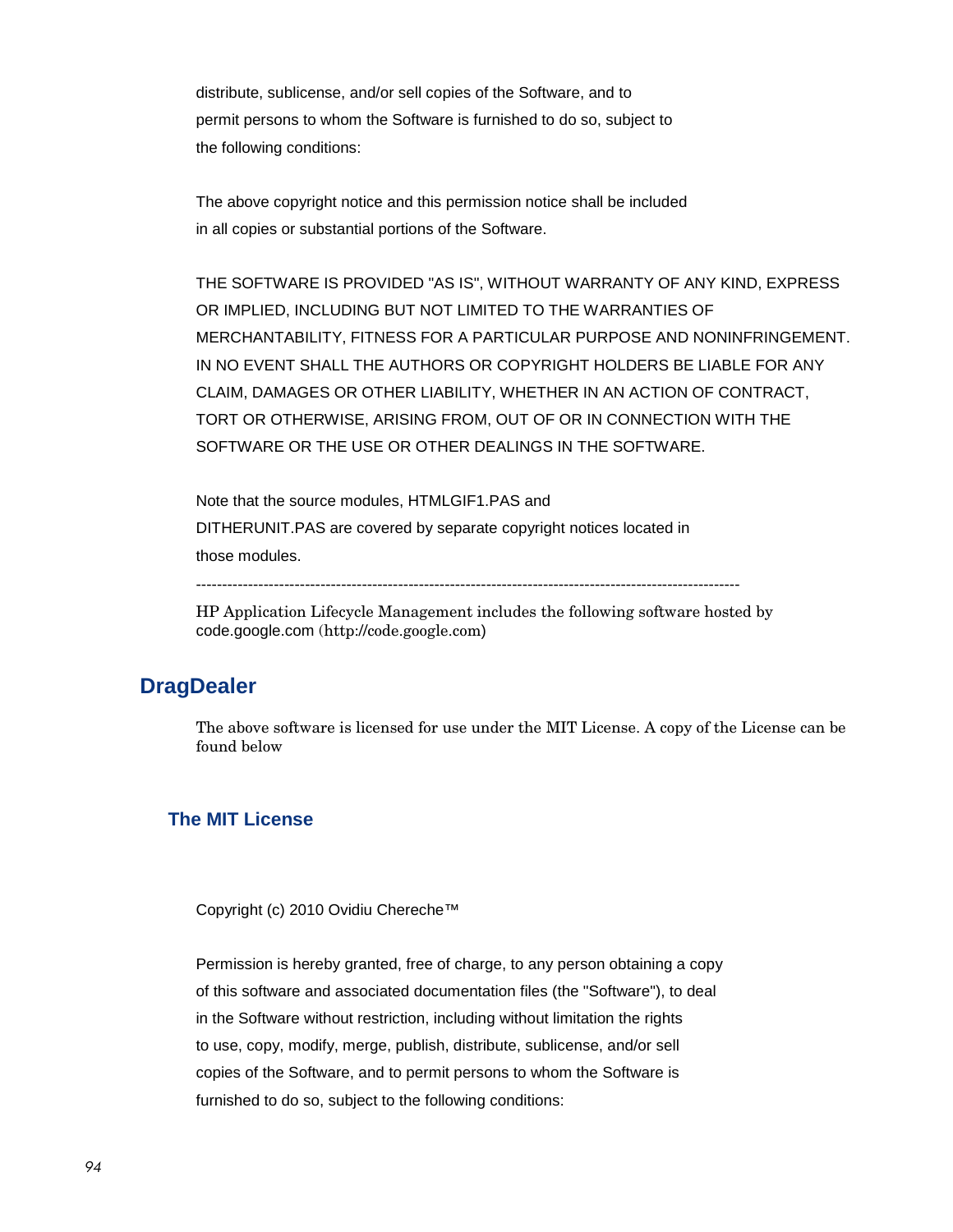The above copyright notice and this permission notice shall be included in

all copies or substantial portions of the Software.

THE SOFTWARE IS PROVIDED "AS IS", WITHOUT WARRANTY OF ANY KIND, EXPRESS OR IMPLIED, INCLUDING BUT NOT LIMITED TO THE WARRANTIES OF MERCHANTABILITY, FITNESS FOR A PARTICULAR PURPOSE AND NONINFRINGEMENT. IN NO EVENT SHALL THE AUTHORS OR COPYRIGHT HOLDERS BE LIABLE FOR ANY CLAIM, DAMAGES OR OTHER LIABILITY, WHETHER IN AN ACTION OF CONTRACT, TORT OR OTHERWISE, ARISING FROM, OUT OF OR IN CONNECTION WITH THE SOFTWARE OR THE USE OR OTHER DEALINGS IN THE SOFTWARE.

---------------------------------------------------------------------------------------------------------

HP Application Lifecycle Management includes the following software developed by Jan Sorgalla (http://sorgalla.com)

### **jCarousel**

The above software is licensed for use under the MIT License. A copy of the License can be found below as well as at http://www.opensource.org/licenses/mit-license.php

#### **The MIT License**

Copyright (c) 2006 Jan Sorgalla (http://sorgalla.com)

Permission is hereby granted, free of charge, to any person obtaining a copy of this software and associated documentation files (the "Software"), to deal in the Software without restriction, including without limitation the rights to use, copy, modify, merge, publish, distribute, sublicense, and/or sell copies of the Software, and to permit persons to whom the Software is furnished to do so, subject to the following conditions:

The above copyright notice and this permission notice shall be included in all copies or substantial portions of the Software.

THE SOFTWARE IS PROVIDED "AS IS", WITHOUT WARRANTY OF ANY KIND, EXPRESS OR IMPLIED, INCLUDING BUT NOT LIMITED TO THE WARRANTIES OF MERCHANTABILITY, FITNESS FOR A PARTICULAR PURPOSE AND NONINFRINGEMENT. IN NO EVENT SHALL THE AUTHORS OR COPYRIGHT HOLDERS BE LIABLE FOR ANY CLAIM, DAMAGES OR OTHER LIABILITY, WHETHER IN AN ACTION OF CONTRACT, TORT OR OTHERWISE, ARISING FROM, OUT OF OR IN CONNECTION WITH THE SOFTWARE OR THE USE OR OTHER DEALINGS IN THE SOFTWARE.

---------------------------------------------------------------------------------------------------------

HP Application Lifecycle Management includes the following software developed by jqplot (*[http://jqplot.com/](http://www.jqplot.com/)*)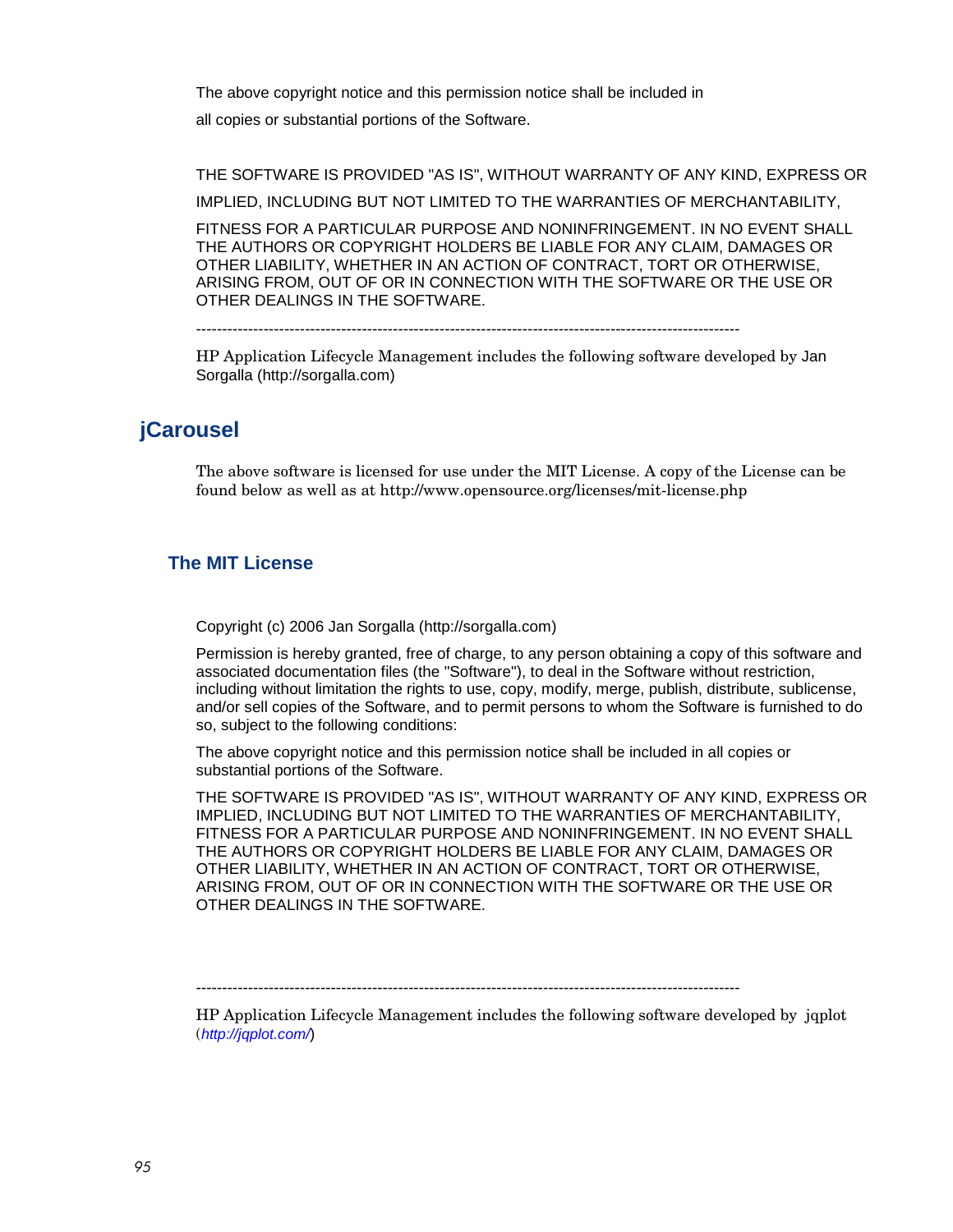# **jqPlot**

The above software is licensed for use under the MIT License. A copy of the License can be found below as well as at http://www.opensource.org/licenses/mit-license.php

#### **The MIT License**

Copyright (c) 2009-2011 Chris Leonello

Permission is hereby granted, free of charge, to any person obtaining a copy of this software and associated documentation files (the "Software"), to deal in the Software without restriction, including without limitation the rights to use, copy, modify, merge, publish, distribute, sublicense, and/or sell copies of the Software, and to permit persons to whom the Software is furnished to do so, subject to the following conditions:

The above copyright notice and this permission notice shall be included in all copies or substantial portions of the Software.

THE SOFTWARE IS PROVIDED "AS IS", WITHOUT WARRANTY OF ANY KIND, EXPRESS OR IMPLIED, INCLUDING BUT NOT LIMITED TO THE WARRANTIES OF MERCHANTABILITY, FITNESS FOR A PARTICULAR PURPOSE AND NONINFRINGEMENT. IN NO EVENT SHALL THE AUTHORS OR COPYRIGHT HOLDERS BE LIABLE FOR ANY CLAIM, DAMAGES OR OTHER LIABILITY, WHETHER IN AN ACTION OF CONTRACT, TORT OR OTHERWISE, ARISING FROM, OUT OF OR IN CONNECTION WITH THE SOFTWARE OR THE USE OR OTHER DEALINGS IN THE SOFTWARE.

---------------------------------------------------------------------------------------------------------

HP Application Lifecycle Management includes the following software hosted by code.google.com (*http:// [code.google.com/](http://www.jqplot.com/)*)

## **dynaTree**

The above software is licensed for use under the MIT License. A copy of the License can be found below

#### **The MIT License**

Copyright (c) 2008-2011 Martin Wendt (*[http://wwWendt.de](http://www.google.com/url?q=http://wwWendt.de&usg=AFQjCNGW9OOCAJd6PILG-NRf4yJy22NAVw)*)

Permission is hereby granted, free of charge, to any person obtaining a copy of this software and associated documentation files (the "Software"), to deal in the Software without restriction, including without limitation the rights to use, copy, modify, merge, publish, distribute, sublicense, and/or sell copies of the Software, and to permit persons to whom the Software is furnished to do so, subject to the following conditions:

The above copyright notice and this permission notice shall be included in all copies or substantial portions of the Software.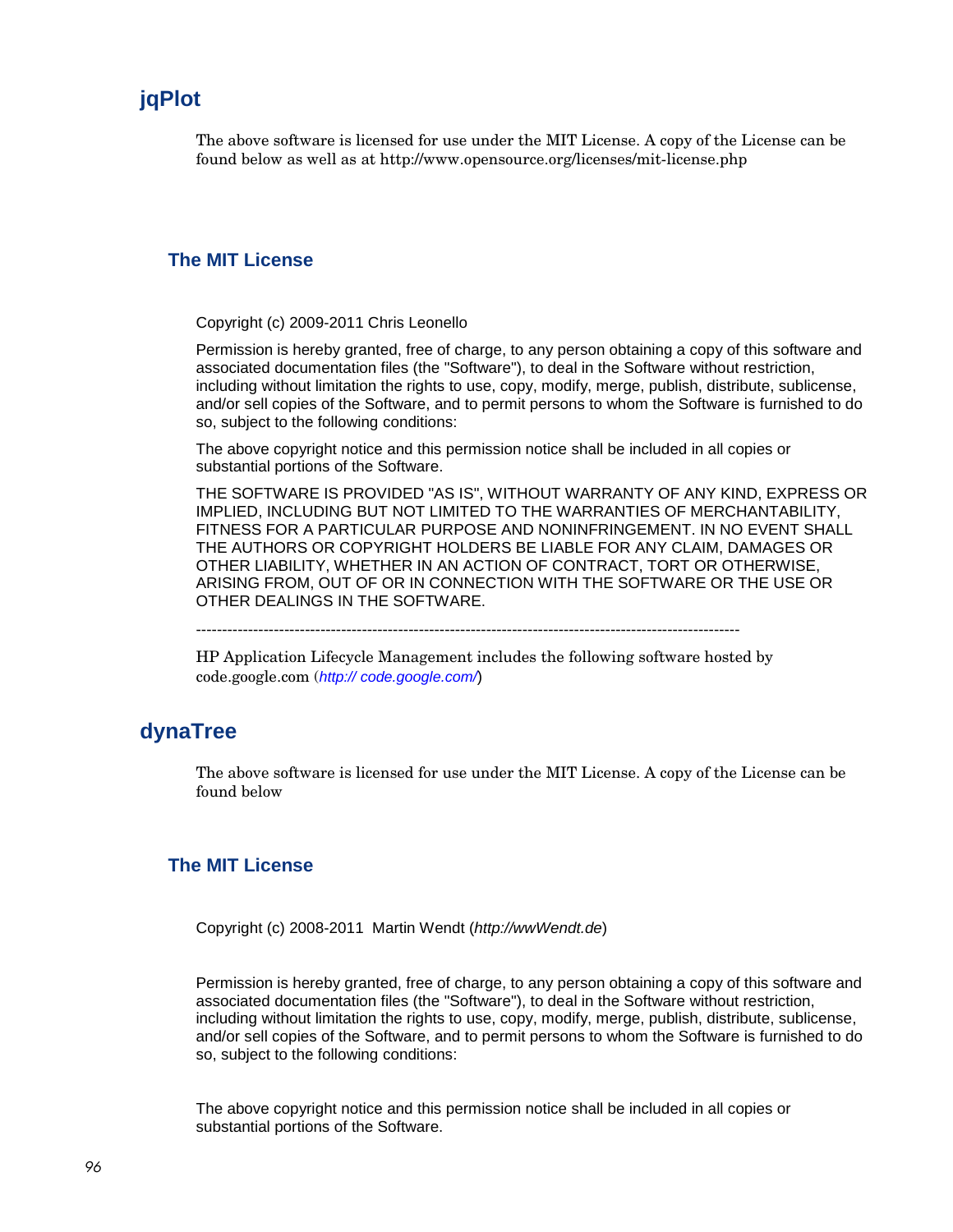THE SOFTWARE IS PROVIDED "AS IS", WITHOUT WARRANTY OF ANY KIND, EXPRESS OR IMPLIED, INCLUDING BUT NOT LIMITED TO THE WARRANTIES OF MERCHANTABILITY, FITNESS FOR A PARTICULAR PURPOSE AND NONINFRINGEMENT. IN NO EVENT SHALL THE AUTHORS OR COPYRIGHT HOLDERS BE LIABLE FOR ANY CLAIM, DAMAGES OR OTHER LIABILITY, WHETHER IN AN ACTION OF CONTRACT, TORT OR OTHERWISE, ARISING FROM, OUT OF OR IN CONNECTION WITH THE SOFTWARE OR THE USE OR OTHER DEALINGS IN THE SOFTWARE.

---------------------------------------------------------------------------------------------------------

HP Application Lifecycle Management includes the following software developed by craigsworks.com (*<http://craigsworks.com/>*)

# **qTip**

# **fraywing-textangular (1.4.6)**

# **aaccurso-ng-cordova-ionic v0.1.23-alpha**

The above software is licensed for use under the MIT License. A copy of the License can be found below and in the following link *[www.opensource.org/licenses/MIT](http://www.opensource.org/licenses/MIT)*

#### **The MIT license**

Copyright © 2009 Craig Thompson

Permission is hereby granted, free of charge, to any person obtaining a copy of this software and associated documentation files (the "Software"), to deal in the Software without restriction, including without limitation the rights to use, copy, modify, merge, publish, distribute, sublicense, and/or sell copies of the Software, and to permit persons to whom the Software is furnished to do so, subject to the following conditions:

The above copyright notice and this permission notice shall be included in all copies or substantial portions of the Software.

THE SOFTWARE IS PROVIDED "AS IS", WITHOUT WARRANTY OF ANY KIND, EXPRESS OR IMPLIED, INCLUDING BUT NOT LIMITED TO THE WARRANTIES OF MERCHANTABILITY, FITNESS FOR A PARTICULAR PURPOSE AND NONINFRINGEMENT. IN NO EVENT SHALL THE AUTHORS OR COPYRIGHT HOLDERS BE LIABLE FOR ANY CLAIM, DAMAGES OR OTHER LIABILITY, WHETHER IN AN ACTION OF CONTRACT, TORT OR OTHERWISE, ARISING FROM, OUT OF OR IN CONNECTION WITH THE SOFTWARE OR THE USE OR OTHER DEALINGS IN THE SOFTWARE.

---------------------------------------------------------------------------------------------------------

HP Application Lifecycle Management includes the following software developed or licensed by slf4j.org [\(http://slf4j.org\)](http://slf4j.org/)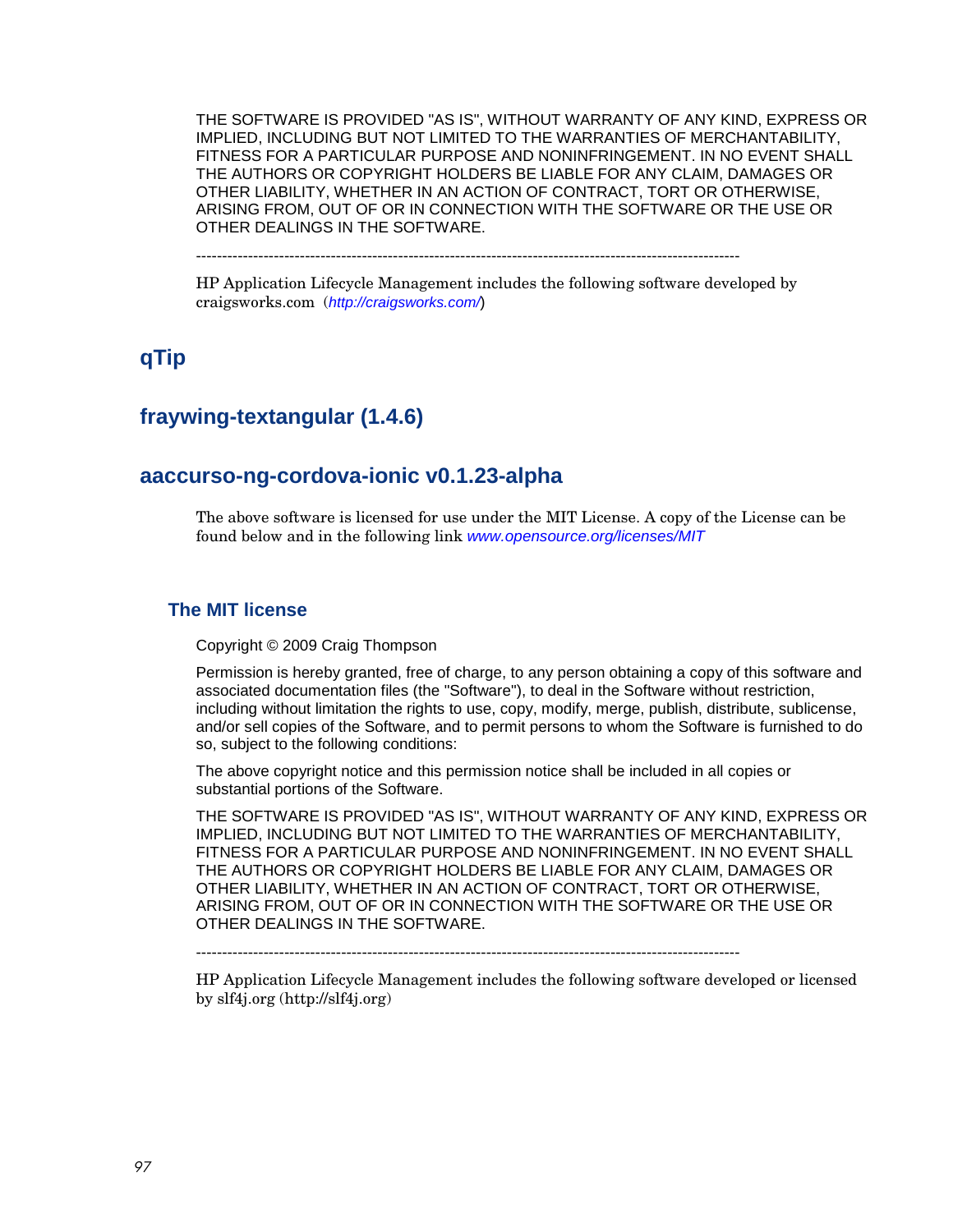#### **SLF4J 1.6**

The above software is licensed for use under MIT License ( The "License"). A copy of the License can be found below, as well as at http://www.slf4j.org/license.html

#### **SLF4J MIT License**

Copyright (c) 2004-2011 QOS.ch All rights reserved.

Permission is hereby granted, free of charge, to any person obtaining a copy of this software and associated documentation files (the "Software"), to deal in the Software without restriction, including without limitation the rights to use, copy, modify, merge, publish, distribute, sublicense, and/or sell copies of the Software, and to permit persons to whom the Software is furnished to do so, subject to the following conditions:

The above copyright notice and this permission notice shall be included in all copies or substantial portions of the Software.

THE SOFTWARE IS PROVIDED "AS IS", WITHOUT WARRANTY OF ANY KIND, EXPRESS OR IMPLIED, INCLUDING BUT NOT LIMITED TO THE WARRANTIES OF MERCHANTABILITY, FITNESS FOR A PARTICULAR PURPOSE AND NONINFRINGEMENT. IN NO EVENT SHALL THE AUTHORS OR COPYRIGHT HOLDERS BE LIABLE FOR ANY CLAIM, DAMAGES OR OTHER LIABILITY, WHETHER IN AN ACTION OF CONTRACT, TORT OR OTHERWISE, ARISING FROM, OUT OF OR IN CONNECTION WITH THE SOFTWARE OR THE USE OR OTHER DEALINGS IN THE SOFTWARE.

#### **ICU4J 4.4.2.2**

The above software is licensed for use under MIT License ( The "License"). A copy of the License can be found below, as well as at http://site.icu-project.org/

#### **ICU4J 4.4.2.2 MIT License**

Copyright (c)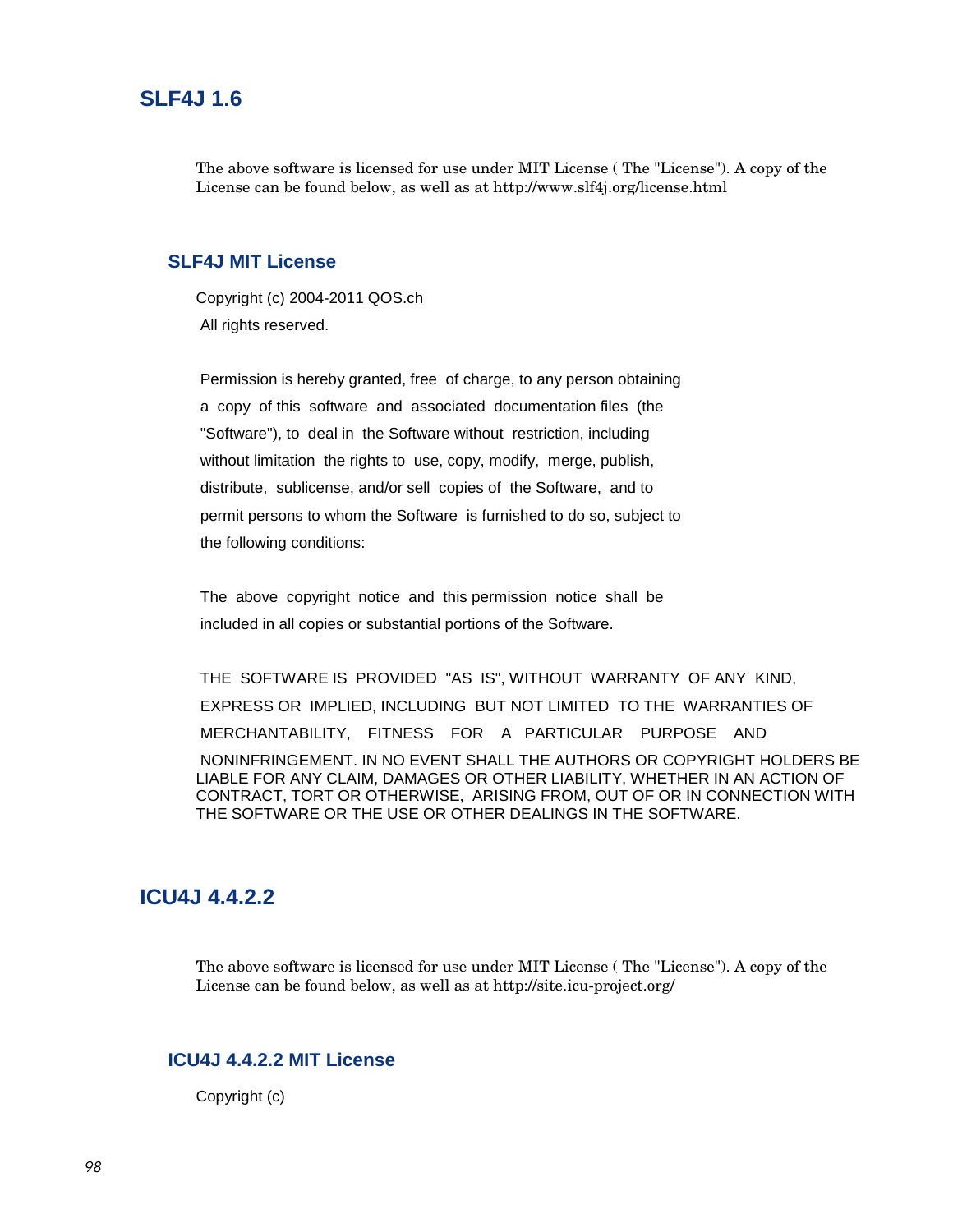Permission is hereby granted, free of charge, to any person obtaining a copy of this software and associated documentation files (the "Software"), to deal in the Software without restriction, including without limitation the rights to use, copy, modify, merge, publish, distribute, sublicense, and/or sell copies of the Software, and to permit persons to whom the Software is furnished to do so, subject to the following conditions:

The above copyright notice and this permission notice shall be included in all copies or substantial portions of the Software.

THE SOFTWARE IS PROVIDED "AS IS", WITHOUT WARRANTY OF ANY KIND, EXPRESS OR IMPLIED, INCLUDING BUT NOT LIMITED TO THE WARRANTIES OF MERCHANTABILITY, FITNESS FOR A PARTICULAR PURPOSE AND NONINFRINGEMENT. IN NO EVENT SHALL THE

AUTHORS OR COPYRIGHT HOLDERS BE LIABLE FOR ANY CLAIM, DAMAGES OR OTHER LIABILITY, WHETHER IN AN ACTION OF CONTRACT, TORT OR OTHERWISE, ARISING FROM,

OUT OF OR IN CONNECTION WITH THE SOFTWARE OR THE USE OR OTHER DEALINGS IN

THE SOFTWARE.

---------------------------------------------------------------------------------------------------------

HP Application Lifecycle Management includes the following software developed or licensed by angularjs.org (http://angularjs.org/)

# **AngularJS 1.1.4**

# **AngularUI 0.4.0**

# **AngularStrap 0.7.5**

# **UIBootStrap 0.2.0**

The above software is licensed for use under MIT License (The "License"). A copy of the License can be found below, as well as at https://github.com/angular/angular.js/blob/master/LICENSE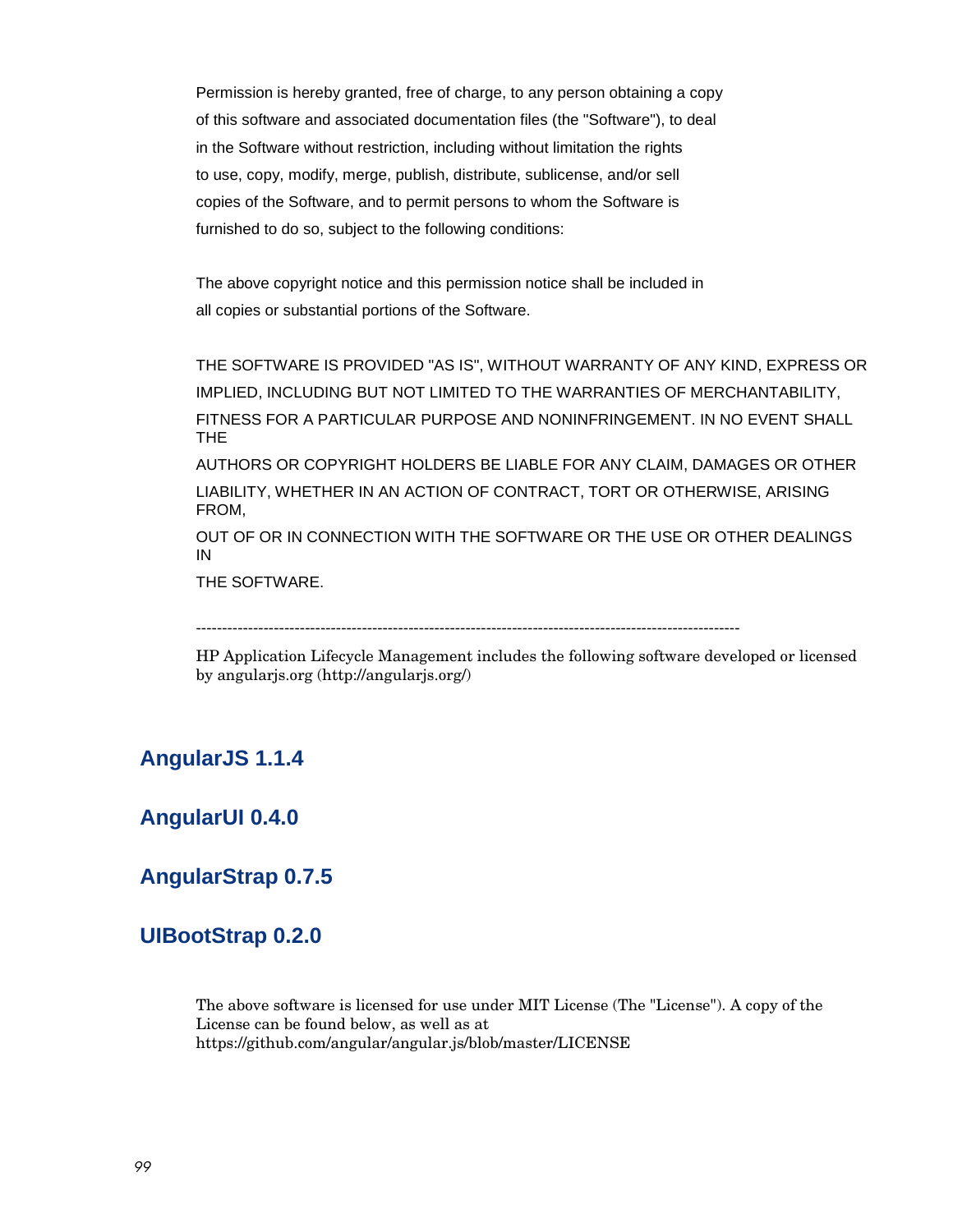#### **Angular MIT License**

Copyright (c) 2010-2012 Google, Inc. http://angularjs.org

Permission is hereby granted, free of charge, to any person obtaining a copy of this software and associated documentation files (the "Software"), to deal in the Software without restriction, including without limitation the rights to use, copy, modify, merge, publish, distribute, sublicense, and/or sell copies of the Software, and to permit persons to whom the Software is furnished to do so, subject to the following conditions:

The above copyright notice and this permission notice shall be included in all copies or substantial portions of the Software.

THE SOFTWARE IS PROVIDED "AS IS", WITHOUT WARRANTY OF ANY KIND, EXPRESS OR IMPLIED, INCLUDING BUT NOT LIMITED TO THE WARRANTIES OF MERCHANTABILITY, FITNESS FOR A PARTICULAR PURPOSE AND NONINFRINGEMENT. IN NO EVENT SHALL THE AUTHORS OR COPYRIGHT HOLDERS BE LIABLE FOR ANY CLAIM, DAMAGES OR OTHER LIABILITY, WHETHER IN AN ACTION OF CONTRACT, TORT OR OTHERWISE, ARISING FROM, OUT OF OR IN CONNECTION WITH THE SOFTWARE OR THE USE OR OTHER DEALINGS IN

THE SOFTWARE.

---------------------------------------------------------------------------------------------------------

HP Application Lifecycle Management includes the following software developed or licensed by https://code.google.com/p/dynatree/

#### **Dynatree 1.2.4**

The above software is licensed for use under MIT License (The "License"). A copy of the License can be found below, as well as at http://www.opensource.org/licenses/mit-license.php

#### **Dynatree MIT License**

Copyright (c) 2010-2012 Google, Inc. https://code.google.com/p/dynatree/

Permission is hereby granted, free of charge, to any person obtaining a copy of this software and associated documentation files (the "Software"), to deal in the Software without restriction, including without limitation the rights to use, copy, modify, merge, publish, distribute, sublicense, and/or sell copies of the Software, and to permit persons to whom the Software is furnished to do so, subject to the following conditions:

The above copyright notice and this permission notice shall be included in all copies or substantial portions of the Software.

THE SOFTWARE IS PROVIDED "AS IS", WITHOUT WARRANTY OF ANY KIND, EXPRESS OR IMPLIED, INCLUDING BUT NOT LIMITED TO THE WARRANTIES OF MERCHANTABILITY, FITNESS FOR A PARTICULAR PURPOSE AND NONINFRINGEMENT. IN NO EVENT SHALL THE AUTHORS OR COPYRIGHT HOLDERS BE LIABLE FOR ANY CLAIM, DAMAGES OR OTHER LIABILITY, WHETHER IN AN ACTION OF CONTRACT, TORT OR OTHERWISE, ARISING FROM,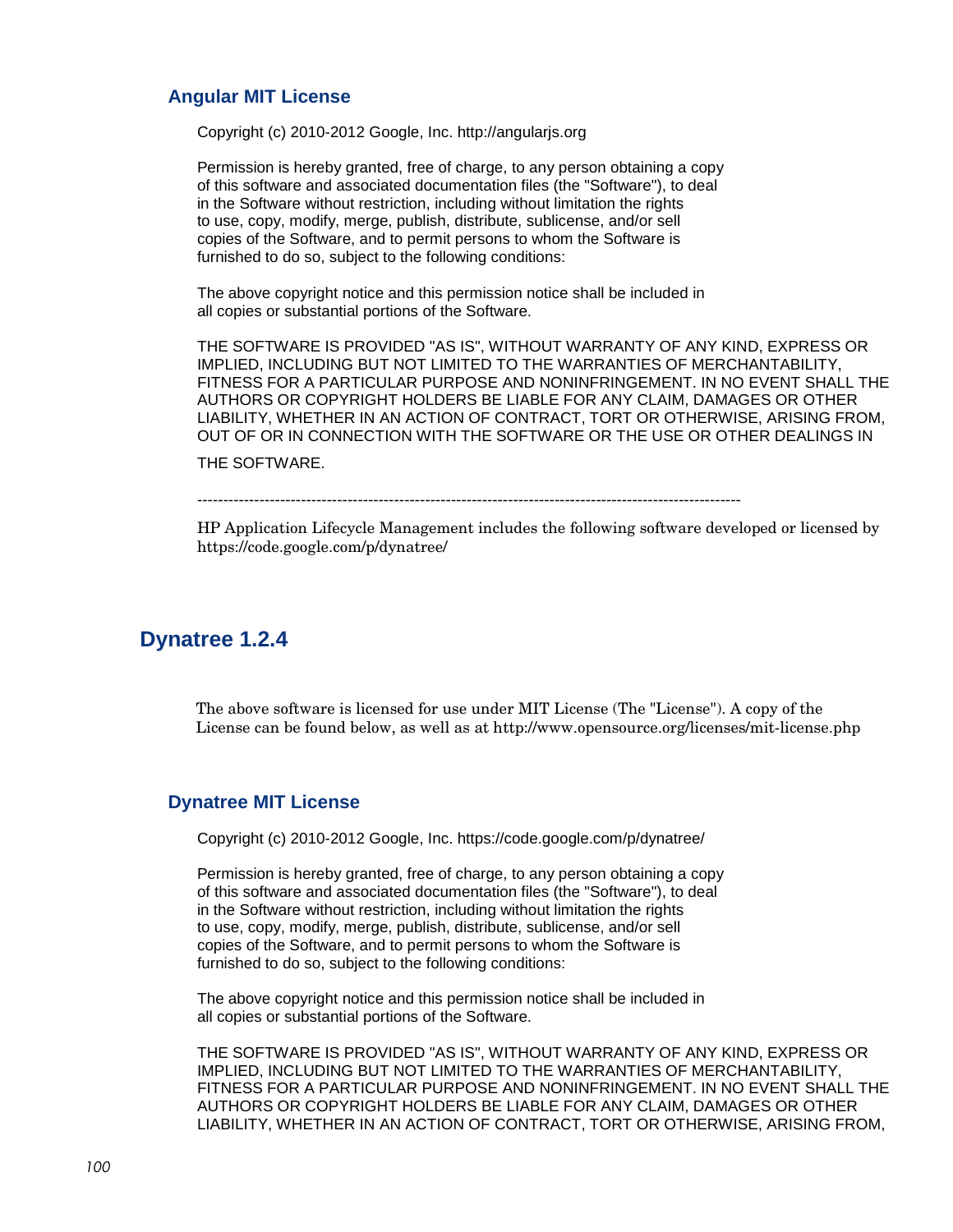OUT OF OR IN CONNECTION WITH THE SOFTWARE OR THE USE OR OTHER DEALINGS IN THE SOFTWARE.

---------------------------------------------------------------------------------------------------------

HP Application Lifecycle Management includes the following software developed or licensed by lodash.com (http://lodash.com/)

#### **LoDash 1.2.0**

The above software is licensed for use under MIT License (The "License"). A copy of the License can be found below, as well as at https://github.com/lodash/lodash/blob/master/LICENSE.txt

#### **LoDash MIT License**

Copyright 2012-2013 The Dojo Foundation <http://dojofoundation.org/> Based on Underscore.js 1.5.2, copyright 2009-2013 Jeremy Ashkenas, DocumentCloud and Investigative Reporters & Editors <http://underscorejs.org/>

Permission is hereby granted, free of charge, to any person obtaining a copy of this software and associated documentation files (the "Software"), to deal in the Software without restriction, including without limitation the rights to use, copy, modify, merge, publish, distribute, sublicense, and/or sell copies of the Software, and to permit persons to whom the Software is furnished to do so, subject to the following conditions:

The above copyright notice and this permission notice shall be included in all copies or substantial portions of the Software.

THE SOFTWARE IS PROVIDED "AS IS", WITHOUT WARRANTY OF ANY KIND, EXPRESS OR IMPLIED, INCLUDING BUT NOT LIMITED TO THE WARRANTIES OF MERCHANTABILITY, FITNESS FOR A PARTICULAR PURPOSE AND NONINFRINGEMENT. IN NO EVENT SHALL THE AUTHORS OR COPYRIGHT HOLDERS BE LIABLE FOR ANY CLAIM, DAMAGES OR OTHER LIABILITY, WHETHER IN AN ACTION OF CONTRACT, TORT OR OTHERWISE, ARISING FROM, OUT OF OR IN CONNECTION WITH THE SOFTWARE OR THE USE OR OTHER DEALINGS IN THE SOFTWARE.

---------------------------------------------------------------------------------------------------------

HP Application Lifecycle Management includes the following software developed or licensed by Tom Wu, www-cs-students.stanford.edu (http://www-cs-students.stanford.edu/~tjw/jsbn/)

#### **JSbin 1.4**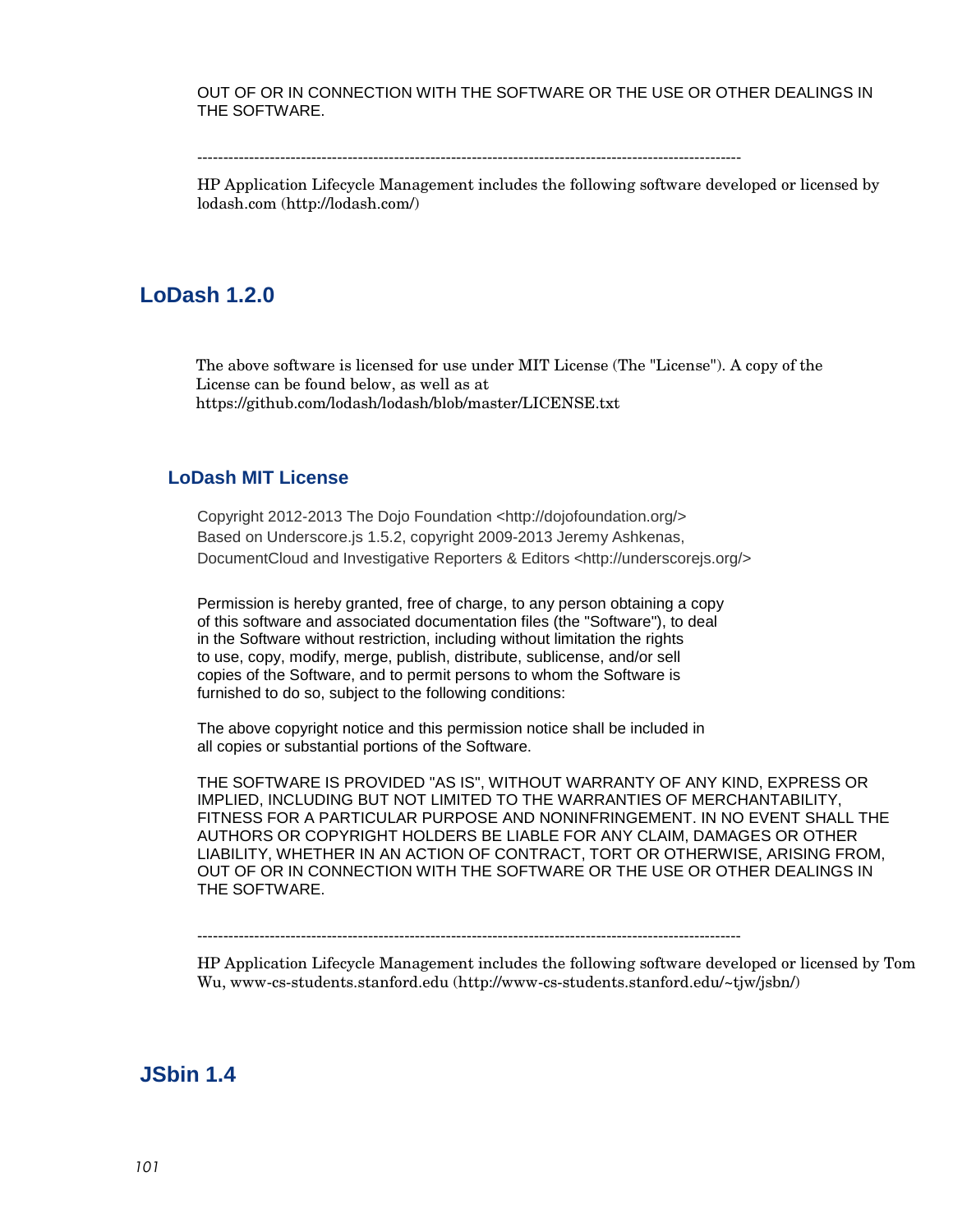The above software is licensed for use under MIT License (The "License"). A copy of the License can be found below, as well as at http://www-csstudents.stanford.edu/~tjw/jsbn/LICENSE

#### **JSbin MIT License**

\* Copyright (c) 2003-2005 Tom Wu

\* All Rights Reserved.

\* \* Permission is hereby granted, free of charge, to any person obtaining

\* a copy of this software and associated documentation files (the

\* "Software"), to deal in the Software without restriction, including

\* without limitation the rights to use, copy, modify, merge, publish,

\* distribute, sublicense, and/or sell copies of the Software, and to

\* permit persons to whom the Software is furnished to do so, subject to

\* the following conditions:

\* \* The above copyright notice and this permission notice shall be

\* included in all copies or substantial portions of the Software.

\* \* THE SOFTWARE IS PROVIDED "AS-IS" AND WITHOUT WARRANTY OF ANY KIND,

\* EXPRESS, IMPLIED OR OTHERWISE, INCLUDING WITHOUT LIMITATION, ANY

\* WARRANTY OF MERCHANTABILITY OR FITNESS FOR A PARTICULAR PURPOSE.

\* \* IN NO EVENT SHALL TOM WU BE LIABLE FOR ANY SPECIAL, INCIDENTAL,

\* INDIRECT OR CONSEQUENTIAL DAMAGES OF ANY KIND, OR ANY DAMAGES WHATSOEVER

\* RESULTING FROM LOSS OF USE, DATA OR PROFITS, WHETHER OR NOT ADVISED OF

- \* THE POSSIBILITY OF DAMAGE, AND ON ANY THEORY OF LIABILITY, ARISING OUT
- \* OF OR IN CONNECTION WITH THE USE OR PERFORMANCE OF THIS SOFTWARE.

\* \* In addition, the following condition applies:

\* \* All redistributions must retain an intact copy of this copyright notice

\* and disclaimer.

\*/

---------------------------------------------------------------------------------------------------------

HP Application Lifecycle Management includes the following software developed or licensed by mleibman (https://github.com/mleibman/SlickGrid)

# **SlickGrid 1.4**

The above software is licensed for use under MIT License (The "License"). A copy of the License can be found below, as well as at https://github.com/mleibman/SlickGrid/blob/master/MIT-LICENSE.txt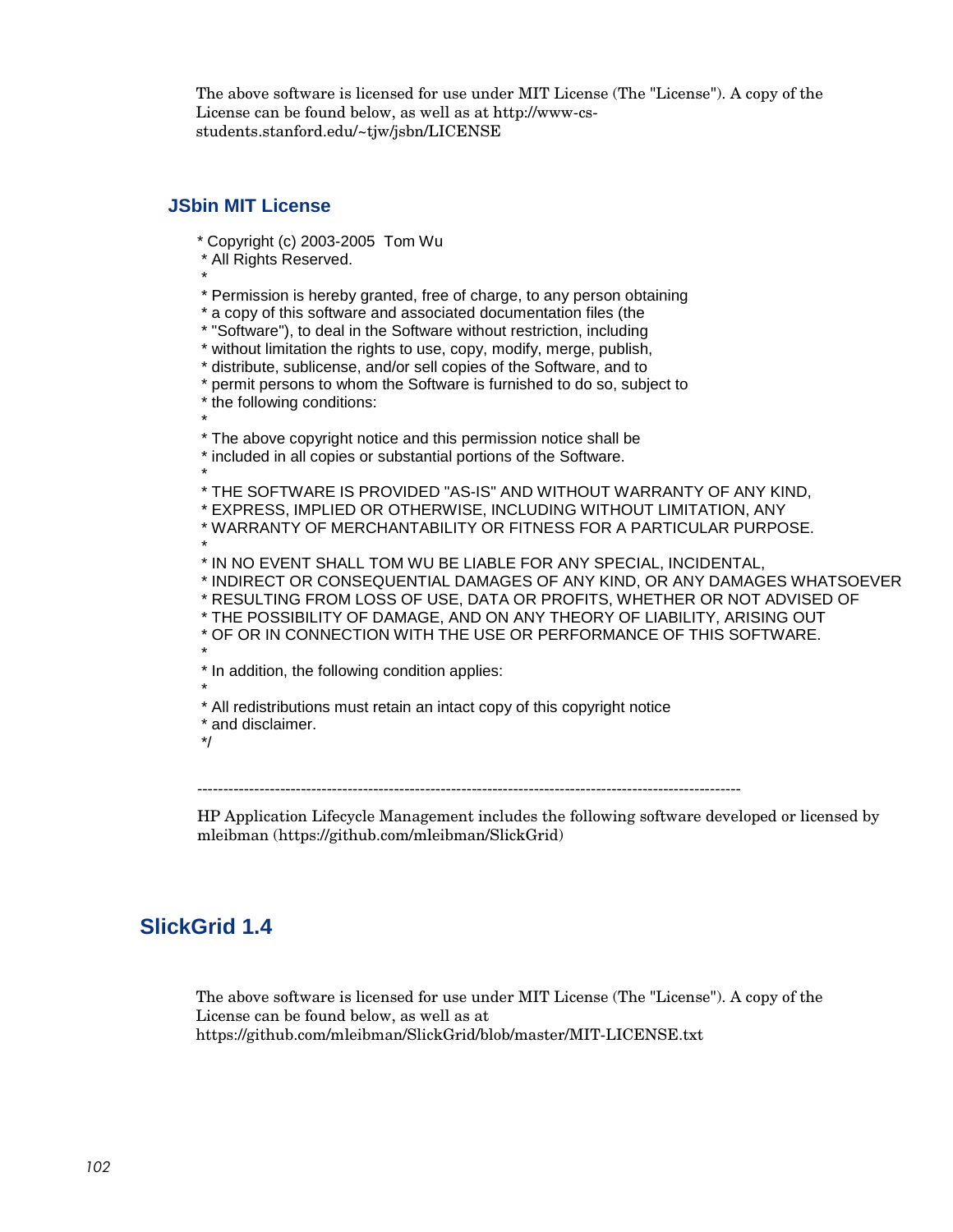#### **SlickGrid MIT License**

Copyright (c) 2010 Michael Leibman, http://github.com/mleibman/slickgrid

Permission is hereby granted, free of charge, to any person obtaining a copy of this software and associated documentation files (the "Software"), to deal in the Software without restriction, including without limitation the rights to use, copy, modify, merge, publish, distribute, sublicense, and/or sell copies of the Software, and to permit persons to whom the Software is furnished to do so, subject to the following conditions:

The above copyright notice and this permission notice shall be included in all copies or substantial portions of the Software.

THE SOFTWARE IS PROVIDED "AS IS", WITHOUT WARRANTY OF ANY KIND, EXPRESS OR IMPLIED, INCLUDING BUT NOT LIMITED TO THE WARRANTIES OF MERCHANTABILITY, FITNESS FOR A PARTICULAR PURPOSE AND NONINFRINGEMENT. IN NO EVENT SHALL THE AUTHORS OR COPYRIGHT HOLDERS BE LIABLE FOR ANY CLAIM, DAMAGES OR OTHER LIABILITY, WHETHER IN AN ACTION OF CONTRACT, TORT OR OTHERWISE, ARISING FROM, OUT OF OR IN CONNECTION

WITH THE SOFTWARE OR THE USE OR OTHER DEALINGS IN THE SOFTWARE.

HP Application Lifecycle Management includes the following software developed or licensed by i18next (http://i18next.com/)

#### **I18Next 1.6.2**

The above software is licensed for use under MIT License (The "License"). A copy of the License can be found below, as well as at https://github.com/jamuhl/i18next/blob/master/license

#### **I18Next MIT License**

Copyright (c) 2011 Jan Mühlemann Permission is hereby granted, free of charge, to any person obtaining a copy of this software and associated documentation files (the

"Software"), to deal in the Software without restriction, including without limitation the rights to use, copy, modify, merge, publish, distribute, sublicense, and/or sell copies of the Software, and to permit persons to whom the Software is furnished to do so, subject to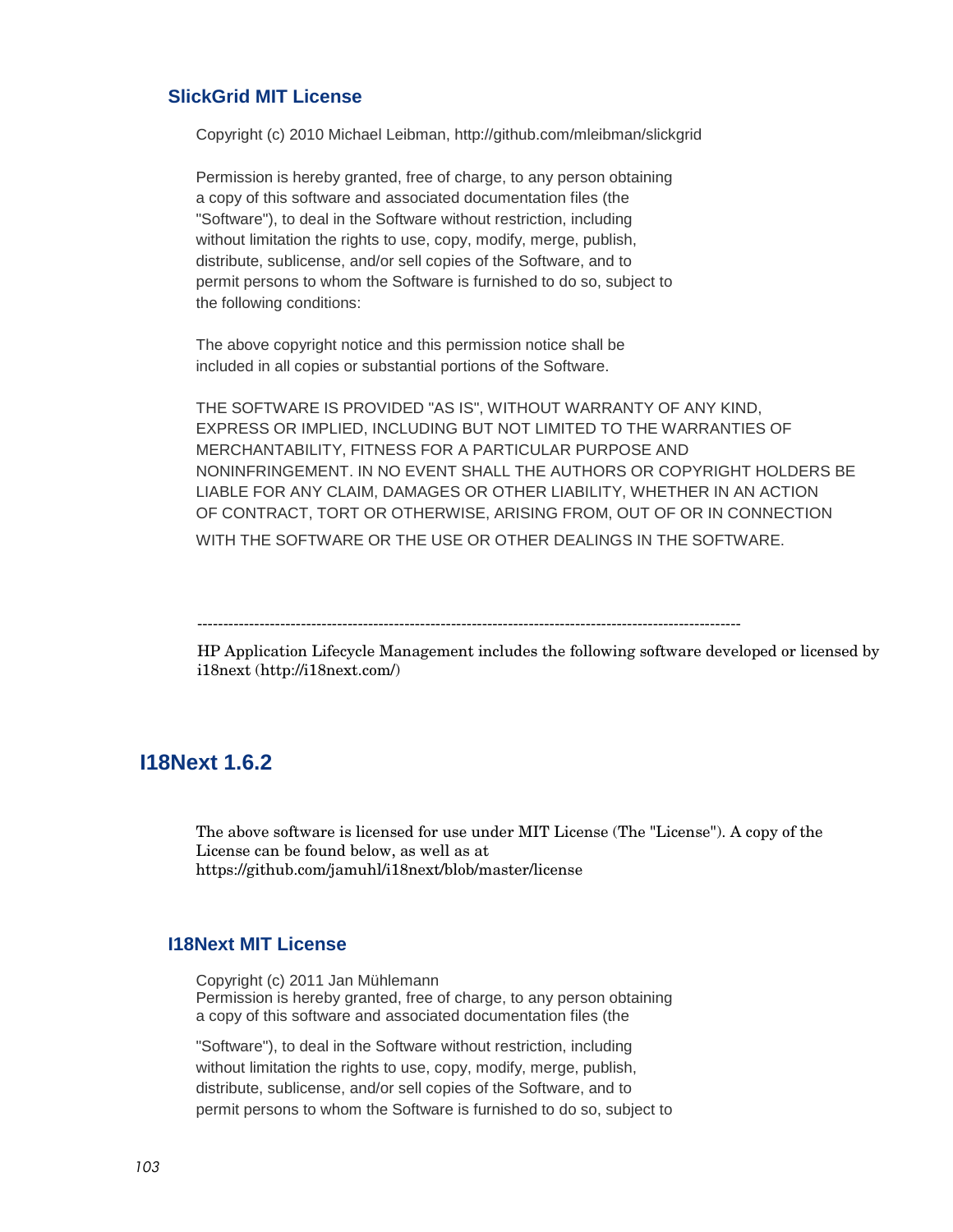the following conditions:

The above copyright notice and this permission notice shall be included in all copies or substantial portions of the Software.

THE SOFTWARE IS PROVIDED "AS IS", WITHOUT WARRANTY OF ANY KIND, EXPRESS OR IMPLIED, INCLUDING BUT NOT LIMITED TO THE WARRANTIES OF MERCHANTABILITY, FITNESS FOR A PARTICULAR PURPOSE AND NONINFRINGEMENT. IN NO EVENT SHALL THE AUTHORS OR COPYRIGHT HOLDERS BE LIABLE FOR ANY CLAIM, DAMAGES OR OTHER LIABILITY, WHETHER IN AN ACTION OF CONTRACT, TORT OR OTHERWISE, ARISING FROM, OUT OF OR IN CONNECTION WITH THE SOFTWARE OR THE USE OR OTHER DEALINGS IN THE SOFTWARE.

---------------------------------------------------------------------------------------------------------

HP Application Lifecycle Management includes the following software developed or licensed by modernizr (http://modernizr.com/)

## **Modernizr 2.6.2**

The above software is licensed for use under MIT License (The "License"). A copy of the License can be found below, as well as at http://modernizr.com/license/

#### **Modernizr MIT License**

Copyright (c) 2009–2013 Permission is hereby granted, free of charge, to any person obtaining a copy of this software and associated documentation files (the

"Software"), to deal in the Software without restriction, including without limitation the rights to use, copy, modify, merge, publish, distribute, sublicense, and/or sell copies of the Software, and to permit persons to whom the Software is furnished to do so, subject to the following conditions:

The above copyright notice and this permission notice shall be included in all copies or substantial portions of the Software.

THE SOFTWARE IS PROVIDED "AS IS", WITHOUT WARRANTY OF ANY KIND, EXPRESS OR IMPLIED, INCLUDING BUT NOT LIMITED TO THE WARRANTIES OF MERCHANTABILITY, FITNESS FOR A PARTICULAR PURPOSE AND NONINFRINGEMENT. IN NO EVENT SHALL THE AUTHORS OR COPYRIGHT HOLDERS BE LIABLE FOR ANY CLAIM, DAMAGES OR OTHER LIABILITY, WHETHER IN AN ACTION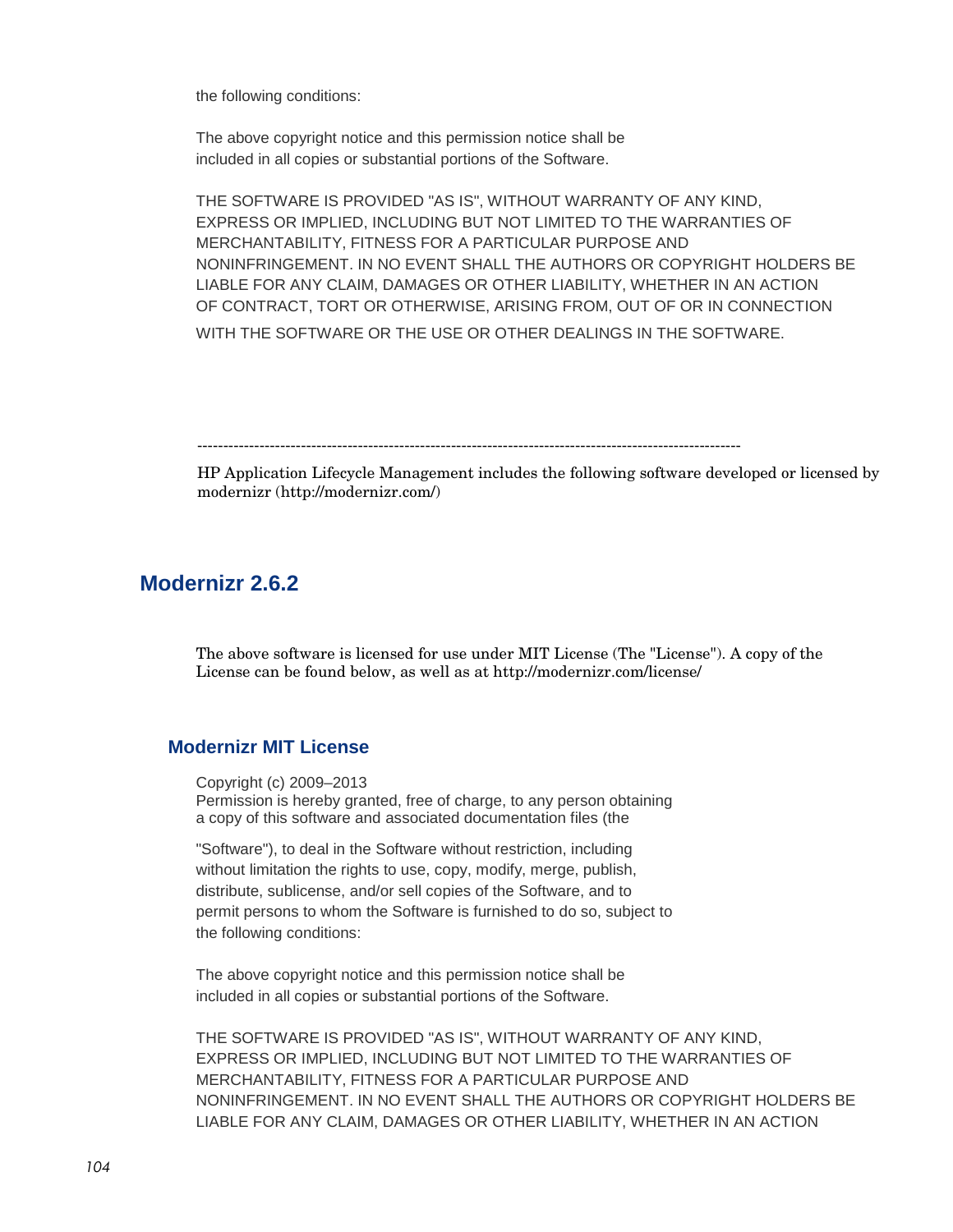OF CONTRACT, TORT OR OTHERWISE, ARISING FROM, OUT OF OR IN CONNECTION WITH THE SOFTWARE OR THE USE OR OTHER DEALINGS IN THE SOFTWARE.

---------------------------------------------------------------------------------------------------------

HP Application Lifecycle Management includes the following software developed or licensed by Angular UI team (https://github.com/angular-ui/ui-router)

#### **Ui-router 0.0.1**

The above software is licensed for use under MIT License (The "License"). A copy of the License can be found below, as well as at https://github.com/angular-ui/ui-router/blob/master/LICENSE

#### **Ui-router MIT License**

Copyright (c) 2013 Karsten Sperling Permission is hereby granted, free of charge, to any person obtaining a copy of this software and associated documentation files (the

"Software"), to deal in the Software without restriction, including without limitation the rights to use, copy, modify, merge, publish, distribute, sublicense, and/or sell copies of the Software, and to permit persons to whom the Software is furnished to do so, subject to the following conditions:

The above copyright notice and this permission notice shall be included in all copies or substantial portions of the Software.

THE SOFTWARE IS PROVIDED "AS IS", WITHOUT WARRANTY OF ANY KIND, EXPRESS OR IMPLIED, INCLUDING BUT NOT LIMITED TO THE WARRANTIES OF MERCHANTABILITY, FITNESS FOR A PARTICULAR PURPOSE AND NONINFRINGEMENT. IN NO EVENT SHALL THE AUTHORS OR COPYRIGHT HOLDERS BE LIABLE FOR ANY CLAIM, DAMAGES OR OTHER LIABILITY, WHETHER IN AN ACTION OF CONTRACT, TORT OR OTHERWISE, ARISING FROM, OUT OF OR IN CONNECTION WITH THE SOFTWARE OR THE USE OR OTHER DEALINGS IN THE SOFTWARE.

---------------------------------------------------------------------------------------------------------

HP Application Lifecycle Management includes the following software developed or licensed by Pieroxy (http://pieroxy.net/blog/pages/lz-string/index.html)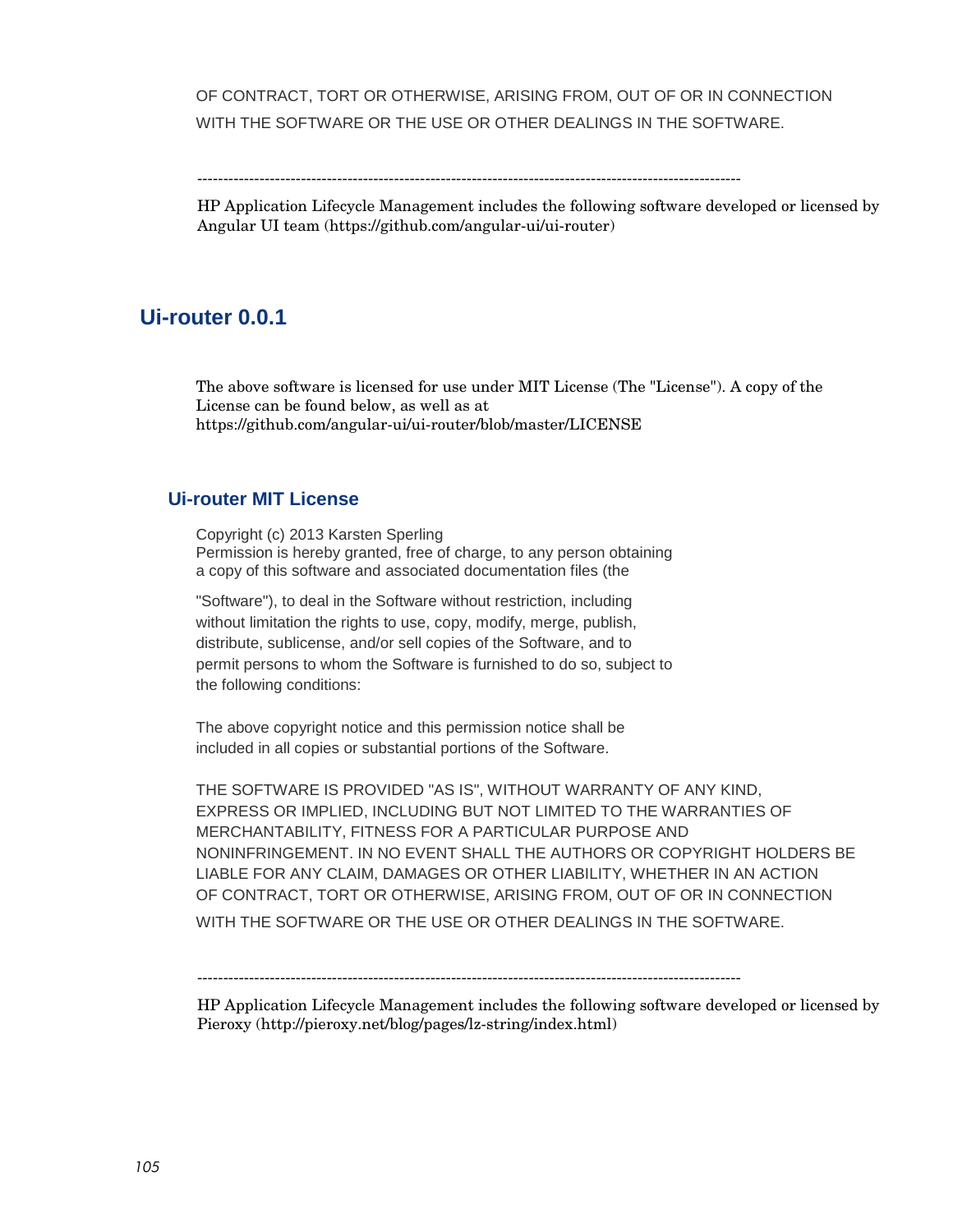# **LZ-String 1.3.3**

The above software is licensed for use under MIT License (The "License"). A copy of the License can be found below, as well as at http://opensource.org/licenses/MIT

#### **MIT License**

Copyright (c) 2013 Pieroxy Permission is hereby granted, free of charge, to any person obtaining a copy of this software and associated documentation files (the

"Software"), to deal in the Software without restriction, including without limitation the rights to use, copy, modify, merge, publish, distribute, sublicense, and/or sell copies of the Software, and to permit persons to whom the Software is furnished to do so, subject to the following conditions:

The above copyright notice and this permission notice shall be included in all copies or substantial portions of the Software.

THE SOFTWARE IS PROVIDED "AS IS", WITHOUT WARRANTY OF ANY KIND, EXPRESS OR IMPLIED, INCLUDING BUT NOT LIMITED TO THE WARRANTIES OF MERCHANTABILITY, FITNESS FOR A PARTICULAR PURPOSE AND NONINFRINGEMENT. IN NO EVENT SHALL THE AUTHORS OR COPYRIGHT HOLDERS BE LIABLE FOR ANY CLAIM, DAMAGES OR OTHER LIABILITY, WHETHER IN AN ACTION OF CONTRACT, TORT OR OTHERWISE, ARISING FROM, OUT OF OR IN CONNECTION

WITH THE SOFTWARE OR THE USE OR OTHER DEALINGS IN THE SOFTWARE.

---------------------------------------------------------------------------------------------------------

HP Application Lifecycle Management includes the following software developed or licensed by jsoup.org (http://jsoup.org/)

# **jsoup 1.7.2**

The above software is licensed for use under MIT License (The "License"). A copy of the License can be found below, as well as at http://jsoup.org/license

#### **Jsoup MIT License**

Copyright © 2009 - 2013 [Jonathan Hedley](http://jonathanhedley.com/) [\(jonathan@hedley.net\)](mailto:jonathan@hedley.net)

Permission is hereby granted, free of charge, to any person obtaining a copy of this software and associated documentation files (the "Software"), to deal in the Software without restriction, including without limitation the rights to use, copy, modify, merge, publish, distribute, sublicense,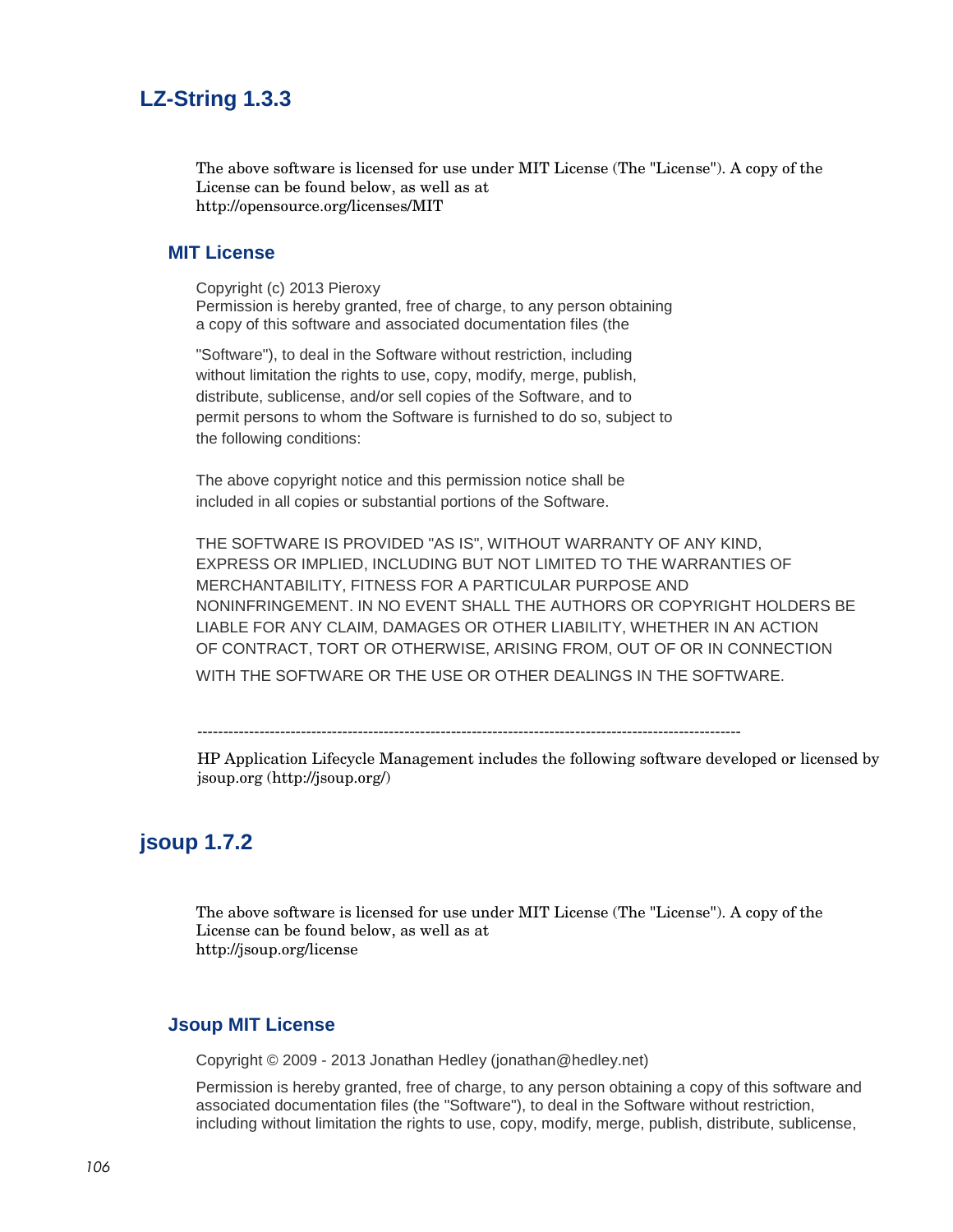and/or sell copies of the Software, and to permit persons to whom the Software is furnished to do so, subject to the following conditions:

The above copyright notice and this permission notice shall be included in all copies or substantial portions of the Software.

THE SOFTWARE IS PROVIDED "AS IS", WITHOUT WARRANTY OF ANY KIND, EXPRESS OR IMPLIED, INCLUDING BUT NOT LIMITED TO THE WARRANTIES OF MERCHANTABILITY, FITNESS FOR A PARTICULAR PURPOSE AND NONINFRINGEMENT. IN NO EVENT SHALL THE AUTHORS OR COPYRIGHT HOLDERS BE LIABLE FOR ANY CLAIM, DAMAGES OR OTHER LIABILITY, WHETHER IN AN ACTION OF CONTRACT, TORT OR OTHERWISE, ARISING FROM, OUT OF OR IN CONNECTION WITH THE SOFTWARE OR THE USE OR OTHER DEALINGS IN THE SOFTWARE.

---------------------------------------------------------------------------------------------------------

HP Application Lifecycle Management includes the following software developed or licensed by Angular UI team (http://angular-ui.github.io/ui-ace/)

## **UI-Ace 0.1.1**

The above software is licensed for use under MIT License (The "License"). A copy of the License can be found below, as well as at https://raw.githubusercontent.com/angular-ui/ui-ace/master/LICENSE

#### **UI-Ace MIT License**

Copyright (c) 2012 the AngularUI Team, http://angular-ui.github.com

Permission is hereby granted, free of charge, to any person obtaining a copy of this software and associated documentation files (the "Software"), to deal in the Software without restriction, including without limitation the rights to use, copy, modify, merge, publish, distribute, sublicense, and/or sell copies of the Software, and to permit persons to whom the Software is furnished to do so, subject to the following conditions:

The above copyright notice and this permission notice shall be included in all copies or substantial portions of the Software.

THE SOFTWARE IS PROVIDED "AS IS", WITHOUT WARRANTY OF ANY KIND, EXPRESS OR IMPLIED, INCLUDING BUT NOT LIMITED TO THE WARRANTIES OF MERCHANTABILITY, FITNESS FOR A PARTICULAR PURPOSE AND NONINFRINGEMENT. IN NO EVENT SHALL THE

AUTHORS OR COPYRIGHT HOLDERS BE LIABLE FOR ANY CLAIM, DAMAGES OR OTHER LIABILITY, WHETHER IN AN ACTION OF CONTRACT, TORT OR OTHERWISE, ARISING FROM,

OUT OF OR IN CONNECTION WITH THE SOFTWARE OR THE USE OR OTHER DEALINGS IN

THE SOFTWARE.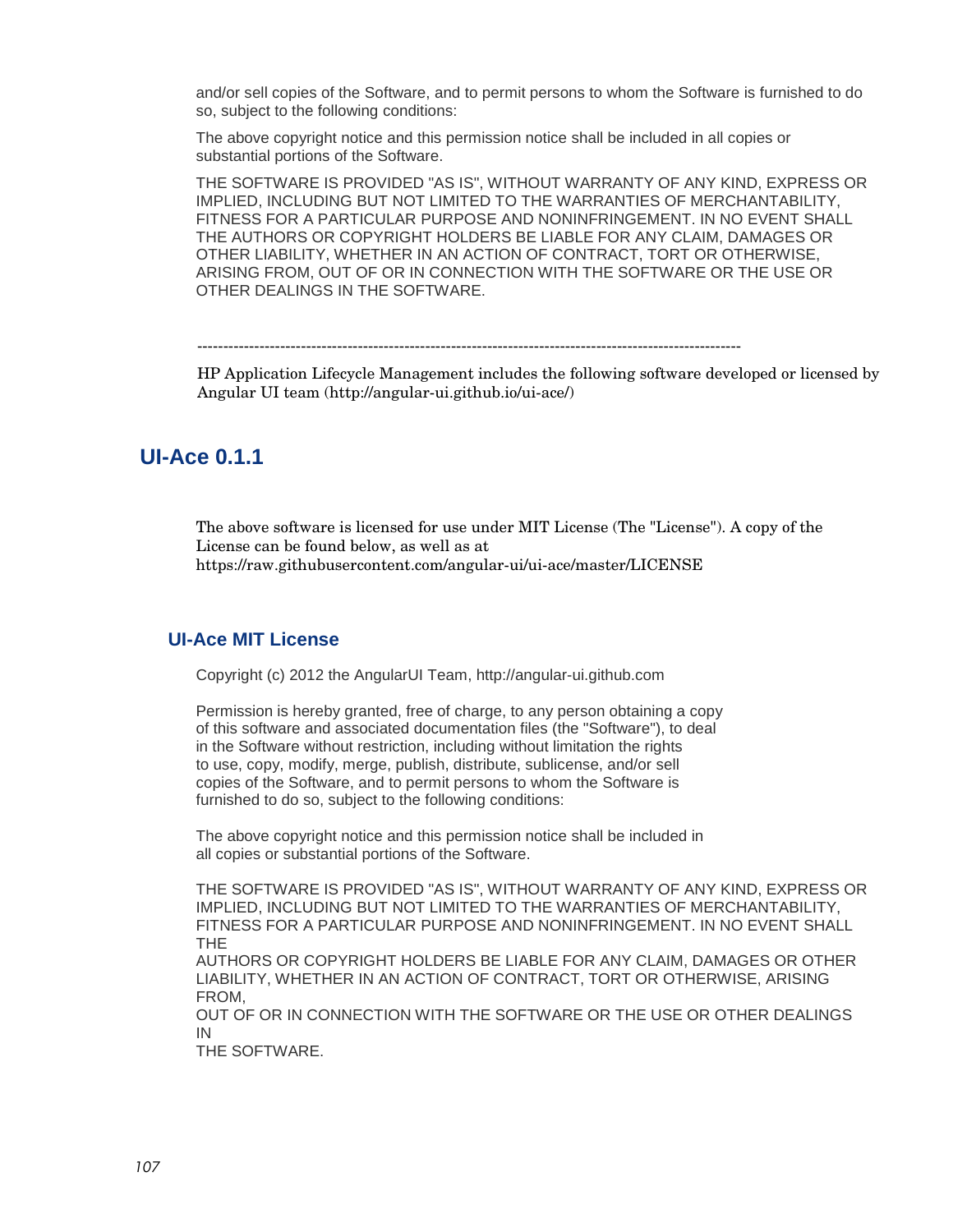# **Array.indexOf polyfill**

# **FitVids v1.0**

# **Detect Mobile Browser (jQuery.browser.mobile)**

The above software is licensed as Public Domain

**MadCap Software, Inc.**

**Porter-Stemmer**

**cherrypy (3.8.0)**

## **pydata-pandas (0.16.2)**

# **scipy (15.1)**

The above software (included in MadCap Flare 11 open source) is licensed for use under BSD 3-Clause License. A copy of the License can be found below:

BSD 3-Clause License Copyright (c) <YEAR>, <OWNER> All rights reserved. Redistribution and use in source and binary forms, with or without modification, are permitted provided that the following conditions are met: 1. Redistributions of source code must retain the above copyright notice, this list of conditions and the following disclaimer. 2. Redistributions in binary form must reproduce the above copyright notice, this list of conditions and the following disclaimer in the documentation and/or other materials provided with the distribution. 3. Neither the name of the copyright holder nor the names of its contributors may be used to endorse or promote products derived from this software without specific prior written permission. THIS SOFTWARE IS PROVIDED BY THE COPYRIGHT HOLDERS AND CONTRIBUTORS "AS IS" AND ANY EXPRESS OR IMPLIED WARRANTIES, INCLUDING, BUT NOT LIMITED TO, THE IMPLIED WARRANTIES OF MERCHANTABILITY AND FITNESS FOR A PARTICULAR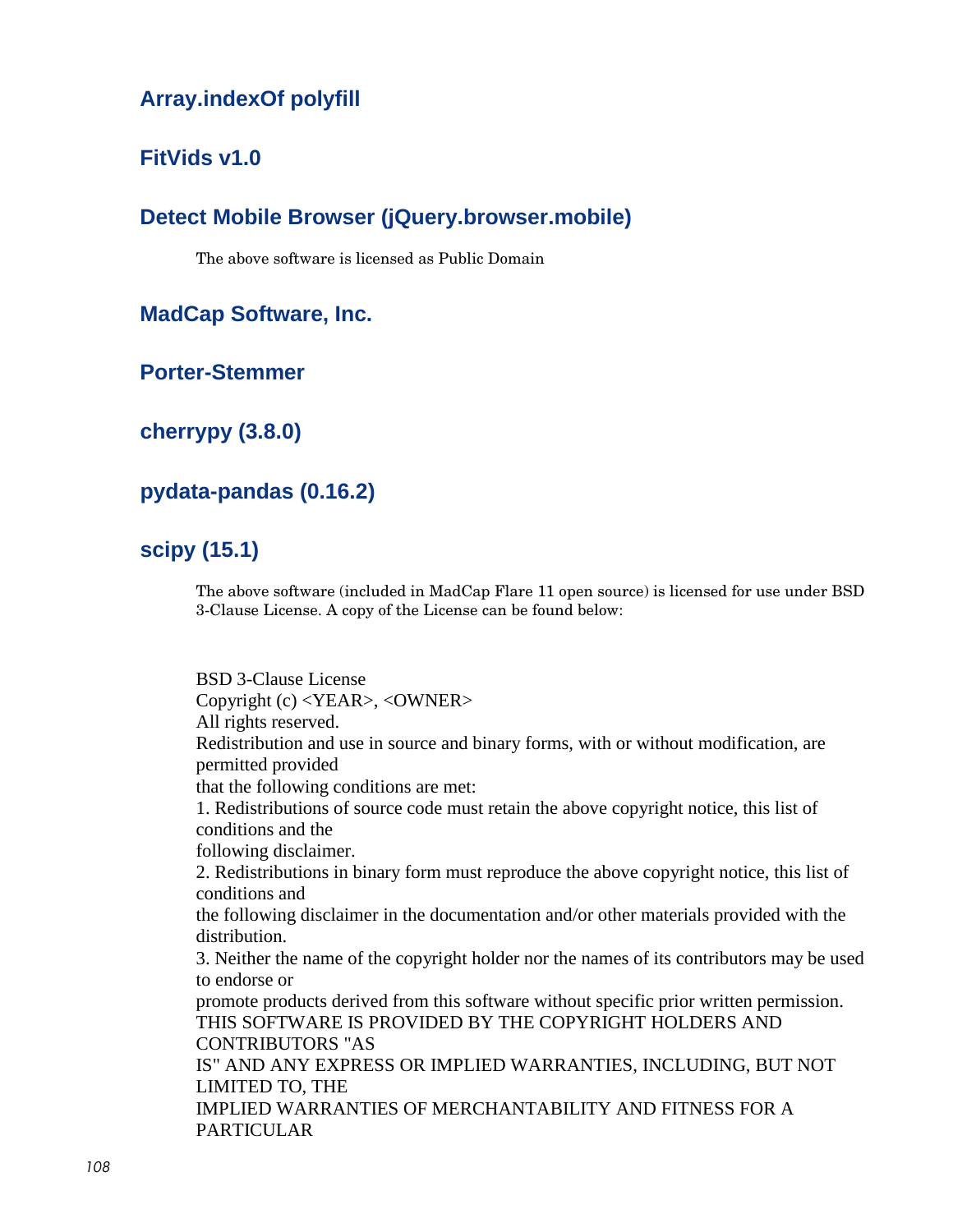PURPOSE ARE DISCLAIMED. IN NO EVENT SHALL THE COPYRIGHT HOLDER OR CONTRIBUTORS BE LIABLE FOR ANY DIRECT, INDIRECT, INCIDENTAL, SPECIAL, EXEMPLARY, OR CONSEQUENTIAL DAMAGES (INCLUDING, BUT NOT LIMITED TO, PROCUREMENT OF SUBSTITUTE GOODS OR SERVICES; LOSS OF USE, DATA, OR PROFITS; OR BUSINESS INTERRUPTION) HOWEVER CAUSED AND ON ANY THEORY OF LIABILITY, WHETHER IN CONTRACT, STRICT LIABILITY, OR TORT (INCLUDING NEGLIGENCE OR OTHERWISE) ARISING IN ANY WAY OUT OF THE USE OF THIS SOFTWARE, EVEN IF ADVISED OF THE POSSIBILITY OF SUCH DAMAGE.

## **Python 3.5**

The above software is licensed for use under Python License 2.0 License. A copy of the License can be found below:

REFERENCE LICENSE TEXT: http://opensource.org/licenses/Python-2.0

## APPROVAL CONDITIONS:

A. Python Software Foundation License – Version 2 (PSF License

1. Any usage or redistribution of the PSFL-licensed code (modified or unmodified) (in source or in binary form) must retain the PSF License Agreement and copyright notice

2. Any usage or redistribution of modified PSFL-licensed code (in source or in binary form) must include a brief summary of the changes made to the PSFL-licensed code

3. You shall not use PSF trademarks or trade names to endorse or promote your products or services. B. BeOpen.com License Agreement for Python 2.

1. Any usage or redistribution of the BeOpen-licensed code (modified or unmodified) (in source or in binary form) must retain the BeOpen.com License Agreement and copyright notice

2. You shall not use BeOpen trademarks or trade names to endorse or promote your products or services.

C. CNRI License Agreement for Python 1.6.11. Any usage or redistribution of Python 1.6.1 (modified or unmodified) (in source or in binary form) must retain the CNRI License Agreement and copyright notice in Python 1.6.1.